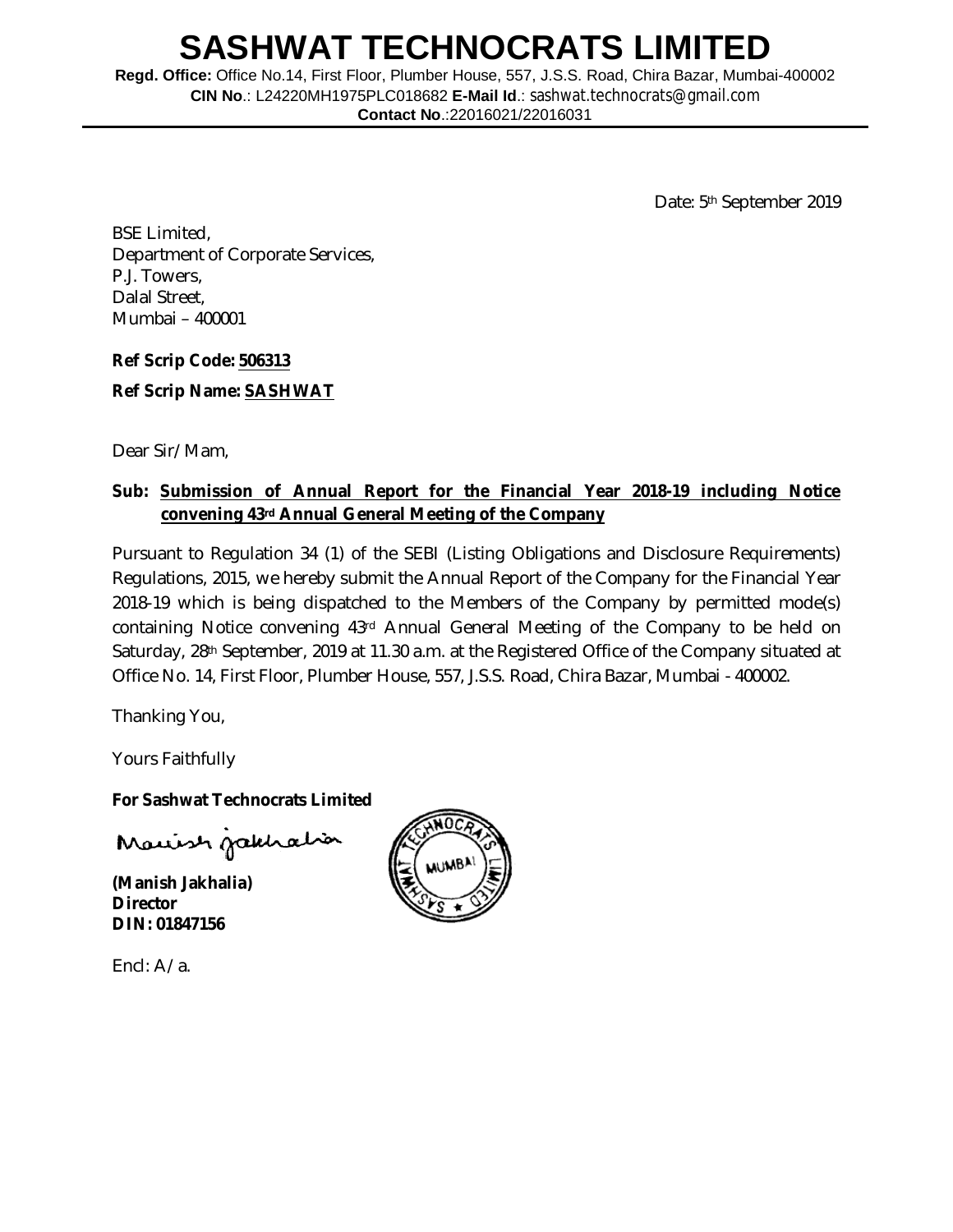Regd Office: Office No.14, First Floor, Plumber House, 557, J. S. S. Road, Chira Bazar, Mumbai -400002 [Email-sashwat.technocrats@gmail.com](mailto:Email-sashwat.technocrats@gmail.com) Contact- 022-22016021/ 22016031 CIN: L24220MH1975PLC018682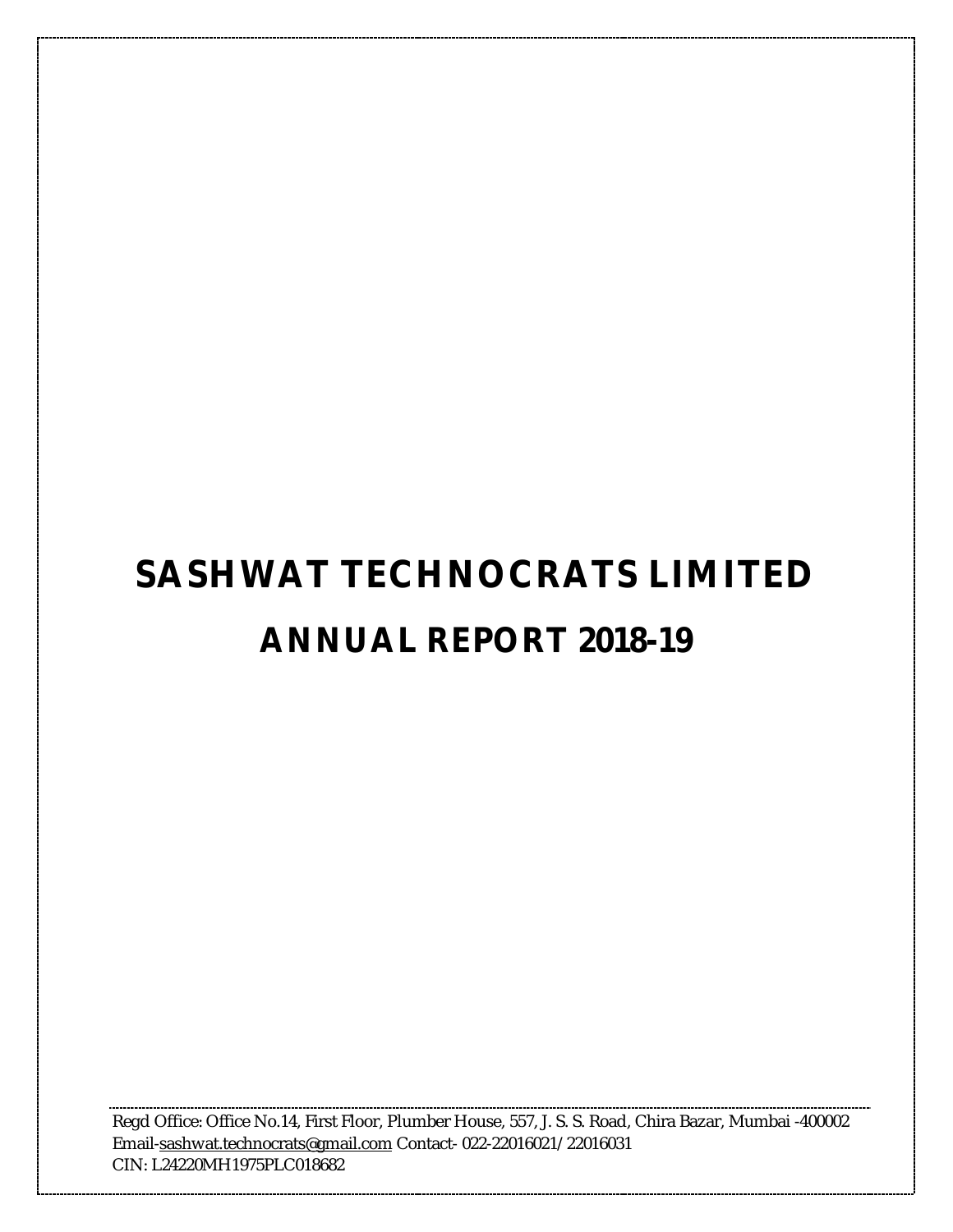#### **BOARD OF DIRECTORS:**

**Mr. Rohit Shantilal Doshi** (DIN: 03065137) –Director/Promoter **Mr. Manish Krishna Murari Jakhalia** (DIN: 01847156) –Director **Mr. Rajkumar Khatod**(DIN: 06409600) –Director **Mr. Keshav Kant Sharma** – Company Secretary & Compliance Officer

#### **ADDRESS OF REGISTERED OFFICE:**

Office No. 14, First Floor, Plumber House, 557, J.S.S. Road, Chira Bazar, Mumbai – 400002 [Email-sashwat.technocrats@gmail.com](mailto:Email-sashwat.technocrats@gmail.com) Contact- 022-22016021/ 22016031

#### **STATUTORY AUDITORS:**

#### **S A R A & Associates, Chartered Accountants**

202, 2 nd Floor, May Building, 297/299/301, Princess Street, Near Marine Lines Flyover,Mumbai- 400002

#### **REGISTRAR AND SHARE TRANSFER AGENTS:**

PurvaSharegistry (India) Private Limited 9, Shiv Shakti Industrial Estate, J.R. BorichaMarg, Opp. Kasturba Hospital, Lower Parel (East), Mumbai – 400011 Tel No.: 23018261/ 23016761

#### **INDEX**

| Sr. No.        | <b>Particulars</b>                                                          | Page No        |
|----------------|-----------------------------------------------------------------------------|----------------|
|                | <b>Notice</b>                                                               | $\overline{2}$ |
| $\mathfrak{D}$ | Directors' Report& Annexures                                                | $8 - 27$       |
| 3              | Management Discussion and Analysis Report                                   | 28             |
| 4              | Independent Auditor's Report on Standalone<br><b>FinancialStatements</b>    | 29-36          |
| 5              | Standalone Financial Statements                                             | $37-49$        |
| 6              | Independent Auditor's Report on Consolidated<br><b>Financial Statements</b> | $51 - 57$      |
|                | <b>Consolidated Financial Statements</b>                                    | 58-69          |
| 8              | Attendance Slip                                                             | 70             |
| 9              | Proxy Form                                                                  | $71 - 72$      |
| 10             | <b>Ballot Form</b>                                                          | 73-74          |
| 11             | Route Map to the AGM Venue                                                  | 75             |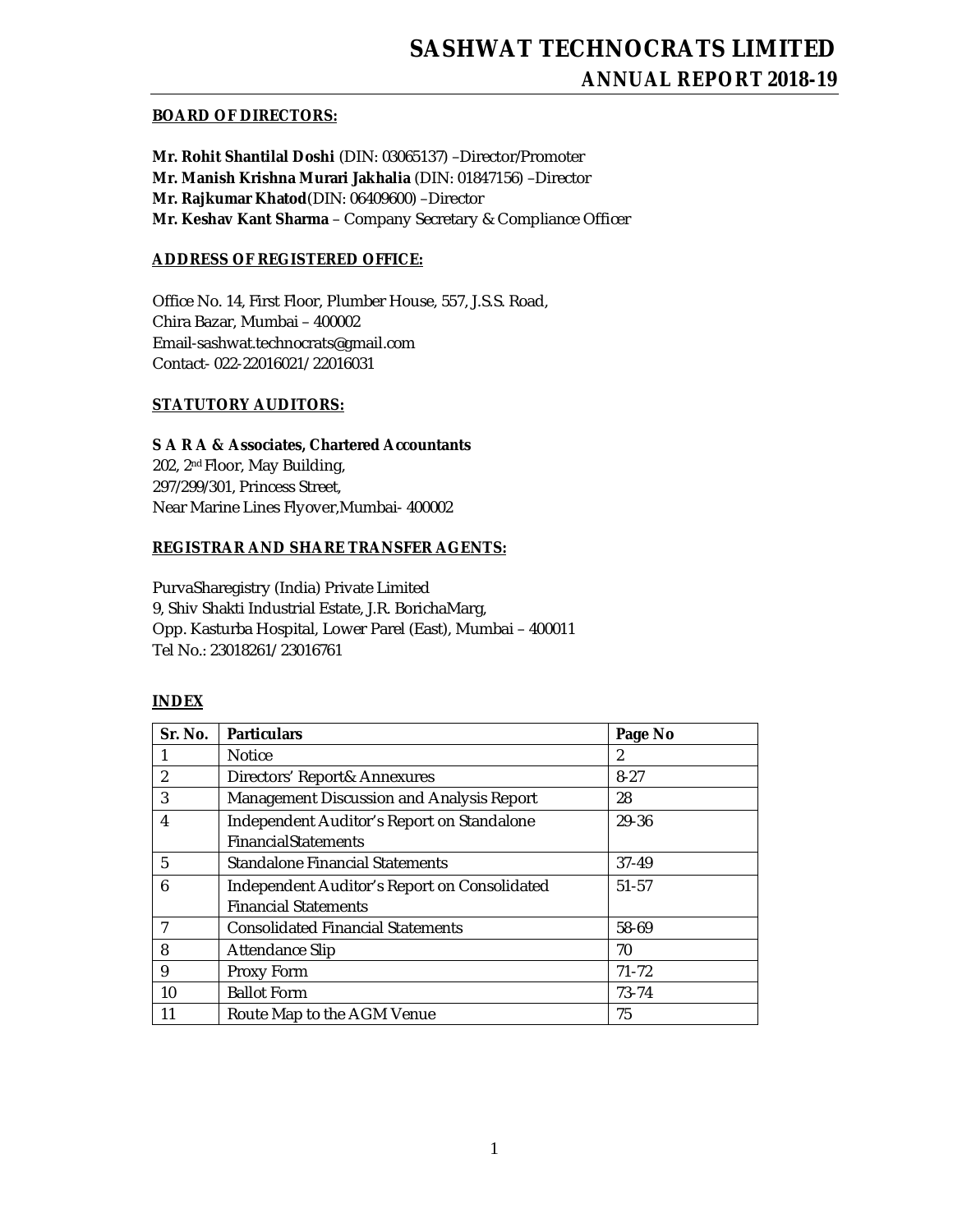#### **NOTICE**

Notice is hereby given that the 43<sup>rd</sup>Annual General Meeting (AGM) of the members of **M/s.Sashwat** Technocrats Limited will be held on Saturday, 28<sup>th</sup> day of September, 2019 at 11.30 a.m. at the registered office of the Company at Office No. 14, First Floor, Plumber House, 557, J.S.S. Road, Chira Bazar, Mumbai - 400002 to transact the following business:

#### **ORDINARY BUSINESS:**

- 1. To receive, consider, approve and adopt:
	- a) the Audited Standalone Financial Statements of the Company forthe financial year ended on March 31, 2019together with the Reports of the Board of Directors and Auditors thereon; and
	- b) the Audited Consolidated Financial Statements of the Company for the financial year ended on March 31, 2019 together with the Reports of the Auditors thereon.
- 2. To appoint M/s. S A R A & Associates, Chartered Accountants, Mumbai (Firm Registration No 120927W) as Statutory Auditors of the Company from the conclusion of this Annual General Meeting until the Conclusion of 48<sup>th</sup> Annual General Meeting to be held in the year 2024 and to fix their remuneration:

**"RESOLVED THAT** pursuant to Sections 139, 142 of the Companies Act, 2013 ("Act") and other applicable provisions, if any, of the said Act and Companies (Audit and Auditors) Rules, 2014 made there under and other applicable rules, if any, under the said Act (including any statutory modification(s) or re-enactment thereof for the time being in force) M/s. S A R A & Associates, Chartered Accountants, Mumbai (Firm Registration No 120927W), be and is hereby appointed as the Statutory Auditors of the Company commencing from the conclusion of this Annual General Meeting till the conclusion of 48<sup>th</sup>Annual General Meeting at a remuneration to be fixed by the Audit Committee and/or Board of Directors of the Company in their respective Meeting.**"**

3. To appoint a Director in place of Mr. RohitDoshi (DIN: 03065137), who retires by rotationand being eligible has offered himself for re-appointment as Director.

> **By order of the Board of Directors Sashwat Technocrats Limited**

Sd/- **Place: Mumbai Keshav Kant Sharma Date: 25.05.2019 (Company Secretary)**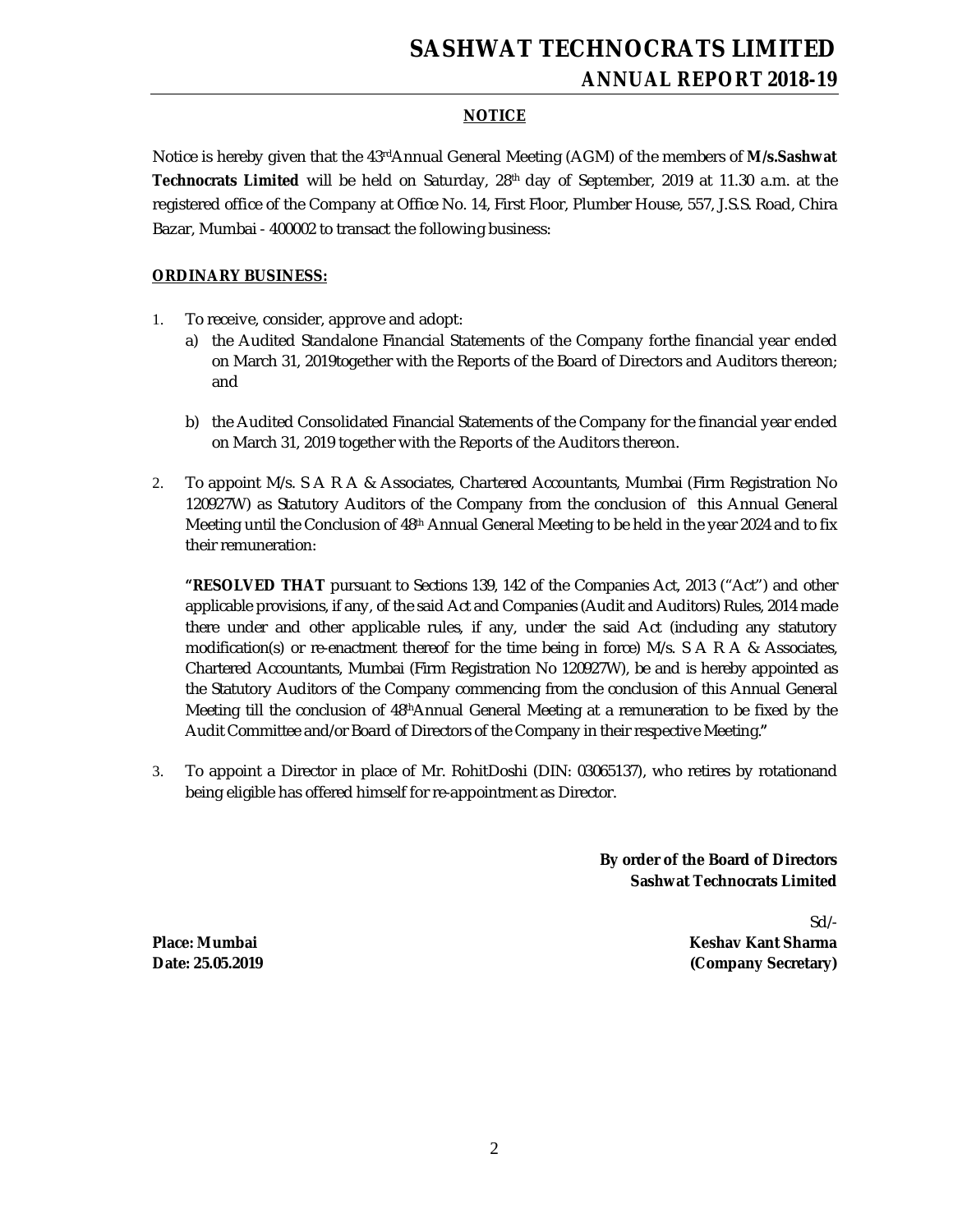#### **NOTES:**

1. **(a)A member entitled to attend and vote at the AGM is entitled to appoint a proxy to attend and vote in the meeting instead of himself / herself, and the proxy need not be member of the Company.**

**(b)A person appointed as proxy shall act as a proxy on behalf of such Member or number of Members not exceeding fifty (50) and holding in the aggregate not more than ten percent of the total Share capital of the Company carrying voting rights. A Member holding more than ten percent of the total Share capital of the Company carrying voting rights may appoint a single person as proxy and such person shall not act as a proxy for any other person or Shareholder.**

- 2. Members are requested to notify any correction /change in their name /address including Pin Code number immediately to the Company's Registrar, M/s PurvaSharegistry (India) Private Limited. In the event of non – availability of Members latest address either in the Company's records or in Depository Participant's records, Members are likely to miss notice and other valuable correspondence sent by the Company.
- 3. Members are requested to kindly mention their Folio Number/ Client ID Number (in case of demat Shares) in all their correspondence with the Company's Registrar to enable prompt reply to their queries.
- 4. Members are requested to bring the Notice of the meeting along with the Attendance slip with them duly filled in and hand over the same at the entrance of the meeting hall.
- 5. The Register of Members and Share Transfer Books of the Company will remain closed from September 23, 2019 to September 28, 2019 (both days inclusive).
- 6. Members are requested to dematerialize their Shareholding to eliminate all the risks associated with the physical Shares and for ease in portfolio management.
- 7. In case of joint holders attending the Meeting, only such joint holder who is higher in the order of names will be entitled to vote.
- 8. Members holding shares in same/identical name(s) are requested to apply for consolidation of such folio & relevant Share certificates.
- 9. The Equity Shares of the Company are listed on the BSE and the Company has paid requisite Annual Listing Fees for the year 2019– 2020 to the Exchanges.
- 10. Additional information, pursuant to Regulation 36 of the SEBI (Listing Obligations and Disclosure Requirements) Regulations, 2015, in respect of the Directors seeking re-appointment at the Annual General Meeting, is furnished as annexure to the Notice. The Directors have furnished consent / declaration for their re-appointment as required under the Companies Act, 2013 and the Rules thereunder.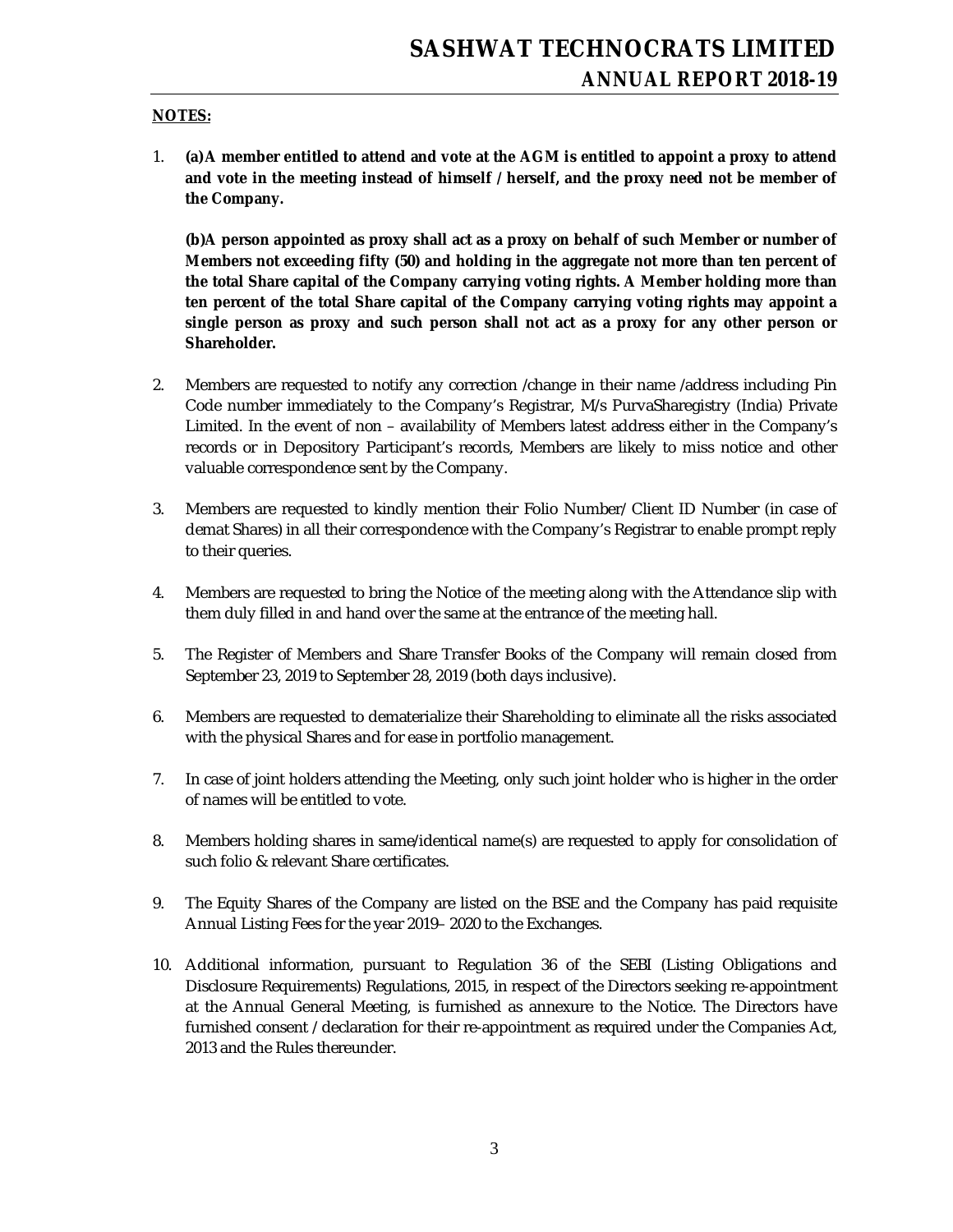- 11. In terms of Section 72 of the Companies Act, 2013 facility for making the Nominations is available for Shareholders in respect of Physical Shares held by them. Nomination forms can be obtained from the Company's Registered Office.
- 12. In compliance with Section 108 of the Companies Act, 2013 read with the correspondingrules, and Regulation 44 of the SEBI (Listing Obligations and Disclosure Requirements) Regulations, 2015, the Company has provided a facility to its members to exercise their votes electronically through the electronic voting (e-voting) service facilitated by the National Securities Depository Limited (NSDL).
- 13. All documents referred to in the accompanying notice are open for inspection at the registered office of the Company on all working days, except Saturdays and Sunday during business hours.
- 14. In accordance with Regulation 36 of the SEBI (LODR) Regulations, 2015 soft copies of full annual report shall be sent to all those Shareholders who have registered their email address for the purpose. Physical copy of the notice shall be sent to only those Members who have not so registered their email address. Other Members who want hard copy of the Annual Report may make a request to the Company in writing for the same.

**Members desiring to vote electronically may refer to the detailed procedure on e-voting given hereinafter:-**

- **A. In case a Member receives an email from NSDL [for members whose email IDs are registered with the Company/Depository Participants(s)] :**
- (i) Open email and open attached PDF file viz; "Sashwat Technocrats Limited e-voting.pdf" with your Client ID or Folio No. as password. The said PDF file contains your user ID and password/PIN for remote e-voting. Please note that the password is an initial password.
- (ii) Log on to the e-voting website <https://www.evoting.nsdl.com>
- (iii) Click on "Shareholders Login" tab.
- (iv) Now put user ID and password as initial password/PIN noted in step (i) above. Click Login.
- (v) Password change menu appears. Change the password/PIN with new password of your choice with minimum 8 digits/characters or combination thereof. Note new password. It is strongly recommended not to share your password with any other person and take utmost care to keep your password confidential.
- (vi) If you are already registered with NSDL for e-voting, you can use your existing user ID and password for casting your vote.
- (vii) Home page of remote e-voting opens. Click on e-voting: Active Voting Cycles.
- (viii)Select "E Voting Event Number" (EVEN) of "Sashwat Technocrats Limited" for casting your vote.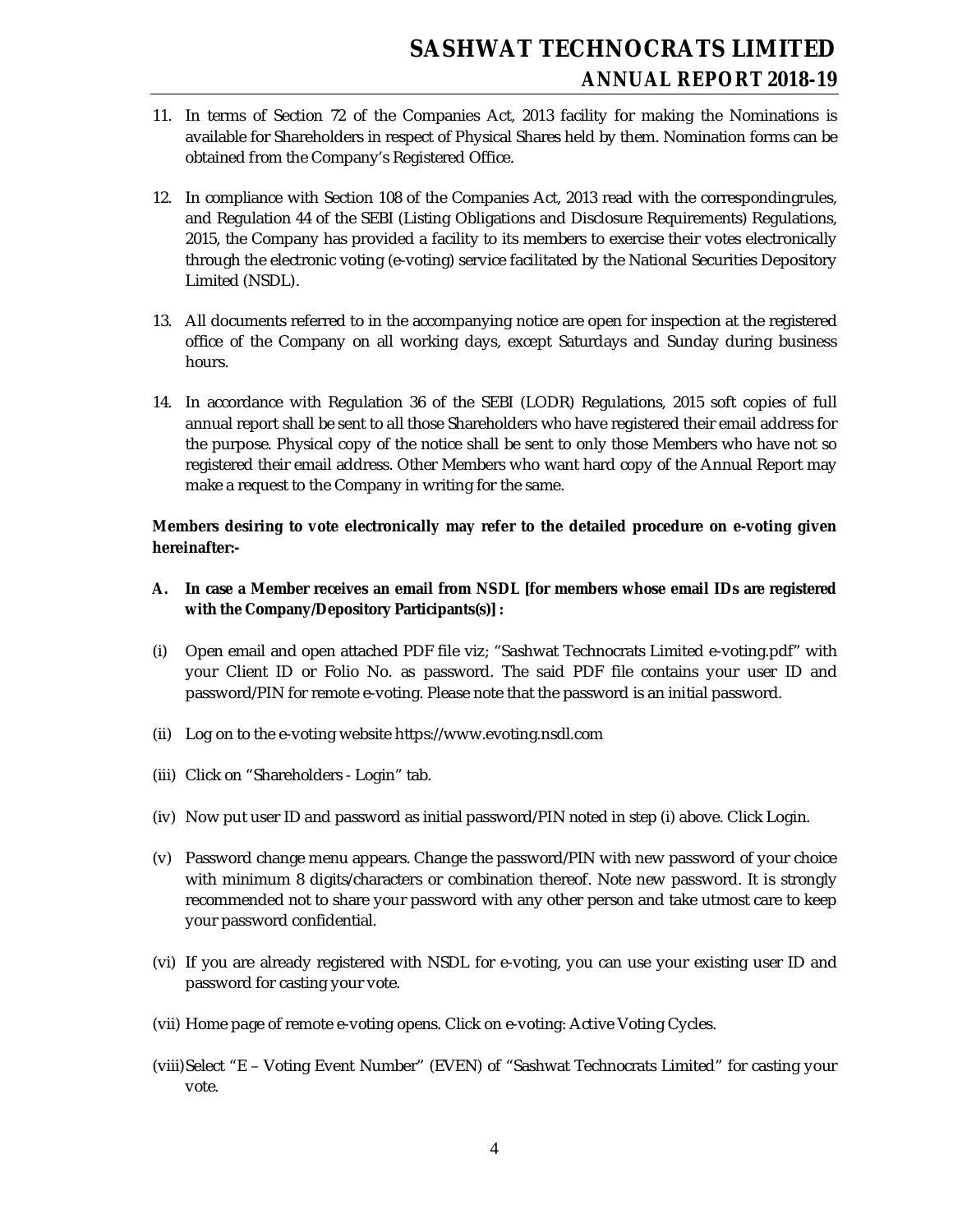- (ix) Now you are ready to cast your vote.
- (x) On the voting page, you will see "Resolution Description" and against the same "YES/NO" option for voting.
- (xi) Click on "Resolution File Link" if you wish to view the entire Resolution details.
- (xii) After selecting the Resolution you have decided to vote on, cast your vote by selecting appropriate option and click "Submit" and also "Confirm" when prompted.
- (xiii)Upon confirmation, the message "Vote cast successfully" will be displayed.
- (xiv)Once you have "Confirmed" your vote on the Resolution, you will not be allowed to modify your vote.
- (xv) You can also take print of the voting done by you by clicking on "Click here to Print" option on the voting page.
- (xvi)Institutional Shareholders (i.e. other than individuals, HUF, NRI etc.) are required to send scanned copy (PDF/JPG Format) of the relevant Board Resolution/ Authority letter etc. together with attested specimen signature of the duly authorized signatory(ies) who are authorized to vote, to the Scrutinizer through e-mail to [amitmundra.cs@gmail.comwith](mailto:amitmundra.cs@gmail.comwith) a copy marked to [evoting@nsdl.co.in](mailto:evoting@nsdl.co.in)

#### **B. In case a Member receives physical copy of the Notice of AGM**

- (i) Initial password is provided as below/at the bottom of the Attendance Slip for the AGM.
- (ii) Please follow all steps from Sr. No. (ii) to Sr. No. (xv) mentioned in point (A) above, to cast vote.
- 15. **Voting at AGM:** The Members who have not cast their vote by E-Voting can exercise their voting rights at the AGM. The Company will make arrangements of Ballot Papers in this regards at the AGM Venue.
- 16. The Members who have cast their vote by E-Voting prior to the AGM may also attend the AGM but shall not be entitled to cast their vote again.

#### **GENERAL INSTRUCTION**

- 17. The e- voting period commences on **September 25, 2019 at 09.00 a.m.** and ends on **September 27, 2019at 05.00 p.m**. During this period, members holding shares either in physicalordematerialized form, as on the cut-off date i.e. 21st September, 2019 may cast their vote electronically. The e-voting module shall be disabled by NSDL for voting thereafter.
- 18. In case of any queries, you may refer the Frequently Asked Questions (FAQs) for Members and e-voting user manual for Members available under the "Downloads" section of [www.evoting.nsdl.com](http://www.evoting.nsdl.com) or call on toll free no.: 1800-222-990.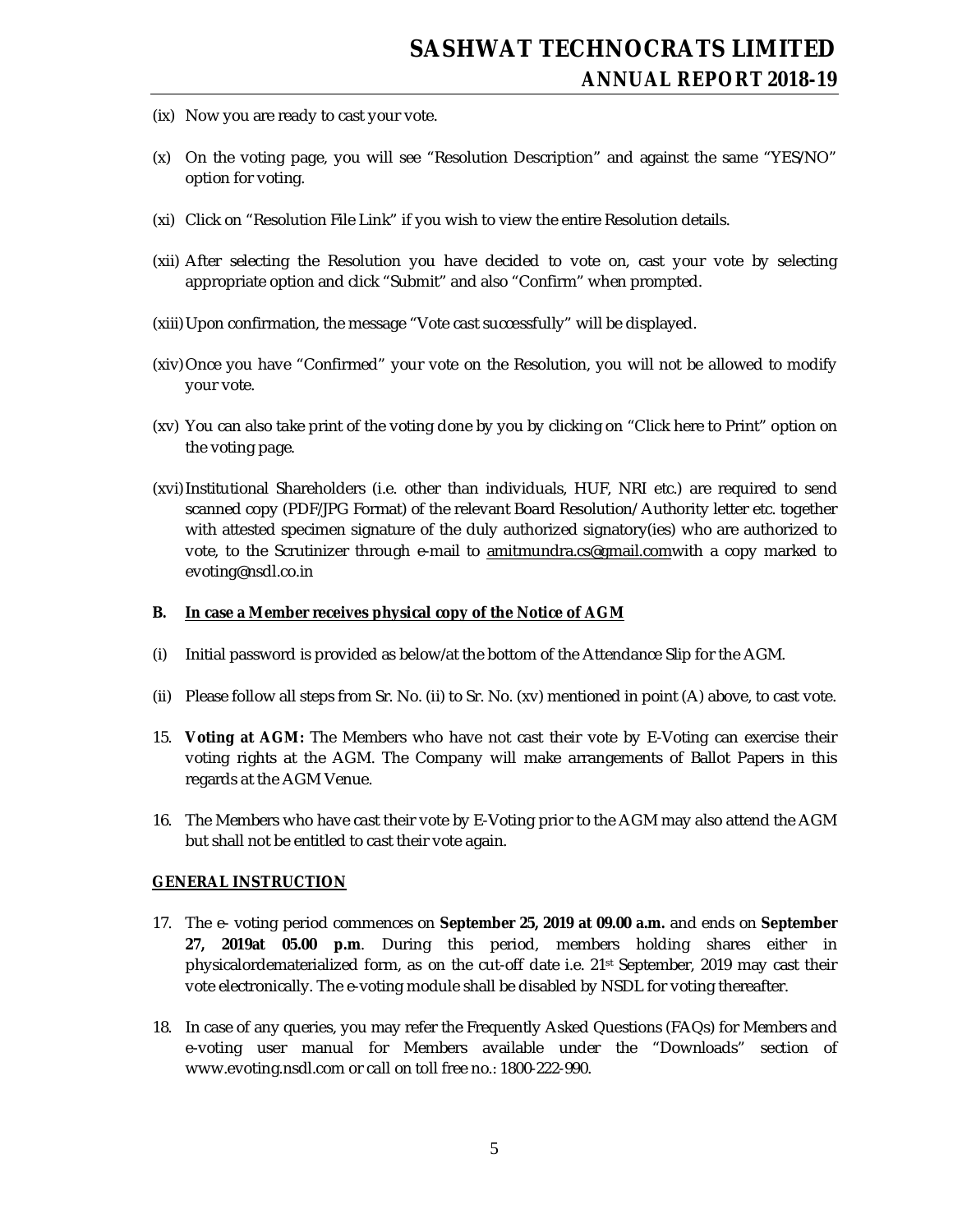- 19. You can also update your Mobile No. and E-mail ID in the user profile details of the folio which may be used for sending future communication(s).
- 20. The voting rights of Members shall be in proportion to their Share in the paid up Equity Share Capital of the Company as on the cut-off date of September 21, 2019.
- 21. Any person, who acquires Shares of the Company and becomes a Member of the Company after dispatch of the notice and holding Shares as of the cut-off date of September 21, 2019 may contact to the Company's Registrar, M/s PurvaSharegistry (India) Private Limited.
- 22. Mr. Amit Mundra, Practicing Company Secretary has been appointed as the Scrutinizer to scrutinize the e-voting process (including the Ballot Form received from the Members who do not have access to the e-voting process) in a fair and transparent manner.
- 23. Members who do not have access to e-voting facility may send duly completed Ballot Form (enclosed with the Annual Report) so as to reach the Scrutinizer appointed by the Board of Directors of the Company, Mr. Amit Mundra, Practicing Company Secretary, (Membership No. FCS 7933) at 3D Wing, 801, DheerajUpvan, Sidharth Nagar, BorivaliEast,Mumbai – 400066 not later than 5.00 p.m. on September 27, 2019. Ballot Form received thereafter will be treated as invalid. A Member can opt for only one mode of voting i.e. either through e-voting or by Ballot. If a Member casts votes by both modes, then voting done through e-voting shall prevail and Ballot shall be treated as invalid.
- 24. The Scrutinizer shall immediately after the conclusion of voting at the Annual General Meeting, first count the votes at the Annual General Meeting, thereafter unblock the votes cast through e-voting in the presence of at least two witnesses not in the employment of the Company and make, not later than 48 hours of conclusion of the Meeting, a Consolidated Scrutinizer's Report of the total votes cast in favour or against, if any, to the Chairman or a person authorised by him in writing who shall countersign the same.
- 25. The results declared along with the Scrutinizer's Report shall be placed on the website of NSDL and communicated to the BSE Limited, where the Shares of the Company are listed and shall also be displayed on the notice board at the Registered office of the Company.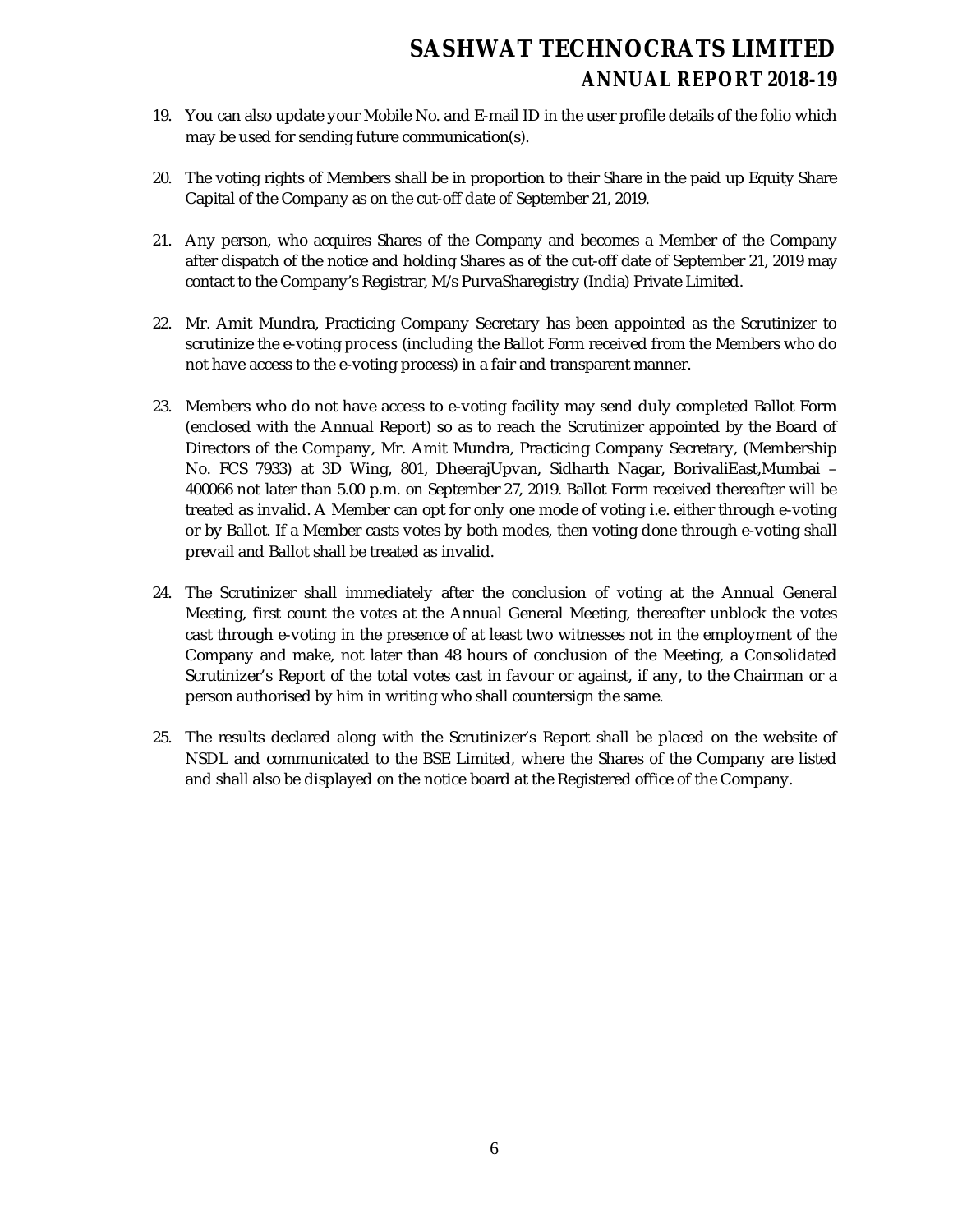#### **EXPLANATORY STATEMENT PURSUANT TO SECTION 102 (1) OF THE COMPANIES ACT, 2013:**

**Details of the Directors seeking appointment/re-appointment in forthcoming Annual General** 

#### **Meeting**

**(Pursuant to Regulation 36 (3) of the SEBI (Listing Obligations and Disclosure Requirements),** 

**Regulations, 2015)**

| <b>DIN</b>                                   | 03065137                                     |
|----------------------------------------------|----------------------------------------------|
| Name of the Director                         | RohitDoshi                                   |
| Age                                          | 54 Years                                     |
| Date of Appointment                          | 12.02.2011                                   |
| Qualification                                | Graduation                                   |
| <b>Expertise in Specific Functional Area</b> | Mr. RohitDoshi has 29 years of experience in |
|                                              | Textile manufacturing.                       |
| Executive & Non-Executive Director           | Non - Executive Director                     |
| Promoter Group                               | Yes                                          |
| Independent Director                         | No.                                          |
| Other Directorships                          | Singhal Merchandise (India) Private Limited  |
| Chairman/Member of Committees of the Boards  | <b>None</b>                                  |
| of which he is a Director                    |                                              |
| Shareholding in the Company                  | NIL                                          |

The Board hereby recommends to members re-appointment of the Director Mr. RohitDoshi, who retires by rotation at the 43<sup>rd</sup>Annual General Meeting and being eligible offers himself for reappointment and the Members are hereby requested to consider the resolution set out in **Item No. 03 of the Ordinary Business**, the other Directors, Key Managerial Personnel or their relatives are in any way concerned or interested in this resolution to the extent of their inter-se relationship.

#### **By order of the Board of Directors Sashwat Technocrats Limited**

**Ordinary Business Item No. 3:** 

Sd/- **Place: Mumbai Keshav Kant Sharma Date: 25.05.2019 (Company Secretary)**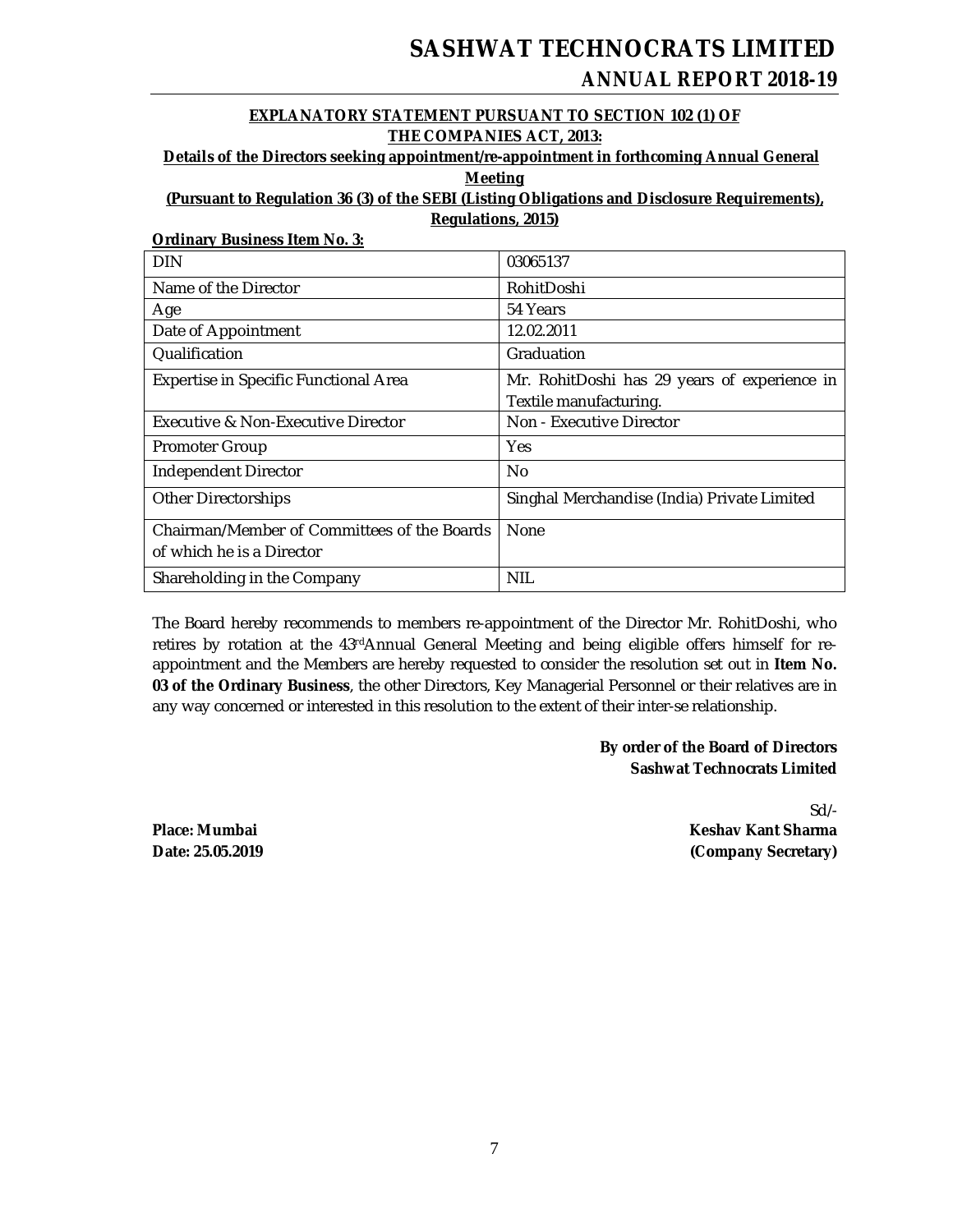#### **DIRECTORS' REPORT**

#### The Members, **Sashwat Technocrats Limited**

Your Directors have the pleasure in presenting the 43<sup>rd</sup>Annual Report of the Company on the business and operations of the Company together with the Audited Financial Statements for the financial year ended March 31, 2019.

#### **1. FINANCIAL RESULTS:**

The Company's performance during the financial year ended March 31, 2019 as compared to the previous financial year, is summarized below:

|                          |                   |            |                     | (Amt in Rs.) |
|--------------------------|-------------------|------------|---------------------|--------------|
| <b>Particulars</b>       | <b>STANDALONE</b> |            | <b>CONSOLIDATED</b> |              |
|                          | 2018-2019         | 2017-2018  | 2018-2019           | 2017-2018    |
| Sales & other Income     |                   | 5,00,186   | 60,79,372           | 1,22,68,371  |
| Less: Expenditure        | (4, 47, 261)      | (5,02,866) | (55, 35, 581)       | (84,09,695)  |
| Profit/(Loss) before tax | (4, 47, 261)      | (2,680)    | 5,43,791            | 38,58,676    |
| Less: Tax Expenses       |                   |            | (5, 33, 250)        | (8,92,893)   |
| Other Comprehensive      | (1, 34, 803)      | (19, 824)  | (1, 34, 803)        | (19, 824)    |
| Income                   |                   |            |                     |              |
| Profit/(Loss) after tax  | (5,82,064)        | (19, 824)  | (1, 24, 262)        | 29,45,959    |

#### **2. OPERATIONS:**

#### **a) Standalone Financial Operations:**

The total income for the year under review was Nil as compared to Rs.5,00,186/- in the previous year. The Company has incurred a loss of Rs. 5,82,064/- as compared to a loss of Rs. 22,504/- in the previous year.

#### **b) Consolidated Financial Operations:**

The total income for the year under review was Rs.60,79,372/- as compared to Rs. 1,22,68,371/- in the previous year. The Company has incurred aloss of Rs. 1,24,262/- as compared to a Profit of Rs. 29,49,959/- in the previous year.

#### **3. DIVIDEND:**

Your Directors have not recommended any dividend for the financial year 2018-19.

#### **4. AMOUNTS TRANSFERRED TO RESERVES:**

Yours directors do not recommend transfer of any amount to the reserves.

#### **5. DEPOSITS:**

Details relating to Deposits:

- a. Accepted during the year NIL
- b. Remained unpaid or unclaimed as at the end of the year NIL
- c. Default in repayment of deposits or payment of interest thereon during the year Not Applicable
- d. Deposits not in compliance with the provisions of the Companies Act, 2013 NIL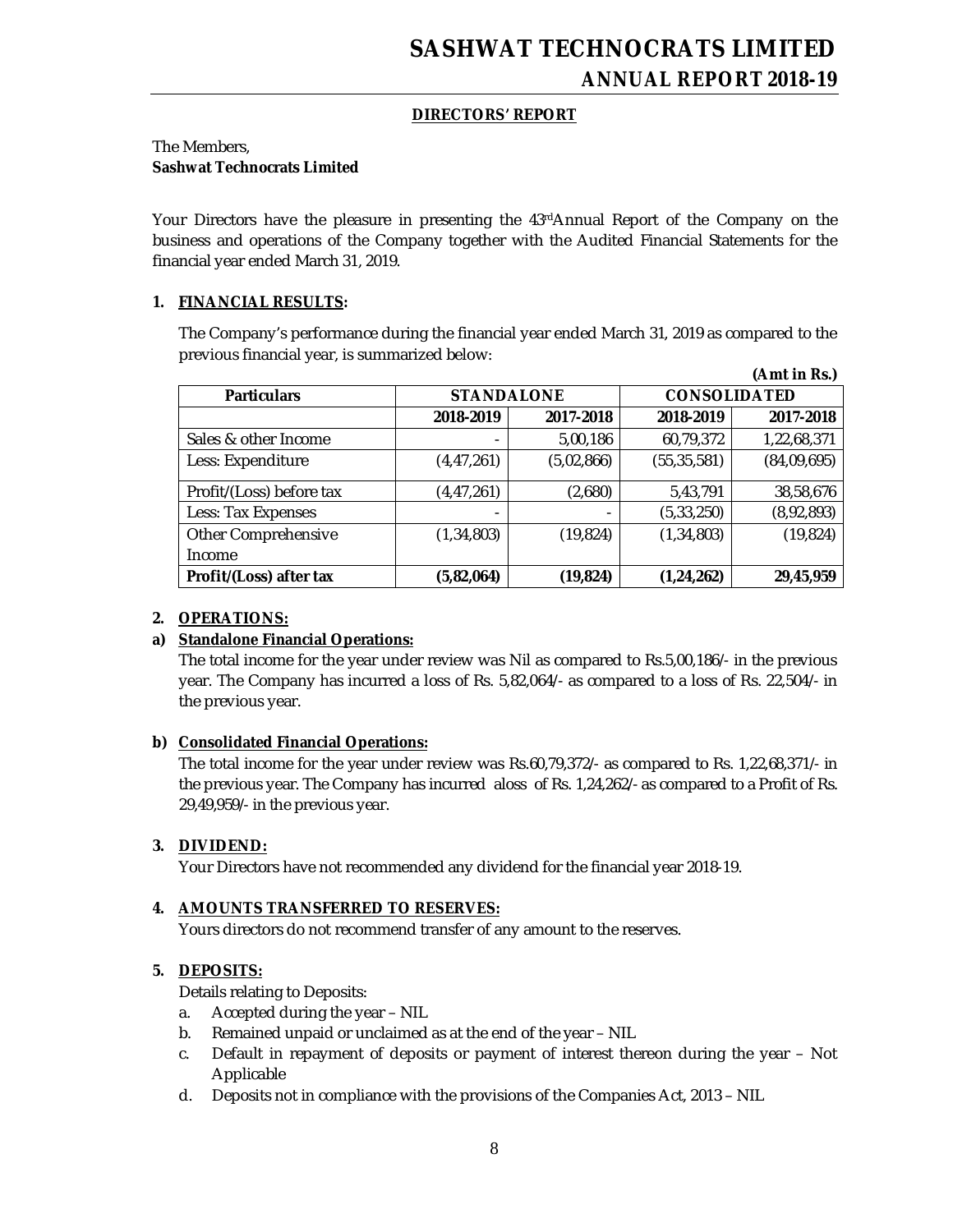#### **6. DIRECTORS AND KEY MANAGERIAL PERSON:**

In accordance with the provisions of Companies Act, 2013 and as per Articles of Association of the Company Mr. Rohit Doshi (DIN. 03065137), Director of the Company is liable to retires by rotation at the forthcoming Annual General Meeting and has offered himself for re – appointment and the Board recommends her re-appointment.

Mr. Keshav Kant Sharma has been appointed as Company Secretary and Compliance Officer w.e.f. 06.05.2019 pursuant to provisions of Section 203 of the Companies Act, 2013.

#### **7. COMPOSITION OF THE BOARD:**

The present composition of the Board of the Company is as follows:

| Sr. No. | <b>Name of Director</b> | Designation       | Category                |
|---------|-------------------------|-------------------|-------------------------|
|         | Mr. Manish Jakhalia     | Chairman/Director | Non-Executive /         |
|         |                         |                   | Independent Director    |
|         | Mr. Rohit Doshi         | Director          | Promoter& Non-Executive |
|         |                         |                   | Director                |
| 3       | Mr. Rajkumar Khatod     | Director          | Non-Executive /         |
|         |                         |                   | Independent Director    |

#### **8. MEETINGS OF THE BOARD:**

Five (5) Meetings of the Board were held during the financial year. The Board Meeting dates and details of Directors attendance thereat are as given below:

| Sr.<br>No. | Date of Board<br><b>Meeting</b> | Total No. of Directors as on the<br>date of the Board Meeting | No. of Directors present at<br>the Meeting |
|------------|---------------------------------|---------------------------------------------------------------|--------------------------------------------|
|            | 30.05.2018                      |                                                               |                                            |
|            | 13.08.2018                      |                                                               |                                            |
| 3          | 14.11.2018                      |                                                               |                                            |
| 4          | 12.02.2019                      |                                                               |                                            |
| 5          | 30.03.2019                      |                                                               |                                            |

Separate meeting of the Independent Directors of the Company was held on30.05.2018 which was attended to by both the Independent Directors of the Company.

#### **9. DECLARATION BY INDEPENDENT DIRECTORS:**

The Company has received necessary declaration from each Independent Director underSection 149 (7) of the Companies Act, 2013 that they meet the criteria of independence laid down in Section 149 (6) of the Companies Act, 2013 and Regulation 25 of SEBI (Listing Obligations and Disclosure Requirements) Regulations, 2015.

#### **10. COMMITTEES OF THE BOARD:**

Board has constituted the following three Committees: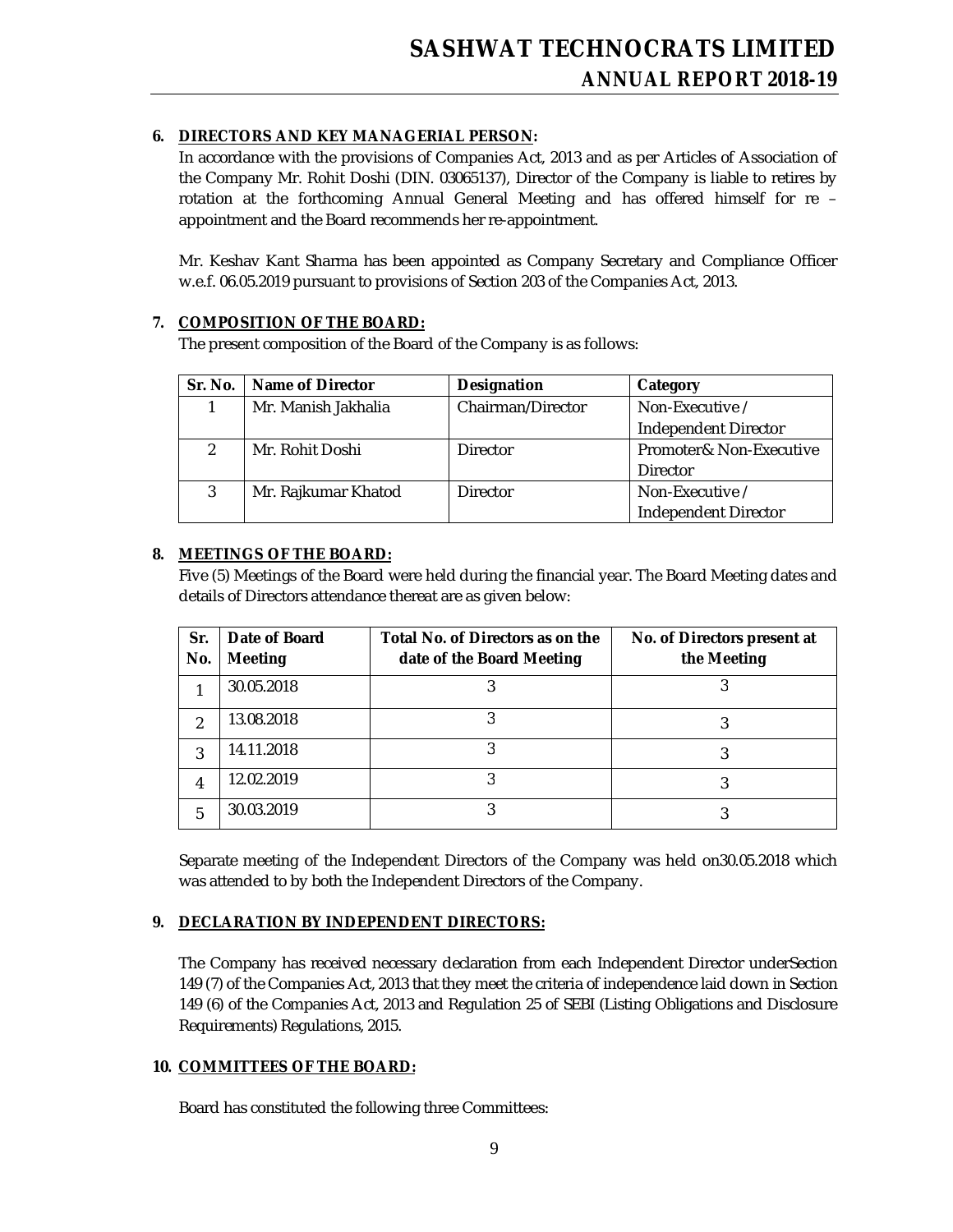- 1. Audit Committee
- 2. Nomination & Remuneration Committee
- 3. Stakeholders Relationship Committee

#### **1) Audit Committee:**

In terms of section 177(2) read with section 134(3) of the Companies Act, 2013, the Company constituted Audit Committee. The Audit Committee has been constituted to evaluate and oversee financial reporting processes, review the financial statements, quarterly, half yearly/annual financial results, adequacy of internal control systems, discussions with the Auditors on any significant findings, etc.

#### **a. Composition of the Audit Committee:**

| Name of Member      | Designation | Executive, Non - Executive /<br>Independent                  |
|---------------------|-------------|--------------------------------------------------------------|
| Mr. Manish Jakhalia | Chairman    | Non - Executive / Independent<br>Independent Director        |
| Mr. RohitDoshi      | Member      | Non-executive Director                                       |
| Mr. RajkumarKhatod  | Member      | Non - Executive / Independent<br><b>Independent Director</b> |

#### **b. Meetings of the Audit Committee**

Four (4) Meetings of the Audit Committee were held during the financial year. The Audit Committee Meeting dates and details of Members attendance thereat are as given below:

| Sr.<br>No. | Date of Audit<br><b>Committee Meeting</b> | Total No. of Members as on the<br>date of the Audit Committee<br>Meeting | No. of Members<br>present at the<br><b>Meeting</b> |
|------------|-------------------------------------------|--------------------------------------------------------------------------|----------------------------------------------------|
|            | 30.05.2018                                |                                                                          |                                                    |
|            | 13.08.2018                                |                                                                          |                                                    |
|            | 14.11.2018                                |                                                                          |                                                    |
|            | 12 02 2019                                |                                                                          |                                                    |

#### **2) Nomination & Remuneration Committee:**

The Nomination and Remuneration Committee has been constituted to review and to recommend the remuneration payable to the Executive Directors and Senior Management of the Company.

#### **a. Constitution of the Committee:**

| Name of Member      | Designation | Executive, Non - Executive /<br>Independent |
|---------------------|-------------|---------------------------------------------|
| Mr. Manish Jakhalia | Chairman    | Non - Executive /Independent Director       |
| Mr. Rohit Doshi     | Member      | Non-executive Director                      |
| Mr. Rajkumar Khatod | Member      | Non - Executive /Independent Director       |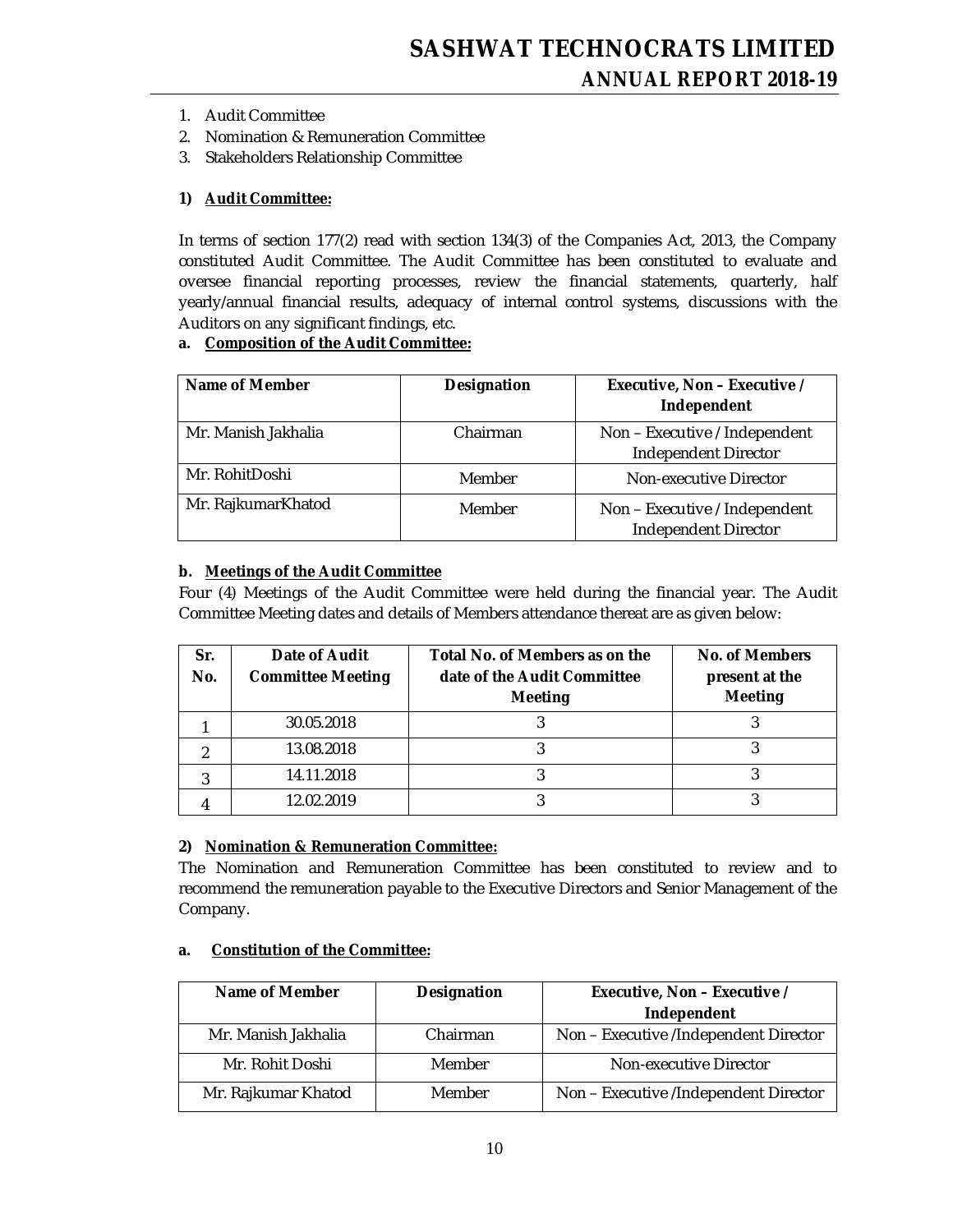#### **b. Meetings of the Nomination & Remuneration Committee**

One (1) Meeting of the Committee was held during the financial year. The Nomination and Remuneration Committee Meeting dates and details of Members attendance thereat are as given below:

| Sr.<br>No. | Date of Nomination and<br><b>Remuneration Committee</b> | <b>Total No. of Members as on</b><br>the date of the Meeting | <b>No. of Members</b><br>present at the |
|------------|---------------------------------------------------------|--------------------------------------------------------------|-----------------------------------------|
|            | Meetina                                                 |                                                              | Meetina                                 |
|            | 14.11.2018                                              |                                                              |                                         |

The Remuneration Policy of the Company envisages as follows:

- 1. Remuneration to Directors, Key Managerial Personnel and senior management involves a balance between fixed and incentive pay reflecting short and long-term performance objectives appropriate to the working of the Company and its goals.
- 2. Formulation of the criteria for determining qualifications, positive attributes and independence of a Director and recommend to the Board a policy, relating to the remuneration of the Directors, key managerial personnel and other employees;
- 3. Formulation of criteria for evaluation of Independent Directors and the Board;
- 4. Devising a policy on Board diversity;
- 5. Identifying persons who are qualified to become Directors and who may be appointed in senior management in accordance with the criteria laid down, and recommend to the Board their appointment and removal.

#### **3) Stakeholders Relationship Committee:**

The Stakeholders Relationship Committee has been constituted specifically to look into the redressal of the grievances of the security holders of the Company.

| Name of Member      | Designation | Executive, Non - Executive /          |
|---------------------|-------------|---------------------------------------|
|                     |             | Independent                           |
| Mr. Manish Jakhalia | Chairman    | Non - Executive /Independent Director |
| Mr. Rohit Doshi     | Member      | Non-executive Director                |
| Mr. Rajkumar Khatod | Member      | Non - Executive /Independent Director |

#### **a. Constitution of the Committee:**

#### **b. Meetings of the Stakeholders Relationship Committee**

Three(3) Meetings of the Stakeholders Relationship Committee were held during the financial year. The Stakeholders Relationship Committee Meeting dates and details of Members attendance thereat are as given below:

| Sr. | Date of Stakeholders          | Total No. of Members as on | No. of Members         |
|-----|-------------------------------|----------------------------|------------------------|
| No. | <b>Relationship Committee</b> | the date of the Meeting    | present at the Meeting |
|     | Meeting                       |                            |                        |
|     | 30.05.2018                    |                            |                        |
| 2   | 13.08.2018                    |                            |                        |
| 3   | 14.11.2018                    |                            |                        |
| 4   | 12.02.2019                    |                            |                        |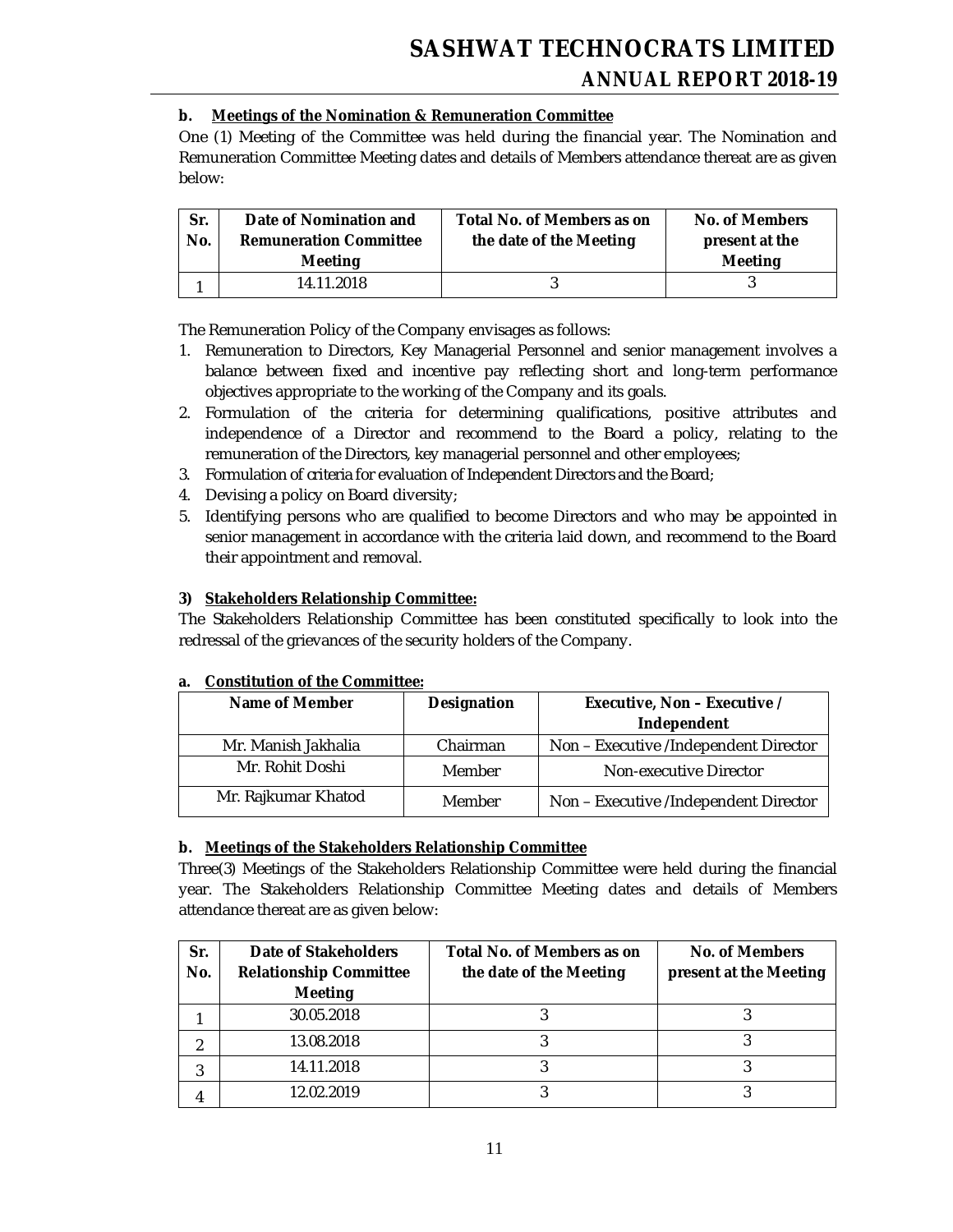#### **11. BOARD EVALUATION:**

The Company has devised a Policy for performance evaluation of Independent Directors, Board, Committees and other individual Directors. The Nomination and Remuneration Committee of the Board is entrusted with the responsibility in respect of the same. The Committee studies the practices prevalent in the industry and advises the Board with respect to evaluation of Board members. On the basis of the recommendations of the Committee, the Board carries an evaluation of its own performance and that of its Committees and individual Directors.

#### **12. DETAILS OF REMUNERATION TO DIRECTORS:**

No remuneration has been paid to any Directors during the year under review and there are no permanent employees in the Company. As such Company is not required to provide the disclosure under provisions of Section 197 and the relevant rules thereto.

#### **13. EXTRACT OF ANNUAL RETURN:**

The Extract of Annual Return in Form MGT - 9 in accordance with the provisions of Section 134 (3) (a) of the Companies Act, 2013 is attached herewith as "**Annexure A**".

#### **14. SIGNIFICANT & MATERIAL ORDERS PASSED BY THE REGULATORS OR COURTS:**

During the year under review, there has been no significant and material order passed by the regulators or courts or tribunals impacting the going concern status and company's operations in future.

#### **15. CHANGE IN THE NATURE OF BUSINESS:**

During the year, there is no change in the nature of the business of the Company.

#### **16. REPORTING OF FRAUDS**

There was no instance of fraud during the year under review, which required the Statutory Auditors to report to the Audit Committee and / or Board under Section 143(12) of Act and Rules framed thereunder.

#### **17. VIGIL MECHANISM:**

Company has established a Vigil Mechanism for enabling the Directors and Employees to report genuine concerns. The Vigil Mechanism provides for (a) adequate safeguards against victimization of persons who use the Vigil Mechanism; and (b) direct access to the Chairperson of the Audit Committee of the Board of Directors of the Company in appropriate or exceptional cases. The Audit Committee of the Board has been entrusted with the responsibility of overseeing the Vigil Mechanism.

#### **18. STATUTORY AUDITOR'S :**

M/s. S A R A & Associates, Chartered Accountants were appointed as Statutory Auditors of the Company, for a term of 5 (five) consecutive years, at the Annual General Meeting held on  $30<sup>th</sup>$ September, 2014, to hold office up to ensuing Annual General Meeting after which their term shall expire and they will be eligible for another term of 5 (five) years. The resolution for reappointment of M/s. S A R A& Associates, Chartered Accountants for another term shall be placed before the Members for their approval. They have confirmed that they are not disqualified from continuing as Auditors of the Company.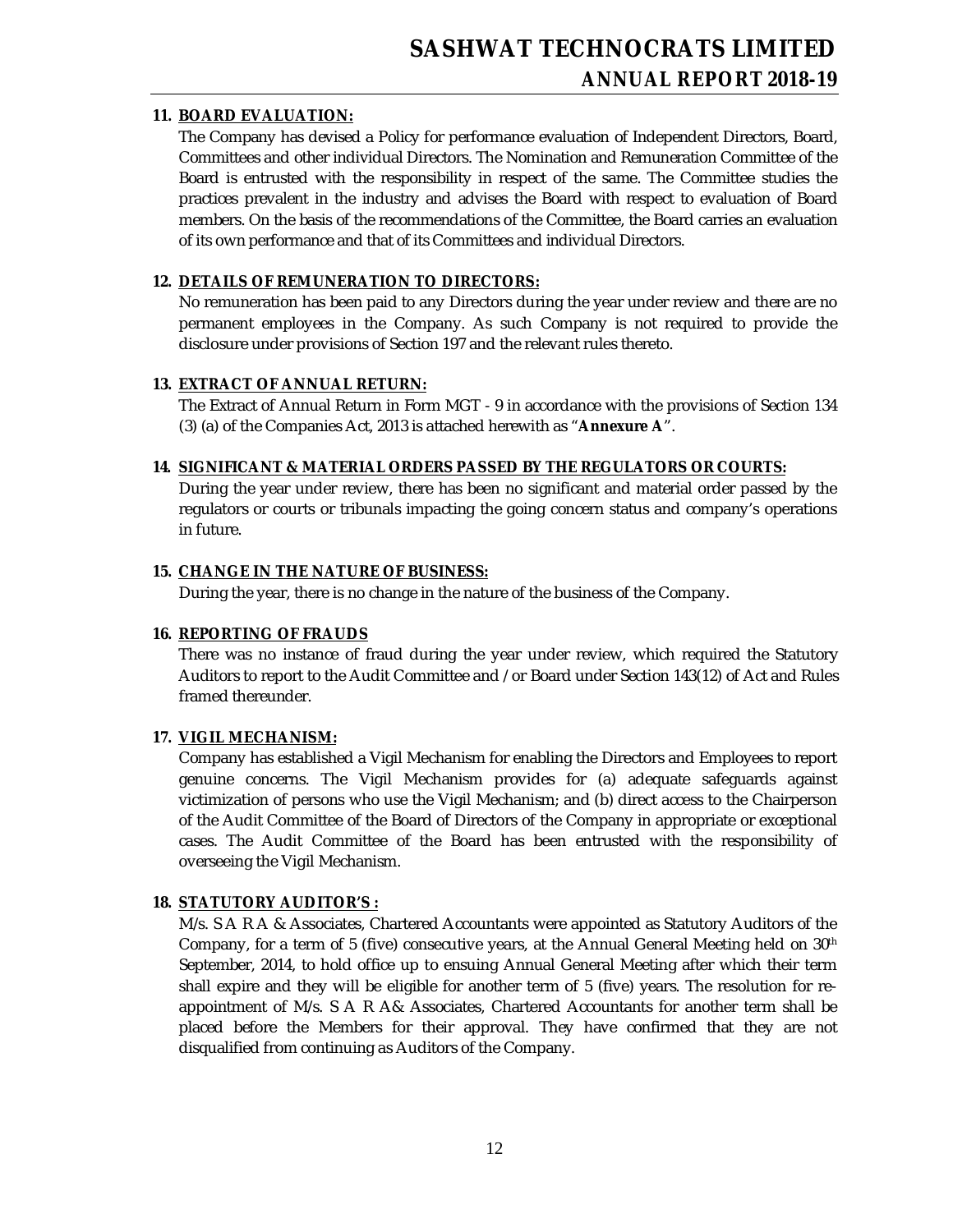The Notes on financial statement referred to in the Auditors' Report are self-explanatory and do not call for any further comments. The Auditors' Report does not contain any qualification, reservation, adverse remark or disclaimer.

#### **19. SECRETARIAL AUDITOR:**

In terms of Section 204 of the Companies Act, 2013 and the Rules made there under, Ms. Deepali More, Practicing Company Secretary has been appointed as Secretarial Auditor of the Company for Financial Year 2018-19. The Secretarial Audit Report issued by her has been attached herewith as "**Annexure B**".

| Sr.            | <b>Qualification by the Secretarial Auditor</b>                                                                                                                                                           | Managements reply/clarification                                                                                                                                                                                                 |
|----------------|-----------------------------------------------------------------------------------------------------------------------------------------------------------------------------------------------------------|---------------------------------------------------------------------------------------------------------------------------------------------------------------------------------------------------------------------------------|
| No.            |                                                                                                                                                                                                           |                                                                                                                                                                                                                                 |
|                | composition of the Board and its<br>The<br>Committees is not as required under the<br>provisions of the Companies Act, 2013 as also<br>the Listing Agreement and/or the SEBI (LODR)<br>Regulations, 2015. | Company is in process<br>The<br>- of<br>appointment of such number<br>οf<br>Directors so as to<br>make<br>the<br>composition of Board and committees<br>in accordance with the applicable<br>rules and regulations.             |
| $\mathfrak{D}$ | Company has not appointed Internal Auditors                                                                                                                                                               | The Company is in process of<br>appointment of Internal Auditors                                                                                                                                                                |
| 3              | The Company does not have an operational<br>Website                                                                                                                                                       | The Website is under development                                                                                                                                                                                                |
| 4              | The Company has not appointed any Key<br>Managerial Personnel in the Company and is in<br>non compliance with the provisions in respect<br>thereto;                                                       | The Company in its Board Meeting<br>dated 06.05.2019 had appointed Mr.<br>Keshav Kant Sharma as Company<br>Secretary and Compliance Officer.<br>The Company is in process of<br>appointment of other Key Managerial<br>Persons. |

#### **20. PARTICULARS OF LOANS, GUARANTEES OR INVESTMENTS:**

Particulars of loans, guarantees given and investments made during the year are provided in the financial statements forming part of this Annual Report.

#### **21. RELATED PARTY TRANSACTION:**

Company has not entered into any related party transactions covered under sub – section (1) of Section 188 during the year. Hence, disclosure in respect of the same is not required.

#### **22. DETAILS OF SUBSIDIARY, JOINT VENTURE& ASSOCIATE COMPANY:**

The Company has following two Wholly Owned Subsidiaries:

1. Anjali Commodities Private Limited

2. Sahas Mercantile Private Limited

Statement containing salient features of the financial statement of Subsidiary Companies in Form AOC – 1 forms part of the financial statements attached to this report as **"Annexure D".**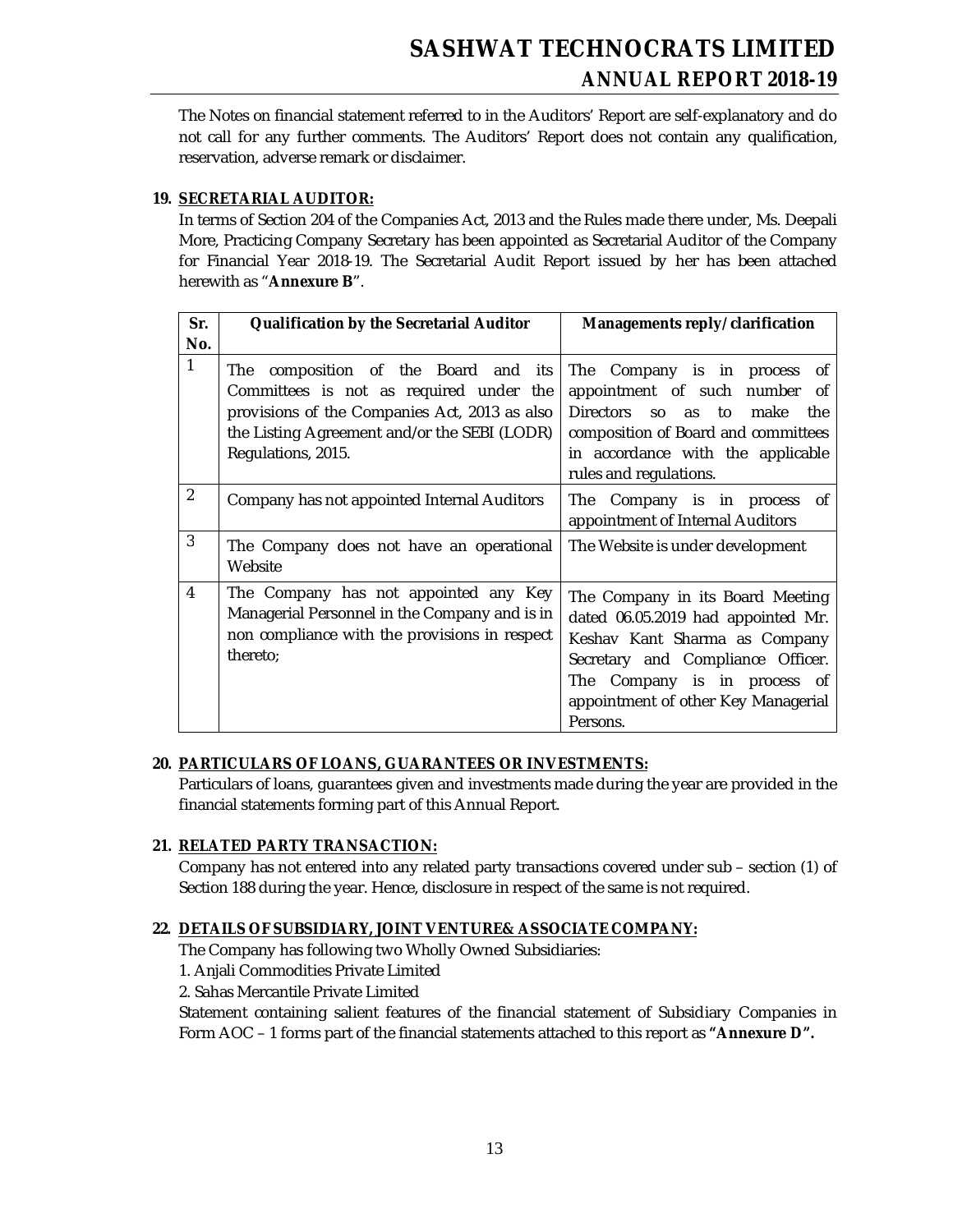#### **23. INTERNAL FINANCIAL CONTROL:**

The Board has adopted the policies and procedures for ensuring the orderly and efficient conduct of its business, including adherence to the Company's policies, the safeguarding of its assets, the prevention and detection of frauds and errors, the accuracy and completeness of the accounting records and the timely preparation of reliable financial disclosures.

#### **24. CORPORATE SOCIAL RESPONSIBILITY:**

The Company is not required to constitute a Corporate Social Responsibility Committee as it does not fall within purview of Section 135(1) of the Companies Act, 2013 and hence it is not required to formulate policy on corporate social responsibility.

#### **25. CORPORATE GOVERNANCE REPORT:**

The Company has been exempted from reporting on corporate governance as per Regulation 15 of SEBI (Listing Obligation and Disclosure requirements) Regulations, 2015. Therefore, Corporate Governance Report is not attached.

#### **26. MANAGEMENT'S DISCUSSION AND ANALYSIS REPORT:**

As per Schedule V of the SEBI (Listing Obligations and Disclosure Requirements) Regulations, 2015, the Management Discussion and Analysis Report forms part of this Annual Report being attached as **"Annexure D"**.

#### **27. DISCLOSURES UNDER SEXUAL HARASSMENT OF WOMEN AT WORKPLACE (PREVENTION, PROHIBITION & REDRESSAL) ACT, 2013:**

There is no case filed during the Financial Year under the said Act hence the company has no details to offer.

#### **28. ENERGY CONSERVATION, TECHNOLOGY ABSORPTION, FOREIGN EXCHANGE EARNINGS AND OUTGO:**

The information required under section 134 (3) (m) of the Companies Act, 2013, read with Rule 8 Companies (Accounts) Rules, 2014 is not applicable in case of the Company. There are no foreign exchange earnings and outgoes in the Company.

#### **29. RISK MANAGEMENT POLICY:**

Your Company recognizes that risk is an integral part of business and is committed to managing the risks in a proactive and efficient manner. Your Company periodically assesses risks in the internal and external environment and takes all measures necessary to effectively deal with incidences of risk.

#### **30. DIRECTORS' RESPONSIBILITY STATEMENT:**

In compliance to the requirements of Section 134 (3) (c) of the Companies Act, 2013, your Directors confirm that:

- a. The Company has followed the applicable accounting standards in the preparation of the Annual Accounts and there has been no material departure.
- b. That the Directors had selected such accounting policies and applied them consistently and made judgments and estimates that are reasonable and prudent so as to give a true and fair view of the state of affairs of the Company at the end of the financial year and of the profit or loss of the Company for that period.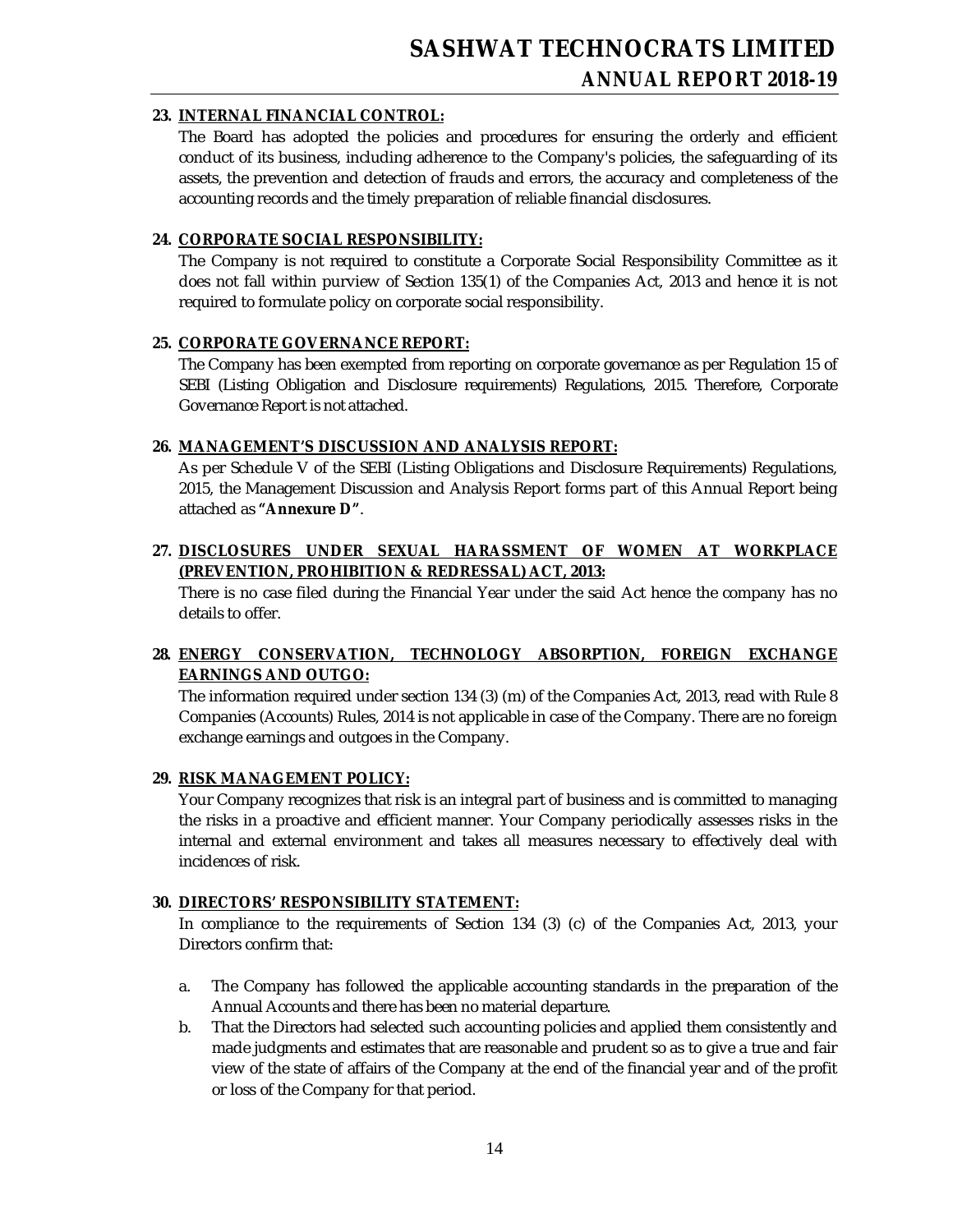- c. That the Directors had taken proper and sufficient care for the maintenance of adequate accounting records in accordance with the provisions of this act for safeguarding the assets of the Company and for preventing and detecting fraud and other irregularities.
- d. That the Directors had prepared the annual accounts on a going concern basis.
- e. That the Directors had laid down internal financial control which are adequate and were operating effectively;
- f. That the Directors had devised proper systems to ensure compliance with provisions of all applicable laws and that such systems were adequate and operating effectively.

#### **31. ACKNOWLEDGEMENTS:**

The Board of Directors expresses their deep gratitude for the co – operation and support extended to your Company by all associated.

#### **By order of the Board of Directors Sashwat Technocrats Limited**

| Sd/-            | $Sd/$ -                        |
|-----------------|--------------------------------|
| RajkumarKhatod  | Manish Krishna Murari Jakhalia |
| <b>Director</b> | <b>Director</b>                |
| DIN: 06409600   | DIN: 01847156                  |
|                 |                                |

**Place: Mumbai**  $Date: 25.05.2019$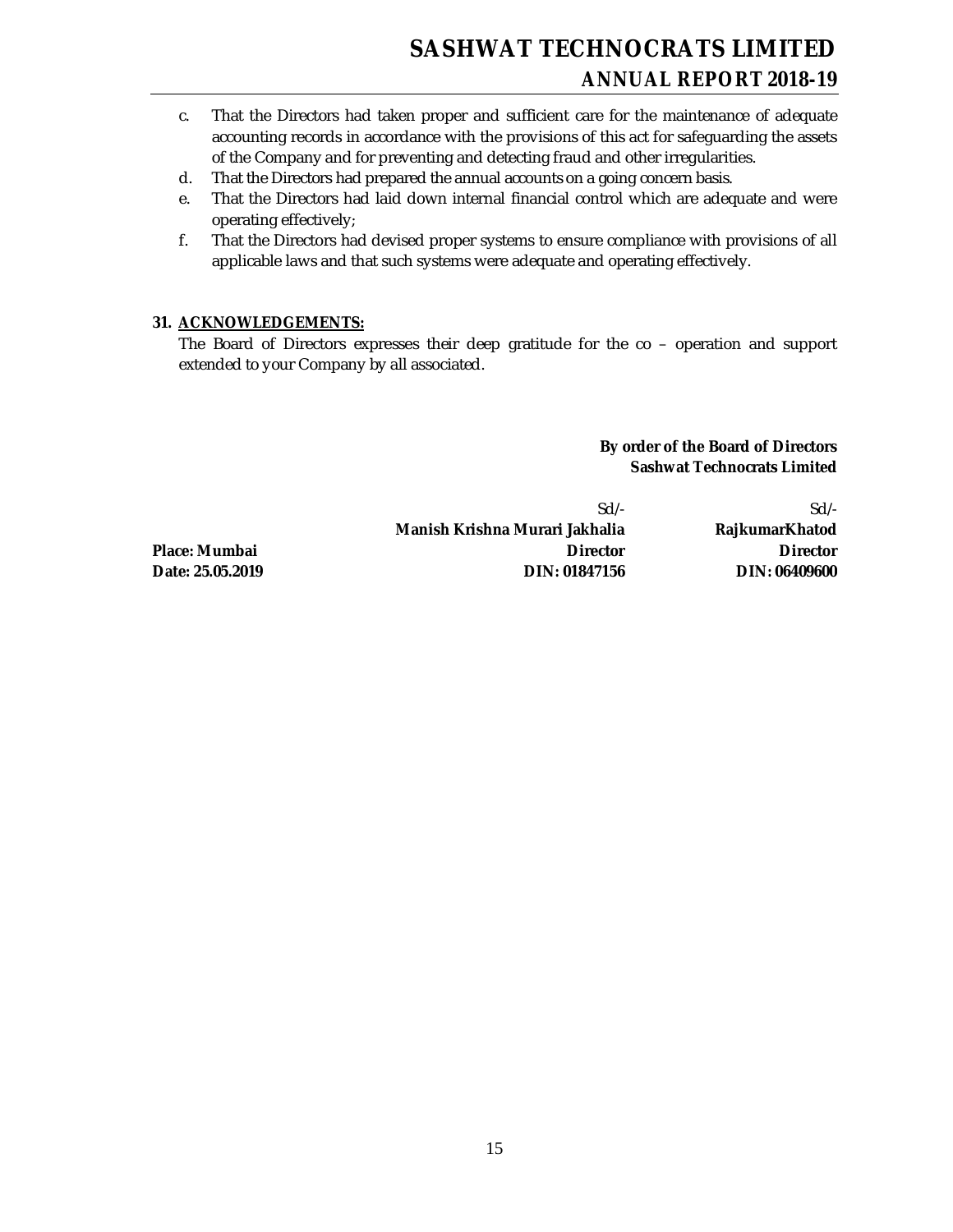#### **Annexure - A**

#### **FORM NO. MGT 9 EXTRACT OF ANNUAL RETURN**

#### **as on financial year ended on 31.03.2019**

#### **Pursuant to Section 92 (3) of the Companies Act, 2013 and rule 12(1) of the Company (Management & Administration ) Rules, 2014**

#### **I. REGISTRATION & OTHER DETAILS**

|        | CIN<br>L24220MH1975PLC018682           |                                                           |  |  |  |
|--------|----------------------------------------|-----------------------------------------------------------|--|--|--|
| ii     | <b>Registration Date</b>               | 018682                                                    |  |  |  |
| iii    | Name of the Company                    | Sashwat Technocrats Limited                               |  |  |  |
|        |                                        | Indian Non Government Company Limited by                  |  |  |  |
| iv     | Category/Sub-category of the Company   | <b>Shares</b>                                             |  |  |  |
|        |                                        | Office No. 14, 1 <sup>st</sup> Floor, Plumber House, 557, |  |  |  |
|        | Registered<br>Address of the<br>office | J.S.S. Road, Chira Bazar, Mumbai - 400002                 |  |  |  |
| $\vee$ | & contact details                      | Telephone No. 022 2201 6021                               |  |  |  |
| vi     | Whether listed company                 | Yes.                                                      |  |  |  |
|        |                                        | Purva Sharegistry (India) Private Limited                 |  |  |  |
|        |                                        | 9, Shiv Shakti Industrial Estate, J. R. Boricha           |  |  |  |
|        |                                        | Hospital,<br>Marg,<br>Opp. Kasturba                       |  |  |  |
|        | Name. Address & contact details of the | Parel (East), Mumbai –<br>400 011<br>Lower                |  |  |  |
| vii    | Registrar & Transfer Agent, if any.    | Tel No. 23018261/23016761                                 |  |  |  |

#### **II .PRINCIPAL BUSINESS ACTIVITIES OF THE COMPANY**

All the business activities contributing 10% or more of the total turnover of the Company – During the year under review, the Company has not earned any revenue through business operations.

#### **III. PARTICULARS OF HOLDING, SUBSIDIARY & ASSOCIATE COMPANIES**

| Sr.N           | Name & Address of   | <b>CIN/GLN</b>        | Holding/         | $%$ of        | Applicab       |
|----------------|---------------------|-----------------------|------------------|---------------|----------------|
| $\mathbf{O}$ . | the Company         |                       | Subsidiary/      | <b>Shares</b> | <b>le</b>      |
|                |                     |                       | <b>Associate</b> | <b>Held</b>   | <b>Section</b> |
|                | Singhal Merchandise | U51900MH1998PTC115192 | Holding          | 60.23         | 2(46)          |
|                | (India) Pvt Ltd     |                       | Company          |               |                |
|                | Anjali Commodities  | U51900MH2008PTC186255 | Subsidiary       | 100           | 2(87)          |
|                | Private Limited     |                       | Company          |               |                |
| 3              | Sahas Mercantile    | U51900MH2008PTC185914 | Subsidiary       | 100           | 2(87)          |
|                | Private Limited     |                       | Company          |               |                |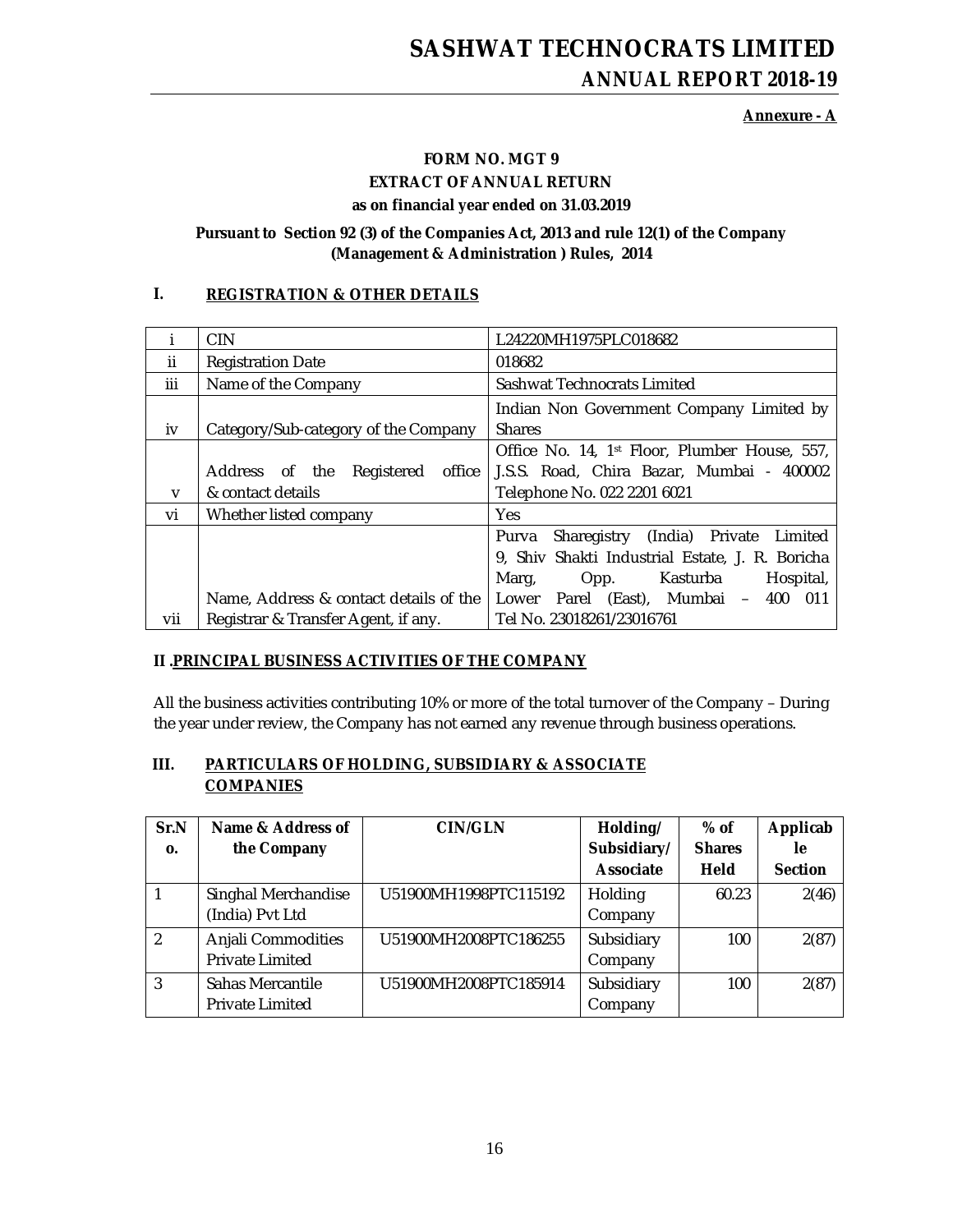#### **A. CATEGORY WISE SHAREHOLDING**

| <b>Category Of</b>            |                  | No Of Shares held at the beginning of<br>year |                  |                                       | No Of Shares held at the end of year |                  |                  |                                       | $\%$<br>Chan     |
|-------------------------------|------------------|-----------------------------------------------|------------------|---------------------------------------|--------------------------------------|------------------|------------------|---------------------------------------|------------------|
| <b>Shareholders</b>           |                  | 31/03/2018                                    |                  |                                       |                                      | 31/03/2019       |                  |                                       | ge               |
|                               | Demat            | Physical                                      | <b>Total</b>     | % of<br><b>Total</b><br><b>Shares</b> | Demat                                | Physical         | <b>Total</b>     | % of<br><b>Total</b><br><b>Shares</b> |                  |
| A. Promoters                  |                  |                                               |                  |                                       |                                      |                  |                  |                                       |                  |
| (1) Indian                    |                  |                                               |                  |                                       |                                      |                  |                  |                                       |                  |
| (a) Individuals/              |                  |                                               |                  |                                       |                                      |                  |                  |                                       |                  |
| <b>HUF</b>                    | 0                | $\mathbf 0$                                   | $\boldsymbol{0}$ | $\mathbf 0$                           | $\mathbf 0$                          | $\mathbf 0$      | 0                | $\mathbf 0$                           | $\pmb{0}$        |
| (b) Central Govt              | 0                | 0                                             | $\mathbf 0$      | $\mathbf 0$                           | $\Omega$                             | $\mathbf 0$      | 0                | $\Omega$                              | $\mathbf 0$      |
| (c) State Govt(s)             | 0                | 0                                             | $\Omega$         | $\mathbf 0$                           | $\Omega$                             | $\mathbf 0$      | 0                | $\Omega$                              | $\mathbf 0$      |
| (d) Bodies Corp.              | 184450           | 0                                             | 184450           | 60.23                                 | 184450                               | $\mathbf 0$      | 184450           | 60.23                                 | 0.00             |
| (e) Banks / FI                | $\mathbf 0$      | 0                                             | $\mathbf 0$      | $\mathbf 0$                           | $\mathbf 0$                          | $\mathbf 0$      | 0                | 0                                     | $\boldsymbol{0}$ |
| (f) Any Other                 |                  |                                               |                  |                                       |                                      |                  |                  |                                       |                  |
| * DIRECTORS                   | 0                | 0                                             | $\mathbf 0$      | $\mathbf 0$                           | $\mathbf 0$                          | $\mathbf 0$      | 0                | 0                                     | $\boldsymbol{0}$ |
| * DIRECTORS                   |                  |                                               |                  |                                       |                                      |                  |                  |                                       |                  |
| <b>RELATIVES</b>              | $\mathbf 0$      | $\boldsymbol{0}$                              | $\boldsymbol{0}$ | $\mathbf 0$                           | $\boldsymbol{0}$                     | $\mathbf 0$      | 0                | 0                                     | $\pmb{0}$        |
| * PERSON                      |                  |                                               |                  |                                       |                                      |                  |                  |                                       |                  |
| <b>ACTING IN</b>              |                  |                                               |                  |                                       |                                      |                  |                  |                                       |                  |
| CONCERN                       | $\mathbf{0}$     | 0                                             | $\mathbf 0$      | $\mathbf 0$                           | $\mathbf 0$                          | $\mathbf 0$      | $\mathbf 0$      | 0                                     | $\boldsymbol{0}$ |
| Sub Total (A)(1):             | 184450           | $\mathbf 0$                                   | 184450           | 60.23                                 | 184450                               | $\mathbf 0$      | 184450           | 60.23                                 | 0.00             |
| (2) Foreign                   |                  |                                               |                  |                                       |                                      |                  |                  |                                       |                  |
| (a) NRI<br>Individuals        |                  | $\boldsymbol{0}$                              | $\mathbf 0$      | $\mathbf 0$                           | $\mathbf 0$                          | $\mathbf 0$      | $\mathbf 0$      | 0                                     |                  |
| (b) Other                     | 0                |                                               |                  |                                       |                                      |                  |                  |                                       | $\boldsymbol{0}$ |
| Individuals                   | 0                | 0                                             | $\boldsymbol{0}$ | $\boldsymbol{0}$                      | $\mathbf 0$                          | $\mathbf 0$      | 0                | 0                                     | $\pmb{0}$        |
| (c) Bodies Corp.              | 0                | 0                                             | $\mathbf 0$      | $\mathbf 0$                           | $\overline{0}$                       | $\Omega$         | 0                | $\overline{0}$                        | $\boldsymbol{0}$ |
| (d) Banks / FI                | 0                | 0                                             | $\mathbf 0$      | $\boldsymbol{0}$                      | $\mathbf 0$                          | $\mathbf 0$      | 0                | $\mathbf 0$                           | $\boldsymbol{0}$ |
| (e) Any Other                 | 0                | 0                                             | $\mathbf 0$      | $\boldsymbol{0}$                      | $\mathbf 0$                          | $\mathbf 0$      | $\boldsymbol{0}$ | $\mathbf 0$                           | $\pmb{0}$        |
| Sub Total (A)(2):             | 0                | 0                                             | $\mathbf 0$      | $\boldsymbol{0}$                      | $\mathbf 0$                          | $\boldsymbol{0}$ | 0                | $\mathbf 0$                           | $\boldsymbol{0}$ |
| Total                         |                  |                                               |                  |                                       |                                      |                  |                  |                                       |                  |
| shareholding of               |                  |                                               |                  |                                       |                                      |                  |                  |                                       |                  |
| Promoter $(A)$ =              |                  |                                               |                  |                                       |                                      |                  |                  |                                       |                  |
| $(A)(1)+(A)(2)$               | 184450           | 0                                             | 184450           | 60.23                                 | 184450                               | $\bf{0}$         | 184450           | 60.23                                 | 0.00             |
| <b>B. Public Shareholding</b> |                  |                                               |                  |                                       |                                      |                  |                  |                                       |                  |
| (1) Institutions              |                  |                                               |                  |                                       |                                      |                  |                  |                                       |                  |
| (a) Mutual                    |                  |                                               |                  |                                       |                                      |                  |                  |                                       |                  |
| Funds                         | $\boldsymbol{0}$ | $\boldsymbol{0}$                              | $\boldsymbol{0}$ | $\boldsymbol{0}$                      | $\boldsymbol{0}$                     | $\boldsymbol{0}$ | 0                | 0                                     | 0                |
| (b) Banks FI                  | $\mathbf 0$      | $\mathbf 0$                                   | $\mathbf 0$      | $\boldsymbol{0}$                      | $\mathbf 0$                          | $\mathbf 0$      | $\mathbf 0$      | $\mathbf 0$                           | $\pmb{0}$        |
| (c) Central Govt              | $\mathbf 0$      | 0                                             | 0                | $\boldsymbol{0}$                      | $\mathbf 0$                          | 0                | 0                | 0                                     | $\mathbf 0$      |
| (d) State Govt(s)             | 0                | 0                                             | $\mathbf 0$      | $\mathbf 0$                           | $\mathbf 0$                          | 0                | 0                | 0                                     | $\mathbf 0$      |
| (e) Venture<br>Capital Funds  | 0                | 0                                             | $\boldsymbol{0}$ | $\boldsymbol{0}$                      | $\boldsymbol{0}$                     | 0                | $\pmb{0}$        | $\boldsymbol{0}$                      | $\boldsymbol{0}$ |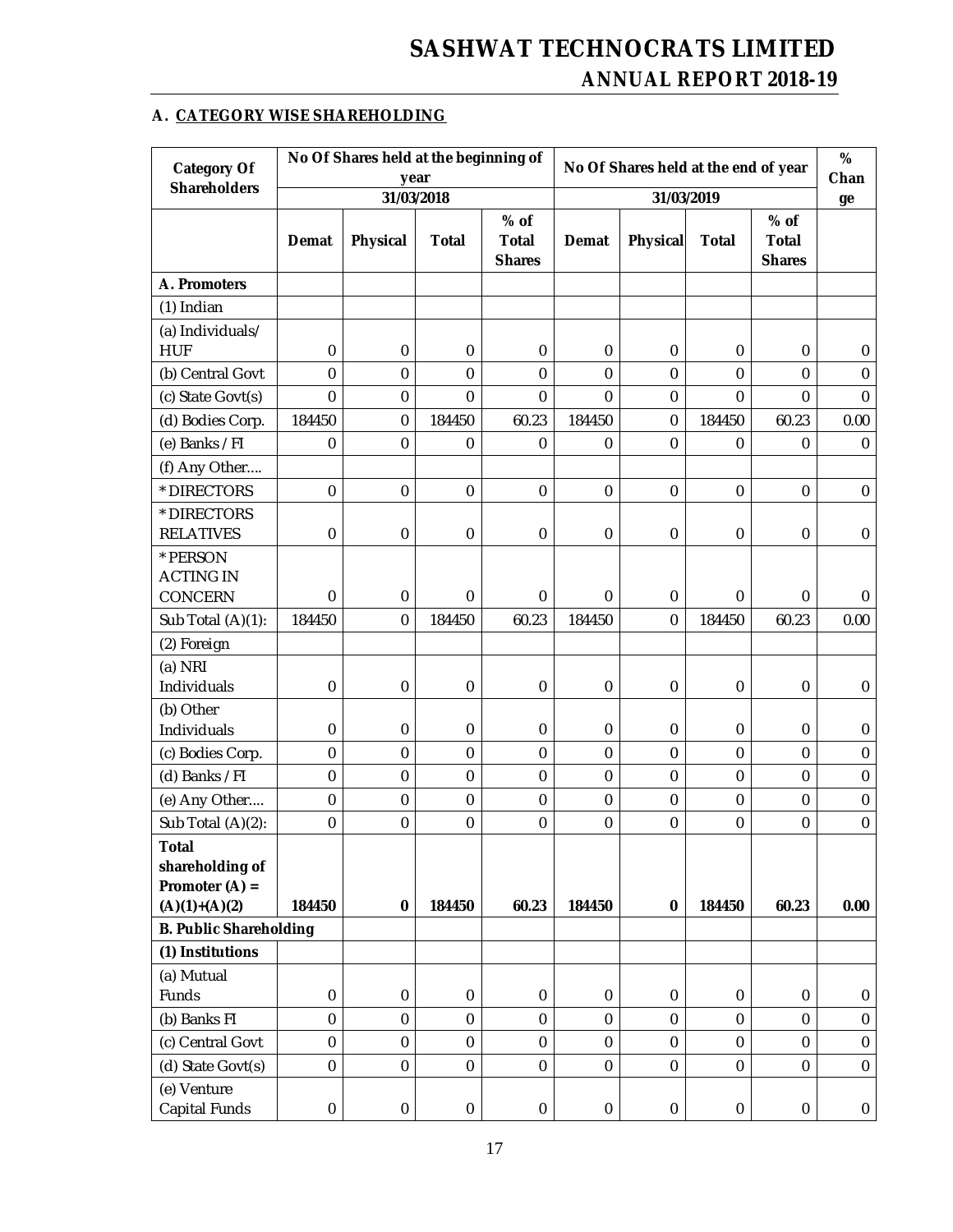| (f) Insurance                     |                                 |                                 |                  |                                 |                  |                  |                                      |                  |                               |
|-----------------------------------|---------------------------------|---------------------------------|------------------|---------------------------------|------------------|------------------|--------------------------------------|------------------|-------------------------------|
| Companies                         | $\mathbf 0$                     | $\boldsymbol{0}$                | $\boldsymbol{0}$ | $\boldsymbol{0}$                | $\pmb{0}$        | $\boldsymbol{0}$ | $\boldsymbol{0}$                     | $\boldsymbol{0}$ | $\pmb{0}$                     |
| $(g)$ FIIs                        | $\mathbf 0$                     | $\mathbf 0$                     | $\mathbf 0$      | $\mathbf 0$                     | $\mathbf 0$      | $\mathbf 0$      | $\boldsymbol{0}$                     | $\mathbf 0$      | $\pmb{0}$                     |
| (h) Foreign                       |                                 |                                 |                  |                                 |                  |                  |                                      |                  |                               |
| Venture Capital<br>Funds          | $\mathbf 0$                     | $\boldsymbol{0}$                | $\mathbf 0$      | $\boldsymbol{0}$                | $\boldsymbol{0}$ | $\mathbf 0$      | $\boldsymbol{0}$                     | $\boldsymbol{0}$ | $\pmb{0}$                     |
| (i) Others                        |                                 |                                 |                  |                                 |                  |                  |                                      |                  |                               |
| (specify)                         |                                 |                                 |                  |                                 |                  |                  |                                      |                  |                               |
| $*$ U.T.I.                        | $\boldsymbol{0}$                | $\boldsymbol{0}$                | $\boldsymbol{0}$ | $\boldsymbol{0}$                | $\boldsymbol{0}$ | $\pmb{0}$        | $\boldsymbol{0}$                     | $\boldsymbol{0}$ | $\boldsymbol{0}$              |
| * FINANCIAL                       |                                 |                                 |                  |                                 |                  |                  |                                      |                  |                               |
| <b>INSTITUTIONS</b>               | $\mathbf 0$                     | $\boldsymbol{0}$                | $\boldsymbol{0}$ | $\boldsymbol{0}$                | $\pmb{0}$        | $\boldsymbol{0}$ | $\boldsymbol{0}$                     | $\boldsymbol{0}$ | $\pmb{0}$                     |
| $*$ I.D.B.I.                      | $\mathbf 0$                     | $\boldsymbol{0}$                | $\mathbf 0$      | $\boldsymbol{0}$                | $\mathbf 0$      | $\mathbf 0$      | $\boldsymbol{0}$                     | $\mathbf 0$      | $\pmb{0}$                     |
| $*$ I.C.I.C.I.                    | $\boldsymbol{0}$                | $\boldsymbol{0}$                | $\boldsymbol{0}$ | $\boldsymbol{0}$                | $\boldsymbol{0}$ | $\pmb{0}$        | $\boldsymbol{0}$                     | $\boldsymbol{0}$ | $\pmb{0}$                     |
| * GOVERMENT                       |                                 |                                 |                  |                                 |                  |                  |                                      |                  |                               |
| <b>COMPANIES</b>                  | $\boldsymbol{0}$                | $\pmb{0}$                       | $\boldsymbol{0}$ | $\boldsymbol{0}$                | $\pmb{0}$        | $\pmb{0}$        | $\boldsymbol{0}$                     | $\boldsymbol{0}$ | $\boldsymbol{0}$              |
| * STATE                           |                                 |                                 |                  |                                 |                  |                  |                                      |                  |                               |
| <b>FINANCIAL</b>                  |                                 |                                 |                  |                                 |                  |                  |                                      |                  |                               |
| CORPORATION                       | $\boldsymbol{0}$                | $\boldsymbol{0}$                | $\mathbf 0$      | $\boldsymbol{0}$                | $\boldsymbol{0}$ | $\boldsymbol{0}$ | $\boldsymbol{0}$                     | $\boldsymbol{0}$ | $\boldsymbol{0}$              |
| * QUALIFIED                       |                                 |                                 |                  |                                 |                  |                  |                                      |                  |                               |
| <b>FOREIGN</b><br><b>INVESTOR</b> |                                 |                                 | $\boldsymbol{0}$ |                                 | $\pmb{0}$        | $\pmb{0}$        |                                      | $\boldsymbol{0}$ |                               |
| * ANY OTHER                       | $\boldsymbol{0}$<br>$\mathbf 0$ | $\boldsymbol{0}$<br>$\mathbf 0$ | $\mathbf 0$      | $\boldsymbol{0}$<br>$\mathbf 0$ | $\mathbf 0$      | $\mathbf 0$      | $\boldsymbol{0}$<br>$\boldsymbol{0}$ | $\mathbf 0$      | $\pmb{0}$<br>$\boldsymbol{0}$ |
|                                   |                                 |                                 |                  |                                 |                  |                  |                                      |                  |                               |
| * OTC<br><b>DEALERS</b>           |                                 |                                 |                  |                                 |                  |                  |                                      |                  |                               |
| (BODIES                           |                                 |                                 |                  |                                 |                  |                  |                                      |                  |                               |
| CORPORATE)                        | $\boldsymbol{0}$                | $\boldsymbol{0}$                | $\boldsymbol{0}$ | $\boldsymbol{0}$                | $\pmb{0}$        | $\boldsymbol{0}$ | $\boldsymbol{0}$                     | $\boldsymbol{0}$ | $\pmb{0}$                     |
| * PRIVATE                         |                                 |                                 |                  |                                 |                  |                  |                                      |                  |                               |
| <b>SECTOR</b>                     |                                 |                                 |                  |                                 |                  |                  |                                      |                  |                               |
| <b>BANKS</b>                      | $\boldsymbol{0}$                | $\boldsymbol{0}$                | $\boldsymbol{0}$ | $\boldsymbol{0}$                | $\pmb{0}$        | $\boldsymbol{0}$ | $\boldsymbol{0}$                     | $\boldsymbol{0}$ | $\boldsymbol{0}$              |
| Sub-total (B)(1):                 | $\mathbf 0$                     | $\mathbf 0$                     | $\mathbf 0$      | $\mathbf 0$                     | $\mathbf 0$      | $\mathbf 0$      | $\boldsymbol{0}$                     | $\mathbf 0$      | $\boldsymbol{0}$              |
| $(2)$ Non-                        |                                 |                                 |                  |                                 |                  |                  |                                      |                  |                               |
| Institutions                      |                                 |                                 |                  |                                 |                  |                  |                                      |                  |                               |
| (a) Bodies Corp.                  |                                 |                                 |                  |                                 |                  |                  |                                      |                  |                               |
| (i) Indian                        | 2300                            | $\boldsymbol{0}$                | 2300             | 0.75                            | 2350             | $\boldsymbol{0}$ | 2350                                 | 0.77             | 0.02                          |
| (ii) Overseas                     | $\boldsymbol{0}$                | $\boldsymbol{0}$                | $\boldsymbol{0}$ | $\boldsymbol{0}$                | $\boldsymbol{0}$ | $\boldsymbol{0}$ | $\boldsymbol{0}$                     | $\boldsymbol{0}$ | $\mathbf 0$                   |
| (b) Individuals                   |                                 |                                 |                  |                                 |                  |                  |                                      |                  |                               |
| (i) Individual                    |                                 |                                 |                  |                                 |                  |                  |                                      |                  |                               |
| shareholders                      |                                 |                                 |                  |                                 |                  |                  |                                      |                  |                               |
| holding nominal<br>share capital  |                                 |                                 |                  |                                 |                  |                  |                                      |                  |                               |
| uptoRs. 1 lakh                    | 35567                           | 19800                           | 55367            | 18.08                           | 35517            | 19800            | 55317                                | 18.06            | (0.02)                        |
| (ii) Individual                   |                                 |                                 |                  |                                 |                  |                  |                                      |                  |                               |
| shareholders                      |                                 |                                 |                  |                                 |                  |                  |                                      |                  |                               |
| holding nominal                   |                                 |                                 |                  |                                 |                  |                  |                                      |                  |                               |
| share capital in                  |                                 |                                 |                  |                                 |                  |                  |                                      |                  |                               |
| excess ofRs. 1                    |                                 |                                 |                  |                                 |                  |                  |                                      |                  |                               |
| lakh                              | $\boldsymbol{0}$                | 37666                           | 37666            | 12.30                           | $\boldsymbol{0}$ | 37666            | 37666                                | 12.30            | 0.00                          |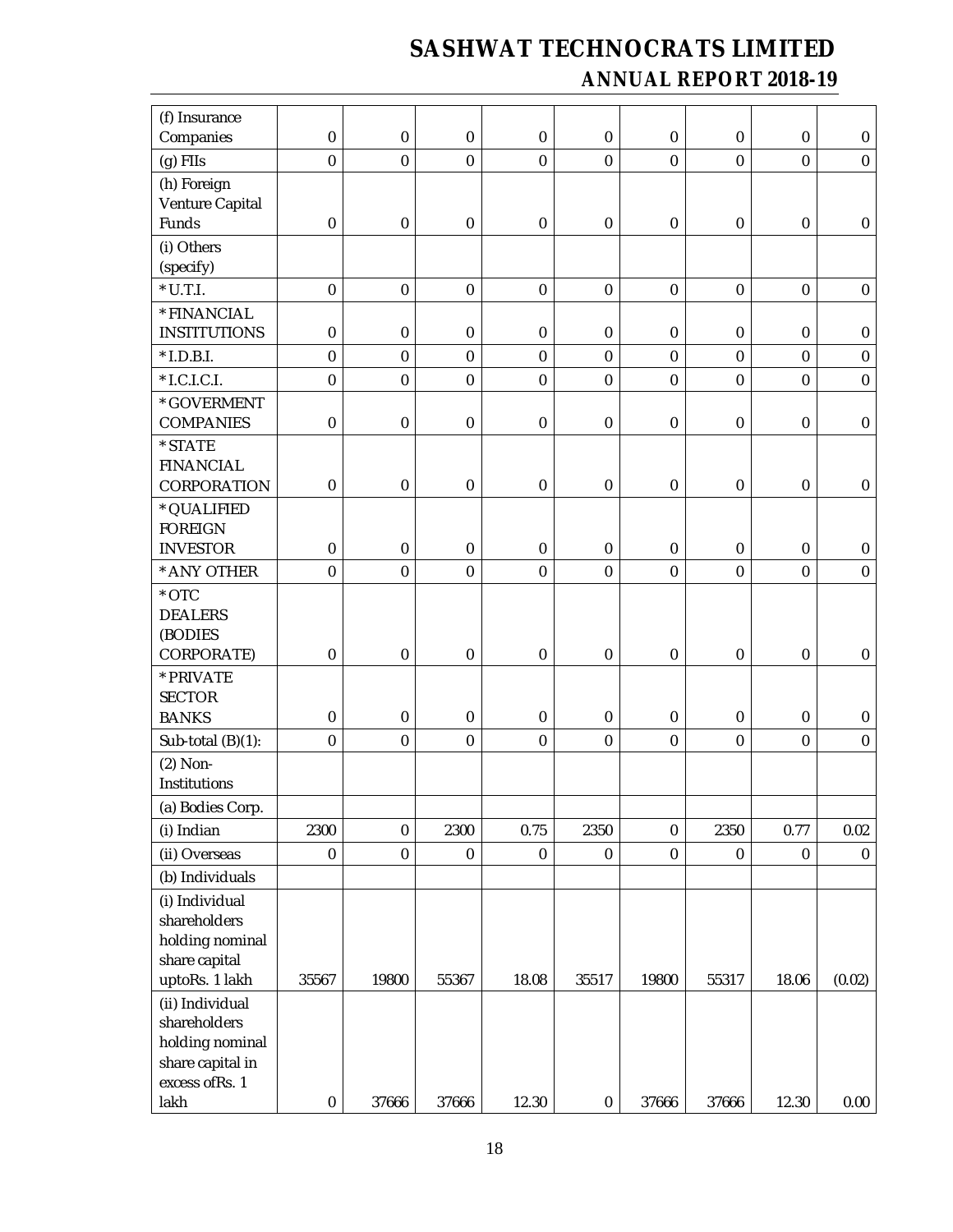| (c) Others<br>(specify)                        |                  |                  |                  |                  |                  |                  |                  |                  |                  |
|------------------------------------------------|------------------|------------------|------------------|------------------|------------------|------------------|------------------|------------------|------------------|
| * UNCLAIMED<br>OR SUSPENSE<br>OR ESCROW        |                  |                  |                  |                  |                  |                  |                  |                  |                  |
| <b>ACCOUNT</b>                                 | $\boldsymbol{0}$ | $\boldsymbol{0}$ | $\boldsymbol{0}$ | $\boldsymbol{0}$ | $\pmb{0}$        | $\mathbf 0$      | $\mathbf 0$      | $\mathbf 0$      | $\boldsymbol{0}$ |
| * IEPF                                         | $\boldsymbol{0}$ | $\mathbf 0$      | $\mathbf 0$      | $\boldsymbol{0}$ | $\mathbf 0$      | $\mathbf 0$      | $\boldsymbol{0}$ | $\mathbf 0$      | $\boldsymbol{0}$ |
| * LLP                                          | $\boldsymbol{0}$ | $\boldsymbol{0}$ | $\mathbf 0$      | $\boldsymbol{0}$ | $\mathbf 0$      | $\mathbf 0$      | $\mathbf 0$      | $\mathbf 0$      | $\boldsymbol{0}$ |
| * FOREIGN                                      |                  |                  |                  |                  |                  |                  |                  |                  |                  |
| <b>NATIONALS</b>                               | $\boldsymbol{0}$ | $\boldsymbol{0}$ | $\boldsymbol{0}$ | $\boldsymbol{0}$ | $\boldsymbol{0}$ | $\mathbf 0$      | $\boldsymbol{0}$ | $\boldsymbol{0}$ | $\pmb{0}$        |
| * QUALIFIED<br><b>FOREIGN</b>                  |                  |                  |                  |                  |                  |                  |                  |                  |                  |
| <b>INVESTOR</b>                                | $\pmb{0}$        | $\boldsymbol{0}$ | $\boldsymbol{0}$ | $\boldsymbol{0}$ | $\boldsymbol{0}$ | $\boldsymbol{0}$ | $\boldsymbol{0}$ | $\boldsymbol{0}$ | $\mathbf 0$      |
| * ALTERNATE<br><b>INVESTMENT</b>               |                  |                  |                  |                  |                  |                  |                  |                  |                  |
| <b>FUND</b>                                    | 0                | $\mathbf 0$      | $\mathbf 0$      | $\mathbf 0$      | $\boldsymbol{0}$ | $\mathbf 0$      | $\mathbf 0$      | $\mathbf 0$      | $\boldsymbol{0}$ |
| $*$ N.R.I.                                     | $\boldsymbol{0}$ | 24000            | 24000            | 7.84             | $\mathbf 0$      | 24000            | 24000            | 7.84             | 0.00             |
| * FOREIGN<br>CORPORATE<br><b>BODIES</b>        | $\boldsymbol{0}$ | $\boldsymbol{0}$ | $\boldsymbol{0}$ | $\boldsymbol{0}$ | $\boldsymbol{0}$ | $\mathbf 0$      | $\mathbf 0$      | $\boldsymbol{0}$ | $\boldsymbol{0}$ |
| * TRUST                                        | $\boldsymbol{0}$ | $\boldsymbol{0}$ | $\pmb{0}$        | $\boldsymbol{0}$ | $\mathbf 0$      | $\mathbf 0$      | $\boldsymbol{0}$ | $\mathbf 0$      | $\pmb{0}$        |
| * HINDU<br><b>UNDIVIDED</b>                    | 1000             | $\boldsymbol{0}$ | 1000             | 0.33             | 1000             | $\boldsymbol{0}$ | 1000             |                  |                  |
| <b>FAMILY</b>                                  |                  |                  |                  |                  |                  |                  |                  | 0.33             | 0.00             |
| * EMPLOYEE                                     | $\mathbf 0$      | $\mathbf 0$      | $\mathbf 0$      | $\mathbf 0$      | $\mathbf 0$      | $\mathbf 0$      | $\mathbf 0$      | $\mathbf 0$      | $\mathbf 0$      |
| * CLEARING<br><b>MEMBERS</b>                   | 1450             | $\boldsymbol{0}$ | 1450             | 0.47             | 1450             | $\mathbf 0$      | 1450             | 0.47             | 0.00             |
| * DEPOSITORY<br><b>RECEIPTS</b>                | $\boldsymbol{0}$ | $\boldsymbol{0}$ | $\boldsymbol{0}$ | $\boldsymbol{0}$ | $\boldsymbol{0}$ | $\mathbf 0$      | $\boldsymbol{0}$ | $\mathbf 0$      | $\pmb{0}$        |
| * MARKET<br><b>MAKERS</b>                      | $\boldsymbol{0}$ | $\boldsymbol{0}$ | $\boldsymbol{0}$ | $\boldsymbol{0}$ | $\boldsymbol{0}$ | $\boldsymbol{0}$ | $\boldsymbol{0}$ | $\boldsymbol{0}$ | $\pmb{0}$        |
| Sub-total (B)(2):                              | 40317            | 81466            | 121783           | 39.77            | 40317            | 81466            | 121783           | 39.77            | 0.00             |
| <b>Total Public</b><br>Shareholding<br>$(B) =$ |                  |                  |                  |                  |                  |                  |                  |                  |                  |
| $(B)(1)+(B)(2)$                                | 40317            | 81466            | 121783           | 39.77            | 40317            | 81466            | 121783           | 39.77            | 0.00             |
| C. TOTSHR held<br>by Custodian for             |                  |                  |                  |                  |                  |                  |                  |                  |                  |
| <b>GDRs &amp; ADRs</b>                         | $\boldsymbol{0}$ | $\boldsymbol{0}$ | $\boldsymbol{0}$ | $\boldsymbol{0}$ | $\boldsymbol{0}$ | $\boldsymbol{0}$ | $\boldsymbol{0}$ | $\boldsymbol{0}$ | $\pmb{0}$        |
| GrandTotal(A+<br>$B + C$                       | 224767           | 81466            | 306233           | 100              | 224767           | 81466            | 306233           | 100              | $\mathbf 0$      |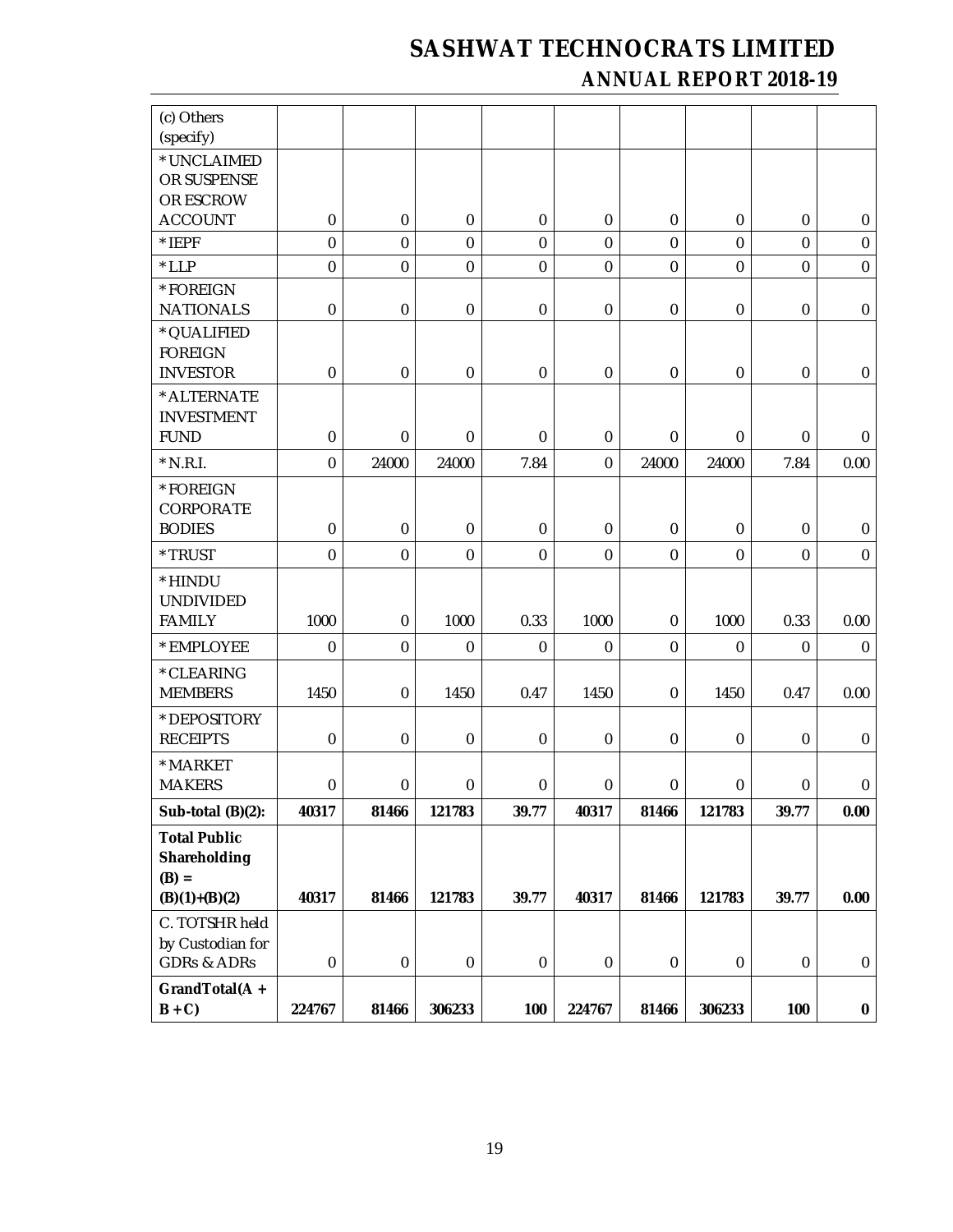#### **B. SHAREHOLDING OF PROMOTERS**

| SL.          | Shareholder's<br><b>Name</b>                         |                        | Shareholding at the beginning of<br>the year     |                                                                                  | Shareholding at the end of the<br>year |                                                       |                                                                              |                                                          |  |
|--------------|------------------------------------------------------|------------------------|--------------------------------------------------|----------------------------------------------------------------------------------|----------------------------------------|-------------------------------------------------------|------------------------------------------------------------------------------|----------------------------------------------------------|--|
| No.          |                                                      |                        | 31/03/2018                                       |                                                                                  |                                        | 31/03/2019                                            |                                                                              |                                                          |  |
|              |                                                      | No of<br><b>Shares</b> | % of Total<br><b>Shares of</b><br>the<br>Company | $%$ of<br><b>Shares</b><br>Pledged /<br>Encumber<br>ed to total<br><b>shares</b> | No. of<br><b>Shares</b>                | $%$ of<br>Total<br><b>Shares of</b><br>the<br>company | $%$ of<br><b>Shares</b><br>Pledged /<br>Encumbe<br>red to<br>total<br>shares | %<br>change<br>in share<br>holding<br>during<br>the year |  |
| $\mathbf{1}$ | Singhal<br>Merchandise<br>(India) Private<br>Limited | 184450                 | 60.23                                            | 0.00                                                                             | 184450                                 | 60.23                                                 | 0.00                                                                         | 0.00                                                     |  |

#### **C. CHANGE IN PROMOTER'S SHAREHOLDING:**

| SL No. | Shareholder's<br><b>Name</b>                      |              | Shareholding at the<br>beginning of the year | Cumulative Shareholding at the<br>end of the year |                                                 |      |
|--------|---------------------------------------------------|--------------|----------------------------------------------|---------------------------------------------------|-------------------------------------------------|------|
|        |                                                   |              | 31/03/2018                                   | 31/03/2019                                        |                                                 |      |
|        |                                                   | No of Shares | % of Total<br>Shares of the<br>Company       | No. of<br><b>Shares</b>                           | % change in<br>share holding<br>during the year | Type |
|        | Singhal<br>Merchandise (India)<br>Private Limited | 184450       | 60.23                                        |                                                   |                                                 |      |
|        | 31-03-2019                                        |              |                                              | 184450                                            | 60.23                                           |      |

#### **D. SHAREDHOLDING PATTERN OF TOP TEN SHAREHOLDERS:**

| SL            | Shareholder's<br><b>Name</b> |                        | Shareholding at the<br>beginning of the year |                         | <b>Cumulative Shareholding at</b><br>the end of the year |             |
|---------------|------------------------------|------------------------|----------------------------------------------|-------------------------|----------------------------------------------------------|-------------|
| No.           |                              |                        | 31/03/2018                                   | 31/03/2019              |                                                          |             |
|               |                              | No of<br><b>Shares</b> | % of Total<br>Shares of the<br>Company       | No. of<br><b>Shares</b> | % change in<br>share holding<br>during the year          | <b>Type</b> |
| $\mathbf{1}$  | ShahidJemaani                | 13333                  | 4.35                                         |                         |                                                          |             |
|               | 31-03-2019                   |                        |                                              | 13333                   | 4.35                                                     |             |
| $\mathcal{P}$ | Abbas Bhojani                | 13333                  | 4.35                                         |                         |                                                          |             |
|               | 31-03-2019                   |                        |                                              | 13333                   | 4.35                                                     |             |
| $\mathcal{S}$ | Rachel Cardoza               | 12000                  | 3.92                                         |                         |                                                          |             |
|               | 31-03-2019                   |                        |                                              | 12000                   | 3.92                                                     |             |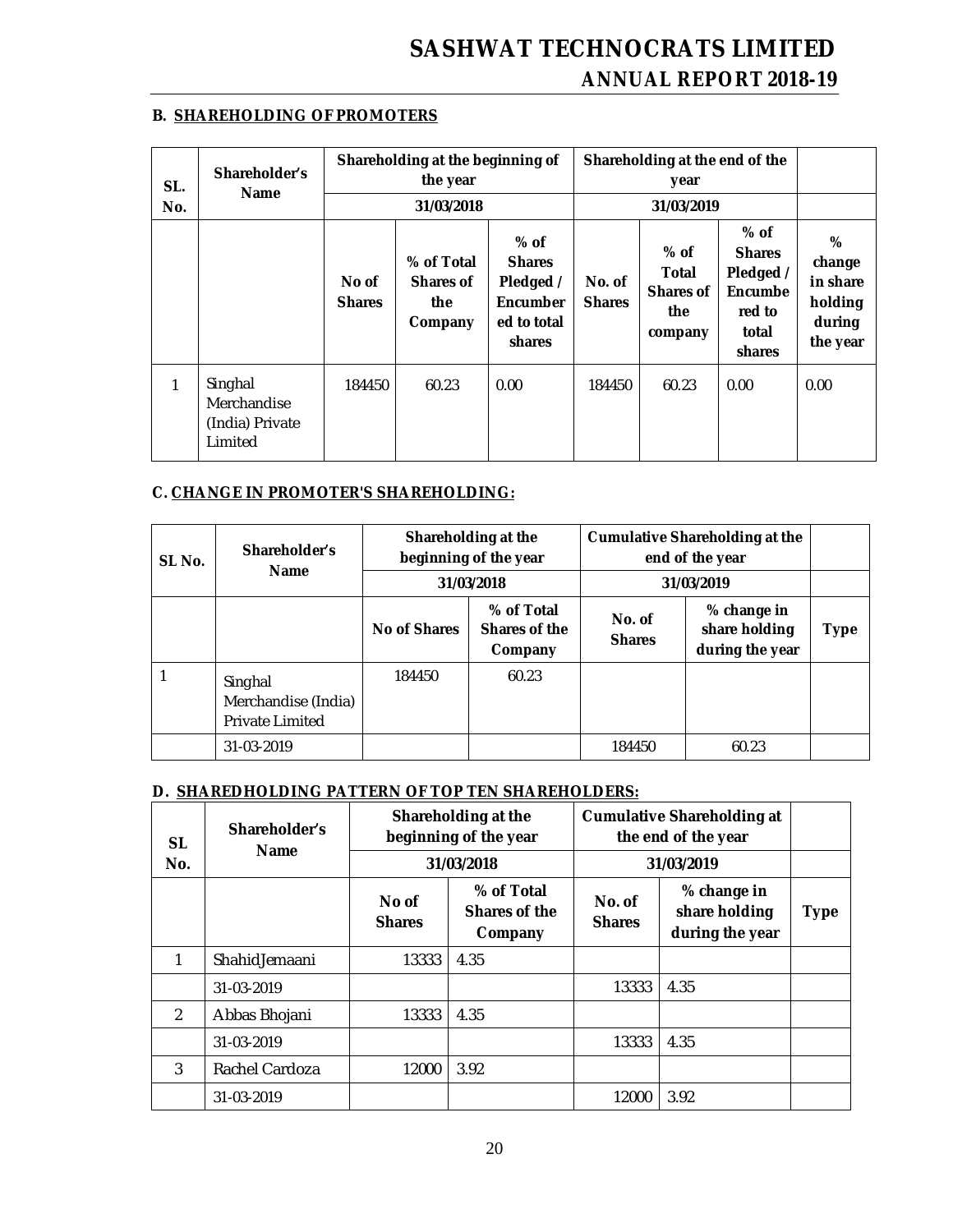| 4               | Sanjay Cardoza             | 12000 | 3.92 |       |      |  |
|-----------------|----------------------------|-------|------|-------|------|--|
|                 | 31-03-2019                 |       |      | 12000 | 3.92 |  |
| 5               | Domnic Romell              | 11000 | 3.59 |       |      |  |
|                 | 31-03-2019                 |       |      | 11000 | 3.59 |  |
| 6               | Marceline Romell           | 8100  | 2.65 |       |      |  |
|                 | 31-03-2019                 |       |      | 8100  | 2.65 |  |
| $\overline{7}$  | Jayantilal Harilal<br>Shah | 7500  | 2.45 |       |      |  |
|                 | 31-03-2019                 |       |      | 7500  | 2.45 |  |
| 8               | Mukesh Kumar<br>Sukhani    | 4750  | 1.55 |       |      |  |
|                 | 31-03-2019                 |       |      | 4750  | 1.55 |  |
| 9               | Vidya Gogia                | 4267  | 1.39 |       |      |  |
|                 | 31-03-2019                 |       |      | 4267  | 1.39 |  |
| 10 <sup>°</sup> | Manoj Kumar M              | 4250  | 1.39 |       |      |  |
|                 | 31-03-2019                 |       |      | 4250  | 1.39 |  |

#### **E. SHAREDHOLDING OF DIRECTORS AND KEY MANAGERIAL PERSONNEL:**

| <b>SL</b>      | <b>Shareholder's Name</b>                   |                        | Shareholding at the<br>beginning of the year |                         | <b>Cumulative Shareholding</b><br>at the end of the year |      |
|----------------|---------------------------------------------|------------------------|----------------------------------------------|-------------------------|----------------------------------------------------------|------|
| No.            |                                             |                        | 31/03/2018                                   |                         | 31/03/2019                                               |      |
|                |                                             | No of<br><b>Shares</b> | % of Total<br>Shares of the<br>Company       | No. of<br><b>Shares</b> | % change in<br>share holding<br>during the<br>year       | Type |
|                | Rohit Doshi (Non<br>Executive Director)     | $\Omega$               | 0.00                                         |                         |                                                          |      |
|                | 31-03-2019                                  |                        |                                              | $\Omega$                | 0.00                                                     |      |
| $\overline{2}$ | Manish Jakhalia (Non<br>Executive Director) | 0                      | 0.00                                         |                         |                                                          |      |
|                | 31-03-2019                                  |                        |                                              | $\mathbf{0}$            | 0.00                                                     |      |
| 3              | Rajkumar Khatod (Non<br>Executive Director) | 0                      | 0.00                                         |                         |                                                          |      |
|                | 31-03-2019                                  |                        |                                              | $\Omega$                | 0.00                                                     |      |
| 4              | Keshav Kant Sharma<br>(Company Secretary)   | $\Omega$               | 0.00                                         |                         |                                                          |      |
|                | 31-03-2019                                  |                        |                                              | 0                       | 0.00                                                     |      |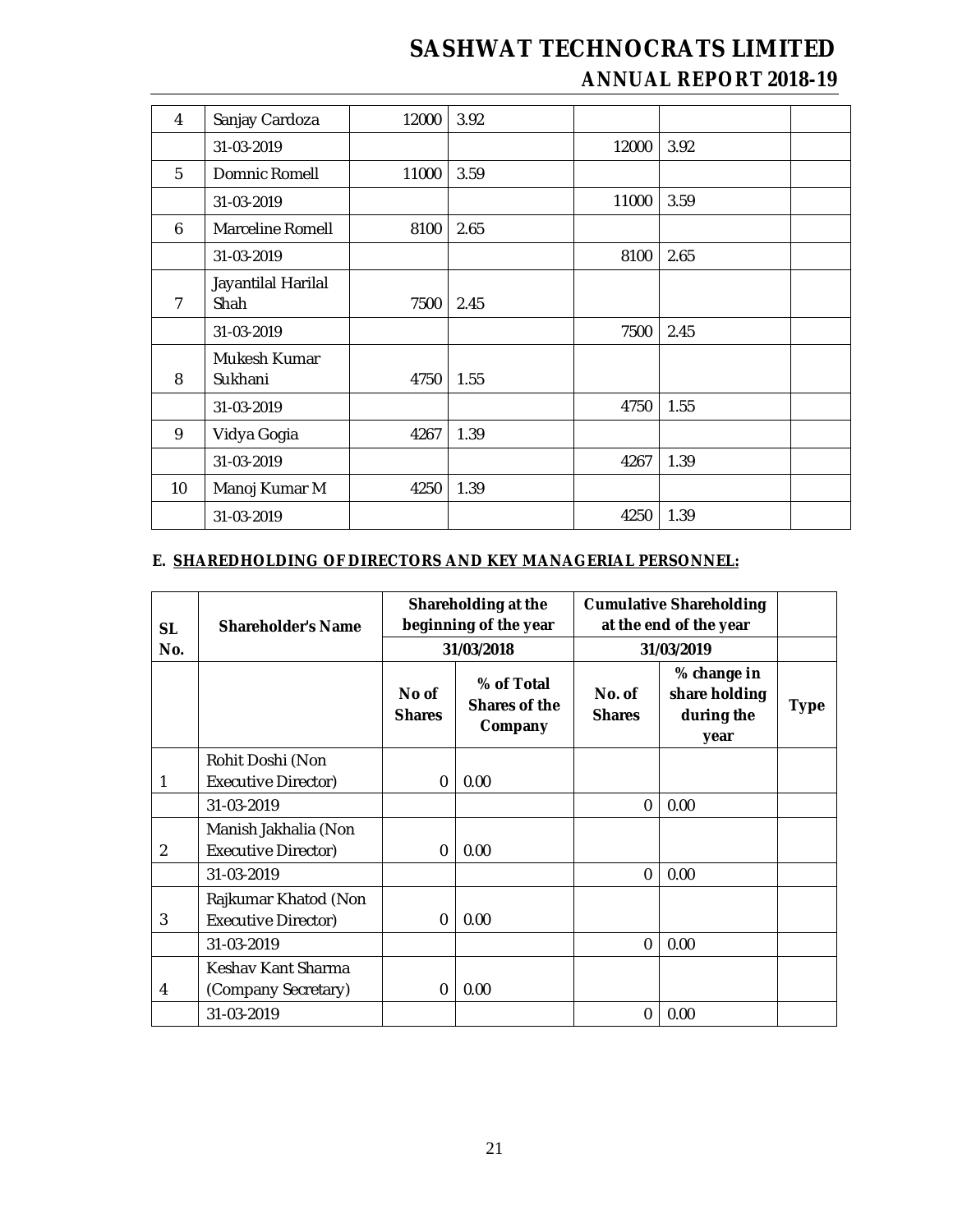#### **V. INDEBTEDNESS**

**Indebtedness of the Company including interest outstanding/accrued but not due for payment**

|                                                        | <b>Secured Loans</b><br>excluding<br>deposits | <b>Unsecured</b><br>Loans | <b>Deposits</b> | <b>Total</b><br><b>Indebtedness</b> |
|--------------------------------------------------------|-----------------------------------------------|---------------------------|-----------------|-------------------------------------|
| Indebtedness at the beginning of the<br>financial year |                                               |                           |                 |                                     |
| i) Principal Amount                                    |                                               | 10,50,000                 |                 | 10,50,000                           |
| ii) Interest due but not paid                          |                                               |                           |                 |                                     |
| iii) Interest accrued but not due                      |                                               |                           |                 |                                     |
|                                                        |                                               |                           |                 |                                     |
| Total (i+ii+iii)                                       |                                               | 10,50,000                 |                 | 10,50,000                           |
|                                                        |                                               |                           |                 |                                     |
| Change in Indebtedness during the<br>financial year    |                                               |                           |                 |                                     |
| Additions                                              |                                               | 2,00,000                  |                 | 2,00,000                            |
| Reduction                                              |                                               |                           |                 |                                     |
| <b>Net Change</b>                                      |                                               | 2,00,000                  |                 | 2,00,000                            |
| Indebtedness at the end of the<br>financial year       |                                               |                           |                 |                                     |
| i) Principal Amount                                    |                                               | 13,50,000                 |                 | 13,50,000                           |
| ii) Interest due but not paid                          |                                               |                           |                 |                                     |
| iii) Interest accrued but not due                      |                                               |                           |                 |                                     |
|                                                        |                                               |                           |                 |                                     |
| Total (i+ii+iii)                                       |                                               | 13,50,000                 |                 | 13,50,000                           |

#### **VI. REMUNERATION OF DIRECTORS AND KEY MANAGERIAL PERSONNEL**

- A. Remuneration to Managing Director, Whole time director and/or Manager: NIL
- B. Remuneration to other directors: NIL
- C. Remuneration to Key Managerial Personnel other than MD/Manager / WTD: NIL

**VII.** Penalties / Punishment / Compounding of Offences :**NIL**

#### **By order of the Board of Directors Sashwat Technocrats Limited**

|                  | $Sd/-$                         | Sd              |
|------------------|--------------------------------|-----------------|
|                  | Manish Krishna Murari Jakhalia | RajkumarKhatod  |
| Place: Mumbai    | <b>Director</b>                | <b>Director</b> |
| Date: 25.05.2019 | DIN: 01847156                  | DIN: 06409600   |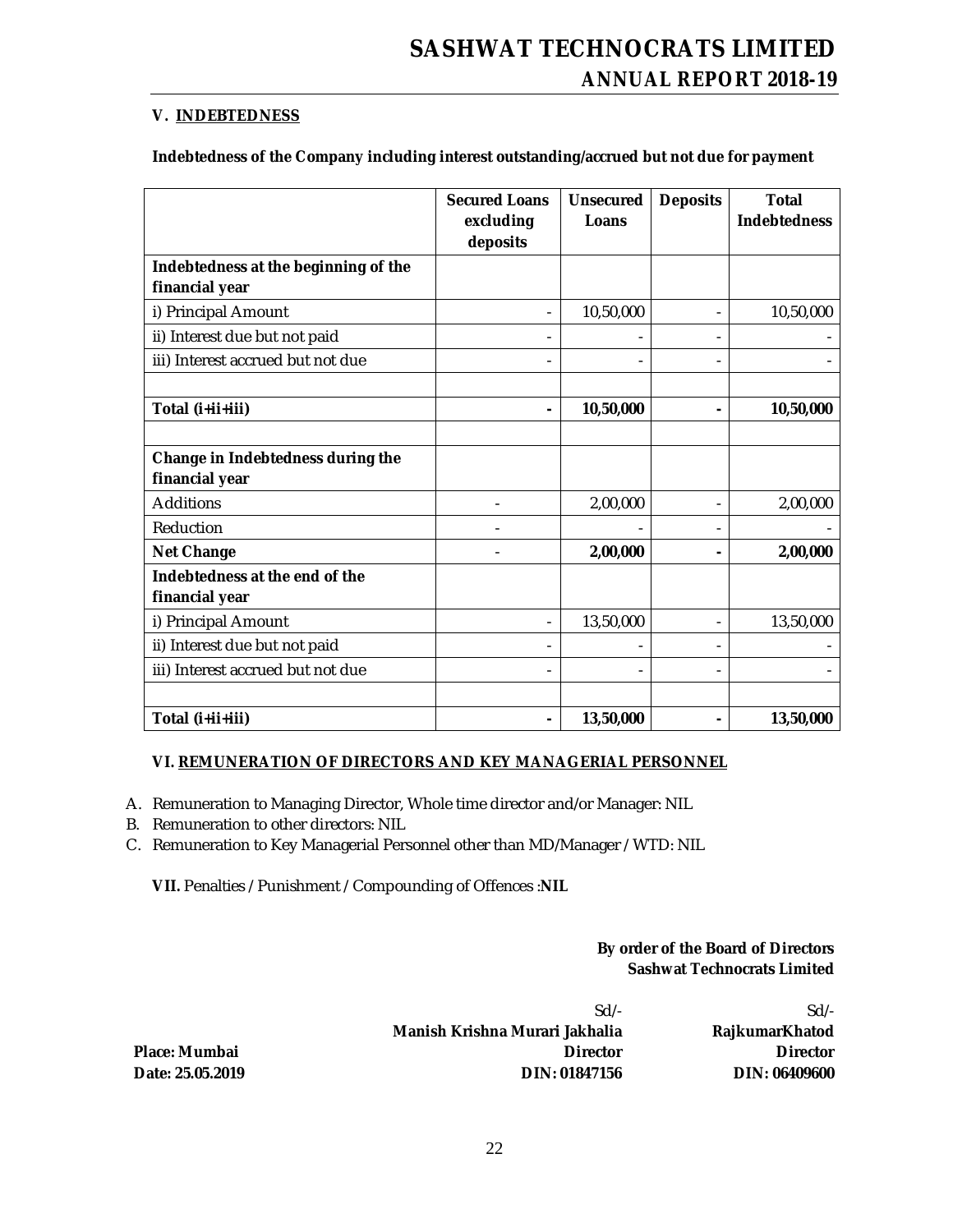#### **Annexure - B**

#### **Form No. MR-3 SECRETARIAL AUDIT REPORT FOR THE FINANCIAL YEAR ENDED 2018-19 [Pursuant to Section 204(1) of the Companies Act, 2013 and rule No. 9 of the Companies (Appointment and Remuneration of Managerial Personnel) Rules, 2014]**

#### The Members, **Sashwat Technocrats Limited**

I have conducted the Secretarial Audit of the compliance of applicable statutory provisions and the adherence to good corporate practices by **M/s Sashwat Technocrats Limited** (hereinafter called the Company). Secretarial audit was conducted in a manner that provided me a reasonable basis for evaluating the corporate conducts/statutory compliances and expressing my opinion thereon.

Based on my verification of the books, papers, minute books, forms and returns filed and other records maintained by the Company and also the information provided by the Company, its officers, agents and authorized representatives during the conduct of secretarial audit, I hereby report that in my opinion, the Company has, during the audit period covering the financial year ended on March 31, 2019 complied with the statutory provisions listed hereunder and also that the Company has proper Board-processes and compliance-mechanism in place to the extent, in the manner and subject to the reporting made hereinafter:

I have examined the books, papers, minute books, forms and returns filed and other records maintained by the Company for the financial year ended on  $31<sup>st</sup>$  March, 2019 according to the provisions of the following acts, laws, rules, regulations to the extent applicable to the Company:

- 1. The Companies Act, 2013 (the Act) and the rules made there under;
- 2. The Securities Contracts (Regulation) Act, 1956 ('SCRA') and the rules made there under;
- 3. The Depositories Act, 1996 and the Regulations and Bye-laws framed there under;
- 4. Foreign Exchange Management Act, 1999 and the Rules and Regulations made there under to the extent of Foreign Direct Investment, Overseas Direct Investment and External Commercial Borrowings;
- 5. The following Regulations and Guidelines prescribed under the Securities and Exchange Board of India Act, 1992 ('SEBI Act')
	- a. The Securities and Exchange Board of India (Substantial Acquisition of Shares and Takeovers) Regulations, 2011;
	- b. The Securities and Exchange Board of India (Prohibition of Insider Trading) Regulations, 2015;
	- c. The Securities and Exchange Board of India (Issue of Capital and Disclosure Requirements) Regulations, 2009;
	- d. The Securities and Exchange Board of India (Share Based Employee Benefits) Regulations, 2014;
	- e. The Securities and Exchange Board of India (Issue and Listing of Debt Securities) Regulations, 2008;
	- f. The Securities and Exchange Board of India (Registrars to an Issue and Share Transfer Agents) Regulations, 1993 regarding the Companies Act and dealing with client;
	- g. The Securities and Exchange Board of India (Delisting of Equity Shares) Regulations, 2009;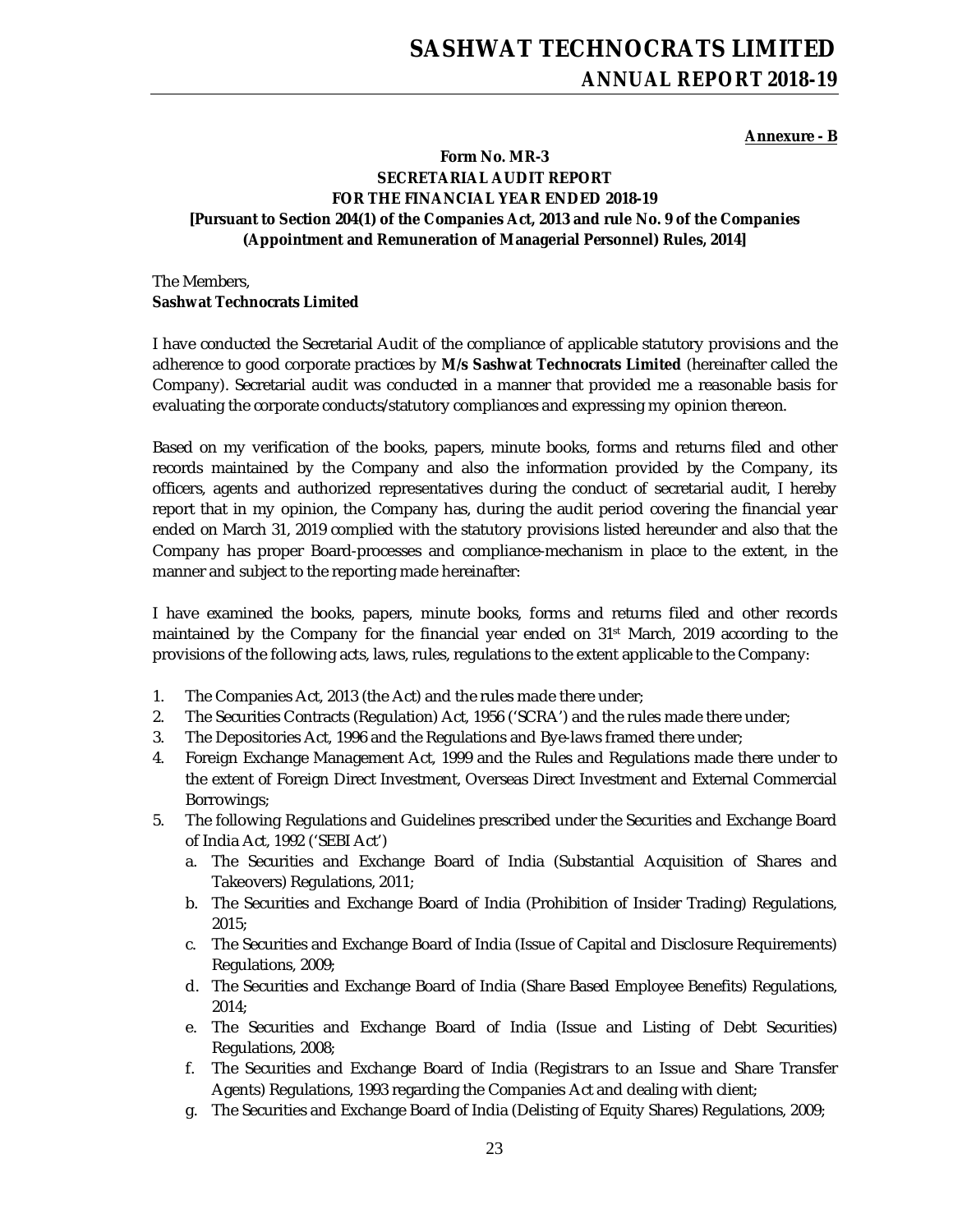- h. The Securities and Exchange Board of India (Buyback of Securities) Regulations, 1998; and
- i. The Securities and Exchange Board of India (Listing Obligations And Disclosure Requirements) Regulations, 2015

As per the representation made by the Management no other sector specific laws are presently applicable to the Company

I have also examined compliance with the applicable clauses of the following:

- i. Secretarial Standards issued by The Institute of Company Secretaries of India;
- ii. The Listing Agreement entered into by the Company with the BSE Limited (BSE)

During the period under review the Company has complied with the provisions of the Act, Rules, Regulations, Guidelines, Standards, etc. mentioned above, subject to the following:

- a) The Company has not appointed any Key Managerial Personnel in the Company and is in non compliance with the provisions in respect thereto;
- b) The composition of the Board and its Committees is not as required under the provisions of the Companies Act, 2013 as also the Listing Agreement and/or the SEBI (LODR) Regulations, 2015
- c) Company has not appointed Internal Auditors; and
- d) The Company does not have an operational Website.

#### **I further report that:**

The composition of the Board and its Committees is not as required under the provisions of the Companies Act, 2013 as also the Listing Agreement entered into with Stock Exchanges

Adequate notice is given to all Directors to schedule the Board Meetings, agenda and detailed notes on agenda were sent at least seven days in advance, and a system exists for seeking and obtaining further information and clarifications on the agenda items before the meeting and for meaningful participation at the meeting.

All decisions at Board Meetings and Committee Meetings are carried out unanimously as recorded in the Minutes of the Meetings of the Board of Directors or Committee of the Board, as the case may be.

#### **I further report that:**

There are adequate systems and processes in the Company commensurate with the size and operations of the Company to monitor and ensure compliance with applicable laws, rules, regulations and guidelines.

#### **I further report that:**

The compliance by the Company of applicable financial laws, like Direct and Indirect tax laws, has not been reviewed in this Audit since the same have been subject to review by statutory financial audit and other designated professionals.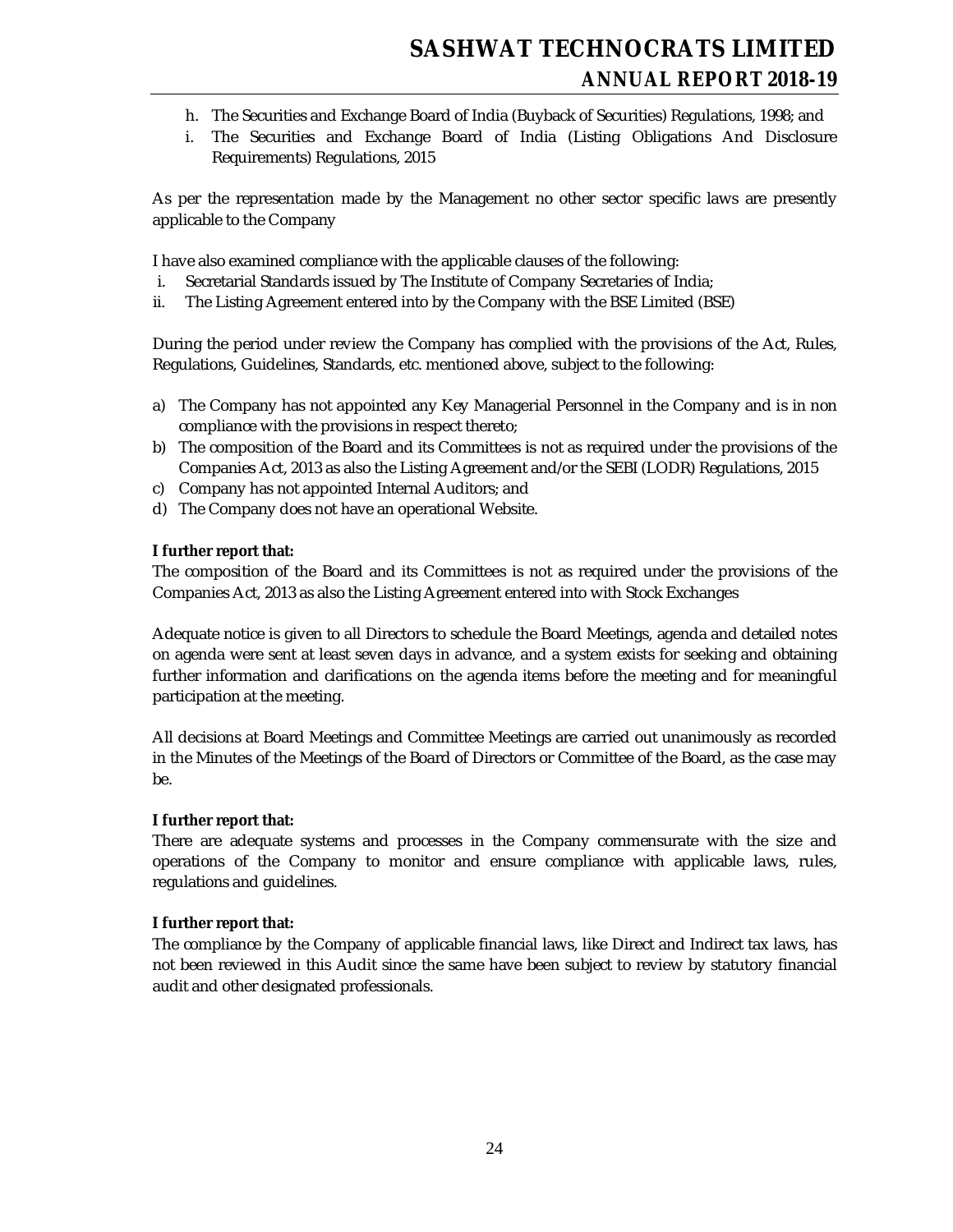#### **I further report that** during the audit period:

There were no specific events/ actions in pursuance of the above referred laws, rules, regulations, guidelines, standards etc., having a major bearing on the Company's affairs.

**Place : Mumbai Date : 25.05.2019** 

Sd/- **Deepali More ACS No. : 32117 C P No. : 17502**

This report is to be read with our letter of even date which is annexed as Annexure A and forms an integral part of this report.

#### **'Annexure A'**

The Members, **Sashwat Technocrats Limited** 

Our report of even date is to be read along with this letter:

- 1. Maintenance of Secretarial record is the responsibility of the management of the Company. Our responsibility is to express an opinion on these secretarial records based on our audit.
- 2. We have followed the audit practices and process as were appropriate to obtain reasonable assurance about the correctness of the contents of the Secretarial records. The verification was done on test basis to ensure that correct facts are reflected in Secretarial records. We believe that the process and practices we followed provide a reasonable basis for our opinion.
- 3. We have not verified the correctness and appropriateness of financial records and books of accounts of the Company.
- 4. Wherever required, we have obtained the Management representation about the compliance of laws, rules and regulations and happening of events, etc.
- 5. The compliance of the provisions of corporate and other applicable laws, rules, regulations, standards is the responsibility of management. Our examination was limited to the verification of procedure on test basis.
- 6. The Secretarial Audit report is neither an assurance as to the future viability of the Company nor of the efficacy or effectiveness with which the management has conducted the affairs of the Company.

**Place : Mumbai Date : 25.05.2019** 

Sd/- **Deepali More ACS No. : 32117 C P No. : 17502**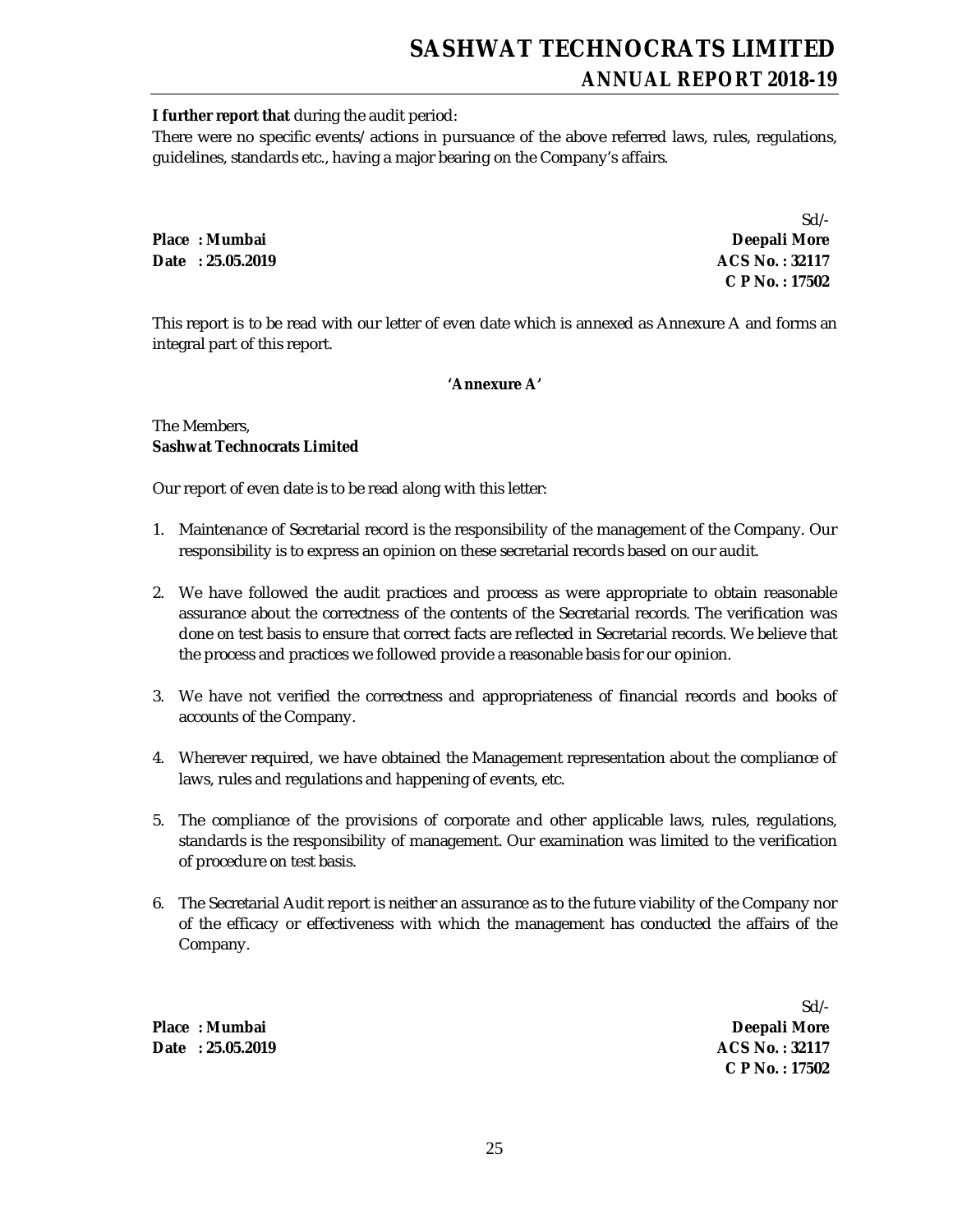#### **Annexure**

#### **CERTIFICATE (Pursuant to clause 10 of Part C of Schedule V of LODR)**

In pursuance of sub clause (i) of clause 10 of Part C of Schedule V of The Securities and Exchange Board of India (SEBI) (Listing Obligations and Disclosure Requirements) Regulations, 2015; (LODR) in respect of **Sashwat Technocrats Limited** (CIN: L24220MH1975PLC018682) I hereby certify that:

On the basis of the declarations received from the directors and taken on record by the Board of Directors, as on March 31, 2019, none of the directors on the Board of the company has been debarred or disqualified from being appointed or continuing as Director of Companies by the SEBI/Ministry of Corporate Affairs or any such statutory authority.

**Place : Mumbai Date : 25.05.2019** 

Sd/- **Deepali More ACS No. : 32117 C P No. : 17502**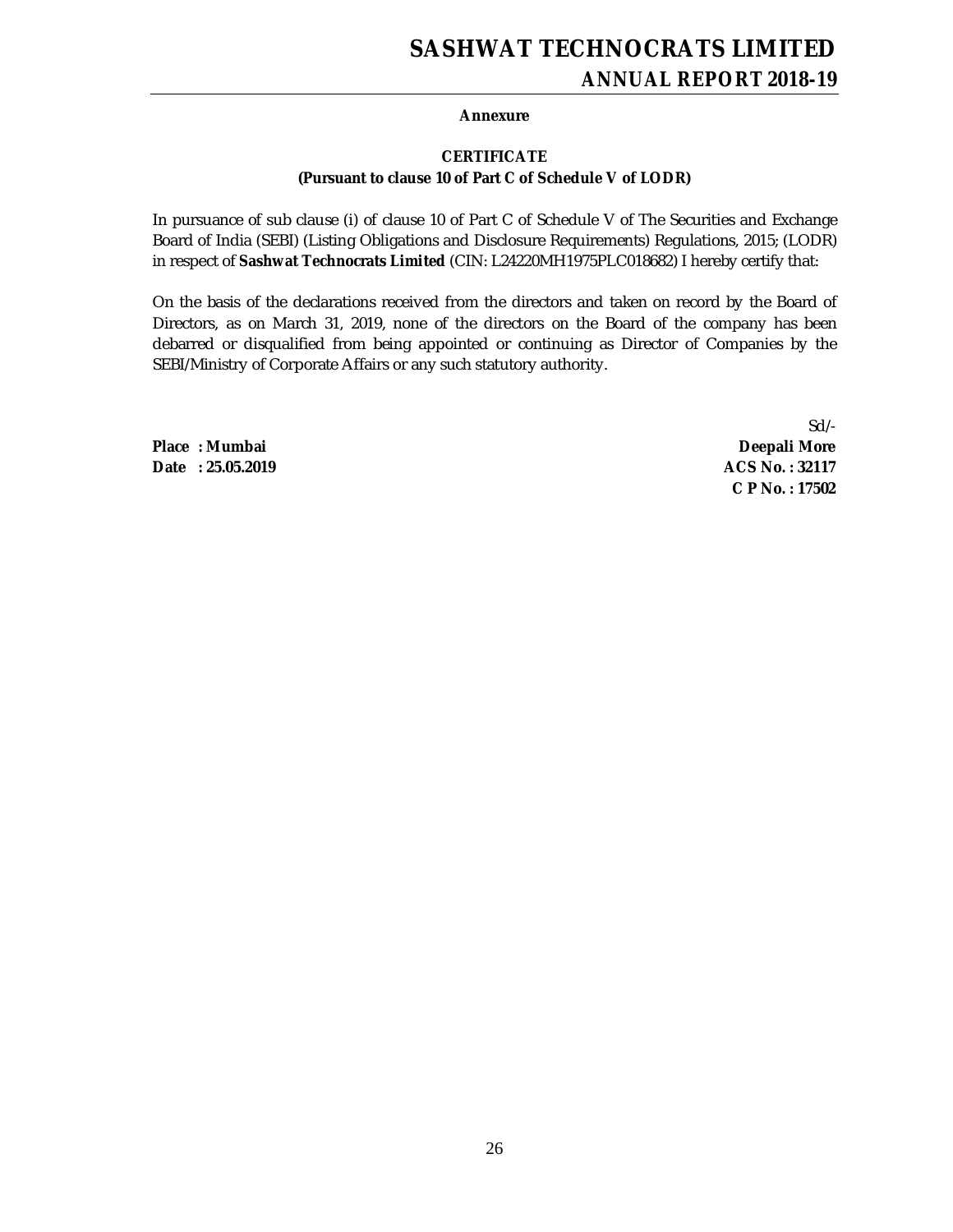#### **Annexure- C**

#### **Form AOC-1**

#### **(Pursuant to first proviso to sub-section (3) of section 129 of the Companies Act, 2013 read with Rule 5 of Companies (Accounts) Rules, 2014) STATEMENT CONTAINING SALIENT FEATURES OF THE FINANCIAL STATEMENT OF SUBSIDIARIES/ASSOCIATE COMPANIES/JOINT VENTURES**

#### **Part "A": Subsidiaries**

**(Amounts in Rs.)**

| SR.            | <b>PARTICULARS</b>                                                                                                                   | <b>DETAILS</b>                                                                |                                                                               |
|----------------|--------------------------------------------------------------------------------------------------------------------------------------|-------------------------------------------------------------------------------|-------------------------------------------------------------------------------|
| $\mathbf{1}$   | Name of the subsidiary                                                                                                               | Anjali Commodities                                                            | Sahas Mercantile Private                                                      |
|                |                                                                                                                                      | <b>Private Limited</b>                                                        | Limited                                                                       |
| $\overline{2}$ | The date since when Subsidiary was<br>acquired                                                                                       | 15.06.2015                                                                    | 01.09.2015                                                                    |
| $\mathfrak{Z}$ | Reporting period for the subsidiary<br>concerned, if different from the holding<br>Company's reporting period                        | Not Applicable                                                                | Not Applicable                                                                |
| $\overline{4}$ | Reporting currency and Exchange rate<br>as on the last date of the relevant<br>Financial year in the case of foreign<br>subsidiaries | Not Applicable                                                                | Not Applicable                                                                |
| 5              | Share capital                                                                                                                        | Rs. 24,76,000/- (2,47,600<br>Equity Shares of Rs. 10/-<br>each fully paid up) | Rs. 40,87,600/- (4,08,760<br>Equity Shares of Rs. 10/-<br>each fully paid up) |
| 6              | Reserves & Surplus                                                                                                                   | 94,359,661                                                                    | 86,944,265                                                                    |
| 7              | <b>Total assets</b>                                                                                                                  | 111,513,461                                                                   | 108,826,165                                                                   |
| 8              | <b>Total Liabilities</b>                                                                                                             | 111,513,461                                                                   | 108,826,165                                                                   |
| 9              | Investments                                                                                                                          |                                                                               |                                                                               |
| 10             | Turnover / Income                                                                                                                    | 2,312,906                                                                     | 3,766,466                                                                     |
| 11             | Profit before taxation                                                                                                               | (297, 358)                                                                    | 1,288,410                                                                     |
| 12             | Provision for taxation                                                                                                               | (1,680,88)                                                                    | (3,65,162)                                                                    |
| 13             | Profit after taxation                                                                                                                | (465, 446)                                                                    | 923,248                                                                       |
| 14             | Proposed Dividend                                                                                                                    |                                                                               |                                                                               |
| 15             | Extent of Shareholding (in %)                                                                                                        | 100%                                                                          | 100%                                                                          |

1. Names of subsidiaries which are yet to commence operations - NIL

2. Names of subsidiaries which have been liquidated or sold during the year- NIL

#### **Part "B": Associates & Joint Ventures**

The Company does not have any Associates or Joint Ventures

#### **By order of the Board of Directors Sashwat Technocrats Limited**

**Manish Krishna Murari Jakhalia RajkumarKhatod Place: Mumbai Director Director Date: 25.05.2019 DIN: 01847156 DIN: 06409600**

Sd/- Sd/-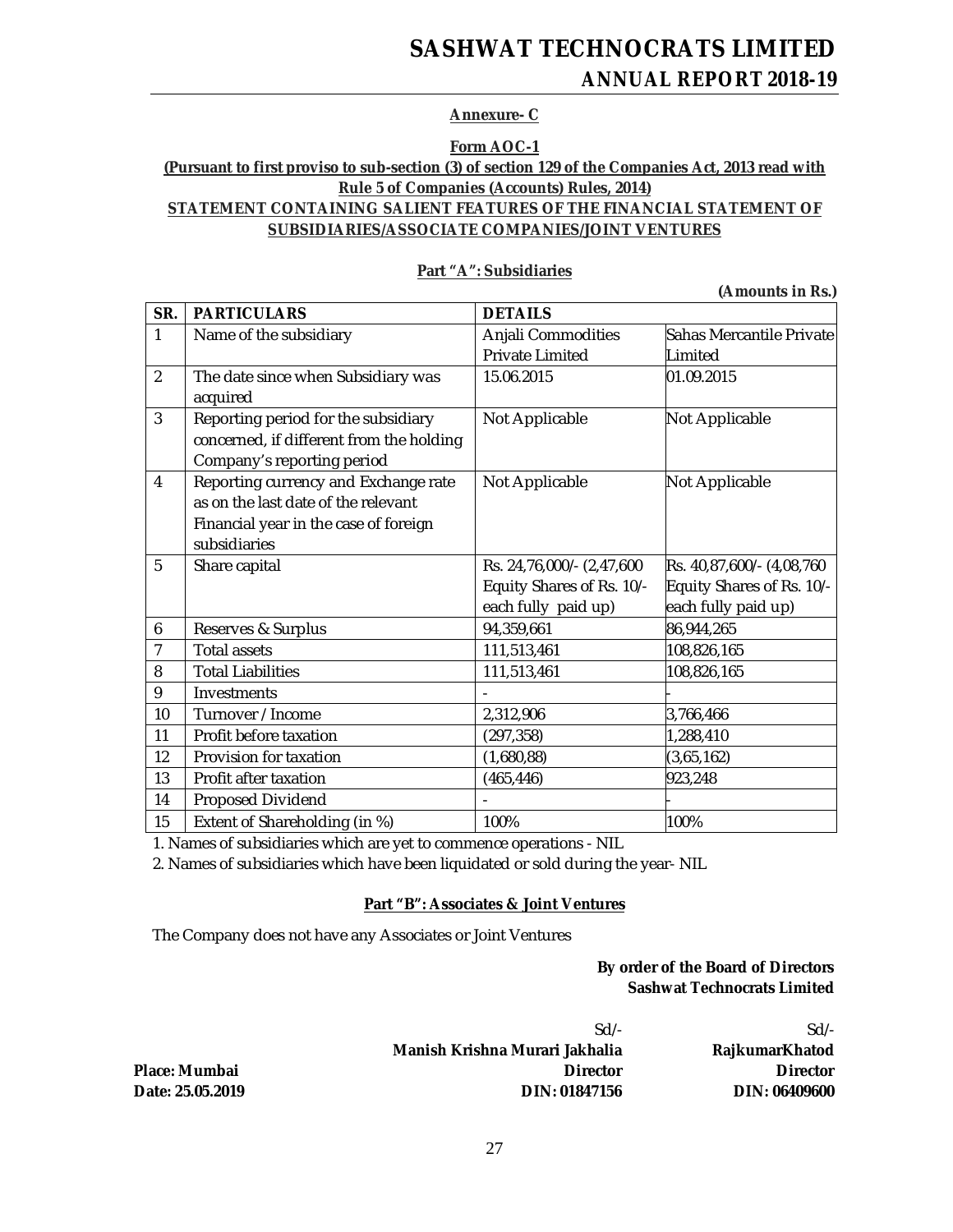#### **Annexure D**

#### **MANAGEMENT'S DISCUSSION AND ANALYSIS REPORT**

We submit herewith our Management and Discussion & Analysis Report on the Company's Business for the year ended March 31, 2019. We have attempted to include on all specified matters to the extent relevant or within limits that in our opinion are imposed by the Company's competitive position.

#### **OVERVIEW OF INDIAN ECONOMY**

The Indian economy had its own sets of challenges during the year. It dealt with issue like high inflation, tightening monetary policy, weakening industrial growth and investments and depreciation rupees. In the domestic market, better macroeconomic conditions, coupled with improved sentiment post the general election, helped India to be among the better performing emerging market economics. There was a slight increase in the GDP Growth, while inflation moderated and the Rupee remained relatively stable during the year.

#### **INDUSTRY REVIEW**

The real estate sector is one of the most globally recognized sectors. In India, real estate is the second largest employerafter agriculture and is slated to grow at 30 % over the nextdecade. The real estate sector comprises four sub sectors -housing, retail, hospitality and commercial. The growth of thissector is well complemented by the growth of the corporateenvironment and the demand for office space as well as urbanand semi-urban accommodations. The construction industryranks third among the 14 major sectors in terms of direct,indirect and induced effects in all sectors of the economy.

#### **BUSINESS OVERVIEW**

Company is engaged in the business of real estate and providing related services. Your Company is expected to expand its business in the FY 2019-20 and is already working towards it.

#### **RISK AND CONCERNS:**

The Real estate market is inherently a cyclical market and is affected by macroeconomicconditions, changes in applicable government schemes, project cost, consumer financing andliquidity etc. Your Company has taken sufficient care to maintain quality of the constructionwhich differentiates company products from market. However any economic downturn in theyears to come, may adversely impact the business.

#### **INTERNAL CONTROL SYSTEMS AND ADEQUACY**

The Company has in place adequate internal financial controls with reference to financialstatements. The Board has inter alia reviewed the adequacy and effectiveness of the Company'sinternal financial controls relating to its financial statements.

#### **DISCLOSURE OF ACCOUNTING TREATMENT**

During the year, the Company has not adopted any accounting treatment which different fromthat prescribed in an Accounting Standards.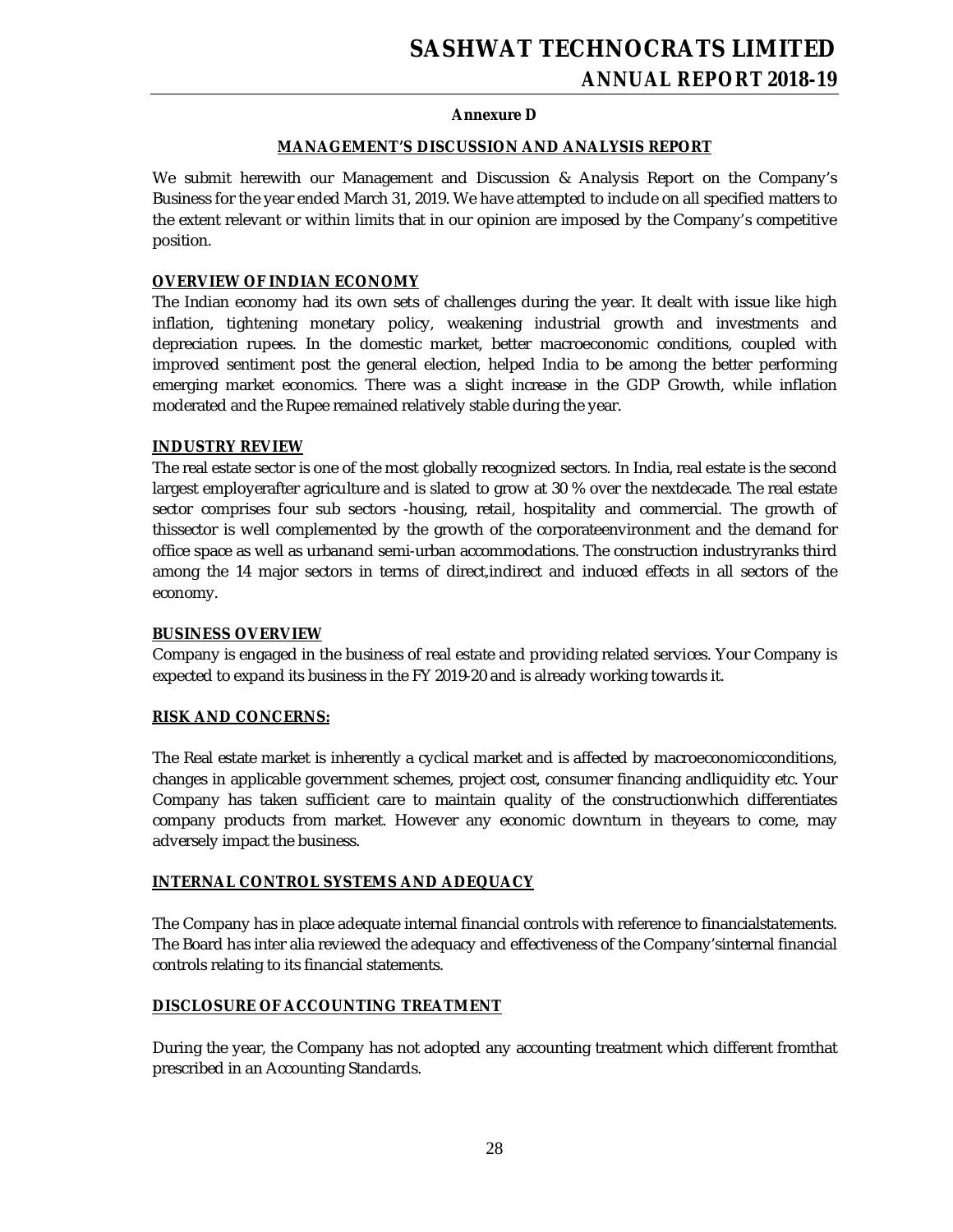#### **INDEPENDENT AUDITOR'S REPORT**

#### To the Members, **SASHWAT TECHNOCRATS LTD.**

#### **Report on the Audit of Standalone Financial Statements**

#### **Opinion**

We have audited the accompanying standalone financial statements of SASHWAT TECHNOCRATS LIMITED ("the Company"), which comprise the Balance Sheet as at March 31, 2019, the Statement of Profit and Loss (including other comprehensive income), Statement of Changes in Equity and the Statement of Cash Flow for the year then ended and a summary of significant accounting policies and other explanatory information.

In our opinion and to the best of our information and according to the explanations given to us, the aforesaid standalone financial statements give the information required by the Companies Act, 2013 ("the Act") in the manner so required and give a true and fair view in conformity with the Indian Accounting Standards prescribed under section 133 of the Act read with the Companies (Indian Accounting Standards) Rules, 2015, as amended, ("Ind AS") and other accounting principles generally accepted in India, of the state of affairs of the Company as at March 31, 2019, the loss and total comprehensive income, changes in equity and its cash flows for the year ended on that date.

#### **Basis of Opinion**

We conducted our audit of the standalone financial statements in accordance with the Standards on Auditing specified under section 143(10) of the Act (SAs). Our responsibilities under those Standards are further described in the Auditor's Responsibilities for the Audit of the Standalone Financial Statements section of our report. We are independent of the Company in accordance with the Code of Ethics issued by the Institute of Chartered Accountants of India (ICAI) together with the independence requirements that are relevant to our audit of the standalone financial statements under the provisions of the Act and the Rules made thereunder, and we have fulfilled our other ethical responsibilities in accordance with these requirements and the ICAI's Code of Ethics. We believe that the audit evidence we have obtained is sufficient and appropriate to provide a basis for our audit opinion on the standalone financial statements.

#### **Key Matters**

Key audit matters are those matters that, in our professional judgment, were of most significance in our audit of the standalone financial statements of the current period. These matters were addressed in the context of our audit of the standalone financial statements as a whole, and in forming our opinion thereon, and we do not provide a separate opinion on these matters. We have determined the matters described below to be the key audit matters to be communicated in our report.

We have determined that there are no key audit matters to communicate in our report

#### **Information Other than the Standalone Financial Statements and Auditor's Report Thereon**

The Company's Board of Directors is responsible for the preparation of the other information. The other information comprises the information included in the annual report, but does not include the standalone financial statements and our auditor's report thereon.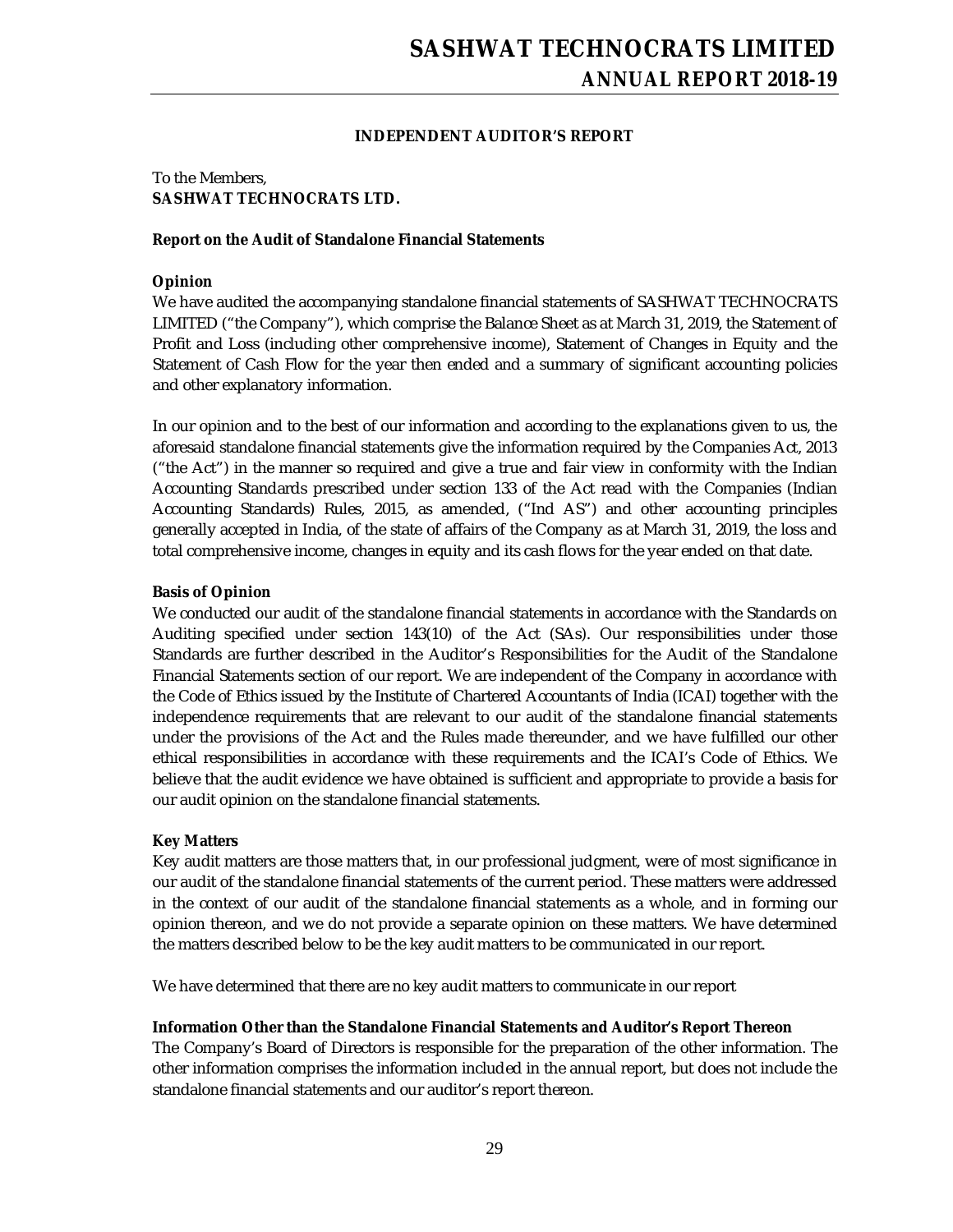Our opinion on the standalone financial statements does not cover the other information and we do not express any form of assurance conclusion thereon.

In connection with our audit of the standalone financial statements, our responsibility is to read the other information and, in doing so, consider whether the other information is materially inconsistent with the standalone financial statements or our knowledge obtained during the course of our audit or otherwise appears to be materially misstated.

If, based on the work we have performed, we conclude that there is a material misstatement of this other information, we are required to report that fact. We have nothing to report in this regard.

#### **Management's Responsibility for the Standalone Financial Statements**

The Company's Board of Directors is responsible for the matters stated in Section 134(5) of the Companies Act, 2013 ('the act') with respect to the preparation of these standalone financial statements that give a true and fair view of the financial position, financial performance and cash flows of the Company in accordance with the accounting principles generally accepted in India, including the Accounting Standards specified under Section 133 of the Act. This responsibility also includes maintenance of adequate accounting records in accordance with the provisions of the Act for safeguarding the assets of the Company and for preventing and detecting frauds and other irregularities; selection and application of appropriate accounting policies; making judgments and estimates that are reasonable and prudent; design, implementation and maintenance of adequate internal financial controls, that are operating effectively for ensuring the accuracy and completeness of the accounting records, relevant to the preparation and presentation of the financial statements that give a true and fair view and are free from material misstatement, whether due to fraud or error.

In preparing the financial statements, management is responsible for assessing the Company's ability to continue as a going concern, disclosing, as applicable, matters related to going concern and using the going concern basis of accounting unless management either intends to liquidate the Company or to cease operations, or has no realistic alternative but to do so.

Those Board of Directors are also responsible for overseeing the company's financial reporting process.

#### **Auditor's Responsibilities for the Audit of the Standalone Financial Statements**

Our objectives are to obtain reasonable assurance about whether the standalone financial statements as a whole are free from material misstatement, whether due to fraud or error, and to issue an auditor's report that includes our opinion. Reasonable assurance is a high level of assurance, but is not a guarantee that an audit conducted in accordance with SAs will always detect a material misstatement when it exists. Misstatements can arise from fraud or error and are considered material if, individually or in the aggregate, they could reasonably be expected to influence the economic decisions of users taken on the basis of these standalone financial statements.

As part of an audit in accordance with SAs, we exercise professional judgment and maintain professional skepticism throughout the audit. We also:

• Identify and assess the risks of material misstatement of the standalone financial statements, whether due to fraud or error, design and perform audit procedures responsive to those risks, and obtain audit evidence that is sufficient and appropriate to provide a basis for our opinion. The risk of not detecting a material misstatement resulting from fraud is higher than for one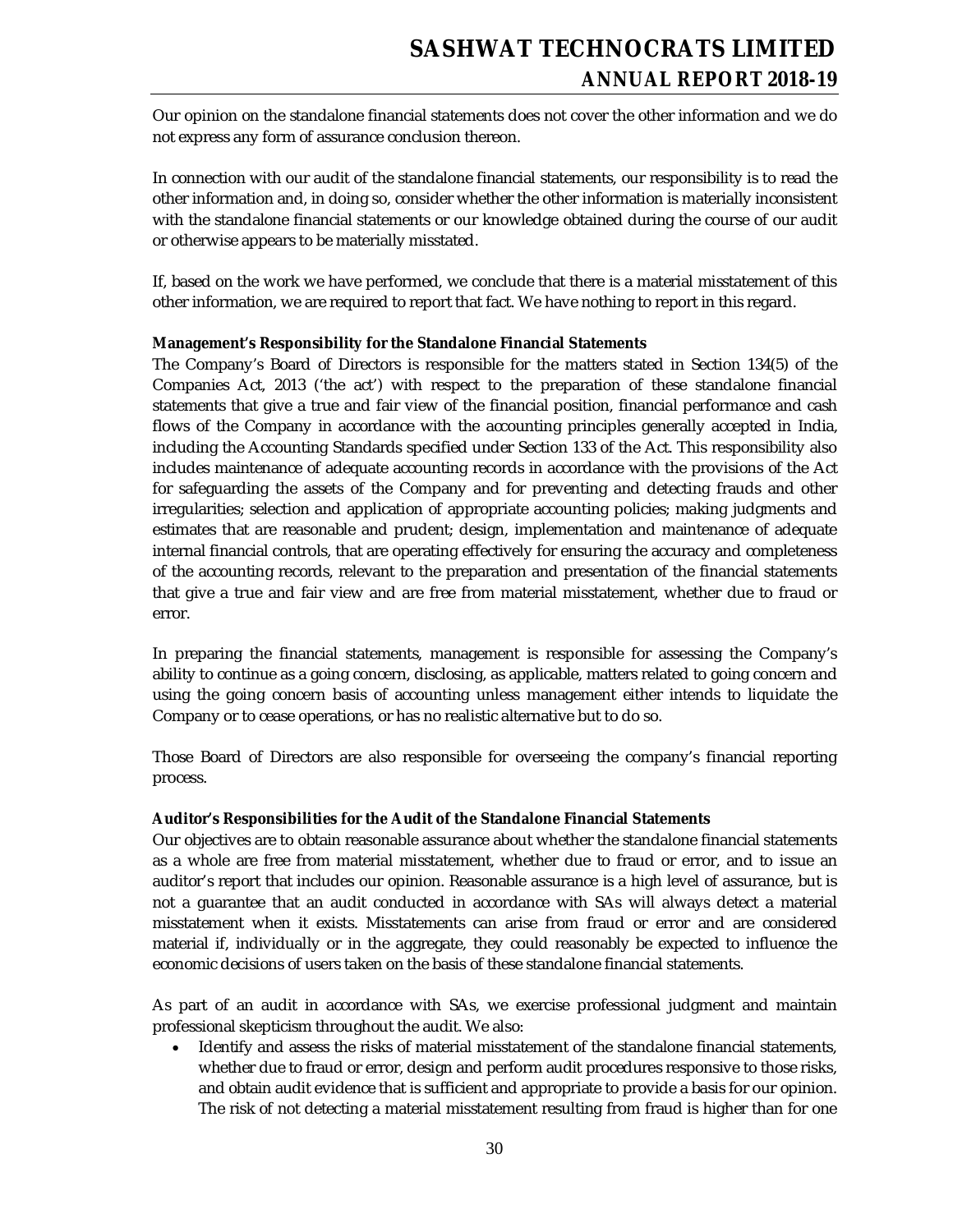resulting from error, as fraud may involve collusion, forgery, intentional omissions, misrepresentations, or the override of internal controls.

- Obtain an understanding of internal financial controls relevant to the audit in order to design audit procedures that are appropriate in the circumstances. Under section 143(3)(i) of the Act, we are also responsible for expressing our opinion on whether the Company has adequate internal financial controls system in place and the operating effectiveness of such controls.
- Evaluate the appropriateness of accounting policies used and the reasonableness of accounting estimates and related disclosures made by management.
- Conclude on the appropriateness of management's use of the going concern basis of accounting and, based on the audit evidence obtained, whether a material uncertainty exists related to events or conditions that may cast significant doubt on the Company's ability to continue as a going concern. If we conclude that a material uncertainty exists, we are required to draw attention in our auditor's report to the related disclosures in the standalone financial statements or, if such disclosures are inadequate, to modify our opinion. Our conclusions are based on the audit evidence obtained up to the date of our auditor's However, future events or conditions may cause the Company to cease to continue as a going concern.
- Evaluate the overall presentation, structure and content of the standalone financial statements, including the disclosures, and whether the standalone financial statements represent the underlying transactions and events in a manner that achieves fair presentation.

We communicate with those charged with governance regarding, among other matters, the planned scope and timing of the audit and significant audit findings, including any significant deficiencies in internal control that we identify during our audit.

We also provide those charged with governance with a statement that we have complied with relevant ethical requirements regarding independence, and to communicate with them all relationships and other matters that may reasonably be thought to bear on our independence, and where applicable, related safeguards.

From the matters communicated with those charged with governance, we determine those matters that were of most significance in the audit of the standalone financial statements of the current period and are therefore the key audit matters. We describe these matters in our auditor's report unless law or regulation precludes public disclosure about the matter or when, in extremely rare circumstances, we determine that a matter should not be communicated in our report because the adverse consequences of doing so would reasonably be expected to outweigh the public interest benefits of such communication.

#### **Report on Other Legal and Regulatory Requirements**

- 1. As required by section 143(3) of the Act, we report that:
- i. we have sought and obtained all the information and explanations which to the best of our knowledge and belief were necessary for the purpose of our audit;
- ii. in our opinion proper books of account as required by law have been kept by the Company so far as appears from our examination of those books;
- iii. the Balance Sheet, Statement of Profit and Loss including other comprehensive income, Statement of Change in Equity and Cash Flow Statement dealt with by this Report are in agreement with the books of account;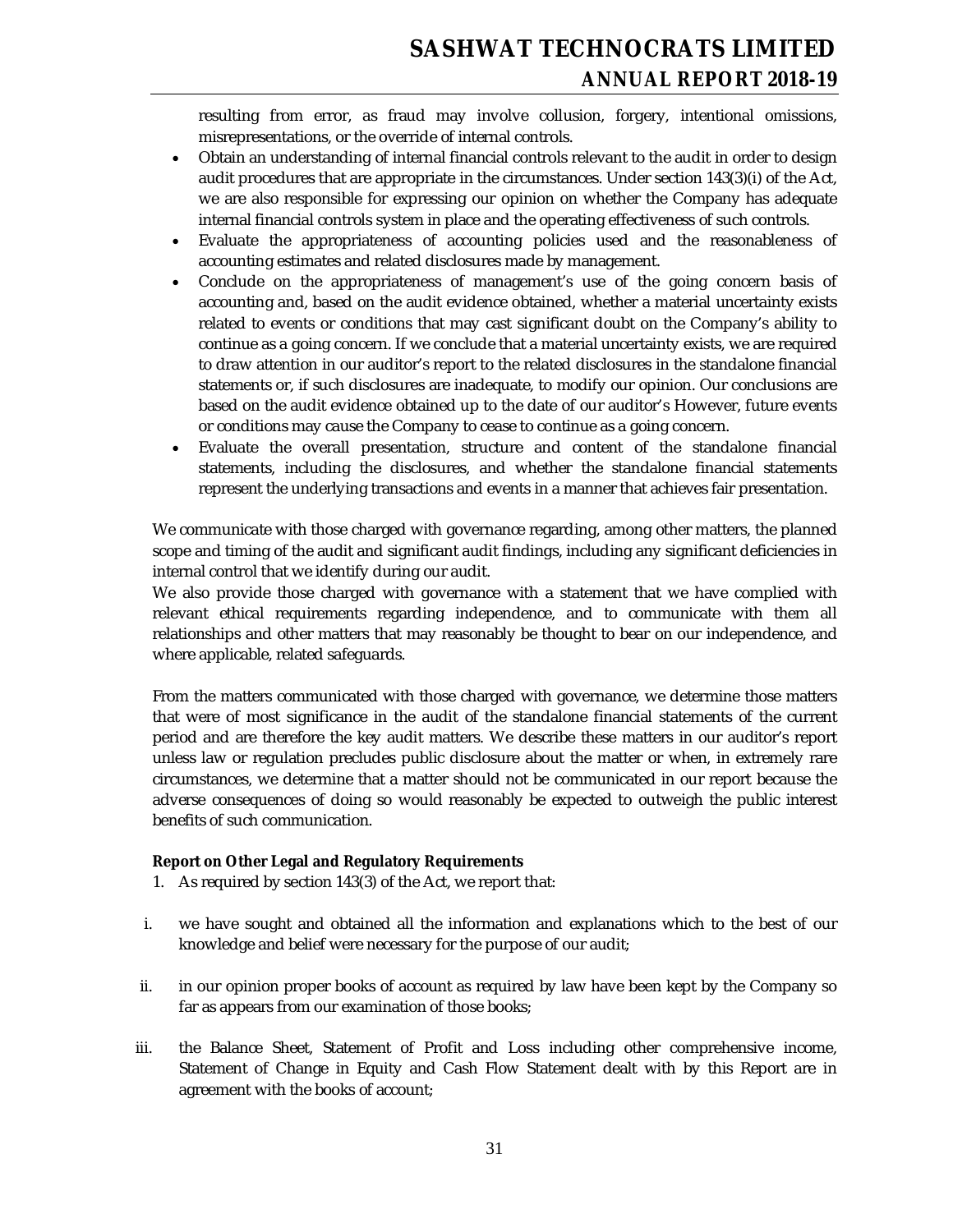- iv. in our opinion, the aforesaid standalone financial statements comply with the applicable Accounting Standards specified under Section 133 of the Act, read with Rule 7 of the Companies (Accounts) Rules 2014;
- v. on the basis of written representations received from the directors as on March 31, 2019, and taken on record by the Board of Directors, none of the Directors is disqualified as on March 31, 2019, from being appointed as a Director in terms of Section 164(2) of the Act;
- vi. with respect to the adequacy of the internal financial controls over financial reporting of the Company and the operating effectiveness of such controls, refer to our separate report in "Annexure A"; and
- vii. With respect to the other matters to be included in the Auditor's Report in accordance with the requirements of section 197(16) of the Act, as amended:

In our opinion and to the best of our information and according to the explanations given to us, the company has not paid any remuneration to its directors. Accordingly, we have nothing to comment on the same.

- viii. With respect to the other matters to be included in the Auditor's Report in accordance with Rule 11 of the Companies (Audit and Auditors) Rules, 2014, in our opinion and to the best of our information and according to the explanations given to us:
	- i. The Company did not have any pending litigations which will have impact on the financial position;
	- ii. The Company did not have any long-term contracts including derivative contracts; as such the question of commenting on any material foreseeable losses;
	- iii. There has not been any occasion in case of the Company during the year under report to transfer any sums to the Investor Education and Protection Fund. The question of delay in transferring such sums does not arise.
	- 2. As required by the Companies (Auditor's Report) Order, 2016 ("the Order") issued by the Central Government of India in terms of sub-section (11) of section 143 of the Act, we give in the "Annexure B", a statement on the matters Specified in paragraphs 3 and 4 of the Order.

**For S A R A & Associates Chartered Accountants (Firm Registration No. 120927W)**

> **Sd/- (Manoj Agarwal) Partner Membership No. 119509 Mumbai, Date: May 25, 2019**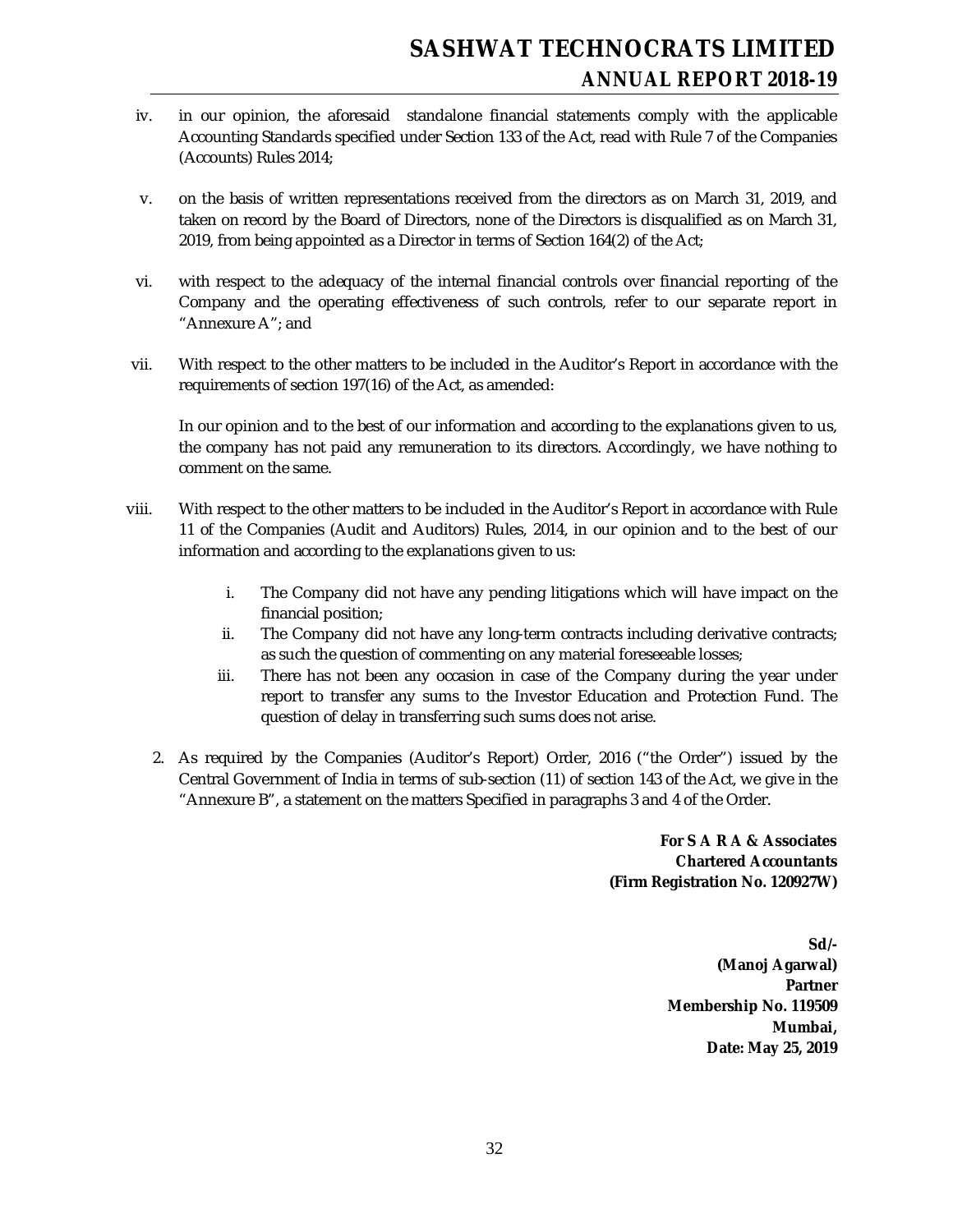#### **Annexure – A to the Auditors Report**

#### **Report on the Internal Financial Controls under Clause (i) of Sub-section 3 of Section 143 of the Companies Act, 2013 ("the Act")**

We have audited the internal financial controls over financial reporting of SASHWAT TECHNOCRATS LIMITED ("the Company") as of March 31, 2019 in conjunction with our audit of the standalone financial statements of the Company for the year ended on that date.

#### **Management's Responsibility for Internal Financial Controls**

The Company's management is responsible for establishing and maintaining internal financial controls based on the internal control over financial reporting criteria established by the Company considering the essential components of internal control stated in the Guidance Note on Audit of Internal Financial Controls over Financial Reporting issued by the Institute of Chartered Accountants of India ('ICAI'). These responsibilities include the design, implementation and maintenance of adequate internal financial controls that were operating effectively for ensuring the orderly and efficient conduct of its business, including adherence to company's policies, the safeguarding of its assets, the prevention and detection of frauds and errors, the accuracy and completeness of the accounting records, and the timely preparation of reliable financial information, as required under the Companies Act, 2013.

#### **Auditors' Responsibility**

Our responsibility is to express an opinion on the Company's internal financial controls over financial reporting based on our audit. We conducted our audit in accordance with the Guidance Note on Audit of Internal Financial Controls Over Financial Reporting (the "Guidance Note") and the Standards on Auditing, issued by ICAI and deemed to be prescribed under section 143(10) of the Companies Act, 2013, to the extent applicable to an audit of internal financial controls, both applicable to an audit of Internal Financial Controls and, both issued by the Institute of Chartered Accountants of India. Those Standards and the Guidance Note require that we comply with ethical requirements and plan and perform the audit to obtain reasonable assurance about whether adequate internal financial controls over financial reporting was established and maintained and if such controls operated effectively in all material respects.

Our audit involves performing procedures to obtain audit evidence about the adequacy of the internal financial controls system over financial reporting and their operating effectiveness. Our audit of internal financial controls over financial reporting included obtaining an understanding of internal financial controls over financial reporting, assessing the risk that a material weakness exists, and testing and evaluating the design and operating effectiveness of internal control based on the assessed risk. The procedures selected depend on the auditor's judgment, including the assessment of the risks of material misstatement of the financial statements, whether due to fraud or error.

We believe that the audit evidence we have obtained is sufficient and appropriate to provide a basis for our audit opinion on the Company's internal financial controls system over financial reporting.

#### **Meaning of Internal Financial Controls over Financial Reporting**

A company's internal financial control over financial reporting is a process designed to provide reasonable assurance regarding the reliability of financial reporting and the preparation of financial statements for external purposes in accordance with generally accepted accounting principles. A company's internal financial control over financial reporting includes those policies and procedures that (1) pertain to the maintenance of records that, in reasonable detail, accurately and fairly reflect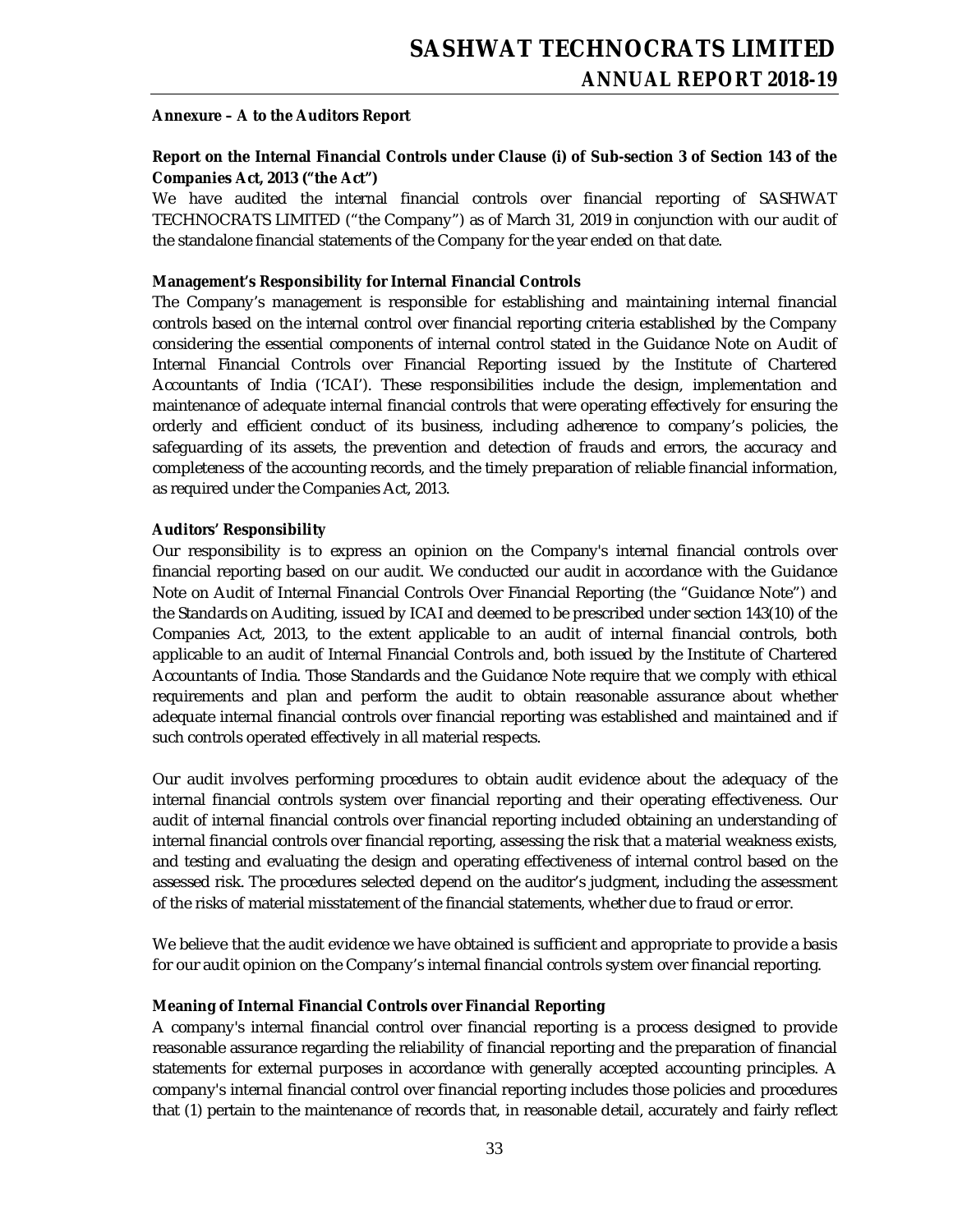the transactions and dispositions of the assets of the company; (2) provide reasonable assurance that transactions are recorded as necessary to permit preparation of financial statements in accordance with generally accepted accounting principles, and that receipts and expenditures of the company are being made only in accordance with authorizations of management and directors of the company; and (3) provide reasonable assurance regarding prevention or timely detection of unauthorized acquisition, use, or disposition of the company's assets that could have a material effect on the financial statements.

#### **Inherent Limitations of Internal Financial Controls Over Financial Reporting**

Because of the inherent limitations of internal financial controls over financial reporting, including the possibility of collusion or improper management override of controls, material misstatements due to error of fraud may occur and not be detected. Also, projections of any evaluation of the internal financial controls over financial reporting to future periods are subject to the risk that the internal financial control over financial reporting may become inadequate because of changes in conditions, or that the degree of compliances with the polices or procedures may deteriorate.

#### **Opinion**

Our opinion, the Company has, in all material respects, an adequate internal financial controls system over financial reporting and such internal financial controls over financial reporting were operating effectively as at March 31, 2019, based on the internal control over financial reporting criteria established by the Company considering the essential components of internal control stated in the Guidance Note on Audit of Internal Financial Controls Over Financial Reporting issued by the Institute of Chartered Accountants of India.

> **For S A R A & Associates Chartered Accountants (Firm Registration No. 120927W)**

> > **Sd/- (Manoj Agarwal) Partner Membership No. 119509 Mumbai Date: May 25, 2019**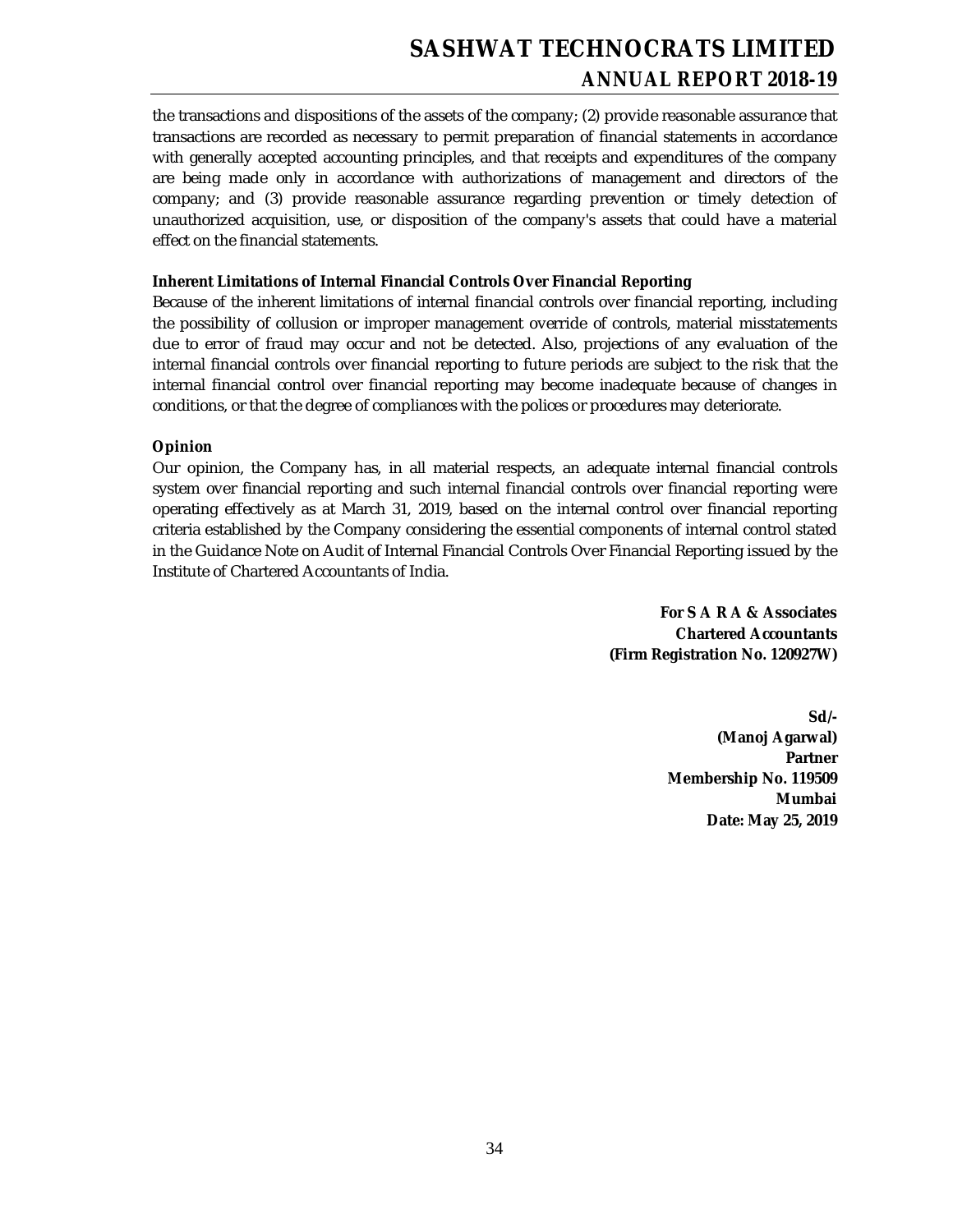### **Annexure –B to the Auditors Report**

**The annexure referred to in Independent Auditors Report to the members of SASHWAT TECHNOCRATS LIMITED on the standalone financial statements for the year ended March 31, 2019, we report that:** 

- i. The Company does not have any fixed assets, hence the requirement of clause (i) of paragraph 3 of the said Order is not applicable to the Company.
- ii. The Company does not have any inventory, hence, the requirement of clause (ii) of paragraph 3 of the said Order is not applicable to the Company
- iii. The company has not granted any loans, secured or unsecured to companies, firms, limited liability partnership or other parties covered in the register maintained under section 189 of the Companies Act, 2013 ("the act").
- iv. In our opinion and according to the information and explanation given to us, the Company has complied with the provisions of section 185 and 186 of the Act, with respect to the loans and investments made. The Company has not issued any guarantee nor provided any security.
- v. The Company has not accepted any deposits covered under Section 73 to 76 of the Act
- vi. Pursuant to the Rules made by the Central Government of India, the maintenance of cost records prescribed under subsection (1) of Section 148 of the Act is not applicable to the company.
- vii. (a) According to the information and explanations given to us and on the basis of our examination of the records of the Company, amount deducted/accrued in the books of account in respect of undisputed statutory dues including provident fund, Employees state insurance, income tax, Goods & Service Tax, Cess and other material statutory dues, as applicable, have been regularly deposited during the year by the Company with the appropriate authorities.;
	- (b) According to the information and explanations given to us and based on the records of the company examined by us, there are no dues outstanding in respect of provident fund, employees state insurance, Income Tax, Goods & Service Tax, Cess, and other material statutory dues were in arrears as at 31<sup>st</sup> March 2019 for a period of more than six months from the date they became payable.
	- (c) According to the information and explanations given to us, there are no material statutory dues which have not been deposited with the appropriate authority on account of any dispute.
- viii. The Company does not have any loans or borrowings from any financial institution, banks, government or debenture holders during the year. Accordingly, Paragraph 3(viii) of the Order is not applicable.
- ix. The Company have not raise any money by way of initial public offer or further public offer (including debt instruments) and term loans during the year. Accordingly, paragraph 3 (ix) of the Order is not applicable.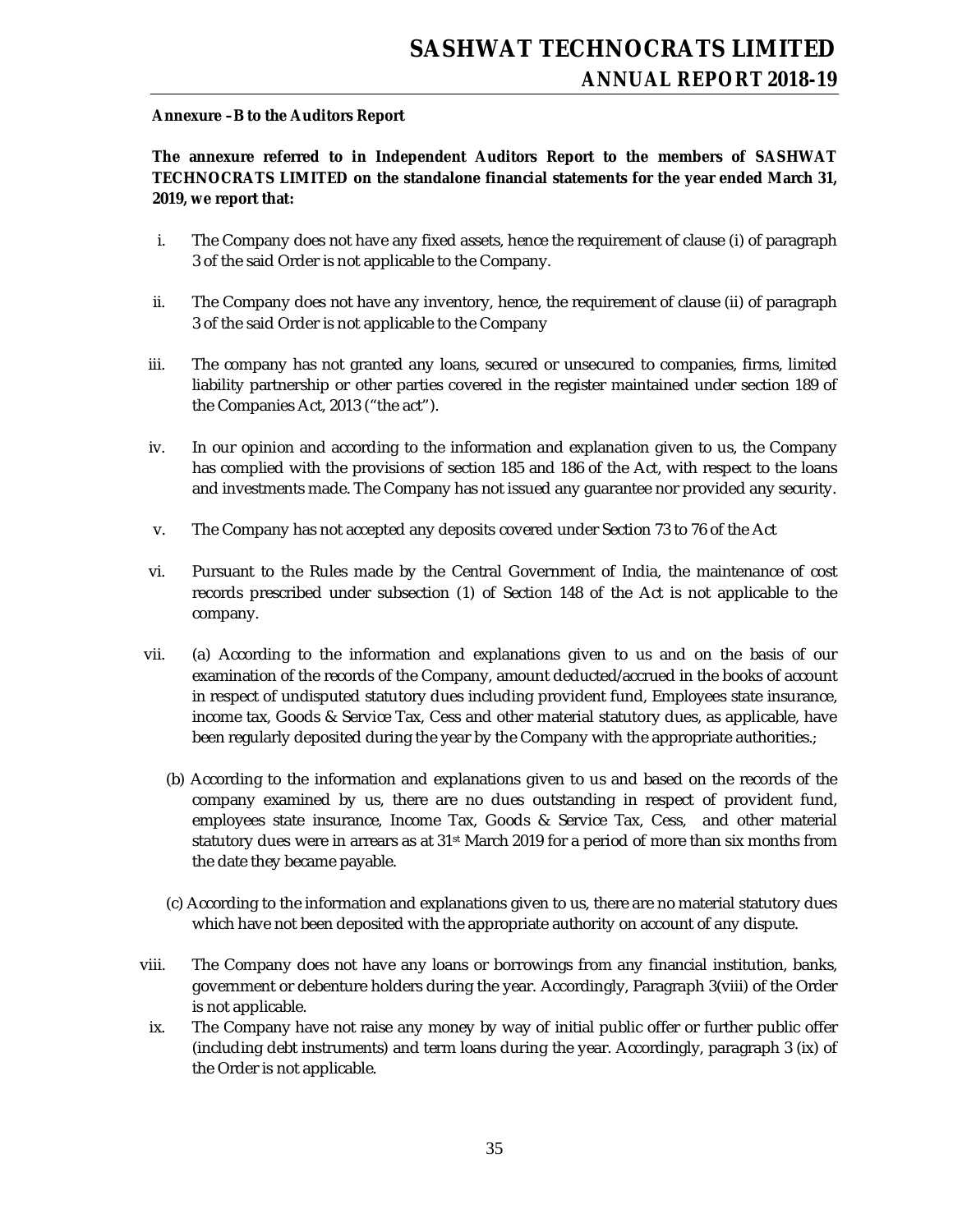- x. According to the information and explanation given to us, no material fraud by the Company or on the Company by its officers or employees has been noticed or reported during the course of our audit.
- xi. According to the information and explanations given to us and based on our examination of the records of the Company, the Company has not paid/provided for managerial remuneration. Accordingly, paragraph 3 (xi) of the Order is not applicable.
- xii. In our opinion and according to the information and explanations given to us, the Company is not a nidhi company. Accordingly, paragraph 3(xii) of the Order is not applicable.
- xiii. According to the information and explanation given to us and based on our examinations of the records of the Company, no transaction has been entered into by the Company with related parties. Accordingly, paragraph 3(xiii) of the Order is not applicable.
- xiv. According to the information and explanations given to us and based on our examination of the records of the Company, the Company has not made any preferential allotment or private placement of shares or fully or partly convertible debentures during the year,
- xv. According to the information and explanation given to us and based on our examination of the records of the Company, the Company has not entered into non-cash transactions with directors or persons connected with him. Accordingly, paragraph 3(xv) of the order is not applicable.
- xvi. The Company is not required to be registered under Section 45-IA of the Reserve Bank of India Act, 1934.

**For S A R A & Associates Chartered Accountants (Firm Registration No. 120927W)**

> **Sd/- (Manoj Agarwal) Partner Membership No. 119509 Mumbai, Date: May 25, 2019**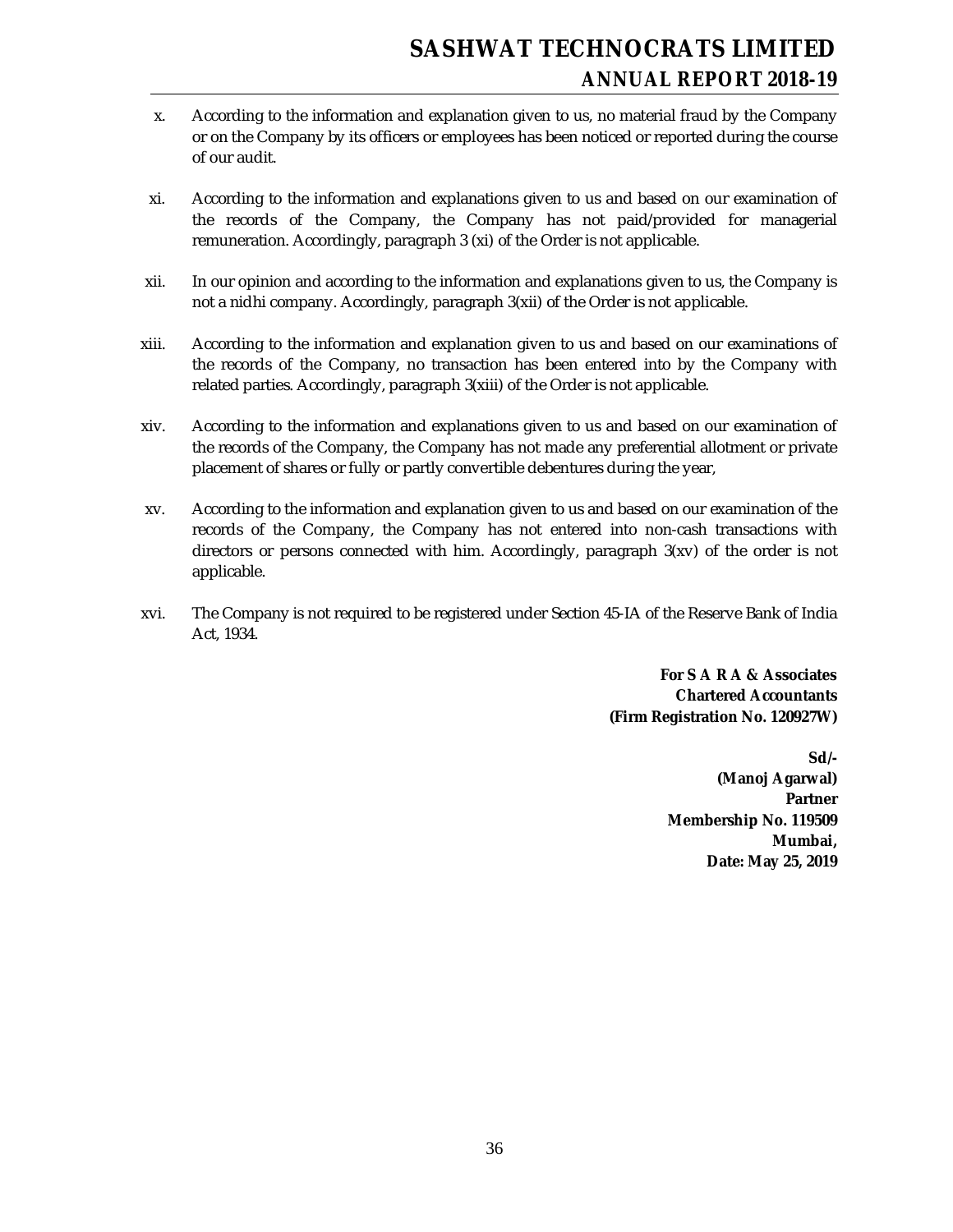| <b>Particulars</b>                 | <b>Note</b>    | As At          | As At       |
|------------------------------------|----------------|----------------|-------------|
|                                    | <b>No</b>      | 31.03.2019     | 31.03.2018  |
| <b>ASSETS</b>                      |                |                |             |
| <b>Non - Current Assets</b>        |                |                |             |
| Property, Plant & Equipment        |                |                |             |
| Capital Work in Progress           |                |                |             |
| Other Intangible Assets            |                |                |             |
| <b>Financial Assets</b>            |                |                |             |
| Investments                        | $\overline{2}$ | 67,85,133      | 69,19,936   |
| Loans                              |                |                |             |
| Deferred Tax Assets (Net)          |                |                |             |
| <b>Income Tax Assets</b>           |                |                |             |
| <b>Other Non - Current Assets</b>  |                |                |             |
| <b>Total Non - Current Assets</b>  |                | 67,85,133      | 69,19,936   |
|                                    |                |                |             |
| <b>Current Assets</b>              |                |                |             |
| Inventories                        |                |                |             |
| <b>Financial Assets</b>            |                |                |             |
| Investments                        |                |                |             |
| <b>Trade Receivables</b>           | 3              | 3,27,514       | 3,27,514    |
| Cash and Cash Equivalents          | 4              | 3,49,269       | 4,78,830    |
| Loans                              | 5              | 55,60,000      | 55,60,000   |
| <b>Other Financial Assets</b>      |                |                |             |
| <b>Income Tax Assets</b>           | 6              | 10,000         | 10,000      |
| <b>Other Current Assets</b>        |                |                |             |
| <b>Total Current Assets</b>        |                | 62,46,783      | 63,76,344   |
| <b>TOTAL ASSETS</b>                |                | 1,30,31,916    | 1,32,96,280 |
|                                    |                |                |             |
| <b>EQUITY AND LIABILITIES</b>      |                |                |             |
| <b>Equity</b>                      |                |                |             |
| <b>Equity Share Capital</b>        | $\overline{7}$ | 30,62,330      | 30,62,330   |
| Other Equity                       | 8              | 85, 15, 978    | 90,98,042   |
| <b>Total Equity</b>                |                | 1, 15, 78, 308 | 1,21,60,372 |
|                                    |                |                |             |
| <b>Non Current Liabilities</b>     |                |                |             |
| <b>Financial Liabilities</b>       |                |                |             |
| Borrowings                         |                |                |             |
| <b>Other Financial Liabilities</b> |                |                |             |
| Deferred Tax Liabilities (Net)     |                |                |             |
| Other Non - Current Liabilities    |                |                |             |

### **STANDALONE BALANCE SHEET AS AT MARCH 31, 2019**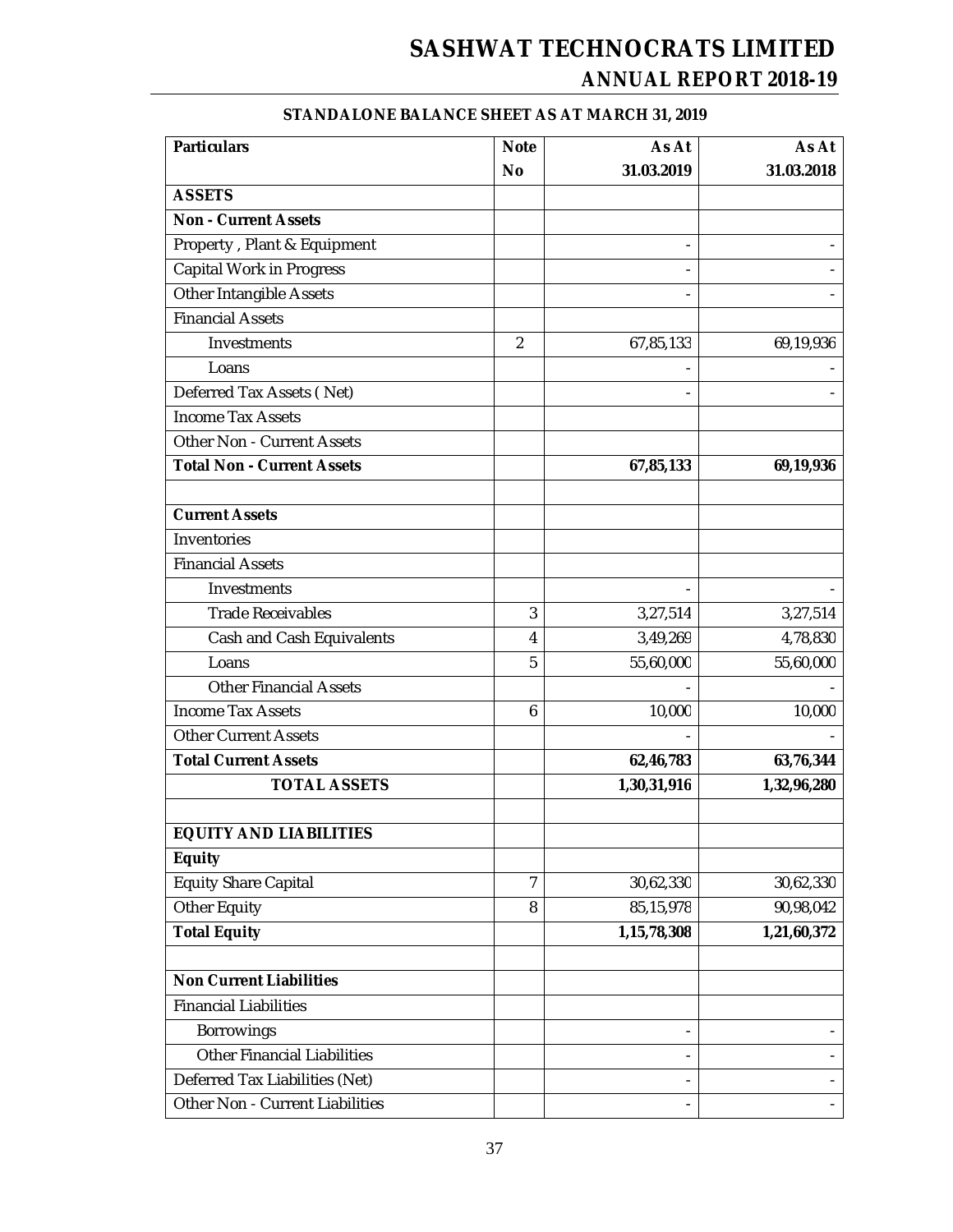| <b>Total Non-Current Liabilities</b>        |      |             |             |
|---------------------------------------------|------|-------------|-------------|
| <b>Current Liabilities</b>                  |      |             |             |
| <b>Financial Liabilities</b>                |      |             |             |
| <b>Trade Payables</b>                       |      |             |             |
| <b>Other Financial Liabilities</b>          | 9    | 13,50,000   | 10,50,000   |
| <b>Other Current Liabilities</b>            | 10   | 1,03,608    | 85,908      |
| Provisions                                  |      |             |             |
| Income Tax Liabilities                      |      |             |             |
| <b>Total Current Liabilities</b>            |      | 14,53,608   | 11,35,908   |
| TOTAL EQUITY AND LIABILITIES                |      | 1,30,31,916 | 1,32,96,280 |
| The accompanying consolidated notes form    | 1 to |             |             |
| an integral part of the Financial Statement | 21   |             |             |
|                                             |      |             |             |
| As per our report of even date attached     |      |             |             |

**For S A R A & Associates, Chartered Accountants, Firm Registration No:- 120927W** **For & on behalf of the Board of Directors Sashwat Technocrats Limited**

Sd/- **Manoj Agrawal Partner Membership No.- 119509 Mumbai Date : 25.05.2019**

Sd/- **Manish Jakhalia Director DIN: 01847156**

Sd/- **RajkumarKhatod Director DIN: 06409600**

Sd/-

**Keshav Kant Sharma Company Secretary**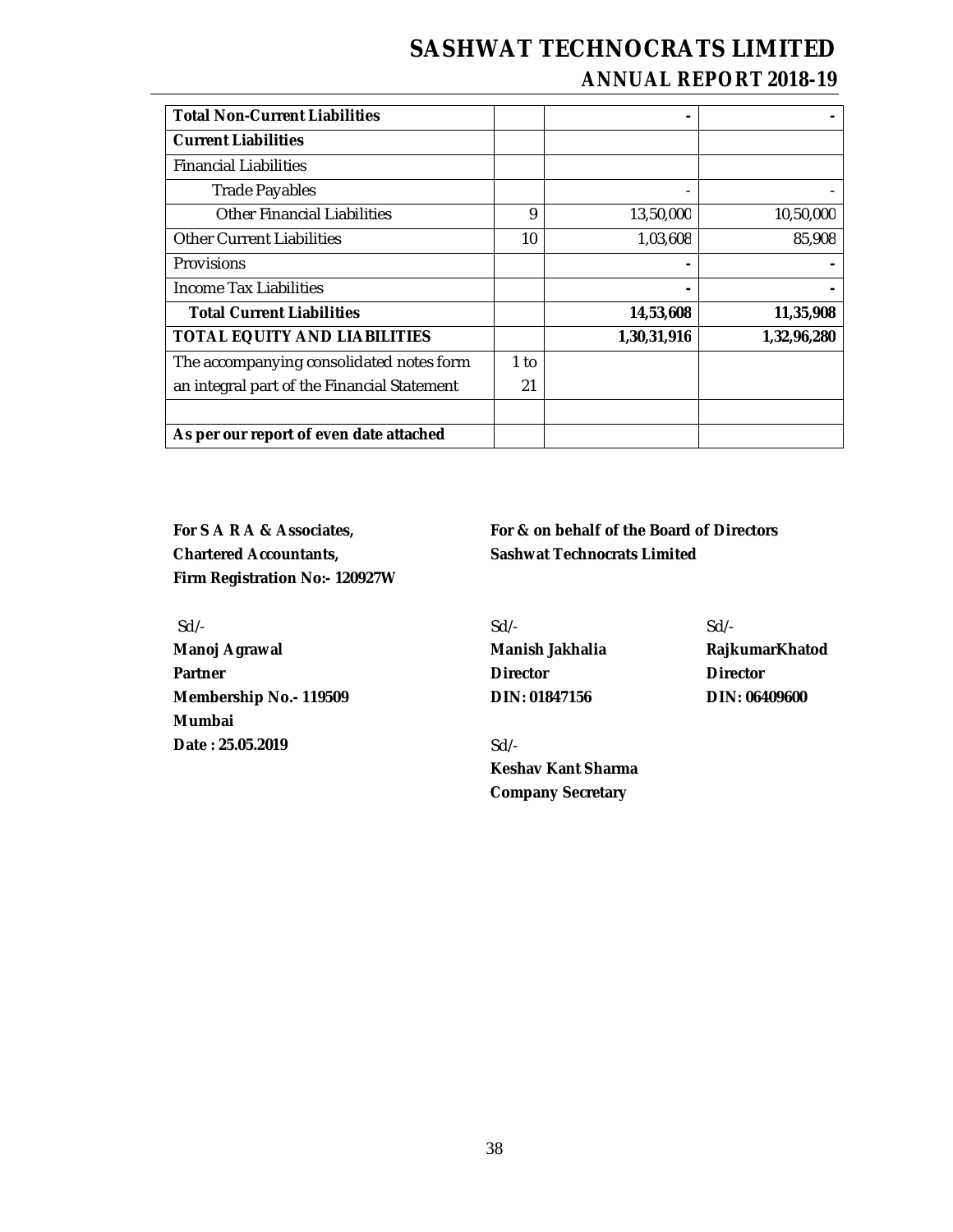### **STATEMENT OF PROFIT & LOSS ACCOUNT FOR THE YEAR ENDED MARCH 31, 2019 (STANDALONE)**

| <b>Particulars</b>                                                          | <b>Note</b><br><b>No</b> | For the year ended<br>31.03.2019 | For the year ended<br>31.03.2018 |
|-----------------------------------------------------------------------------|--------------------------|----------------------------------|----------------------------------|
| Income:                                                                     |                          |                                  |                                  |
| Revenue from operations                                                     | 11                       |                                  | 5,00,000                         |
| Other Income                                                                | 12                       |                                  | 186                              |
| <b>Total Income</b>                                                         |                          |                                  | 5,00,186                         |
|                                                                             |                          |                                  |                                  |
| <b>Expenses:</b>                                                            |                          |                                  |                                  |
| Purchases of stock in trade                                                 |                          |                                  |                                  |
| Employee benefits expense                                                   |                          |                                  |                                  |
| Depreciation and Amortization expense                                       |                          |                                  |                                  |
| <b>Finance Costs</b>                                                        | 13                       | 391                              | 301                              |
| <b>Other Expenses</b>                                                       | 14                       | 4,46,870                         | 5,02,565                         |
| <b>Total Expenses</b>                                                       |                          | 4,47,261                         | 5,02,866                         |
|                                                                             |                          |                                  |                                  |
| Profit before tax                                                           |                          | (4, 47, 261)                     | (2,680)                          |
| Less : Tax expense                                                          |                          |                                  |                                  |
| <b>Current Tax</b>                                                          |                          |                                  |                                  |
| Deferred Tax                                                                |                          |                                  |                                  |
| <b>Excess/ Short Provision</b>                                              |                          |                                  |                                  |
| Profit-(Loss) for the period                                                |                          | (4, 47, 261)                     | (2,680)                          |
|                                                                             |                          |                                  |                                  |
| Other Comprehensive Income                                                  |                          |                                  |                                  |
| i)Items that will not be reclassified                                       |                          |                                  |                                  |
| subsquently to profit or loss                                               |                          |                                  |                                  |
| ii) Remeasurement of the net defined benefit                                |                          |                                  |                                  |
| liability asset (net)                                                       |                          |                                  |                                  |
| iii) Equity Instruments through other                                       |                          | (1, 34, 803)                     | (19, 824)                        |
| comprehensive income (net)                                                  |                          |                                  |                                  |
| v) Fair value changes on derivatives<br>designated as cash flow hedge (net) |                          |                                  |                                  |
| Total Other Comprehensive Income / (Loss),                                  |                          | (1, 34, 803)                     | (19, 824)                        |
| net of Tax                                                                  |                          |                                  |                                  |
|                                                                             |                          |                                  |                                  |
| Total Comprehensive Income for the period                                   |                          | (5,82,064)                       | (22, 504)                        |
|                                                                             |                          |                                  |                                  |
| Earnings per Equity Share                                                   |                          |                                  |                                  |
| Basic                                                                       |                          | (1.90)                           | (0.07)                           |
| <b>Diluted</b>                                                              |                          | (1.90)                           | (0.07)                           |
| Weighted average no. of Equity Shares (used                                 |                          |                                  |                                  |
| in calculating EPS)                                                         |                          |                                  |                                  |
| Basic                                                                       |                          | 3,06,233                         | 3,06,233                         |
| Diluted                                                                     |                          | 3,06,233                         | 3,06,233                         |
| The accompanying consolidated notes form                                    | 1 to                     |                                  |                                  |
| an integral part of the Financial Statement                                 | 21                       |                                  |                                  |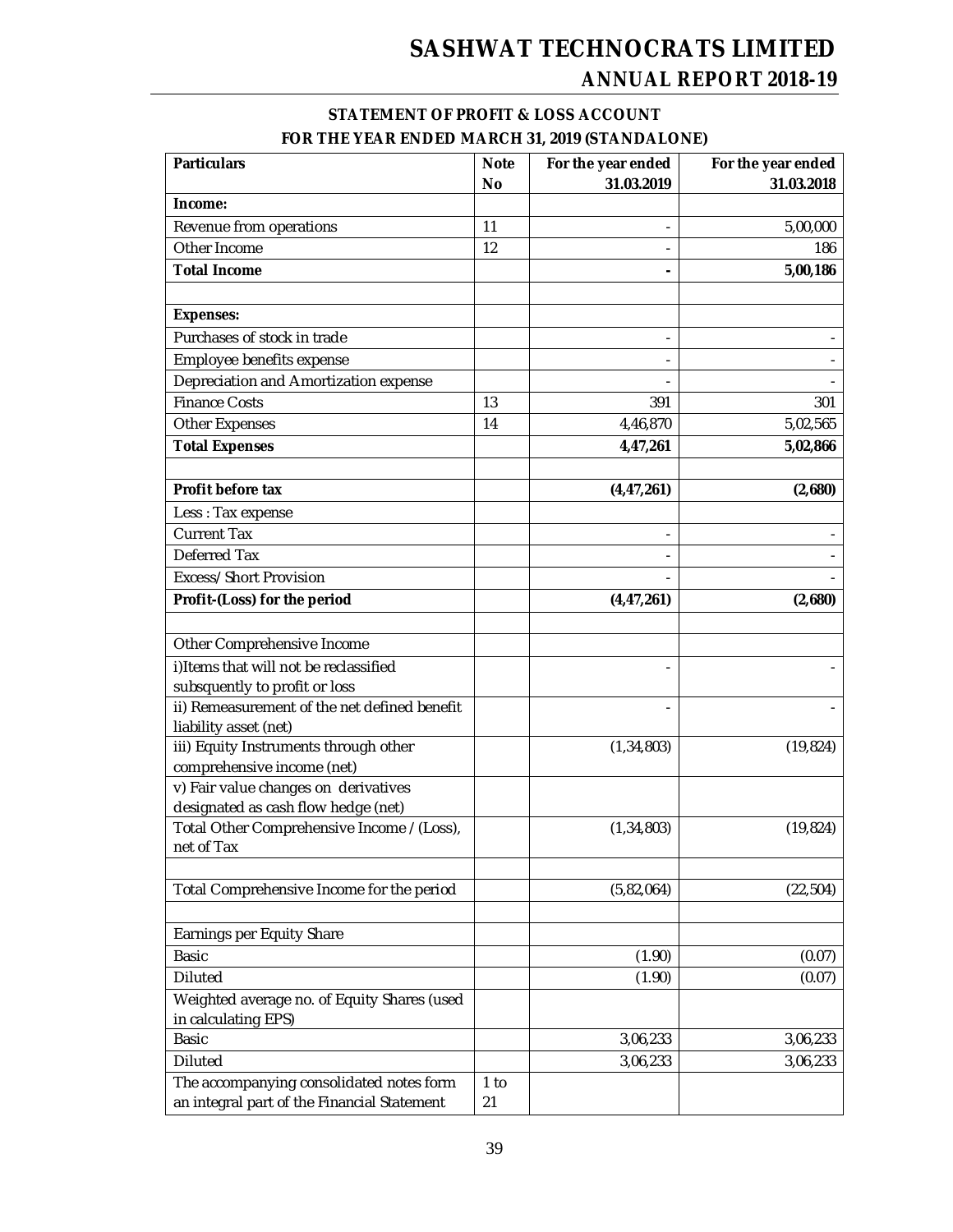As per our report of even date attached

**For S A R A & Associates, Chartered Accountants, Firm Registration No:- 120927W** **For & on behalf of the Board of Directors Sashwat Technocrats Limited**

Sd/- **Manoj Agrawal Partner Membership No.- 119509 Mumbai Date : 25.05.2019**

Sd/- **Manish Jakhalia Director DIN: 01847156**

Sd/- **RajkumarKhatod Director DIN: 06409600**

Sd/- **Keshav Kant Sharma Company Secretary**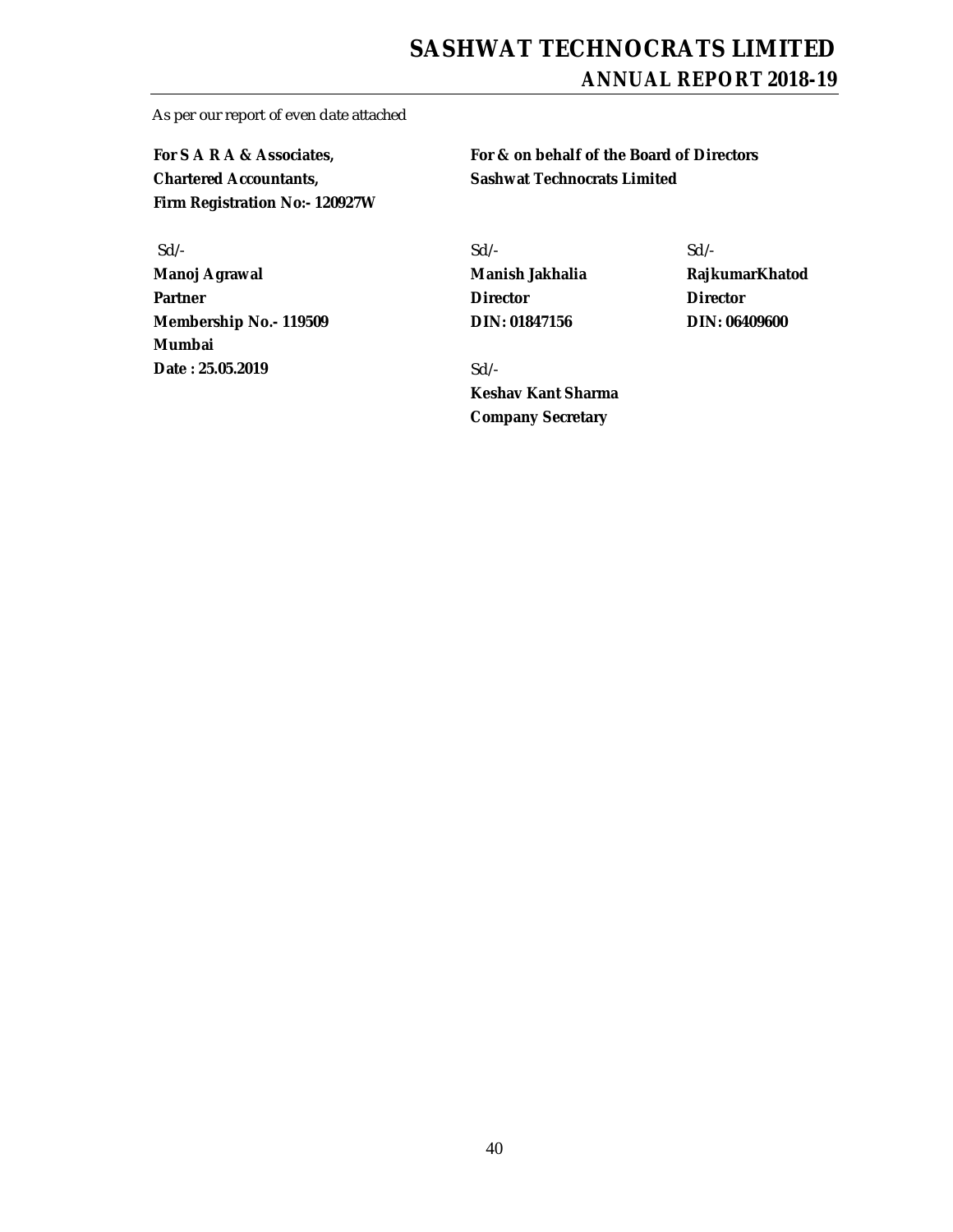### **STATEMENT OF CHANGES IN EQUITY**

### **FOR THE YEAR ENDED MARCH 31, 2019 (STANDALONE)**

### **A) Equity Share Capital**

| <b>Particulars</b>              | <b>Amount in Rs.</b> |
|---------------------------------|----------------------|
| As at April 01, 2017            | 30,62,330            |
| Changes in Equity Share Capital | -                    |
| As at March 31, 2018            | 30,62,330            |
| Changes in Equity Share Capital |                      |
| As at March 31, 2019            | 30.62.330            |

### **B) Other Equity**

|                                     | <b>Reserve &amp; Surplus</b>        |                                    |                                                                                 | <b>Other Comprehensive Income</b>                  |           |
|-------------------------------------|-------------------------------------|------------------------------------|---------------------------------------------------------------------------------|----------------------------------------------------|-----------|
| <b>Particulars</b>                  | <b>Securities</b><br><b>Premium</b> | <b>Retained</b><br><b>Earnings</b> | <b>Equity</b><br><b>instruments</b><br>through other<br>comprehensive<br>income | Other items of<br>other<br>comprehensive<br>income |           |
| Balance as at April 01,             | 38,17,645                           | 55,66,741                          |                                                                                 | (2,63,840)                                         | 91,20,546 |
| 2017                                |                                     |                                    |                                                                                 |                                                    |           |
| Profit for the year                 |                                     | (2,680)                            |                                                                                 |                                                    | (2,680)   |
| Fair Value Change on<br>Investments |                                     |                                    |                                                                                 | (19, 824)                                          | (19, 824) |
| <b>Total Comprehensive</b>          |                                     |                                    |                                                                                 |                                                    |           |
| income for the year                 |                                     | (2,680)                            |                                                                                 | (19, 824)                                          | (22, 504) |
| <b>Transfer to General</b>          |                                     |                                    |                                                                                 |                                                    |           |
| Reserve                             |                                     |                                    |                                                                                 |                                                    |           |
| <b>Balance as at March</b>          |                                     |                                    |                                                                                 |                                                    |           |
| 31, 2018                            | 38,17,645                           | 55,64,061                          |                                                                                 | (2,83,664)                                         | 90,98,042 |

|                                     | Reserve &<br><b>Surplus</b>  |                                    | <b>Other Comprehensive</b><br><b>Income</b>                                     |                                                    | <b>Total other</b><br><b>Equity</b> |
|-------------------------------------|------------------------------|------------------------------------|---------------------------------------------------------------------------------|----------------------------------------------------|-------------------------------------|
| <b>Particulars</b>                  | <b>Securities</b><br>Premium | <b>Retained</b><br><b>Earnings</b> | <b>Equity</b><br><b>instruments</b><br>through other<br>comprehensive<br>income | Other items of<br>other<br>comprehensive<br>income |                                     |
| Balance as at April 01,             | 38,17,645                    | 55,64,061                          |                                                                                 | (2,83,664)                                         | 90,98,042                           |
| 2018                                |                              |                                    |                                                                                 |                                                    |                                     |
| Profit for the year                 | $\overline{\phantom{a}}$     | (4, 47, 261)                       |                                                                                 |                                                    | (4, 47, 261)                        |
| Fair Value Change on<br>Investments |                              |                                    |                                                                                 | (1, 34, 803)                                       | (1, 34, 803)                        |
| <b>Total Comprehensive</b>          |                              |                                    |                                                                                 |                                                    |                                     |
| income for the year                 |                              | (4, 47, 261)                       |                                                                                 | (1, 34, 803)                                       | (5,82,064)                          |
| <b>Transfer to General</b>          |                              |                                    |                                                                                 |                                                    |                                     |
| Reserve                             |                              |                                    |                                                                                 |                                                    |                                     |
| <b>Balance as at March</b>          |                              |                                    |                                                                                 |                                                    |                                     |
| 31, 2019                            | 38,17,645                    | 51,16,800                          |                                                                                 | (4, 18, 467)                                       | 85, 15, 978                         |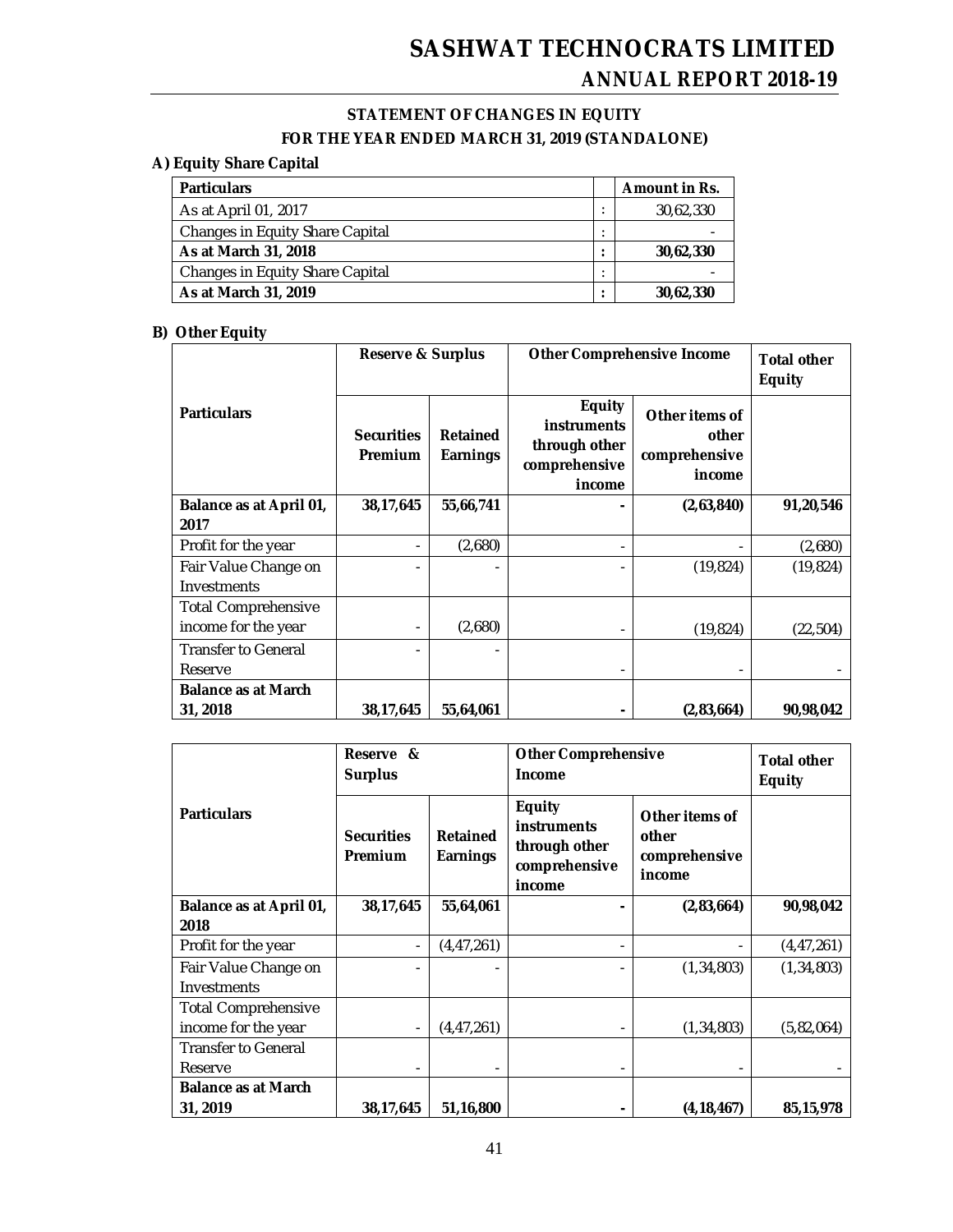### **NOTE-1**

### **A. COMPANY OVERVIEW**

Originally the Company was incorporated on November 24, 1975 in name of Bombay Polymers Limited under the Companies Act, 1956 ("the Act"). Subsequently, on September 19, 2008 the name of the Company has been changed to Zenzy Technocrats Limited and thereafter on July 31, 2013 to Sashwat Technocrats Limited.

### **B. SIGNIFICANT ACCOUNTING POLICIES**

### **1. BASIS OF PREPARATION OF FINANCIAL STATEMENTS:**

The financial statements are prepared in accordance with Indian Accounting Standard (Ind AS), under historical cost convention on accrual basis except for certain financial instruments which are measured at fair values , the provisions of the Companies Act , 2013 ("the Act") (to the extent notified). The Ind AS are prescribed under section 133 of the Act read with Rule 3 of the Companies (Indian Accounting Standards) Rules, 2015 and relevant amendment rules issued thereafter.

From this financial year 2017-2018 company has adopted Ind AS standards and the adoption is carried out in accordance with Ind AS 101 first time adoption of Indian Accounting Standards, with 1 st April, 2016 as the transition date. The transition was carried out from Indian Accounting Principles generally accepted in India as prescribed under section 133 of the Companies Act, 2013.

Accounting policies have been consistently applied except where a newly issued accounting standard is initially adopted or a revision to an existing accounting standard requires a change in the accounting policy hitherto in use.

### **2. USE OF ESTIMATES :**

The preparation of financial statements in conformity with Ind AS requires management to make estimates and assumptions that affect the reported amounts of assets and liabilities and disclosure of contingent assets and liabilities at the date of financial statements and the results of operations during the reporting period. Although these estimates are based upon management's best knowledge of current events and actions, actual results could differ from these estimates.

### **3. METHOD OF ACCOUNTING :**

The company follows mercantile system of accounting and recognizes income and expenses on accrual basis.

### **4. RECOGNITION OF INCOME :**

Revenue from sale of goods is recognized when the property and all significant risks and rewards of ownership are transferred to the buyer.

Dividend – Dividend income is recognized when right to received is established by the reporting date.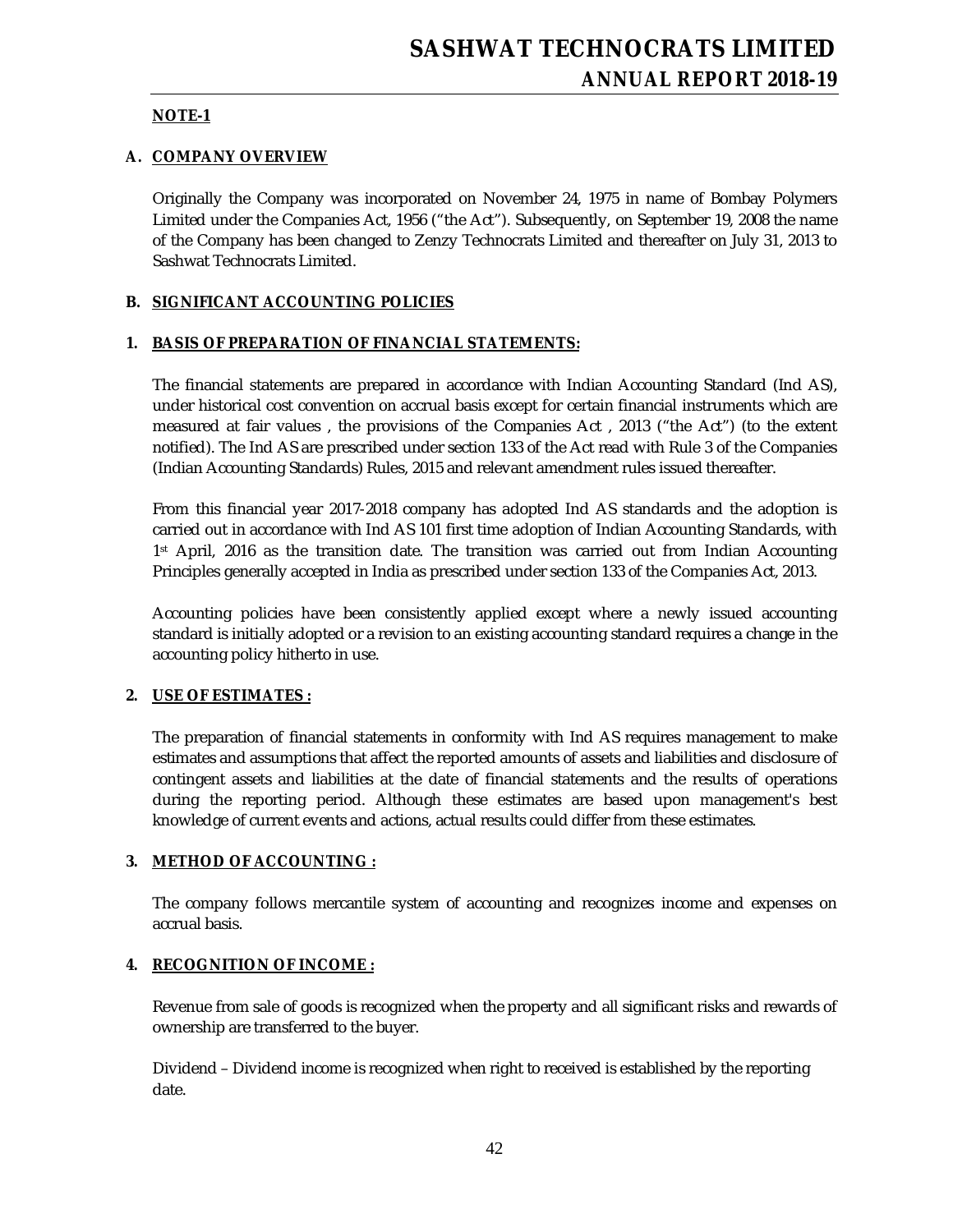### **5. PROVISIONS AND CONTINGENT LIABILITIES:**

Provisions are recognized when the Company has legal and constructive obligations as a result of a past event, for which it is probable that a cash outflow will be required and a reliable estimate can be made of the amount of the obligation.

Contingent Liabilities are disclosed when the Company has a possible obligation or a present obligation and it is probable that a cash outflow will not be required to settle the obligation.

### **6. TAXES ON INCOME**

Tax expenses for a period comprises of current tax and deferred tax.

Current Tax is measured at the amount expected to be paid to the tax authorities, after taking into consideration, the applicable deduction and exemption admissible under the provision of the Income Tax Act, 1961.

Deferred tax reflects the impact of current period timing difference between taxable income and accounting income for the period and reversal of timing difference of earlier periods. Deferred tax is measured based on the tax rates and the tax law enacted or substantively enacted at the balance sheet date.

### **7. CASH AND CASH EQUIVALENT**

Cash and cash equivalent in the cash flow statement comprises cash at bank and in hand and shortterm investment with an original maturity of three months or less.

### **8. EARNING PER SHARE**

The earnings per share are calculated by dividing the net profit for the year attributable to the equity shareholders by the weighted average number of equity shares outstanding during the year. The Company has not issued any potential equity shares and hence the basic and diluted earnings per share are the same.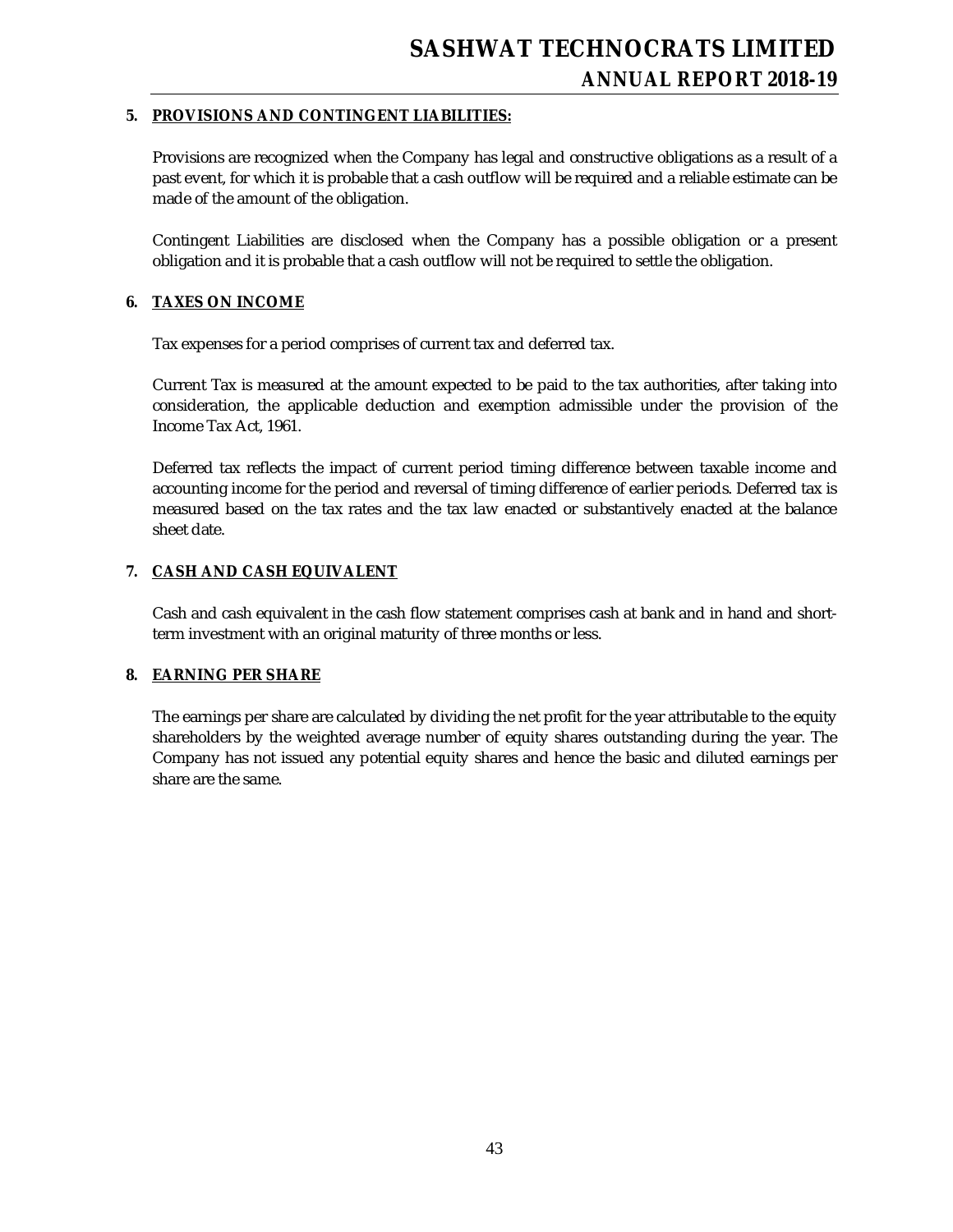### **NOTES ANNEXED TO AND FORMING THE PART OF BALANCE SHEET AS AT 31.03.2019 (STANDALONE)**

| <b>Note</b>    | <b>Particulars</b>                               | As At 31.03.2019 | As At 31.03.2018 |
|----------------|--------------------------------------------------|------------------|------------------|
| No.            |                                                  |                  |                  |
| $\overline{2}$ | <b>Investment</b>                                |                  |                  |
|                | <b>Investment in Quoted Shares</b>               |                  |                  |
|                | Nivedita Merchantile& Financing Limited          | 2,21,533         | 3,56,336         |
|                | 9912 (PY 9912) Equity shares of Rs. 10 each.     |                  |                  |
|                |                                                  |                  |                  |
|                | Investment in Wholly Owned Subsidiary            |                  |                  |
|                | Anjali Commodities Pvt. Ltd.                     | 24,76,000        | 24,76,000        |
|                | 247600 (PY 247600) Equity Shares of Rs. 10 each. |                  |                  |
|                | Sahas Mercantile Pvt. Ltd.                       | 40,87,600        | 40,87,600        |
|                | 408760 (PY 408760) Equity Shares of Rs. 10 each. |                  |                  |
|                | <b>Total</b>                                     | 67,85,133        | 69,19,936        |
|                |                                                  |                  |                  |
| 3              | <b>Trade Receivable</b>                          |                  |                  |
|                | (Unsecured, Considered good)                     |                  |                  |
|                | - Outstanding more than 6 months                 | 3,27,514         | 3,27,514         |
|                | - Others                                         |                  |                  |
|                | <b>Total</b>                                     | 3,27,514         | 3,27,514         |
|                |                                                  |                  |                  |
| 4              | <b>Cash &amp; Cash Equivalents</b>               |                  |                  |
|                | a) Balance With Schedule Banks                   |                  |                  |
|                | in Current Account                               | 2,89,477         | 4,59,999         |
|                |                                                  |                  |                  |
|                | b) Cash-in-Hand                                  |                  |                  |
|                | (As certified by management)                     |                  |                  |
|                | Cash Balance                                     | 59,792           | 18,831           |
|                |                                                  |                  |                  |
|                | <b>Total Cash &amp; Cash Equivalents</b>         | 3,49,269         | 4,78,830         |
|                |                                                  |                  |                  |
| 5              | Loans (Current)                                  |                  |                  |
|                | (Unsecured, Considered good)                     |                  |                  |
|                | To Body Corporates & Others                      | 5,560,000        | 5,560,000        |
|                | <b>Total</b>                                     | 5,560,000        | 5,560,000        |
| 6              | <b>Income Tax Assets</b>                         |                  |                  |
|                | Advance Tax & TDS                                | 10,000           | 10,000           |
|                |                                                  |                  |                  |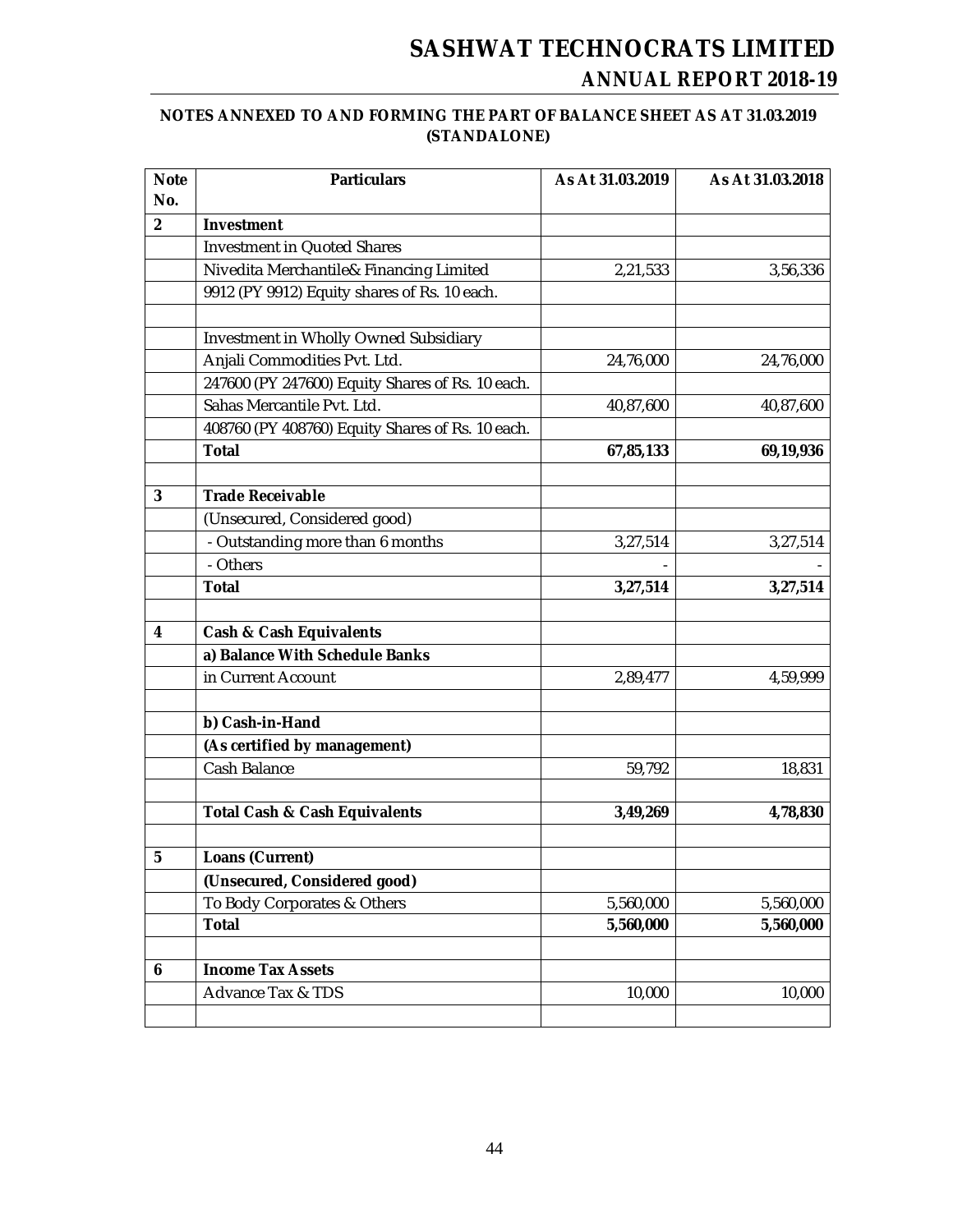| $\overline{7}$ | <b>Equity Share Capital</b>                                                              |                  |                      |
|----------------|------------------------------------------------------------------------------------------|------------------|----------------------|
|                | <b>Authorised</b>                                                                        |                  |                      |
|                | 50,00,000 (P.Y. 50,00,000 Equity Shares of Rs.10/-<br>each)                              | 50,000,000       | 50,000,000           |
|                |                                                                                          | 50,000,000       | 50,000,000           |
|                | Issued, Subscribed and Paid up                                                           |                  |                      |
|                | 3,06,233 Equity Shares (P.Y. 3,06,233) of Rs. 10/-                                       | 3,062,330        | 3,062,330            |
|                | each fully paid up                                                                       |                  |                      |
|                | <b>Total</b>                                                                             | 3,062,330        | 3,062,330            |
| a)             | The Company has only one class of shares referred to as equity shares having a par value |                  |                      |
|                | of Rs.10/-. Each holder of equity shares is entitled to one vote per share.              |                  |                      |
| b)             | Reconciliation of the number of shares                                                   |                  |                      |
|                | outstanding                                                                              |                  |                      |
|                | <b>Particulars</b>                                                                       | 31-Mar-19        | 31-Mar-18            |
|                | Number of shares at the beginning                                                        | 3,06,233         | 3,06,233             |
|                | Add: Shares issued                                                                       |                  |                      |
|                | Number of shares at the end                                                              | 306,233          | 306,233              |
|                |                                                                                          |                  |                      |
| c)             | Below are the name of the shareholders holding more than 5% of Shares                    |                  |                      |
|                | <b>Holder's of Share Certificate</b>                                                     | As at 31/03/2019 | As at 31/03/2018     |
|                |                                                                                          | No. of Shares    | <b>No. of Shares</b> |
|                |                                                                                          | <b>Holding</b>   | <b>Holding</b>       |
|                | Singhal Merchandise (India) Pvt Ltd                                                      | 184,450          | 184,450              |
|                |                                                                                          |                  |                      |
| d)             | No. of Shares hold by the Holding Company                                                |                  |                      |
|                | <b>Holder's of Share Certificate</b>                                                     | As at 31/03/2019 | As at 31/03/2018     |
|                |                                                                                          | No. of Shares    | <b>No. of Shares</b> |
|                |                                                                                          | Holding          | <b>Holding</b>       |
|                | Singhal Merchandise (India) Pvt Ltd                                                      | 184,450          | 184,450              |
| e)             | There is no change in authorised and paid up capital of the Company                      |                  |                      |
|                |                                                                                          |                  |                      |
| 8              | <b>Other Equity</b>                                                                      | As at 31/03/2019 | As at 31/03/2018     |
|                | a) Securities Premium Reserve                                                            |                  |                      |
|                | As per last Balance Sheet                                                                | 3,817,645        | 3,817,645            |
|                | Addition During the Year                                                                 |                  |                      |
|                | <b>Closing Balance</b>                                                                   | 3,817,645        | 3,817,645            |
|                | b) Retained Earning                                                                      |                  |                      |
|                | As per last Balance Sheet                                                                | 52,80,397        | 53,02,901            |
|                | Addition During the Year                                                                 | (5,82,064)       | (22, 504)            |
|                | Less: Short / excess provision for Earlier Years                                         |                  |                      |
|                | <b>Closing Balance</b>                                                                   | 46,98,333        | 52,80,397            |
|                | Total Other Equity $(a + b)$                                                             | 85, 15, 978      | 90,98,042            |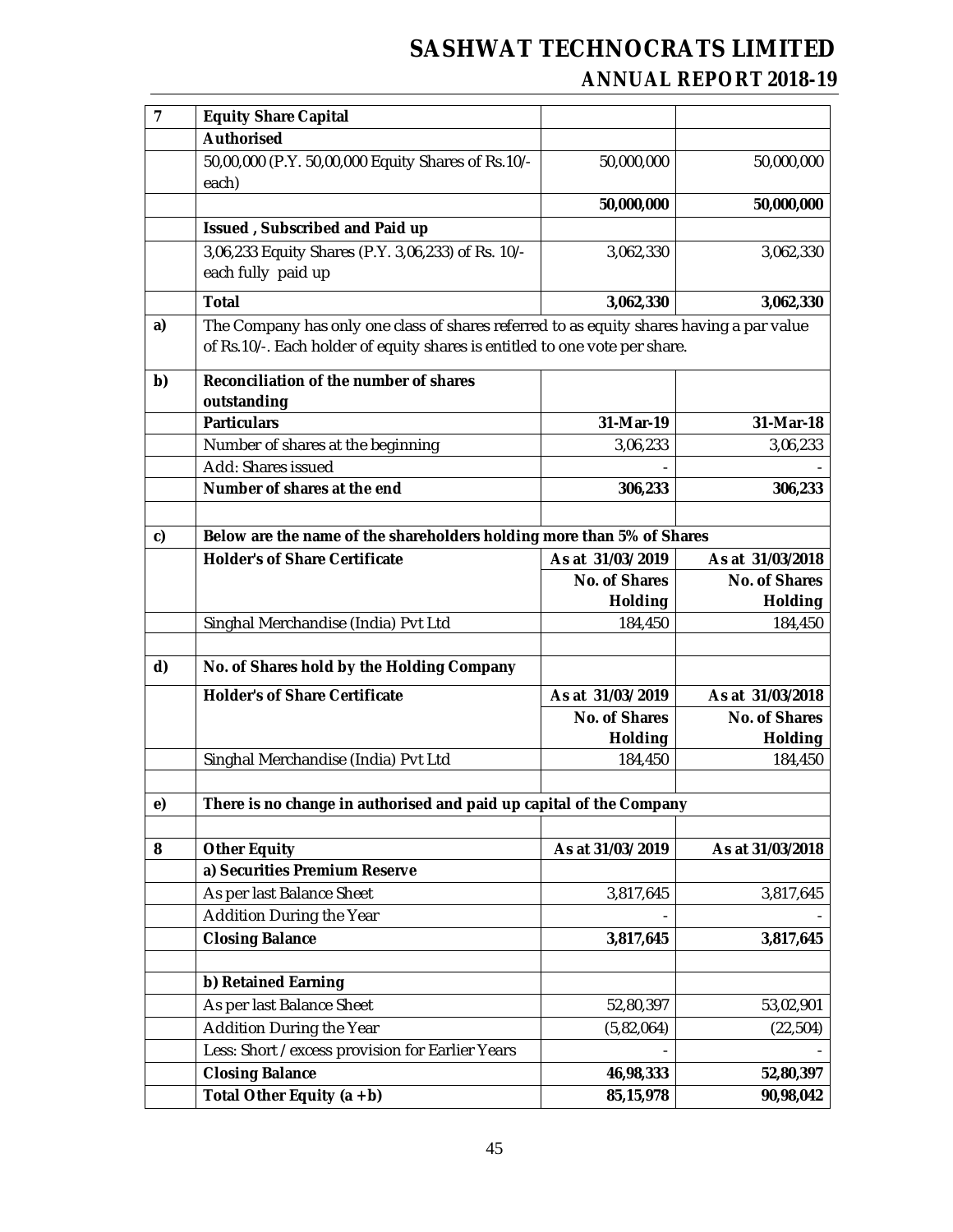| 9  | <b>Other Financial Liabilities (Current)</b> |           |           |
|----|----------------------------------------------|-----------|-----------|
|    | <b>Borrowings</b>                            |           |           |
|    | From Body Corporates                         | 13,50,000 | 10,50,000 |
|    | From Others                                  |           |           |
|    |                                              | 13,50,000 | 10,50,000 |
|    |                                              |           |           |
| 10 | <b>Other Current Liabilities</b>             |           |           |
|    | <b>Other Payables</b>                        | 1,03,608  | 85,908    |
|    |                                              | 1,03,608  | 85,908    |
|    |                                              |           |           |
|    |                                              |           |           |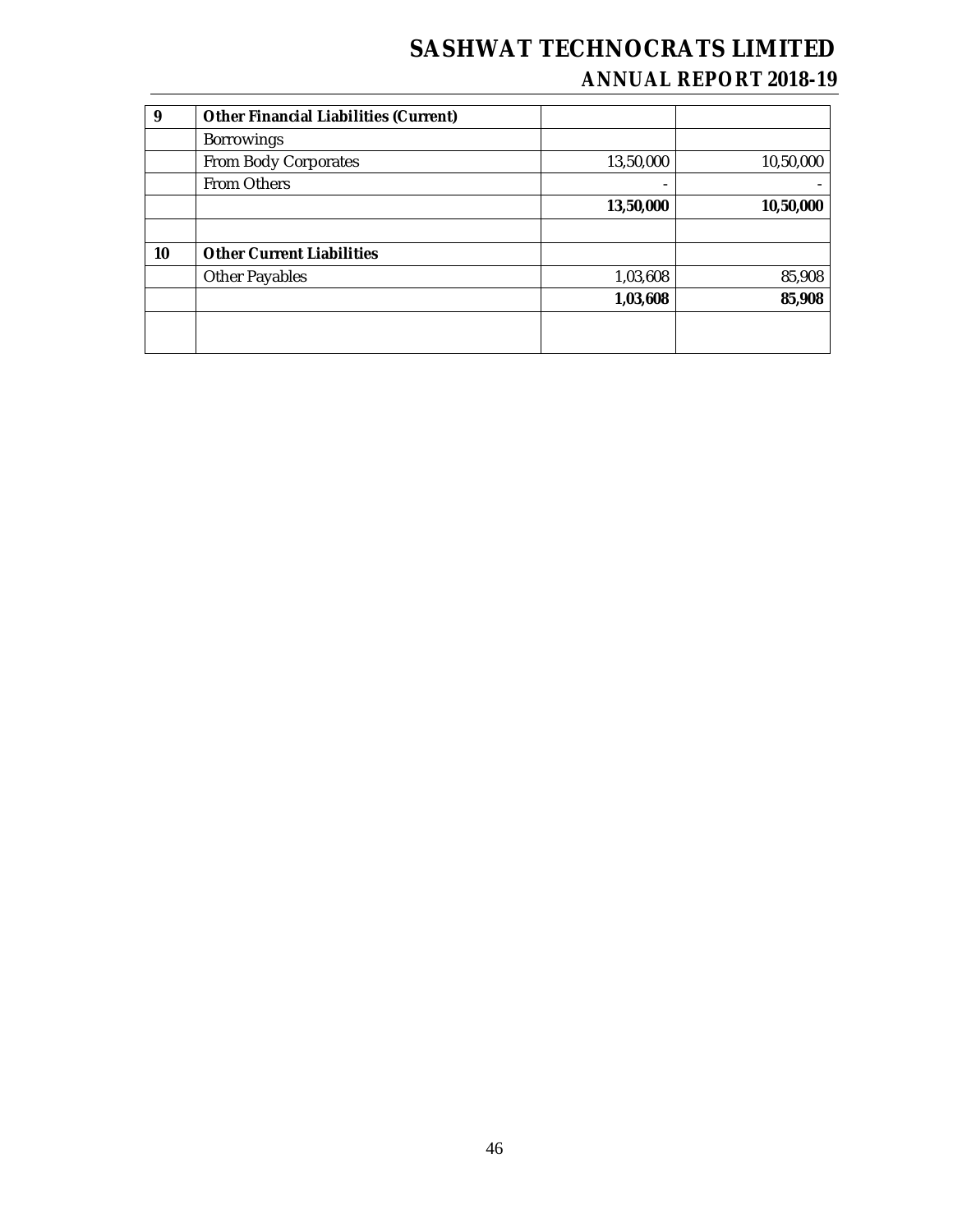| <b>Note</b> | <b>Particulars</b>             | As at 31/03/2019         | As at 31/03/2018 |
|-------------|--------------------------------|--------------------------|------------------|
| No.         |                                |                          |                  |
|             |                                |                          |                  |
| 11          | <b>Revenue from operations</b> |                          |                  |
|             | Sale of Services               | $\overline{\phantom{a}}$ | 5,00,000         |
|             |                                |                          | 5,00,000         |
| 12          | Other income                   |                          |                  |
|             | Interest from Bank             | ٠                        | 186              |
|             |                                | $\blacksquare$           | 186              |
| 13          | <b>Finance Cost</b>            |                          |                  |
|             | <b>Bank Charges</b>            | 391                      | 301              |
|             |                                | 391                      | 301              |
| 14          | <b>Other expenses</b>          |                          |                  |
|             | <b>Audit Fees</b>              | 17,700                   | 17,700           |
|             | <b>Listing Expense</b>         | 3,11,877                 | 309,952          |
|             | R & T Fees                     | 67,850                   | 84,734           |
|             | <b>Advertisement Expenses</b>  | 38,304                   | 56,265           |
|             | <b>ROC Expenses</b>            | 7,600                    | 28,229           |
|             | <b>Other Expenses</b>          | 3,539                    | 5,685            |
|             |                                | 4,46,870                 | 5,02,565         |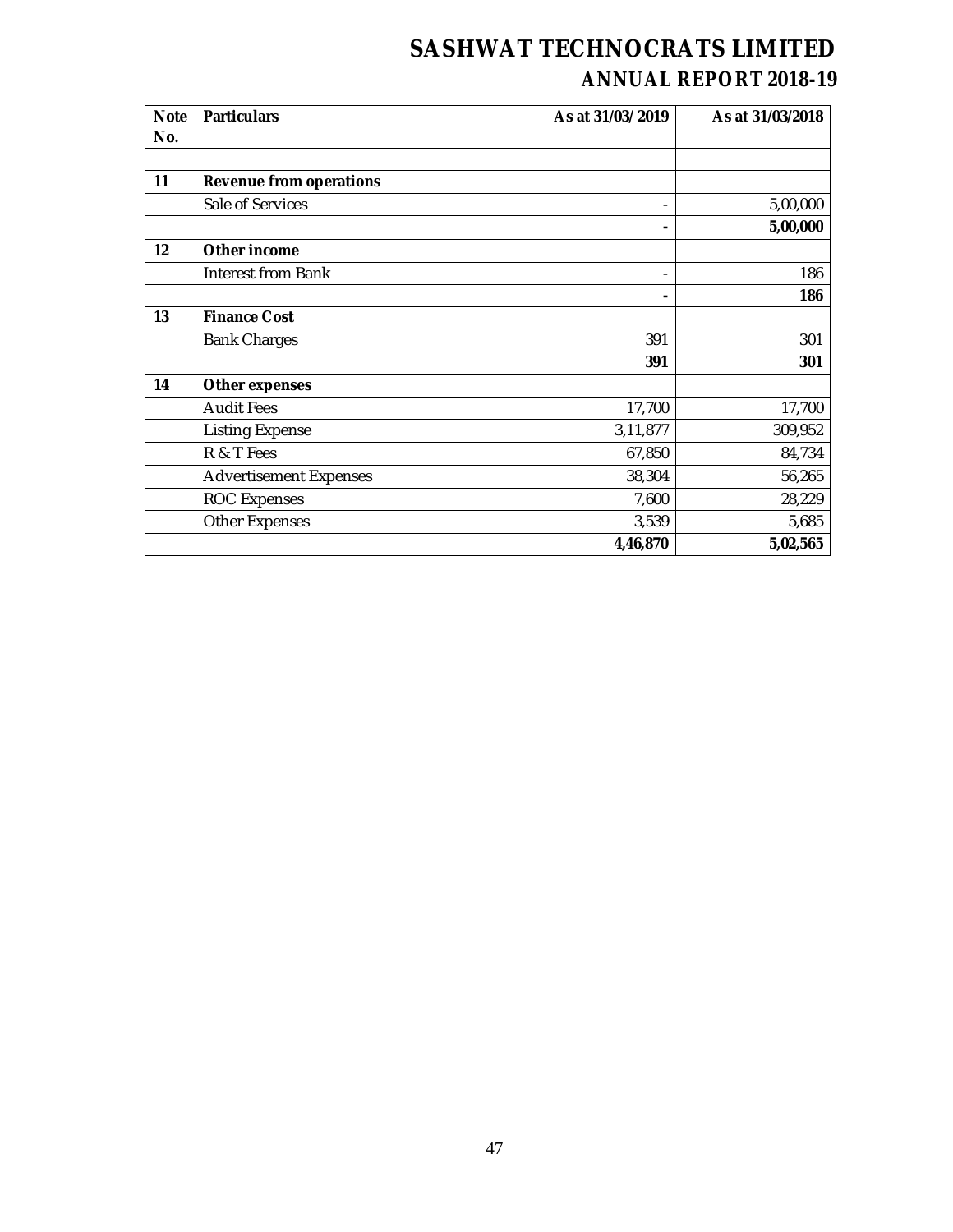| <b>Particulars</b>                                   | For the year ended | For the year ended |
|------------------------------------------------------|--------------------|--------------------|
|                                                      | 31/03/2019         | 31/03/2018         |
| A. CASH FLOW FROM OPERATING CTIVITIES                |                    |                    |
| Net Profit before tax and extraordinary items        | (4, 47, 261)       | (2,680)            |
| <b>Adjustment for</b>                                |                    |                    |
| Interest on Income Tax Refund                        |                    |                    |
|                                                      |                    |                    |
| Operating profit before working capital changes      | (4, 47, 261)       | (2,680)            |
| <b>Adjustment for</b>                                |                    |                    |
| <b>Trade Receivable</b>                              |                    | 100,000            |
| Changes in Loans                                     |                    |                    |
| <b>Trade Payables</b>                                |                    |                    |
| <b>Other Current Liabilities</b>                     | 17,700             | 17,700             |
| <b>Working Capital changes</b>                       | 17,700             | 117,700            |
| <b>Cash Generated From Operation</b>                 | (4, 29, 561)       | 115,020            |
| <b>Income Taxes Paid</b>                             |                    | (10,000)           |
| A. Cash Flow From Operating Activities               | (4, 29, 561)       | 105,020            |
|                                                      |                    |                    |
| <b>B. CASH FLOW FROM INVESTING ACTIVITIES</b>        |                    |                    |
| <b>Cash Flow From Investing Activities</b>           |                    |                    |
|                                                      |                    |                    |
| <b>C. CASH FLOW FROM FINANCING ACTIVITIES</b>        |                    |                    |
| Proceeds from Short Term Borrowings                  | 3,00,000           |                    |
| <b>Cash Flow From Financing Activities</b>           | 3,00,000           |                    |
| Net increase/(decrease) in cash and cash Equivalents | (1, 29, 561)       | 1,05,020           |
| Opening balance of Cash and Cash Equivalents         | 4,78,830           | 3,73,810           |
| <b>Closing Balance Of Cash and Cash Equivalents</b>  | 3,49,269           | 4,78,830           |
| As per our report of even date attached.             |                    |                    |

#### **STATEMENT OF CASH FLOW FOR THE YEAR ENDED MARCH 31, 2019 (STANDALONE)**

**For S A R A & Associates, Chartered Accountants, Firm Registration No:- 120927W**

### **For & on behalf of the Board of Directors Sashwat Technocrats Limited**

**Sd/- Manoj Agrawal Partner Membership No.- 119509 Mumbai Date : 25.05.2019**

Sd/- **Manish Jakhalia Director DIN: 01847156**

Sd/- **RajkumarKhatod Director DIN: 06409600**

Sd/- **Keshav Kant Sharma Company Secretary**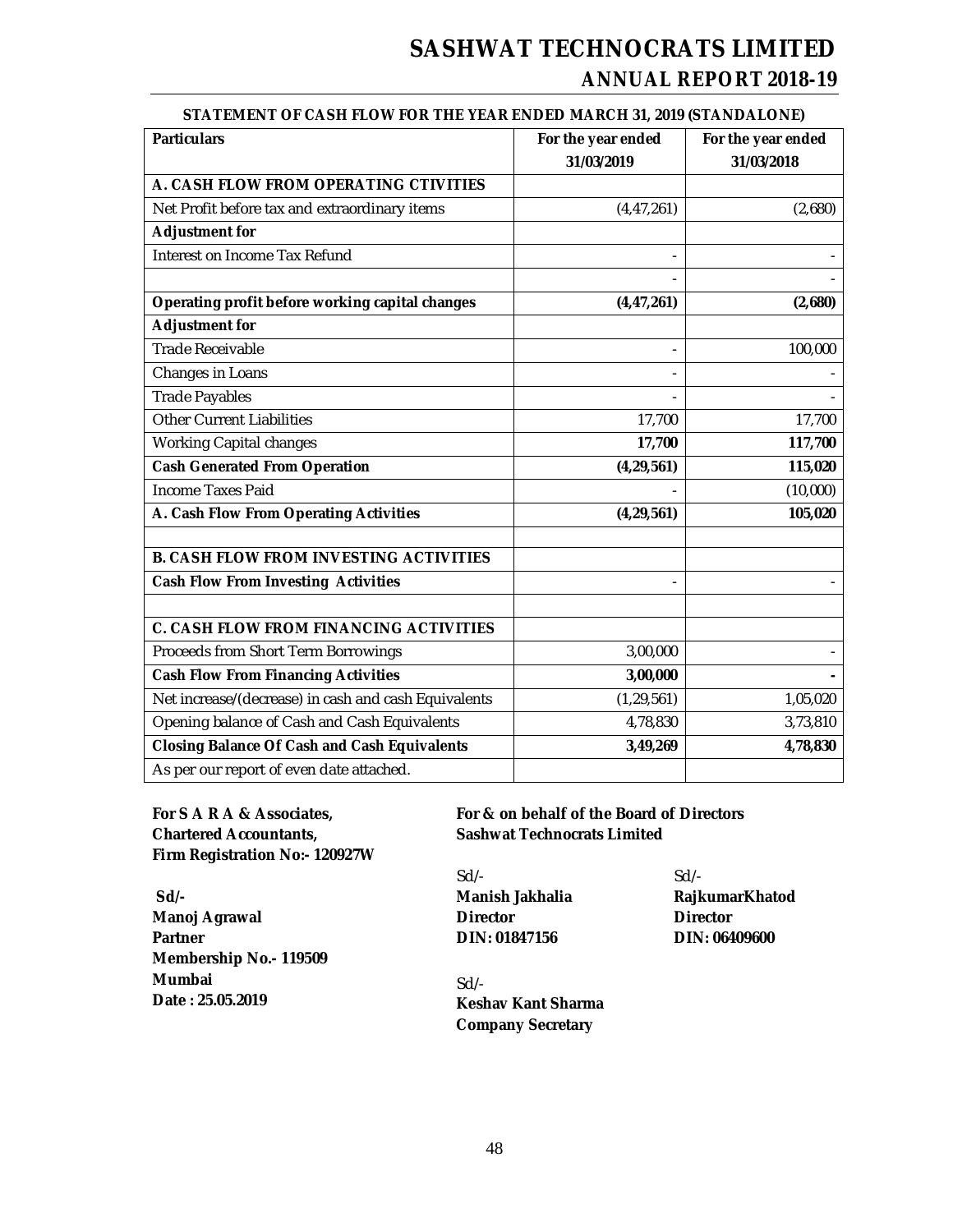- 15. In the opinion of the management, the Current Assets are approximately of the value stated, if realized in the ordinary course of business. Further, provisions have been made for all known & accrued liabilities.
- 16. The current liabilities includes the dues of sundry creditors amounting to Rs. Nil (Previous Year Rs. Nil) relating to Micro, Small and Medium Enterprises has been determined to the extent such parties have been identified on the basis of information available with the company. The parties of Micro, Small and Medium Enterprises to whom, the company owe any sum (principal) outstanding for more than forty five days, are Nil. Further interest payable on the said outstanding is Nil.

### 17. **Related Party Disclosures**

During the year, there are no transactions with related party.

#### 18. **Calculation of Basic & diluted earning per share:**

| <b>Particulars</b>                       | <b>Current Year</b> | <b>Previous Year</b> |
|------------------------------------------|---------------------|----------------------|
|                                          | (Rs.)               | (Rs.)                |
| Profit/(Loss) after taxation (Rs.)       | (5,82,064)          | (22, 504)            |
| Weighted average number of shares (Nos.) | 3,06,233            | 3,06,233             |
| Nominal value of shares outstanding      | 10                  |                      |
| Basic and diluted per share              | (1.90)              |                      |

#### 19. **Auditor's Remuneration:**

| <b>Particulars</b>          | 2018-19<br>(Rs.) | 2017-18<br>(Rs.) |
|-----------------------------|------------------|------------------|
| <b>Statutory Audit Fees</b> | 15,000           | 15,000           |
| <b>GST</b>                  | 2,700            | 2,700            |
| <b>Total</b>                | 17,700           | 17,700           |

- 20. Figures of Current Assets and Current Liabilities are stated at book value and are subject to confirmations from the parties.
- 21. Previous year figures have been regrouped/ recast/ reclassified wherever necessary, to conform to current year's classification.

| For S A R A & Associates,<br><b>Chartered Accountants,</b> | For & on behalf of the Board of Directors<br><b>Sashwat Technocrats Limited</b> |                 |
|------------------------------------------------------------|---------------------------------------------------------------------------------|-----------------|
| Firm Registration No:- 120927W                             |                                                                                 |                 |
|                                                            | $Sd$ -                                                                          | Sd/-            |
| Sd/-                                                       | Manish Jakhalia                                                                 | RajkumarKhatod  |
| Manoj Agrawal                                              | <b>Director</b>                                                                 | <b>Director</b> |
| <b>Partner</b>                                             | DIN: 01847156                                                                   | DIN: 06409600   |
| Membership No.- 119509                                     |                                                                                 |                 |
| Mumbai                                                     | $Sd$ -                                                                          |                 |
| Date: 25.05.2019                                           | Keshav Kant Sharma                                                              |                 |

**Company Secretary**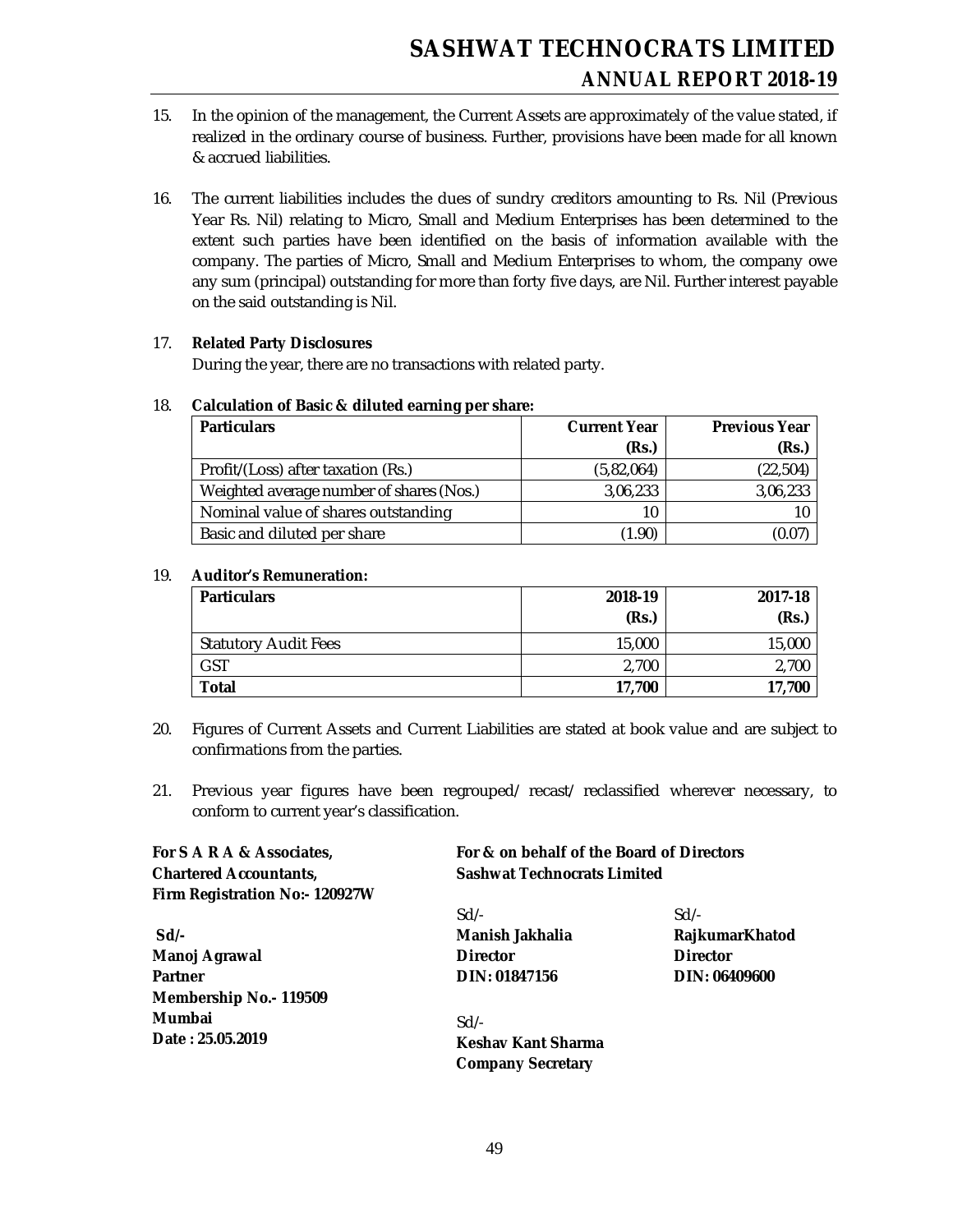# **CONSOLIDATED FINANCIAL STATEMENTS**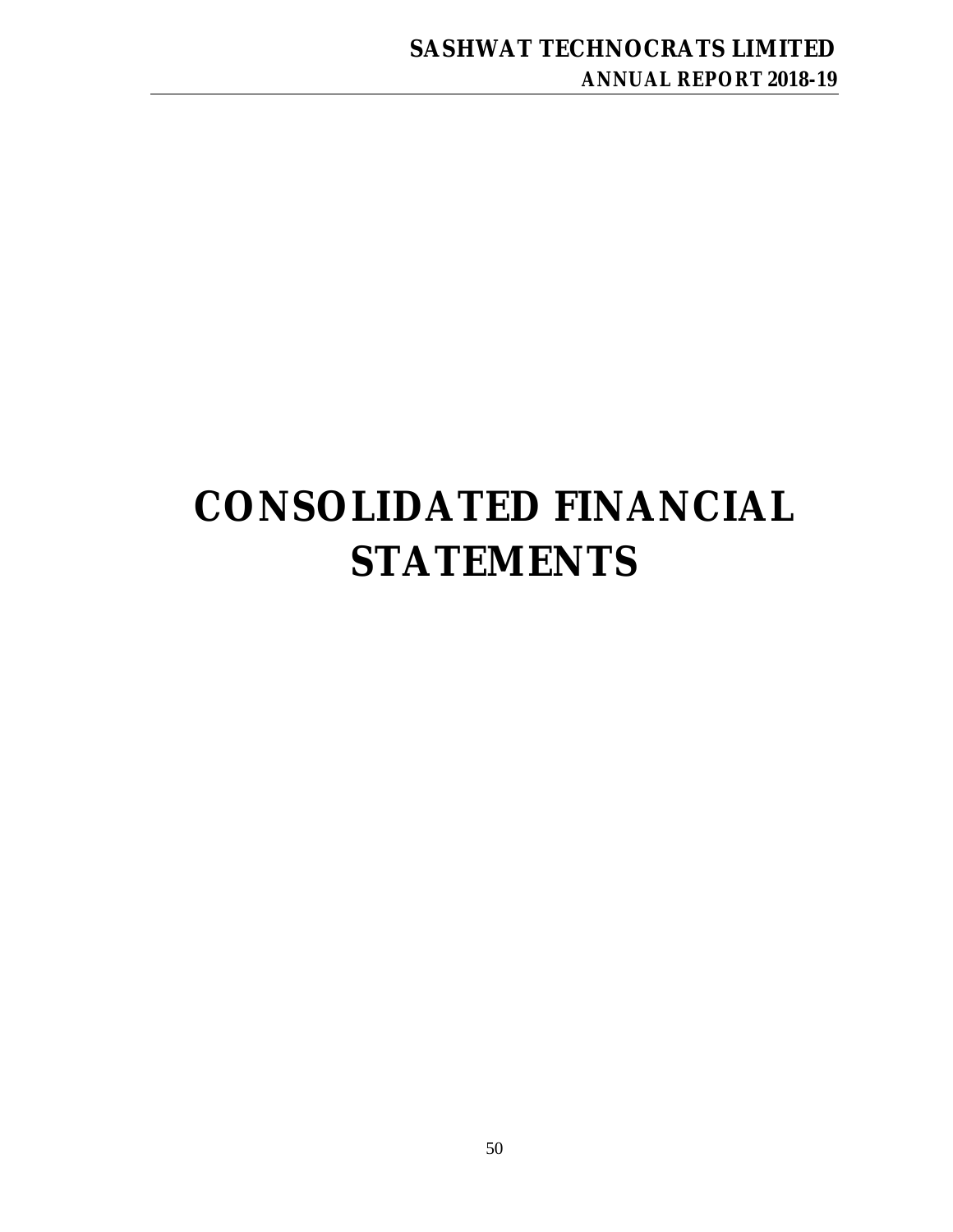### **INDEPENDENT AUDITORS' REPORT**

#### To the Members, **SASHWAT TECHNOCRATS LTD.**

### **Report on the Audit of the Consolidated Financial Statements**

### **Opinion**

We have audited the accompanying consolidated financial statements of Sashwat Technocrats Limited ("the Company") and its subsidiaries (the Company and its subsidiaries together referred to as "the Group"), which comprise the Consolidated Balance Sheet as at March 31, 2019, the Consolidated Statement of Profit and Loss (including Other Comprehensive Income), the Consolidated Statement of Changes in Equity and the Consolidated Statement of Cash Flows for the year ended on that date, and a summary of the significant accounting policies and other explanatory information (hereinafter referred to as "the consolidated financial statements").

In our opinion and to the best of our information and according to the explanations given to us, the aforesaid consolidated financial statements give the information required by the Companies Act, 2013 ("the Act") in the manner so required and give a true and fair view in conformity with the accounting principles generally accepted in India, of the consolidated state of affairs of the Group, as at March 31, 2019, of its consolidated profit and other comprehensive income, consolidated changes in equity and consolidated cash flows for the year then ended.

### **Basis for Opinion**

We conducted our audit of the consolidated financial statements in accordance with the Standards on Auditing (SAs) specified under section 143(10) of the Act (SAs). Our responsibilities under those Standards are further described in the Auditor's Responsibilities for the Audit of the Consolidated Financial Statements section of our report. We are independent of the Group in accordance with the Code of Ethics issued by the Institute of Chartered Accountants of India (ICAI) together with the independence requirements that are relevant to our audit of the consolidated financial statements under the provisions of the Act and the Rules made thereunder, and we have fulfilled our other ethical responsibilities in accordance with these requirements and the ICAI's Code of Ethics. We believe that the audit evidence we have obtained is sufficient and appropriate to provide a basis for our audit opinion on the consolidated financial statements.

### **Key Matters**

Key audit matters are those matters that, in our professional judgment, were of most significance in our audit of the consolidated financial statements of the current period. These matters were addressed in the context of our audit of the consolidated financial statements as a whole, and in forming our opinion thereon, and we do not provide a separate opinion on these matters. We have determined the matters described below to be the key audit matters to be communicated in our report.

We have determined that there are no key audit matters to communicate in our report

### **Information Other than the Consolidated Financial Statements and Auditor's Report Thereon**

The Company's Board of Directors is responsible for the preparation of the other information. The other information comprises the information included in the annual report, but does not include the consolidated financial statements and our auditor's report thereon.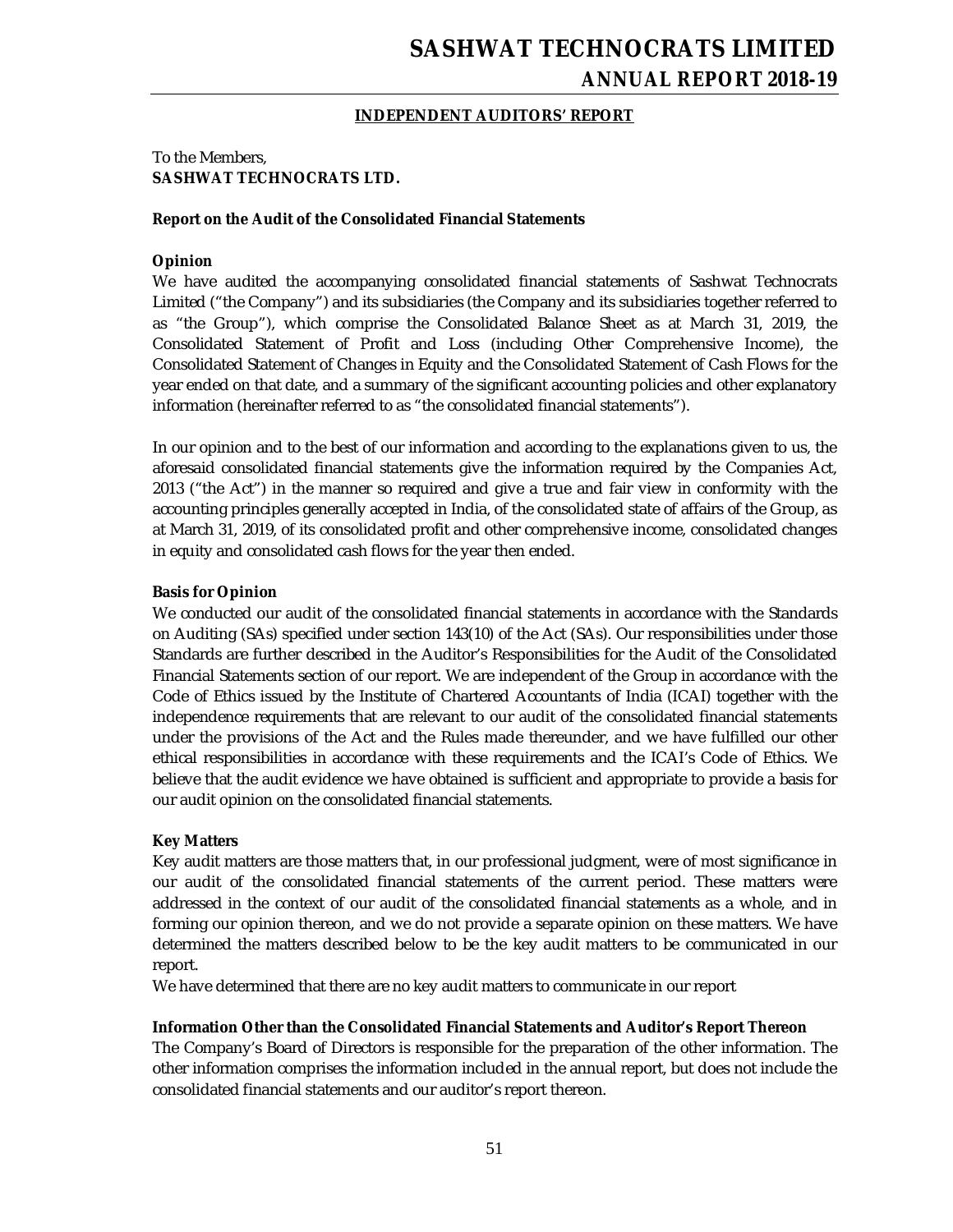Our opinion on the consolidated financial statements does not cover the other information and we do not express any form of assurance conclusion thereon.

In connection with our audit of the consolidated financial statements, our responsibility is to read the other information and, in doing so, consider whether the other information is materially inconsistent with the consolidated financial statements or our knowledge obtained during the course of our audit or otherwise appears to be materially misstated.

If, based on the work we have performed, we conclude that there is a material misstatement of this other information, we are required to report that fact. We have nothing to report in this regard.

#### **Management's Responsibility for the Consolidated Financial Statements**

The Company's Board of Directors is responsible for the matters stated in section 134(5) of the Act with respect to preparation of these consolidated financial statements that give a true and fair view of the consolidated financial position, consolidated financial performance, consolidated total comprehensive income, consolidated changes in equity and consolidated cash flows of the Group in accordance with the Ind AS and other accounting principles generally accepted in India . The respective Board of Directors of the companies included in the Group are responsible for maintenance of the adequate accounting records in accordance with the provisions of the Act for safeguarding the assets of the Group and for preventing and detecting frauds and other irregularities; selection and application of appropriate accounting policies; making judgments and estimates that are reasonable and prudent; and design, implementation and maintenance of adequate internal financial controls, that were operating effectively for ensuring the accuracy and completeness of the accounting records, relevant to the preparation and presentation of the consolidated financial statements that give a true and fair view and are free from material misstatement, whether due to fraud or error.

In preparing the consolidated financial statements, the respective Board of Directors of the companies included in the Group are responsible for assessing the Group's ability to continue as a going concern, disclosing, as applicable, matters related to going concern and using the going concern basis of accounting unless management either intends to liquidate the Group or to cease operations, or has no realistic alternative but to do so.

The respective Board of Directors of the companies included in the Group are also responsible for overseeing the financial reporting process of the Group.

#### **Auditor's Responsibilities for the Audit of the Consolidated Financial Statements**

Our objectives are to obtain reasonable assurance about whether the consolidated financial statements as a whole are free from material misstatement, whether due to fraud or error, and to issue an auditor's report that includes our opinion. Reasonable assurance is a high level of assurance, but is not a guarantee that an audit conducted in accordance with SAs will always detect a material misstatement when it exists. Misstatements can arise from fraud or error and are considered material if, individually or in the aggregate, they could reasonably be expected to influence the economic decisions of users taken on the basis of these consolidated financial statements.

As part of an audit in accordance with SAs, we exercise professional judgment and maintain professional skepticism throughout the audit. We also: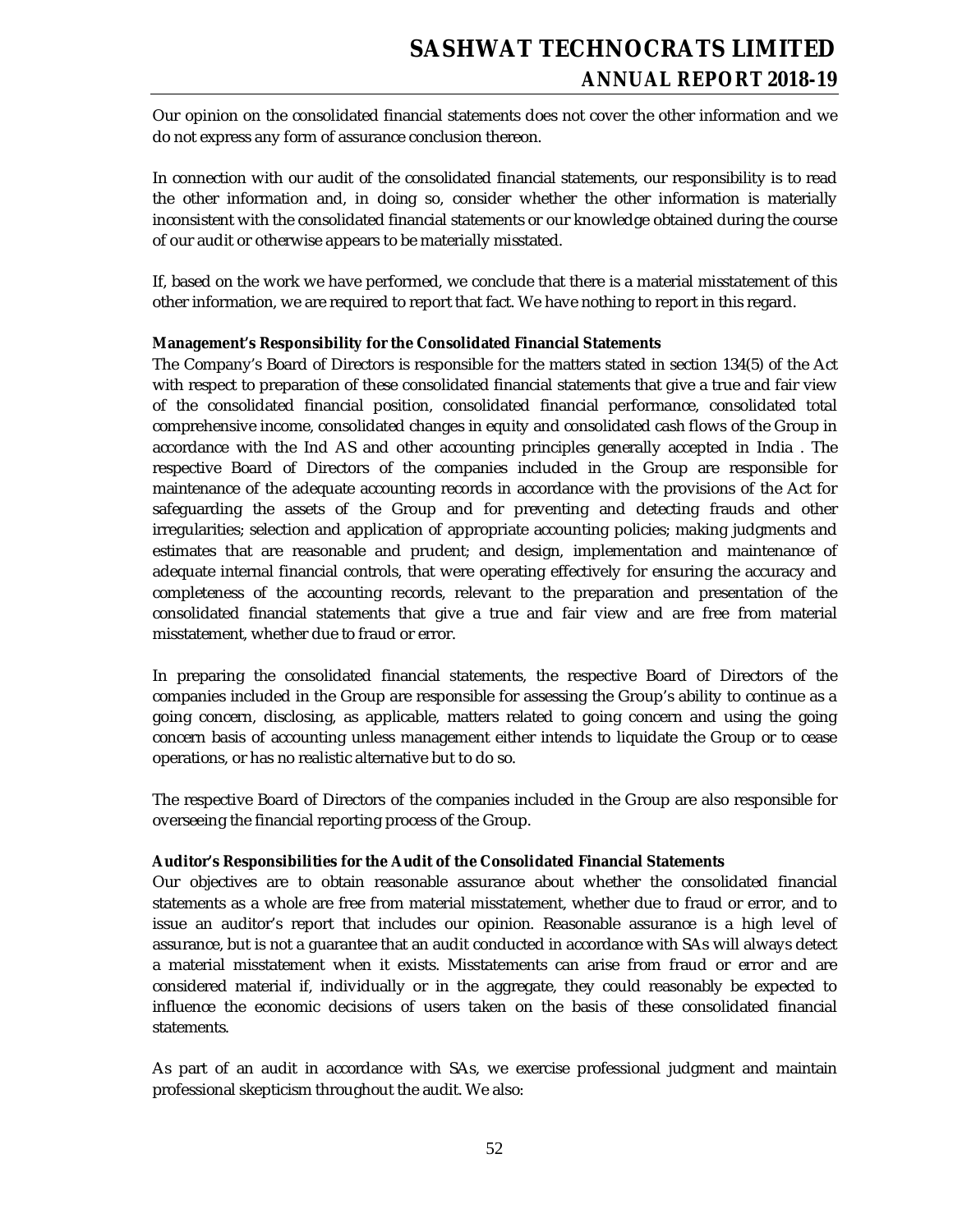- Identify and assess the risks of material misstatement of the consolidated financial statements, whether due to fraud or error, design and perform audit procedures responsive to those risks, and obtain audit evidence that is sufficient and appropriate to provide a basis for our opinion. The risk of not detecting a material misstatement resulting from fraud is higher than for one resulting from error, as fraud may involve collusion, forgery, intentional omissions, misrepresentations, or the override of internal controls.
- Obtain an understanding of internal financial controls relevant to the audit in order to design audit procedures that are appropriate in the circumstances. Under section 143(3)(i) of the Act, we are also responsible for expressing our opinion on whether the Company has adequate internal financial controls system in place and the operating effectiveness of such controls.
- Evaluate the appropriateness of accounting policies used and the reasonableness of accounting estimates and related disclosures made by management.
- Conclude on the appropriateness of management's use of the going concern basis of accounting and, based on the audit evidence obtained, whether a material uncertainty exists related to events or conditions that may cast significant doubt on the Company's ability to continue as a going concern. If we conclude that a material uncertainty exists, we are required to draw attention in our auditor's report to the related disclosures in the consolidated financial statements or, if such disclosures are inadequate, to modify our opinion. Our conclusions are based on the audit evidence obtained up to the date of our auditor's However, future events or conditions may cause the Company to cease to continue as a going concern.
- Evaluate the overall presentation, structure and content of the consolidated financial statements, including the disclosures, and whether the consolidated financial statements represent the underlying transactions and events in a manner that achieves fair presentation.
- Obtain sufficient appropriate audit evidence regarding the financial information of the entities or business activities within the Group to express an opinion on the consolidated financial statements. We are responsible for the direction, supervision and performance of the audit of the financial statements of such entities included in the consolidated financial statements.

We communicate with those charged with governance regarding, among other matters, the planned scope and timing of the audit and significant audit findings, including any significant deficiencies in internal control that we identify during our audit.

We also provide those charged with governance with a statement that we have complied with relevant ethical requirements regarding independence, and to communicate with them all relationships and other matters that may reasonably be thought to bear on our independence, and where applicable, related safeguards.

From the matters communicated with those charged with governance, we determine those matters that were of most significance in the audit of the consolidated financial statements of the current period and are therefore the key audit matters. We describe these matters in our auditor's report unless law or regulation precludes public disclosure about the matter or when, in extremely rare circumstances, we determine that a matter should not be communicated in our report because the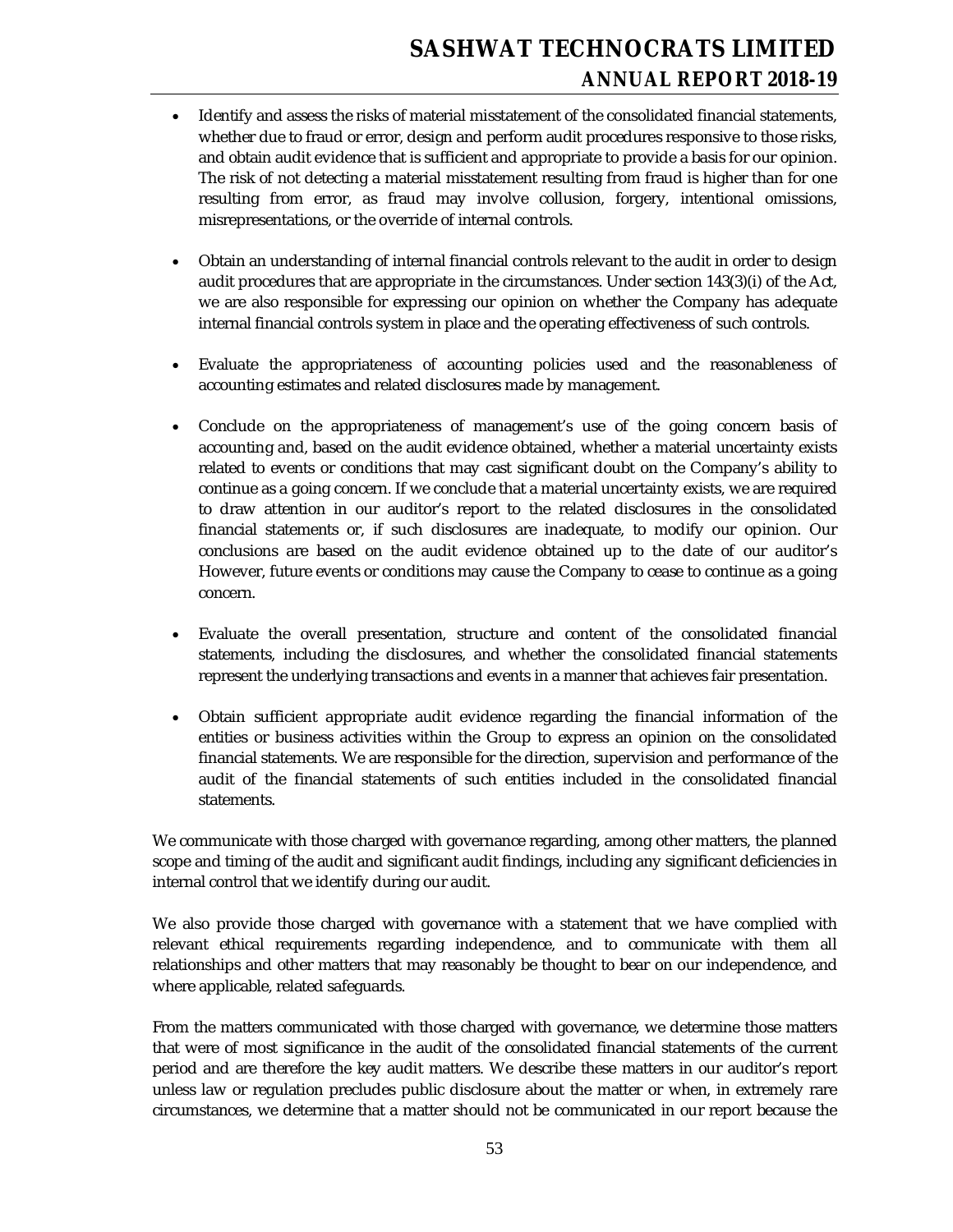adverse consequences of doing so would reasonably be expected to outweigh the public interest benefits of such communication.

### **Report on Other Legal and Regulatory Requirements**

- 3. As required by section 143(3) of the Act, we report that:
	- i. we have sought and obtained all the information and explanations which to the best of our knowledge and belief were necessary for the purpose of our audit of the aforesaid consolidated financial statements;
	- ii. in our opinion, proper books of account as required by law relating to preparation of the aforesaid Consolidated Financial statements have been kept by the Holding Company so far as appears from our examination of those books and reports of the other auditor;
	- iii. The Consolidated Balance Sheet, the Consolidated Statement of Profit and Loss, Consolidated statement of change in equity and Consolidated Cash Flow Statement dealt with by this Report are in agreement with the relevant books of account maintained for the purpose of preparation of the Consolidated Financial statements.
	- iv. in our opinion, the aforesaid Consolidated financial statements comply with the applicable Accounting Standards specified under Section 133 of the Act, read with Companies (Indian Accounting Standard) Rules 2015, as amended;
	- v. On the basis of written representations received from the directors of the Holding Company as on March 31, 2019 taken on record by the Board of Directors of the Holding Company and the report of the statutory auditors of its subsidiary companies, none of the directors of the Group companies is disqualified as on March 31, 2019, from being appointed as a director in terms of Section 164(2) of the Act;
	- vi. with respect to the adequacy of the internal financial controls over financial reporting of the Group and the operating effectiveness of such controls, refer to our separate report in "Annexure A";
	- vii. With respect to the other matters to be included in the Auditor's Report in accordance with the requirements of section 197(16) of the Act, as amended: The Companies have not paid any remuneration to its directors. Accordingly, we have nothing to comment on the same and
	- viii.With respect to the other matters to be included in the Auditor's Report in accordance with Rule 11 of the Companies (Audit and Auditors) Rules, 2014, in our opinion and to the best of our information and according to the explanations given to us:
		- a. The Group does not have any pending litigations which would impact its financial position.
		- b. The Group did not have any long-term contracts including derivative contracts; as such the question of commenting on any material foreseeable losses is not required.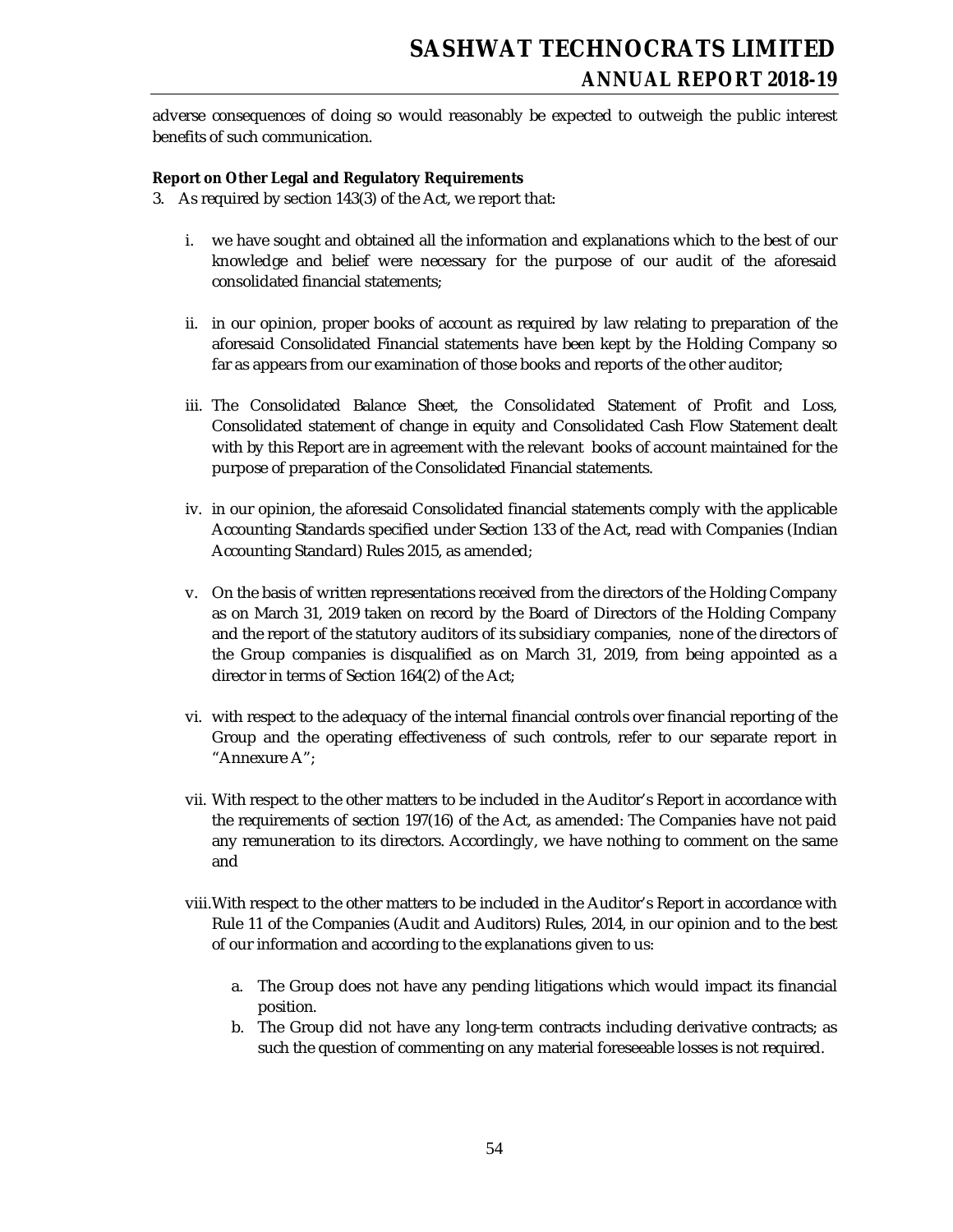c. There has not been any occasion in case of the Group during the year under report to transfer any sums to the Investor Education and Protection Fund. The question of delay in transferring such sums does not arise.

> **For S A R A & Associates Chartered Accountants (Firm Registration No. 120927W)**

> > Sd/- **(Manoj Agarwal) Partner Membership No. 119509 Mumbai, Date: May 25, 2019**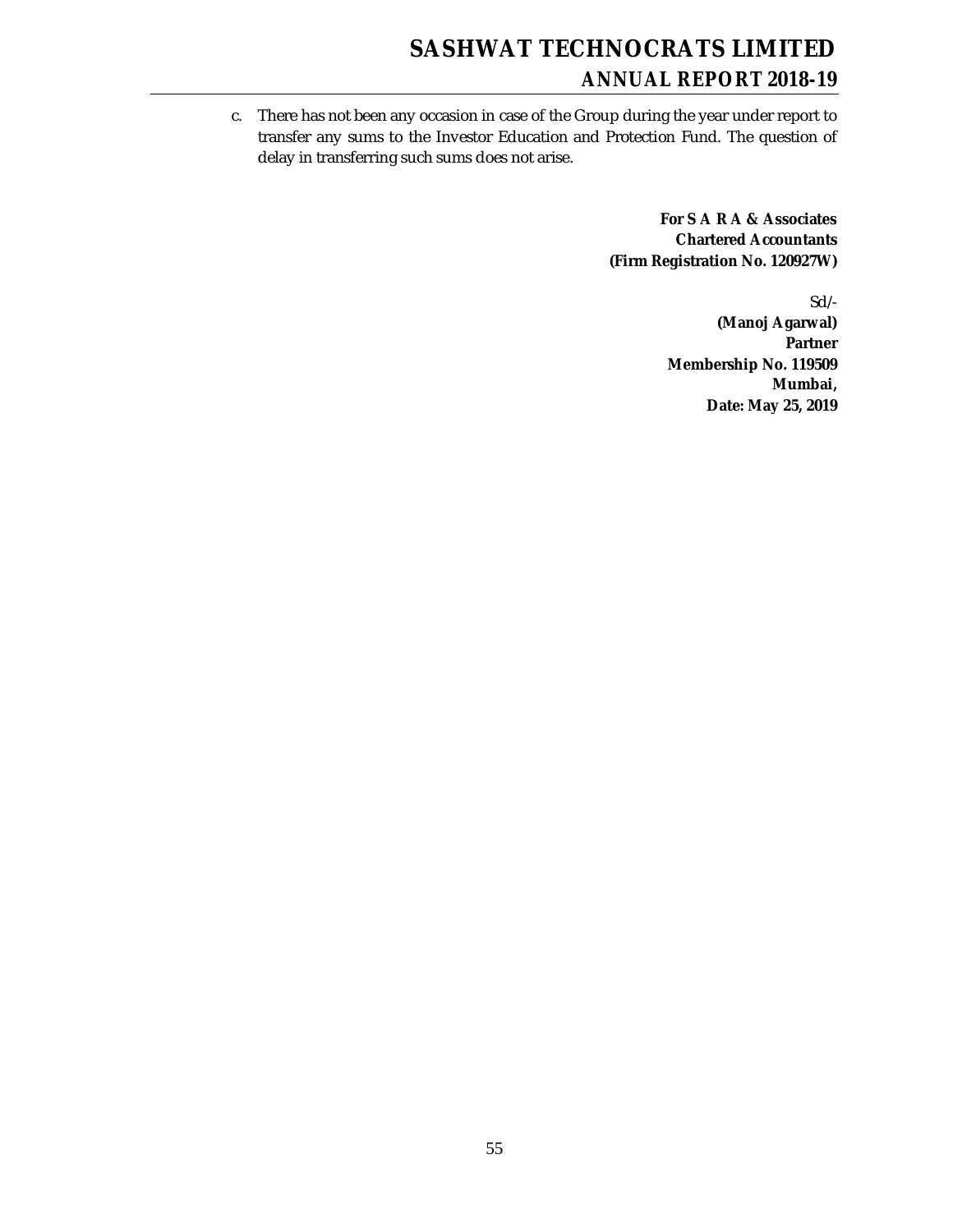### **Annexure – A to the Auditors Report**

### **Report on the Internal Financial Controls under Clause (i) of Sub-section 3 of Section 143 of the Companies Act, 2013 ("the Act")**

In conjunction with our audit of the consolidated financial statements of the Company as of and for the year ended 31st March, 2019, we have audited the internal financial controls over financial report of SASHWAT TECHNOCRATS LTD. ("the Holding Company") and its subsidiary companies as of that date.

### **Management's Responsibility for Internal Financial Controls**

The Respective Board of Directors of the Holding Company and its subsidiary company are responsible for establishing and maintaining internal financial controls based on the internal control over financial reporting criteria established by the Company considering the essential components of internal control stated in the Guidance Note on Audit of Internal Financial Controls over Financial Reporting issued by the Institute of Chartered Accountants of India ('ICAI'). These responsibilities include the design, implementation and maintenance of adequate internal financial controls that were operating effectively for ensuring the orderly and efficient conduct of its business, including adherence to company's policies, the safeguarding of its assets, the prevention and detection of frauds and errors, the accuracy and completeness of the accounting records, and the timely preparation of reliable financial information, as required under the Companies Act, 2013.

### **Auditors' Responsibility**

Our responsibility is to express an opinion on the Company's internal financial controls over financial reporting based on our audit. We conducted our audit in accordance with the Guidance Note on Audit of Internal Financial Controls Over Financial Reporting (the "Guidance Note") and the Standards on Auditing, issued by ICAI and deemed to be prescribed under section 143(10) of the Companies Act, 2013, to the extent applicable to an audit of internal financial controls, both applicable to an audit of Internal Financial Controls and, both issued by the Institute of Chartered Accountants of India. Those Standards and the Guidance Note require that we comply with ethical requirements and plan and perform the audit to obtain reasonable assurance about whether adequate internal financial controls over financial reporting was established and maintained and if such controls operated effectively in all material respects.

Our audit involves performing procedures to obtain audit evidence about the adequacy of the internal financial controls system over financial reporting and their operating effectiveness. Our audit of internal financial controls over financial reporting included obtaining an understanding of internal financial controls over financial reporting, assessing the risk that a material weakness exists, and testing and evaluating the design and operating effectiveness of internal control based on the assessed risk. The procedures selected depend on the auditor's judgment, including the assessment of the risks of material misstatement of the financial statements, whether due to fraud or error.

We believe that the audit evidence we have obtained is sufficient and appropriate to provide a basis for our audit opinion on the Company's internal financial controls system over financial reporting.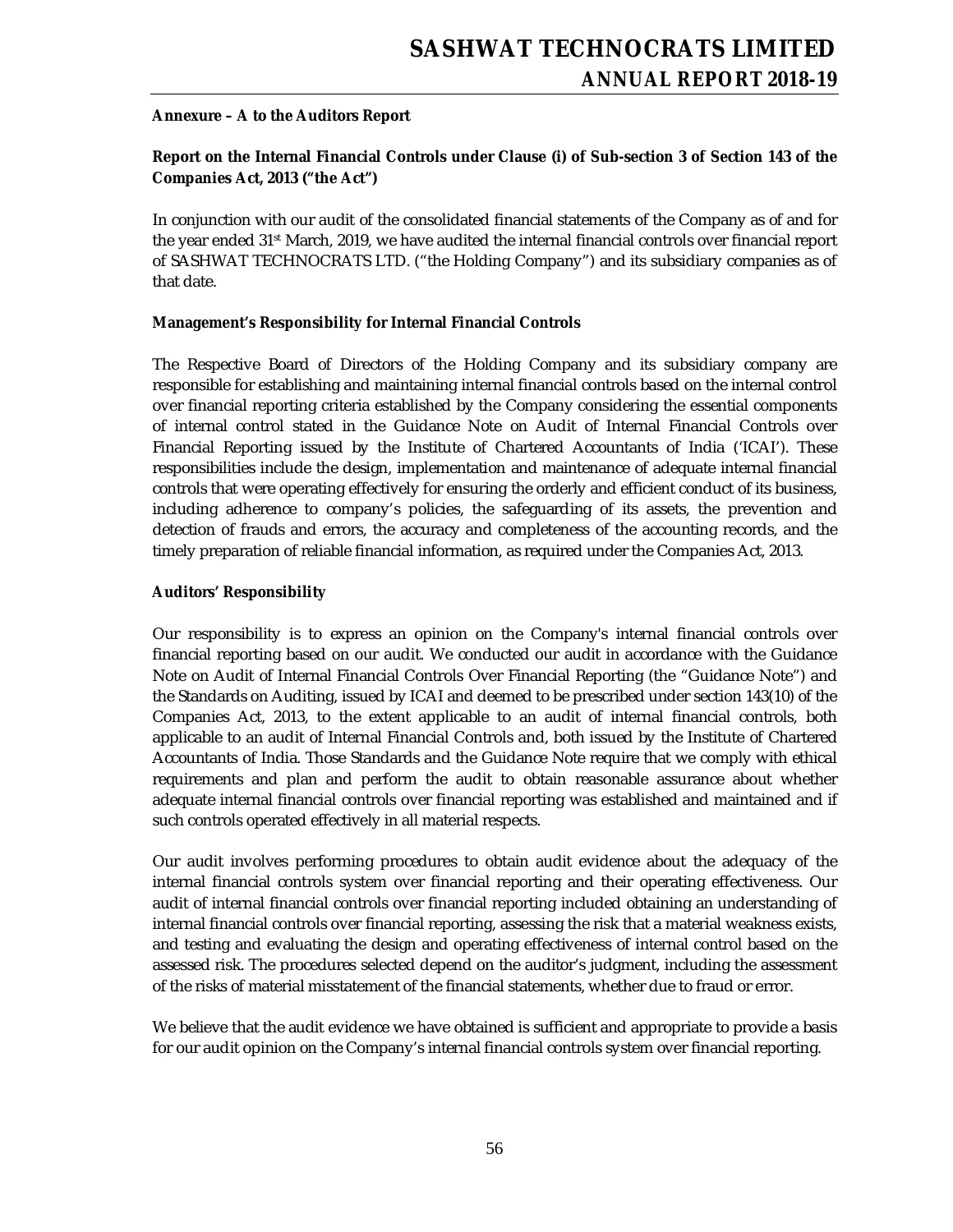### **Meaning of Internal Financial Controls over Financial Reporting**

A company's internal financial control over financial reporting is a process designed to provide reasonable assurance regarding the reliability of financial reporting and the preparation of financial statements for external purposes in accordance with generally accepted accounting principles. A company's internal financial control over financial reporting includes those policies and procedures that (1) pertain to the maintenance of records that, in reasonable detail, accurately and fairly reflect the transactions and dispositions of the assets of the company; (2) provide reasonable assurance that transactions are recorded as necessary to permit preparation of financial statements in accordance with generally accepted accounting principles, and that receipts and expenditures of the company are being made only in accordance with authorizations of management and directors of the company; and (3) provide reasonable assurance regarding prevention or timely detection of unauthorized acquisition, use, or disposition of the company's assets that could have a material effect on the financial statements.

### **Inherent Limitations of Internal Financial Controls Over Financial Reporting**

Because of the inherent limitations of internal financial controls over financial reporting, including the possibility of collusion or improper management override of controls, material misstatements due to error of fraud may occur and not be detected. Also, projections of any evaluation of the internal financial controls over financial reporting to future periods are subject to the risk that the internal financial control over financial reporting may become inadequate because of changes in conditions, or that the degree of compliances with the polices or procedures may deteriorate.

### **Opinion**

Our opinion, the Holding Company and its subsidiary companies, which are companies incorporated in India, have in all material respects, an adequate internal financial controls system over financial reporting and such internal financial controls over financial reporting were operating effectively as at March 31, 2019, based on the internal control over financial reporting criteria established by the Company considering the essential components of internal control stated in the Guidance Note on Audit of Internal Financial Controls Over Financial Reporting issued by the Institute of Chartered Accountants of India.

> **For S A R A & Associates Chartered Accountants (Firm Registration No. 120927W)**

> > Sd/-

**(Manoj Agarwal) Partner Membership No. 119509 Mumbai, Date: May 25, 2019.**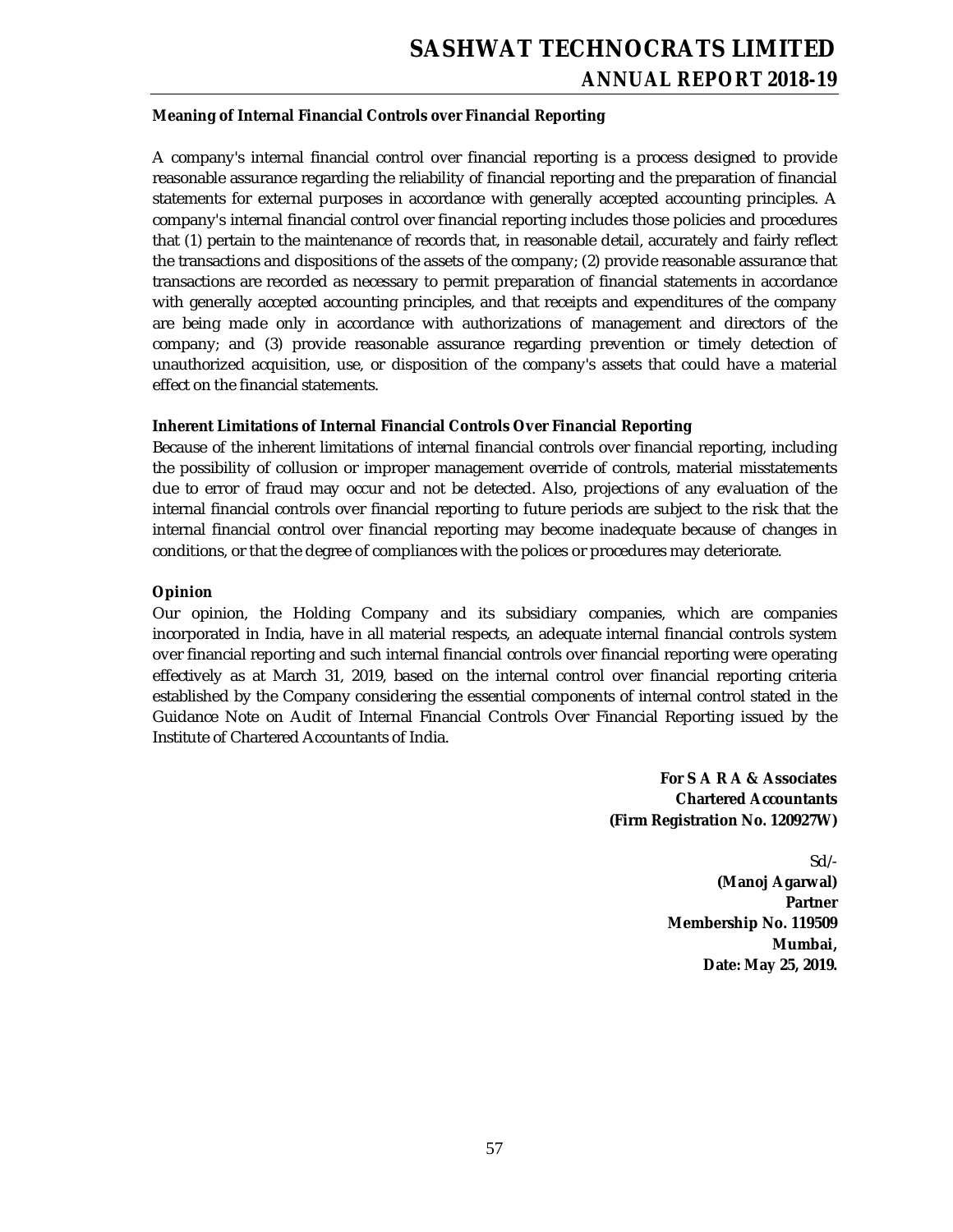### **BALANCE SHEET AS AT MARCH 31, 2019 (CONSOLIDATED)**

|    | <b>Particulars</b>                   | <b>Note</b>    | As At        | As At           |
|----|--------------------------------------|----------------|--------------|-----------------|
|    | <b>ASSETS</b>                        | <b>No</b>      | 31.03.2019   | 31.03.2018      |
|    |                                      |                |              |                 |
| A) | <b>Non - Current Assets</b>          |                |              |                 |
|    | Property, Plant & Equipment          |                |              |                 |
|    | <b>Capital Work in Progress</b>      |                |              |                 |
|    | Other Intangible Assets              |                |              |                 |
|    | <b>Financial Assets</b>              |                |              |                 |
|    | Investments                          | $\overline{2}$ | 2,21,533     | 3,56,336        |
|    | Loans                                |                |              |                 |
|    | Deferred Tax Assets (Net)            |                |              |                 |
|    | <b>Income Tax Assets</b>             |                |              |                 |
|    | Other Non - Current Assets           |                |              |                 |
|    | <b>Total Non - Current Assets</b>    |                | 2,21,533     | 3,56,336        |
|    |                                      |                |              |                 |
| B) | <b>Current Assets</b>                |                |              |                 |
|    | Inventories                          |                |              |                 |
|    | <b>Financial Assets</b>              |                |              |                 |
|    | Investments                          | $\overline{2}$ | 2,41,00,000  | 40,00,000       |
|    | <b>Trade Receivables</b>             | 3              | 3,27,514     | 6,32,514        |
|    | Cash and Cash Equivalents            | 4              | 24,67,096    | 66,70,506       |
|    | Loans                                | 5              | 19,92,94,184 | 23, 26, 25, 975 |
|    | <b>Other Financial Assets</b>        |                |              |                 |
|    | <b>Income Tax Assets</b>             | 6              | 3,85,052     | 7,95,2019       |
|    | <b>Other Current Assets</b>          |                | 12,563       | 17,703          |
|    | <b>Total Current Assets</b>          |                | 22,65,86,409 | 24,47,41,917    |
|    | <b>TOTAL ASSETS</b>                  |                | 22,68,07,942 | 24,50,98,253    |
|    |                                      |                |              |                 |
|    | <b>EQUITY AND LIABILITIES</b>        |                |              |                 |
|    |                                      |                |              |                 |
| A) | <b>Equity</b>                        |                |              |                 |
|    | <b>Equity Share Capital</b>          | 7              | 30,62,330    | 30,62,330       |
|    | Other Equity                         | 8              | 18,98,19,904 | 18,99,44,165    |
|    | <b>Total Equity</b>                  |                | 19,28,82,234 | 19,30,06,495    |
|    |                                      |                |              |                 |
| B) | <b>Non Current Liabilities</b>       |                |              |                 |
|    | <b>Financial Liabilities</b>         |                |              |                 |
|    | Borrowings                           |                |              |                 |
|    | <b>Other Financial Liabilities</b>   |                |              |                 |
|    | Deferred Tax Liabilities (Net)       |                |              |                 |
|    | Other Non - Current Liabilities      |                |              |                 |
|    | <b>Total Non-Current Liabilities</b> |                |              |                 |
|    |                                      |                |              |                 |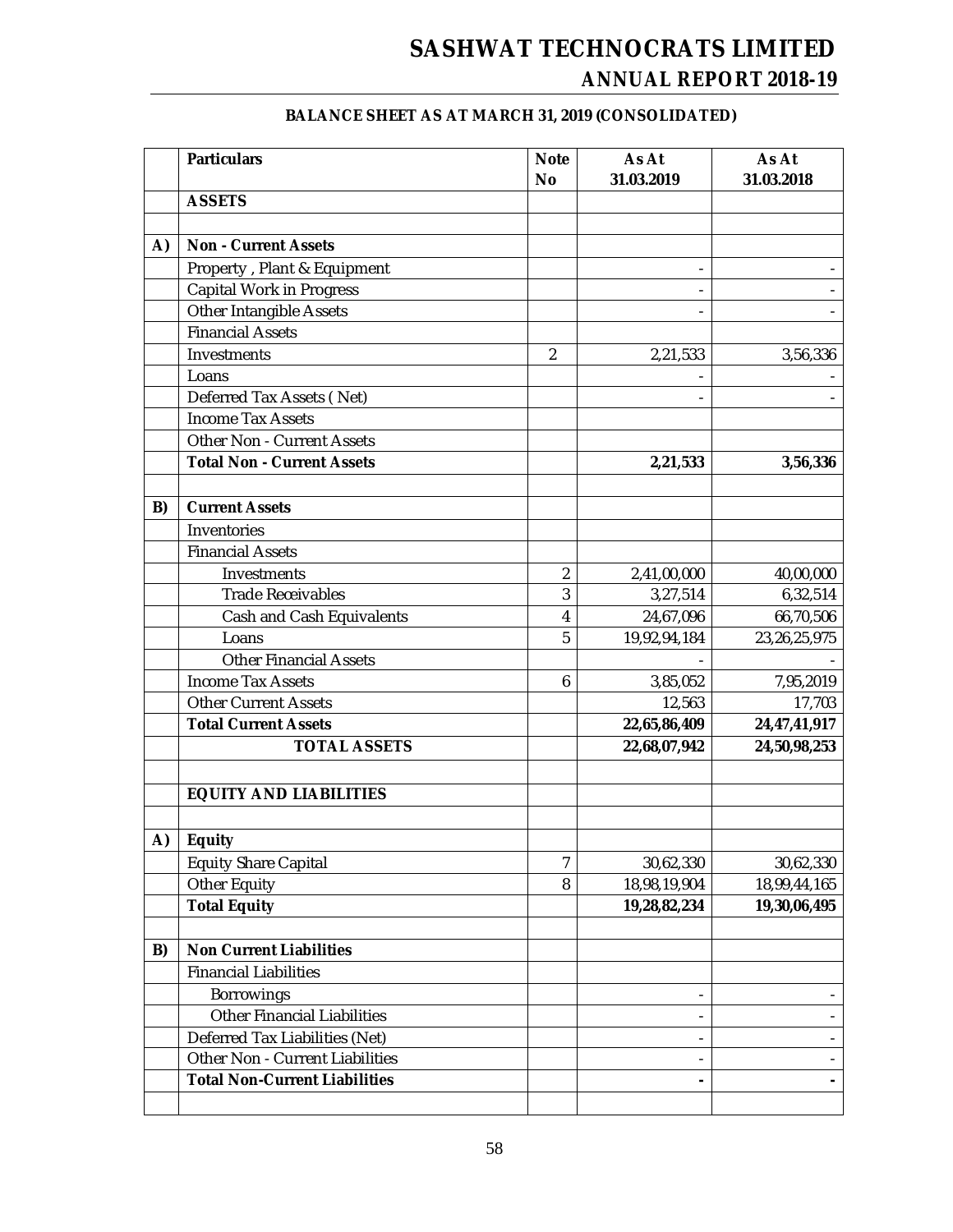| C) | <b>Current Liabilities</b>                  |      |              |              |
|----|---------------------------------------------|------|--------------|--------------|
|    | <b>Financial Liabilities</b>                |      |              |              |
|    | <b>Trade Payables</b>                       |      |              |              |
|    | <b>Other Financial Liabilities</b>          | 9    | 3,28,50,000  | 4,99,74,250  |
|    | <b>Other Current Liabilities</b>            | 10   | 5,69,708     | 12,27,508    |
|    | Provisions                                  |      |              |              |
|    | Income Tax Liabilities                      |      | 5,06,000     | 8,90,000     |
|    | <b>Total Current Liabilities</b>            |      | 3,39,25,708  | 5,20,91,758  |
|    | <b>TOTAL EQUITY AND LIABILITIES</b>         |      | 22,68,07,942 | 24,50,98,253 |
|    |                                             |      |              |              |
|    | The accompanying consolidated notes form an | 1 to |              |              |
|    | integral part of the Financial Statement    | 21   |              |              |
|    |                                             |      |              |              |
|    | As per our report of even date attached     |      |              |              |

**For S A R A & Associates, Chartered Accountants, Firm Registration No:- 120927W**

**Sd/- Manoj Agrawal Partner Membership No.- 119509 Mumbai Date : 25.05.2019**

### **For & on behalf of the Board of Directors Sashwat Technocrats Limited**

Sd/- **Manish Jakhalia Director DIN: 01847156**

Sd/- **RajkumarKhatod Director DIN: 06409600**

Sd/-

**Keshav Kant Sharma Company Secretary**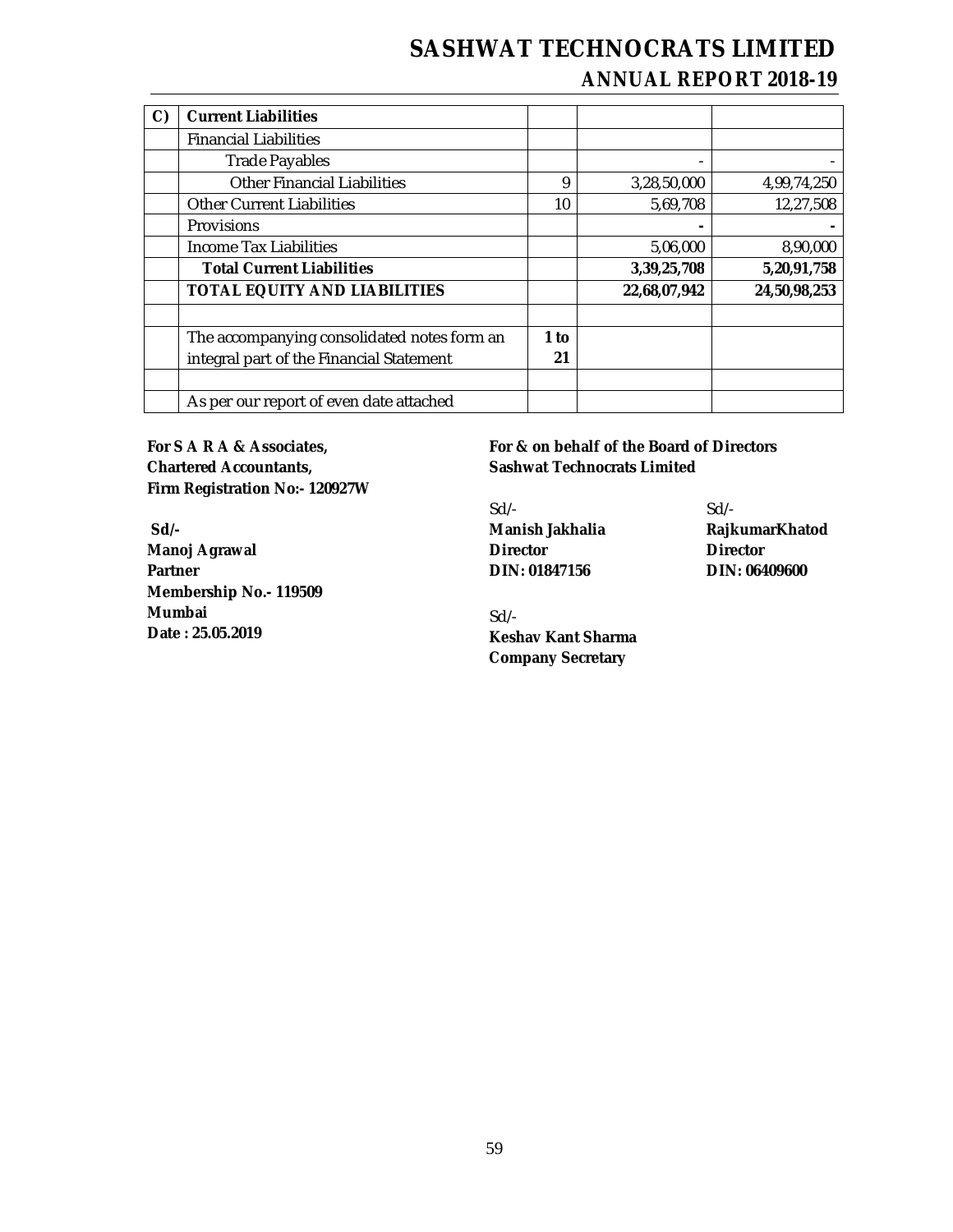| STATEMENT OF PROFIT & LOSS ACCOUNT FOR THE YEAR ENDED MARCH 31, 2019          |             |                    |                    |  |
|-------------------------------------------------------------------------------|-------------|--------------------|--------------------|--|
| <b>Particulars</b>                                                            | <b>Note</b> | For the year ended | For the year ended |  |
|                                                                               | <b>No</b>   | 31.03.2019         | 31.03.20178        |  |
| Income:                                                                       |             |                    |                    |  |
| Revenue from operations                                                       | 11          | 28,60,100          | 83,95,000          |  |
| Other Income                                                                  | 12          | 32, 19, 272        | 38,73,371          |  |
| <b>Total Income</b>                                                           |             | 60,79,372          | 1,22,68,371        |  |
| <b>Expenses:</b>                                                              |             |                    |                    |  |
| Purchases of stock in trade                                                   |             | 26,91,855          | 7,287,260          |  |
| Employee benefits expense                                                     | 13          | 8,28,320           | 307,500            |  |
| Depreciation and Amortization expense                                         |             |                    |                    |  |
| <b>Finance Costs</b>                                                          | 14          | 44,384             | 301                |  |
| <b>Other Expenses</b>                                                         | 15          | 9,71,022           | 8,14,634           |  |
| Loss on sale of Investment                                                    |             | 10,00,000          |                    |  |
| <b>Total Expenses</b>                                                         |             | 55,35,581          | 84,09,695          |  |
|                                                                               |             |                    |                    |  |
| Profit before tax                                                             |             | 5,43,791           | 38,58,676          |  |
| Less : Tax expense                                                            |             |                    |                    |  |
| <b>Current Tax</b>                                                            |             | (5,06,000)         | (8,90,000)         |  |
| Deferred Tax                                                                  |             |                    |                    |  |
| <b>Excess/ Short Provision</b>                                                |             | (27, 250)          | (2,893)            |  |
| Profit-(Loss) for the period                                                  |             | 10,541             | 29,65,783          |  |
| <b>Other Comprehensive Income</b>                                             |             |                    |                    |  |
| Items that will not be reclassified                                           |             |                    |                    |  |
| subsequently to profit or loss                                                |             |                    |                    |  |
| Items that will be reclassified                                               |             |                    |                    |  |
| subsequently to profit or loss                                                |             |                    |                    |  |
| Fair value changes on Investment                                              |             | (1, 34, 803)       | (19, 824)          |  |
|                                                                               |             |                    |                    |  |
| Total Other Comprehensive Income /<br>(Loss), net of Tax                      |             | (1, 34, 803)       | (19, 824)          |  |
|                                                                               |             |                    |                    |  |
| <b>Total Comprehensive Income for the</b>                                     |             | (1, 24, 262)       | 29,45,959          |  |
| period                                                                        |             |                    |                    |  |
| Earnings per Equity Share                                                     |             |                    |                    |  |
| <b>Basic</b>                                                                  |             | (0.41)             | 9.62               |  |
| <b>Diluted</b>                                                                |             | (0.41)             | 9.62               |  |
| Weighted average no. of Equity Shares                                         |             |                    |                    |  |
| (used in calculating EPS)                                                     |             |                    |                    |  |
| Basic                                                                         |             | 306,233            | 306,233            |  |
| <b>Diluted</b>                                                                |             | 306,233            | 306,233            |  |
| The accompanying consolidated notes<br>form an integral part of the Financial | 1 to 21     |                    |                    |  |
| Statement                                                                     |             |                    |                    |  |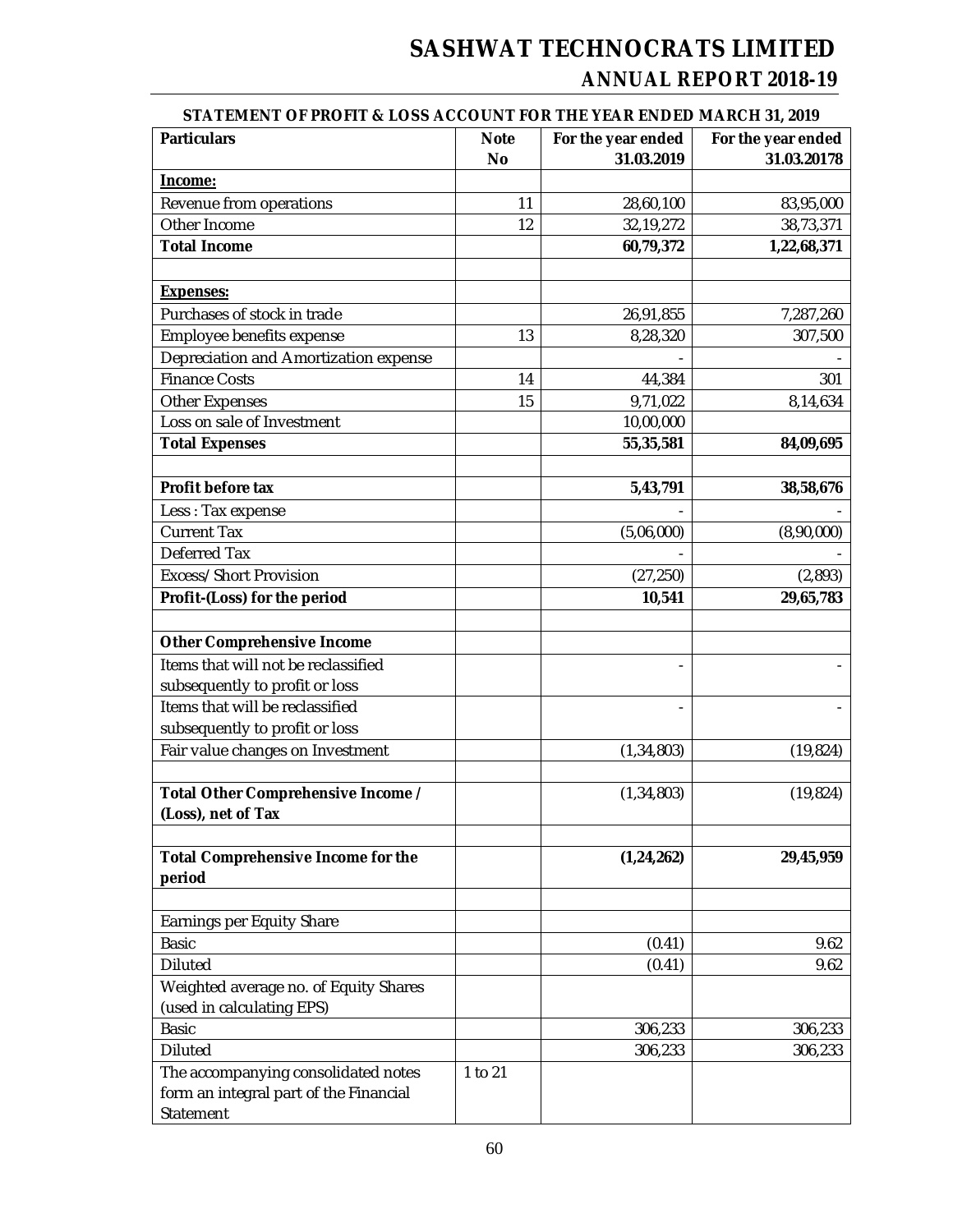As per our report of even date attached

**For S A R A & Associates, Chartered Accountants, Firm Registration No:- 120927W**

**Sd/- Manoj Agrawal Partner Membership No.- 119509 Mumbai Date : 25.05.2019**

**For & on behalf of the Board of Directors Sashwat Technocrats Limited**

Sd/- **Manish Jakhalia Director DIN: 01847156**

Sd/- **RajkumarKhatod Director DIN: 06409600**

Sd/- **Keshav Kant Sharma Company Secretary**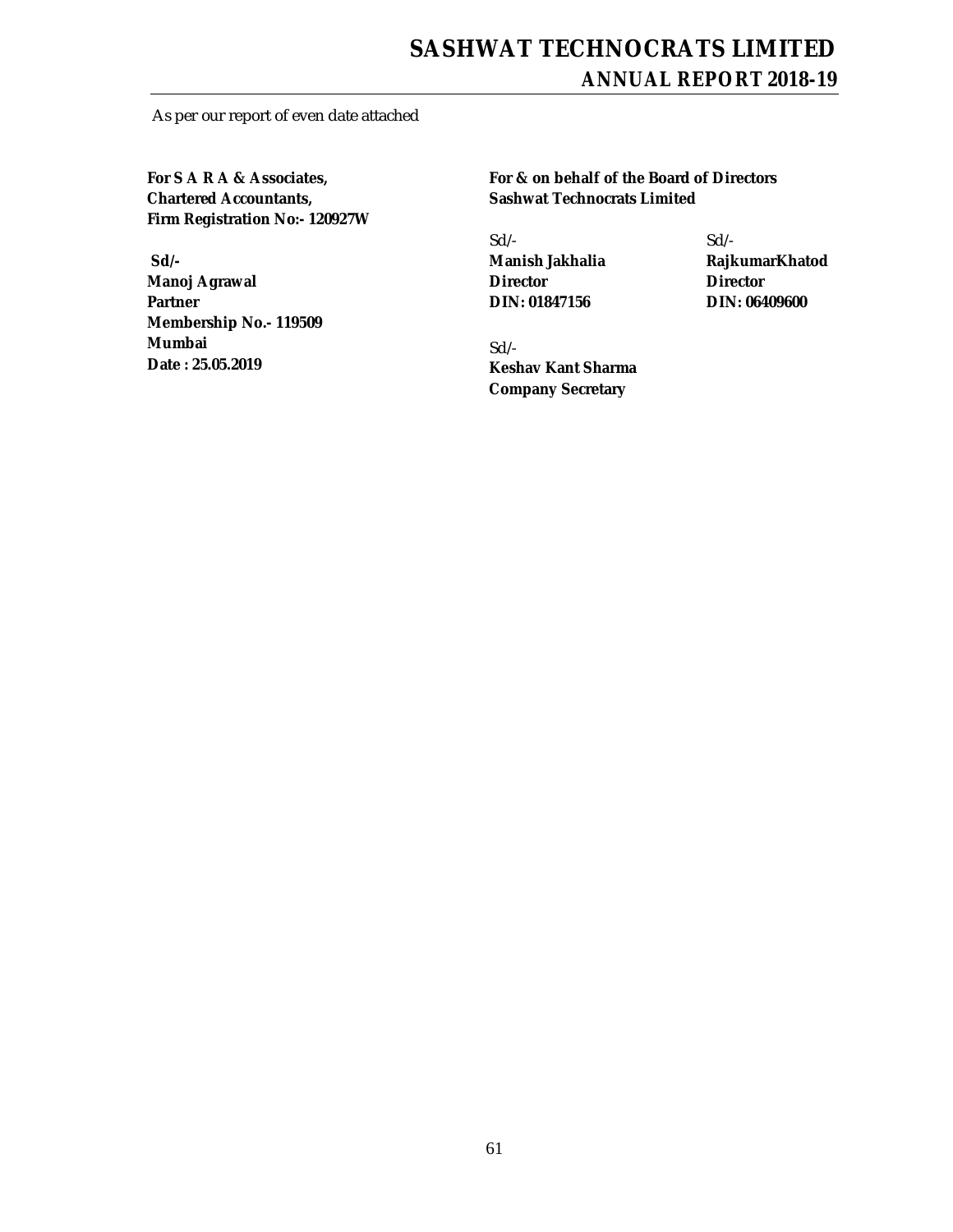| <b>Particulars</b>                                   | For the year ended<br>31/03/2019 | For the year ended<br>31/03/2018 |
|------------------------------------------------------|----------------------------------|----------------------------------|
| A. CASH FLOW FROM OPERATING ACTIVITIES               |                                  |                                  |
| Net Profit before tax and extraordinary items        | 5,43,791                         | 38,58,676                        |
| <b>Adjustment for</b>                                |                                  |                                  |
| Interest on Income Tax Refund                        |                                  |                                  |
|                                                      |                                  |                                  |
| Operating profit before working capital changes      | 5,43,791                         | 38,58,676                        |
| <b>Adjustment for</b>                                |                                  |                                  |
| <b>Trade Receivable</b>                              | 3,05,000                         | (2,05,000)                       |
| Changes in Other Financials Assets                   | 5,140                            | (17, 703)                        |
| Trade Payables & Other Current Liabilities           | (6, 57, 800)                     | (83,700)                         |
| <b>Working Capital changes</b>                       | (3, 47, 660)                     | (3,06,403)                       |
| <b>Cash Generated From Operation</b>                 | 1,96,131                         | 35,52,273                        |
| <b>Income Taxes Paid</b>                             | (5,07,083)                       | (8,96,709)                       |
| A. Cash Flow From Operating Activities               | (3, 10, 952)                     | 26,55,564                        |
|                                                      |                                  |                                  |
| <b>B. CASH FLOW FROM INVESTING ACTIVITIES</b>        |                                  |                                  |
| Investment in Non- Current investment                | (2,01,00,000)                    | 1,406,000                        |
| Cash Flow From Investing Activities                  | (2,01,00,000)                    | 1,406,000                        |
|                                                      |                                  |                                  |
| <b>C. CASH FLOW FROM FINANCING ACTIVITIES</b>        |                                  |                                  |
| Changes in Current Loans & Other Financials Assets   | 3, 33, 31, 791                   | (1, 77, 54, 677)                 |
| Changes in Current Other Financial Liabilities       | (1, 71, 24, 250)                 | 50,24,250                        |
| <b>Cash Flow From Financing Activities</b>           | 1,62,07,541                      | (1, 27, 30, 427)                 |
| Net increase/(decrease) in cash and cash Equivalents | (42,03,411)                      | (86, 68, 863)                    |
| Opening balance of Cash and Cash Equivalents         | 66,70,506                        | 1,53,39,369                      |
| <b>Closing Balance Of Cash and Cash Equivalents</b>  | 24,67,095                        | 66,70,506                        |
| As per our report of even date attached              |                                  |                                  |

### **STATEMENT OF CASH FLOW FOR THE YEAR ENDED MARCH 31,2019(CONSOLIDATED)**

**For S A R A & Associates, Chartered Accountants, Firm Registration No:- 120927W**

**Sd/- Manoj Agrawal Partner Membership No.- 119509 Mumbai Date : 25.05.2019**

**For & on behalf of the Board of Directors Sashwat Technocrats Limited**

Sd/- **Manish Jakhalia Director DIN: 01847156**

Sd/- **RajkumarKhatod Director DIN: 06409600**

Sd/- **Keshav Kant Sharma Company Secretary**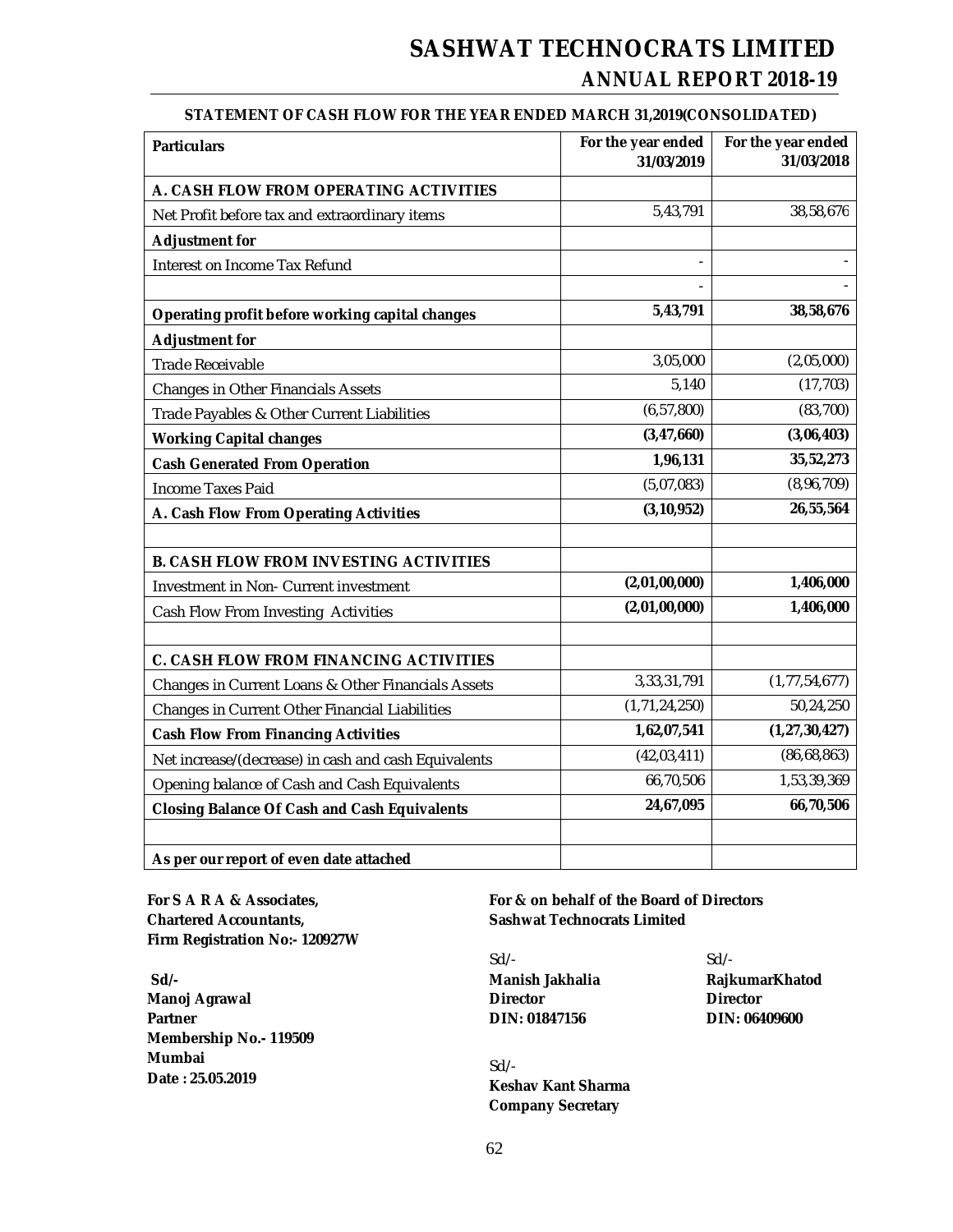### **NOTE-1**

### **A. BASIS OF PREPARATION AND PRESENTATION**

The Consolidated Financial Statements have been prepared on the historical cost basis except in case of certain financial assets and financial liabilities which have been measured at fair value. The Consolidated Financial Statement of the Group have been prepared to comply with the Indian Accounting Standard ("Ind AS"), including the rules notified under the relevant provision of the Companies Act, 2013.

### **B. PRINCIPLES OF CONSOLIDATION:**

The Consolidation financial statements consist of Sashwat Technocrats Limited ("the Company") and its Subsidiary Companies (Collectively referred to as "the Group"). The Consolidated financial statements have been prepared on the following basis:

- The financial statements of the Company and its subsidiary companies have been combined on a line-by-line basis by adding items of assets, liabilities, income and expenses. after fully eliminating intra-group balances and intra-group transactions if any.
- The financial statements of the subsidiaries used in the consolidation are drawn up to the same reporting date as that of the Company i.e. March 31, 2018.
- Audited financial statement of the Subsidiary Company, Anjali Commodities Private Limited and Sahas Mercantile Private Limited has been considered for the purpose of this consolidation.

| <b>Name of the Subsidiary</b>      | Country | % ownership |
|------------------------------------|---------|-------------|
| Anjali Commodities Private Limited | India   | 100         |
| Sahas Mercantile Private Limited   | India   | 100         |

### **C. SIGNIFICANT ACCOUNTING POLICIES**

### **1. METHOD OF ACCOUNTING**

The company follows mercantile system of accounting and recognizes income and expenses on accrual basis; however long-term employee benefits are accounted on cash basis.

### **2. RECOGNITION OF INCOME**

Revenue from sale of goods is recognized when the property and all significant risks and rewards of ownership are transferred to the buyer.

Revenue from Interest income is recognized on accrual basis.

Dividend – Dividend income is recognized when right to received is established by the reporting date.

### **3. PROVISIONS AND CONTINGENT LIABILITIES**

Provisions are recognized when the Company has legal and constructive obligations as a result of a past event, for which it is probable that a cash outflow will be required and a reliable estimate can be made of the amount of the obligation.

Contingent Liabilities are disclosed when the Company has a possible obligation or a present obligation and it is probable that a cash outflow will not be required to settle the obligation.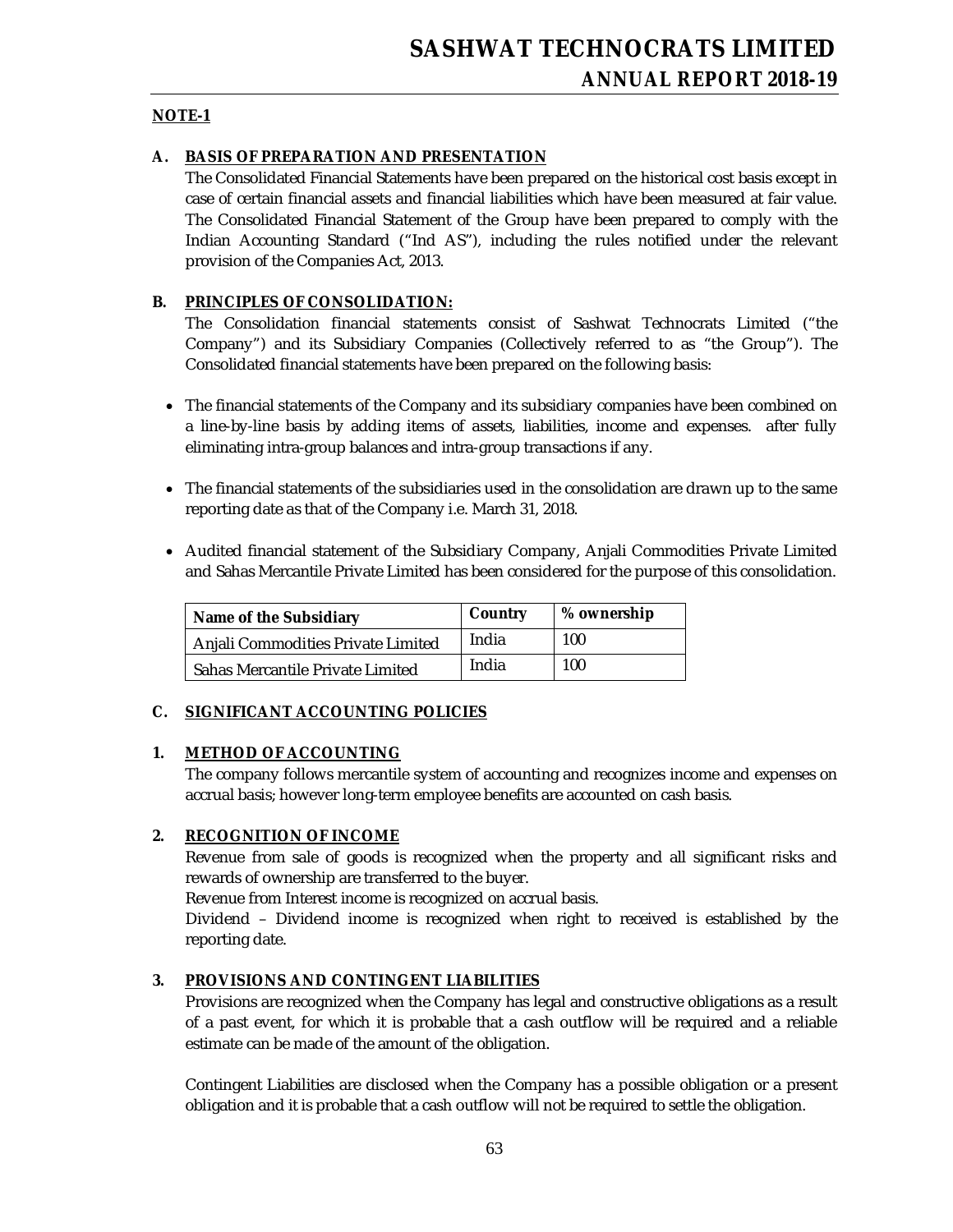### **4. TAXES ON INCOME**

Tax expenses for a period comprises of current tax and deferred tax.Current Tax is measured at the amount expected to be paid to the tax authorities, after taking into consideration, the applicable deduction and exemption admissible under the provision of the Income Tax Act, 1961.

Deferred tax reflects the impact of current period timing difference between taxable income and accounting income for the period and reversal of timing difference of earlier periods. Deferred tax is measured based on the tax rates and the tax law enacted or substantively enacted at the balance sheet date.

### **5. CASH AND CASH EQUIVALENT**

Cash and cash equivalent in the cash flow statement comprises cash at bank and in hand and short-term investment with an original maturity of three months or less.

### **6. EARNING PER SHARE**

The earnings per share are calculated by dividing the net profit for the year attributable to the equity shareholders by the weighted average number of equity shares outstanding during the year. The Company has not issued any potential equity shares and hence the basic and diluted earnings per share are the same.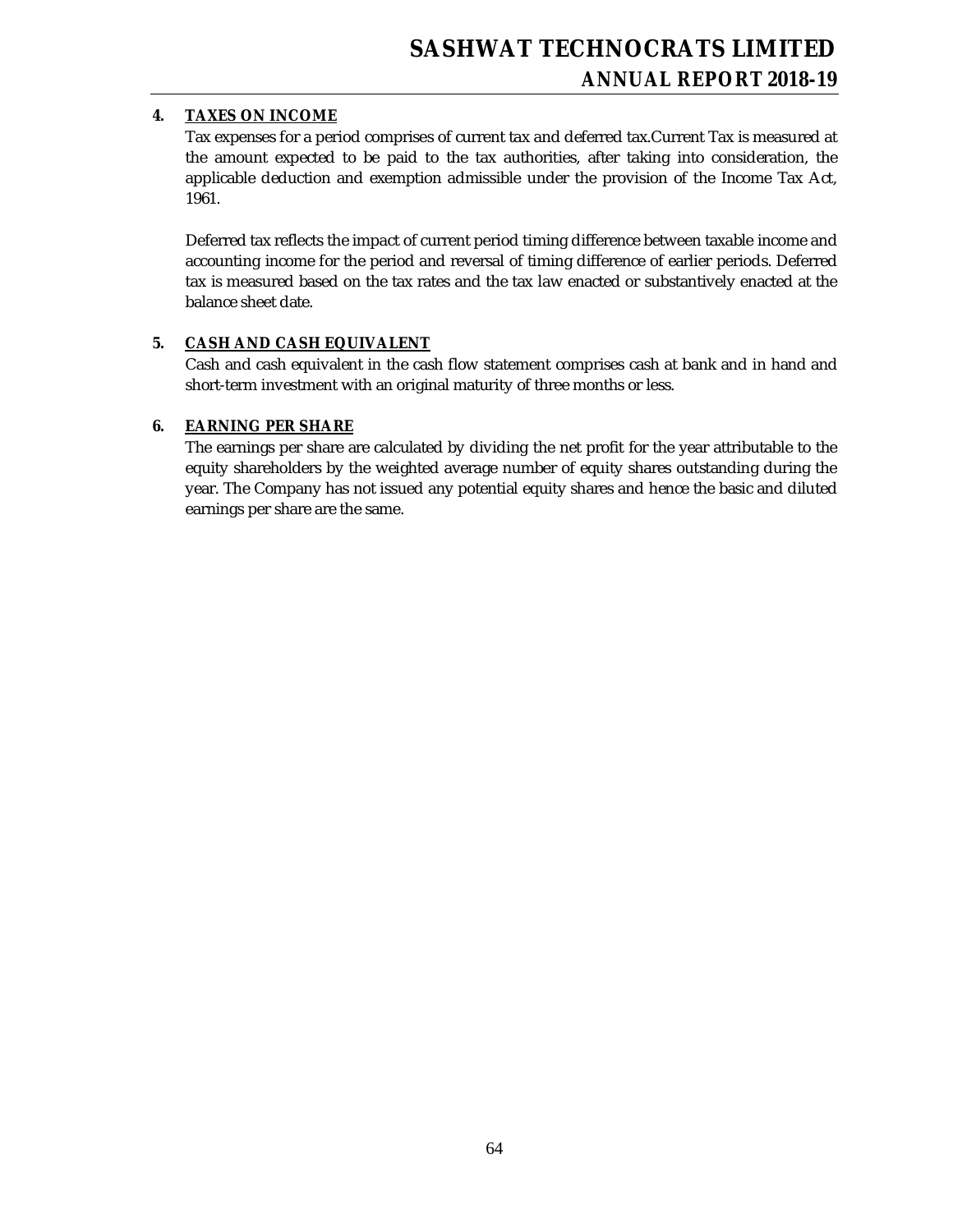### **NOTES TO THE CONSOLIDATED FINANCIAL STATEMENT FOR THE YEAR ENDED 31.03.2019**

| <b>Note</b><br>No. | <b>Particulars</b>                           | As at 31.03.2019 | As at 31.03.2018 |
|--------------------|----------------------------------------------|------------------|------------------|
|                    |                                              |                  |                  |
| $\overline{2}$     | Investment                                   |                  |                  |
|                    | <b>Non Current</b>                           |                  |                  |
|                    | <b>Investment in Quoted Shares</b>           |                  |                  |
|                    | NivaditaMerchantile& Financing Limited       | 2,21,533         | 356,336          |
|                    | 9912 (PY 9912) Equity shares of Rs. 10 each. |                  |                  |
|                    | <b>Current</b>                               |                  |                  |
|                    | <b>Investment in Unquoted Shares</b>         |                  |                  |
|                    | 400000 Preference Shares of Hardi Industries |                  | 40,00,000        |
|                    | Pvt Ltd                                      |                  |                  |
|                    | 241000 Preference Shares of                  | 2,41,00,00       |                  |
|                    | ShreenathjiVastucon Pvt. Ltd.                |                  |                  |
|                    | <b>Total</b>                                 | 2,43,21,533      | 43,56,336        |
|                    |                                              |                  |                  |
| $\mathbf{3}$       | <b>Trade Receivable</b>                      |                  |                  |
|                    | (Unsecured, Considered good)                 |                  |                  |
|                    | - Outstanding more than 6 months             | 3,27,514         | 3,27,514         |
|                    | - Others                                     |                  | 3,05,000         |
|                    | <b>Total</b>                                 | 3,27,514         | 6,32,514         |
| 4                  | <b>Cash &amp; Cash Equivalents</b>           |                  |                  |
|                    | a) Balance With Schedule Banks               |                  |                  |
|                    | in Current Account                           | 23,47,216        | 65,97,001        |
|                    |                                              |                  |                  |
|                    | b) Cash-in-Hand                              |                  |                  |
|                    | (As certified by management)                 |                  |                  |
|                    | Cash Balance                                 | 1,19,880         | 73,505           |
|                    |                                              |                  |                  |
|                    | <b>Total Cash &amp; Cash Equivalents</b>     | 24,67,096        | 66,70,506        |
| 5                  | Loans (Current)                              |                  |                  |
|                    | (Unsecured, Considered good)                 |                  |                  |
|                    | To Body Corporates & Others                  | 19,92,94,184     | 23,26,25,975     |
|                    | <b>Total</b>                                 | 19,92,94,184     | 23, 26, 25, 975  |
| 6                  | <b>Income Tax Assets</b>                     |                  |                  |
|                    | <b>Advance Tax &amp; TDS</b>                 | 3,85,052         | 7,95,219         |
|                    |                                              | 3,85,052         | 7,95,219         |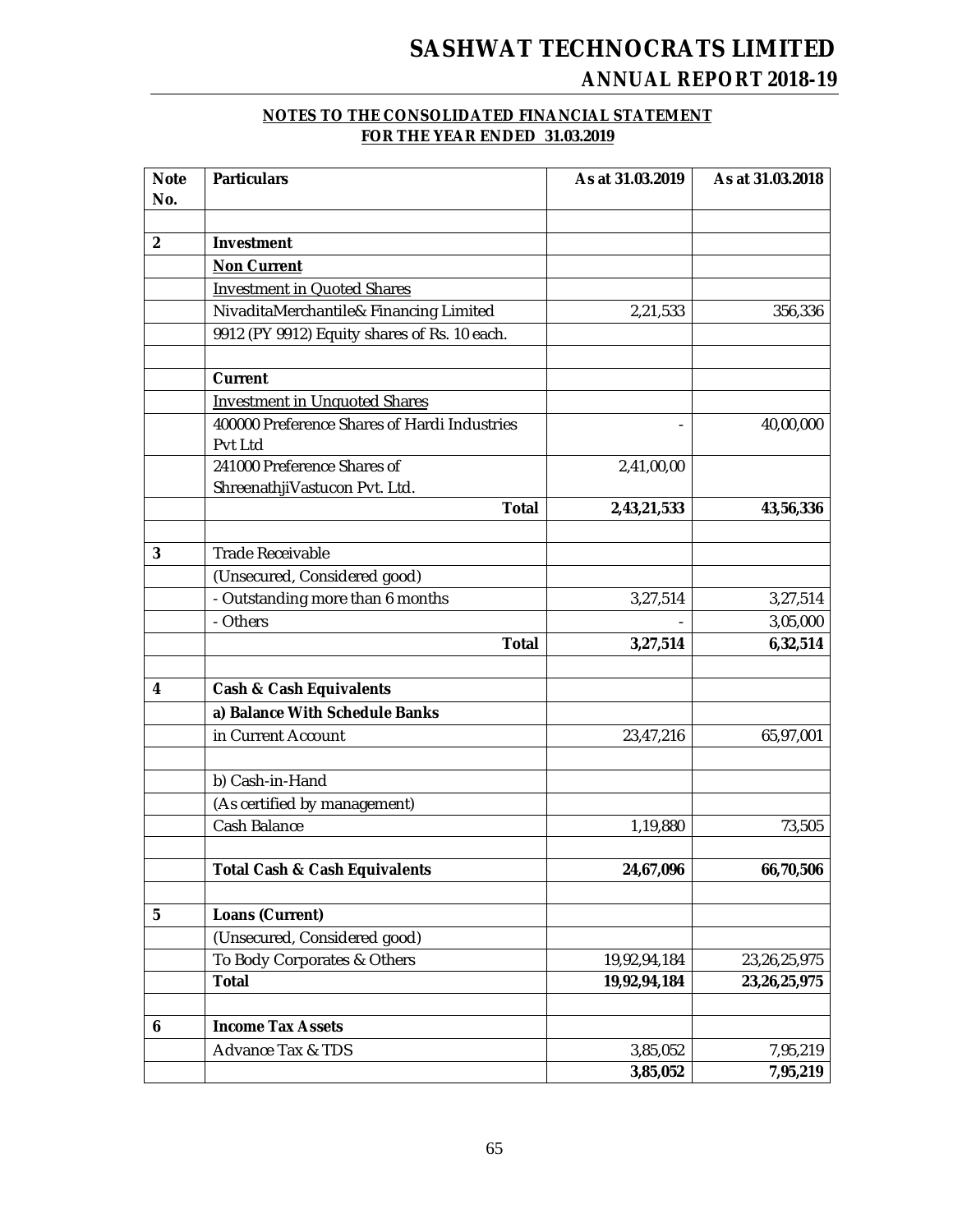|                 | NOTES ANNEXED TO AND FORMING THE PART OF BALANCE SHEETAS AT 31.03.2019                      |                       |                       |  |
|-----------------|---------------------------------------------------------------------------------------------|-----------------------|-----------------------|--|
| <b>Note</b>     | <b>Particulars</b>                                                                          | As at 31-Mar-2019     | As at 31-Mar-2018     |  |
| No.             |                                                                                             |                       |                       |  |
| $\overline{7}$  | <b>Equity Share Capital</b>                                                                 |                       |                       |  |
|                 | <b>Authorised</b>                                                                           |                       |                       |  |
|                 | 50,00,000 (P.Y. 50,00,000 Equity Shares of                                                  | 50,000,000            | 50,000,000            |  |
|                 | Rs.10/- each)                                                                               |                       |                       |  |
|                 |                                                                                             | 50,000,000            | 50,000,000            |  |
|                 | <b>Issued, Subscribed and Paid up</b>                                                       |                       |                       |  |
|                 | 3,06,233 Equity Shares (P.Y. 3,06,233) of Rs.                                               | 30,62,330             | 30,62,330             |  |
|                 | 10/- each fully paid up                                                                     |                       |                       |  |
|                 | <b>Total</b>                                                                                | 30,62,330             | 30,62,330             |  |
| a)              | The Company has only one class of shares referred to as equity shares having a par value of |                       |                       |  |
|                 | Rs.10/-. Each holder of equity shares is entitled to one vote per share.                    |                       |                       |  |
|                 |                                                                                             |                       |                       |  |
| b)              | Reconciliation of the number of shares outstanding                                          |                       |                       |  |
|                 | <b>Particulars</b>                                                                          | 31-Mar-19             | 31-Mar-18             |  |
|                 | Number of shares at the beginning                                                           | 3,06,233              | 3,06,233              |  |
|                 | Add: Shares issued                                                                          |                       |                       |  |
|                 | Number of shares at the end                                                                 | 3,06,233              | 3,06,233              |  |
|                 |                                                                                             |                       |                       |  |
| c)              | Below are the name of the shareholders holding more than 5% of Shares                       |                       |                       |  |
|                 | <b>Holder's of Share Certificate</b>                                                        | As at March 31, 2019  | As at March 31, 2018  |  |
|                 |                                                                                             | No. of Shares holding | No. of Shares holding |  |
|                 | Singhal Merchandise (India) Pvt Ltd                                                         | 184,450               | 184,450               |  |
|                 |                                                                                             |                       |                       |  |
| d)              | No. of Shares hold by the Holding Company                                                   |                       |                       |  |
|                 | <b>Holder's of Share Certificate</b>                                                        | As at March 31, 2019  | As at March 31, 2018  |  |
|                 |                                                                                             | No. of Shares holding | No. of Shares holding |  |
|                 | Singhal Merchandise (India) Pvt Ltd                                                         | 184,450               | 184,450               |  |
|                 |                                                                                             |                       |                       |  |
| e)              | There is no change in authorised and paid up capital of the Company                         |                       |                       |  |
|                 |                                                                                             |                       |                       |  |
| $\underline{8}$ | <b>Other Equity</b>                                                                         | As at March 31, 2019  | As at March 31, 2018  |  |
|                 | a) Securities Premium Reserve                                                               |                       |                       |  |
|                 | As per last Balance Sheet                                                                   | 21,59,44,045          | 21,59,44,045          |  |
|                 | Addition During the Year                                                                    |                       |                       |  |
|                 | <b>Closing Balance</b>                                                                      | 21,59,44,045          | 21,59,44,045          |  |
|                 |                                                                                             |                       |                       |  |
|                 | b) Retained Earning                                                                         |                       |                       |  |
|                 | As per last Balance Sheet                                                                   | (2,59,99,880)         | (2,89,45,839)         |  |
|                 | Addition During the Year                                                                    | (1, 24, 262)          | 29,45,959             |  |
|                 | <b>Closing Balance</b>                                                                      | (2,61,24,142)         | (25,999,880)          |  |
|                 | Total Other Equity $(a + b)$                                                                | 18,98,19,904          | 18,99,44,165          |  |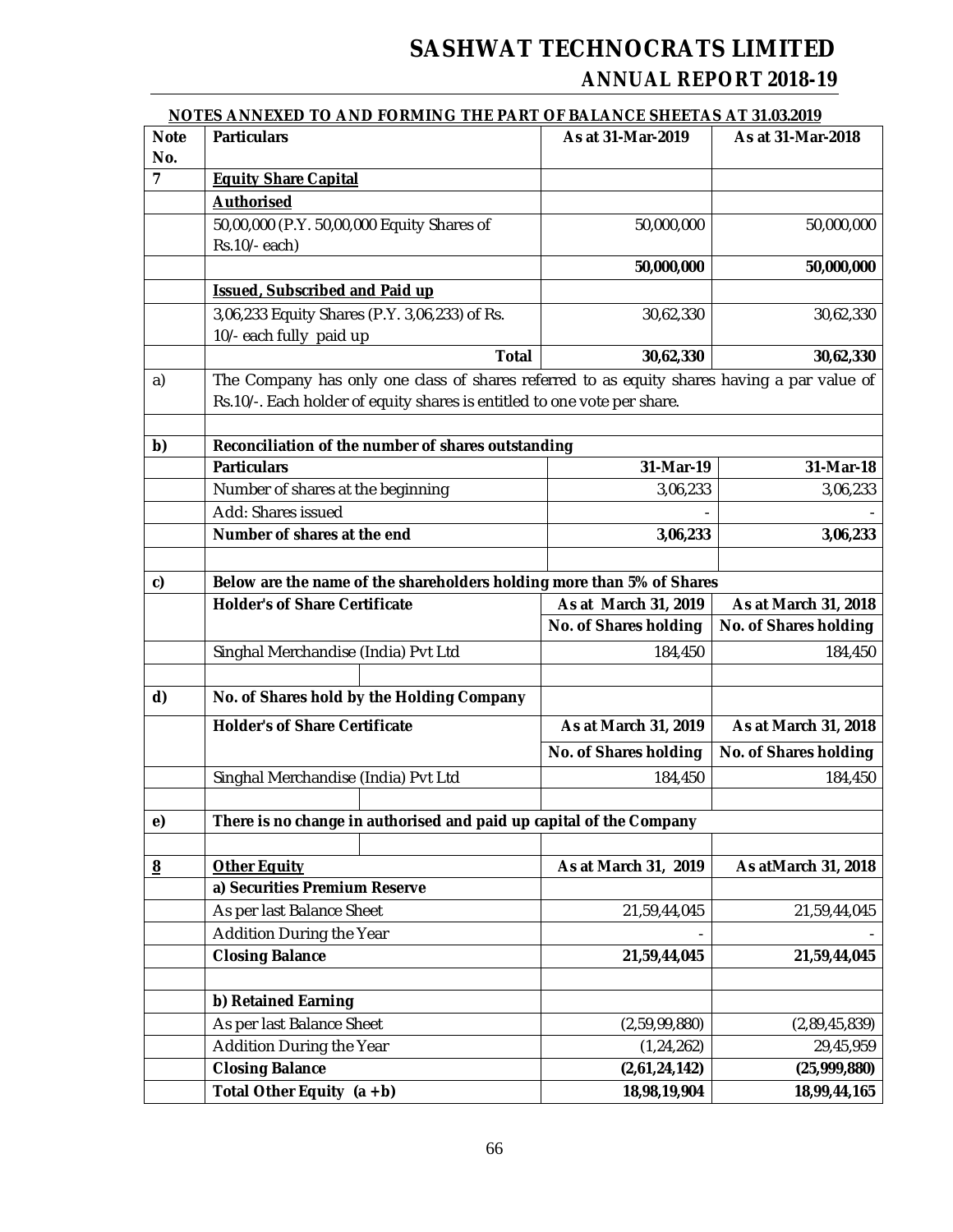| 9  | <b>Other Financial Liabilities (Current)</b> |                          |            |
|----|----------------------------------------------|--------------------------|------------|
|    | Borrowings                                   |                          |            |
|    | From Body Corporates                         | 3,28,50,000              | 49,874,250 |
|    | From Others                                  | $\overline{\phantom{0}}$ | 100,000    |
|    |                                              | 3,28,50,000              | 49,974,250 |
|    |                                              |                          |            |
| 10 | <b>Other Current Liabilities</b>             |                          |            |
|    | <b>Other Payables</b>                        | 5,69,708                 | 12,27,508  |
|    |                                              | 5,69,708                 | 12,27,508  |
|    |                                              |                          |            |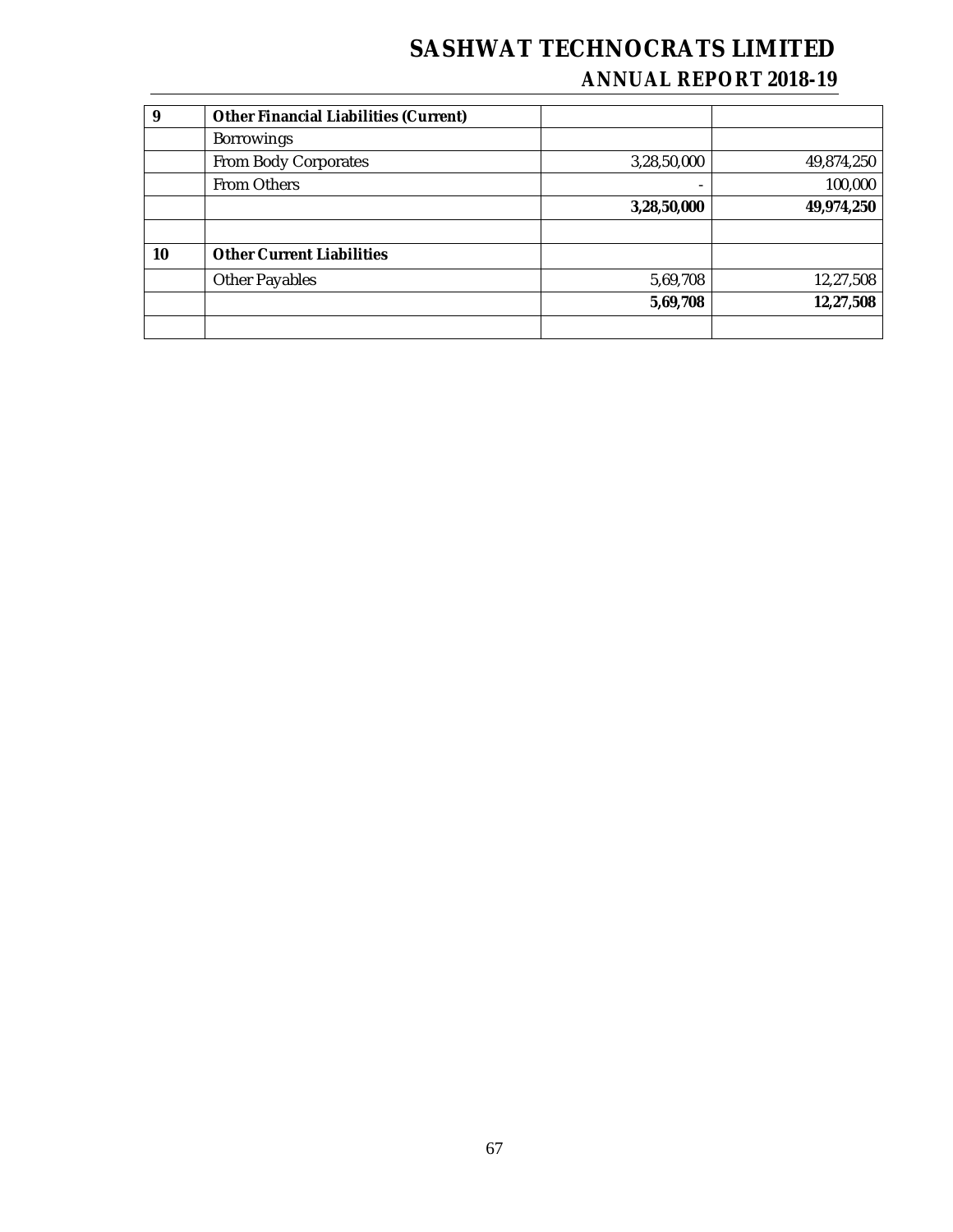### **NOTES TO THE CONSOLIDATED FINANCIAL STATEMENT FOR THE YEAR ENDED 31.03.2019**

| <b>Note</b> | <b>Particulars</b>               | For the year ended | For the year ended |
|-------------|----------------------------------|--------------------|--------------------|
| No.         |                                  | 31.03.2019         | 31.03.2018         |
|             |                                  |                    |                    |
| 11          | <b>Revenue from operations</b>   |                    |                    |
|             | Sale of Goods                    | 28,60,100          | 78,95,000          |
|             | Sale of Services                 |                    | 5,00,000           |
|             |                                  | 28,60,100          | 83,95,000          |
|             |                                  |                    |                    |
| 12          | Other income                     |                    |                    |
|             | <b>Interest from Bank</b>        | 30,905             | 2,10,535           |
|             | <b>Interest from Others</b>      | 31,88,367          | 36,62,836          |
|             |                                  | 32, 19, 272        | 38,73,371          |
|             |                                  |                    |                    |
| 13          | <b>Employee Benefit Expenses</b> |                    |                    |
|             | Salary                           | 7,98,000           | 307,500            |
|             | <b>Staff Welfare Expenses</b>    | 30,320             |                    |
|             |                                  | 8,28,320           | 307,500            |
|             |                                  |                    |                    |
| 14          | <b>Finance Cost</b>              |                    |                    |
|             | <b>Bank Charges</b>              | 44,384             | 301                |
|             |                                  | 44,384             | 301                |
|             |                                  |                    |                    |
| 15          | <b>Other expenses</b>            |                    |                    |
|             | <b>Audit Fees</b>                | 41,300             | 41,300             |
|             | Rent                             | 3,55,000           | 1,80,000           |
|             | <b>Listing Expense</b>           | 3,11,877           | 3,09,952           |
|             | <b>Director Sitting Fees</b>     | 50,000             |                    |
|             | R & T Fees                       | 67,850             | 84,734             |
|             | <b>Advertisement Expenses</b>    | 48,304             | 56,265             |
|             | <b>ROC Expenses</b>              | 7,600              | 28,229             |
|             | <b>Other Expenses</b>            | 89,091             | 1,14,154           |
|             |                                  | 9,71,022           | 814,634            |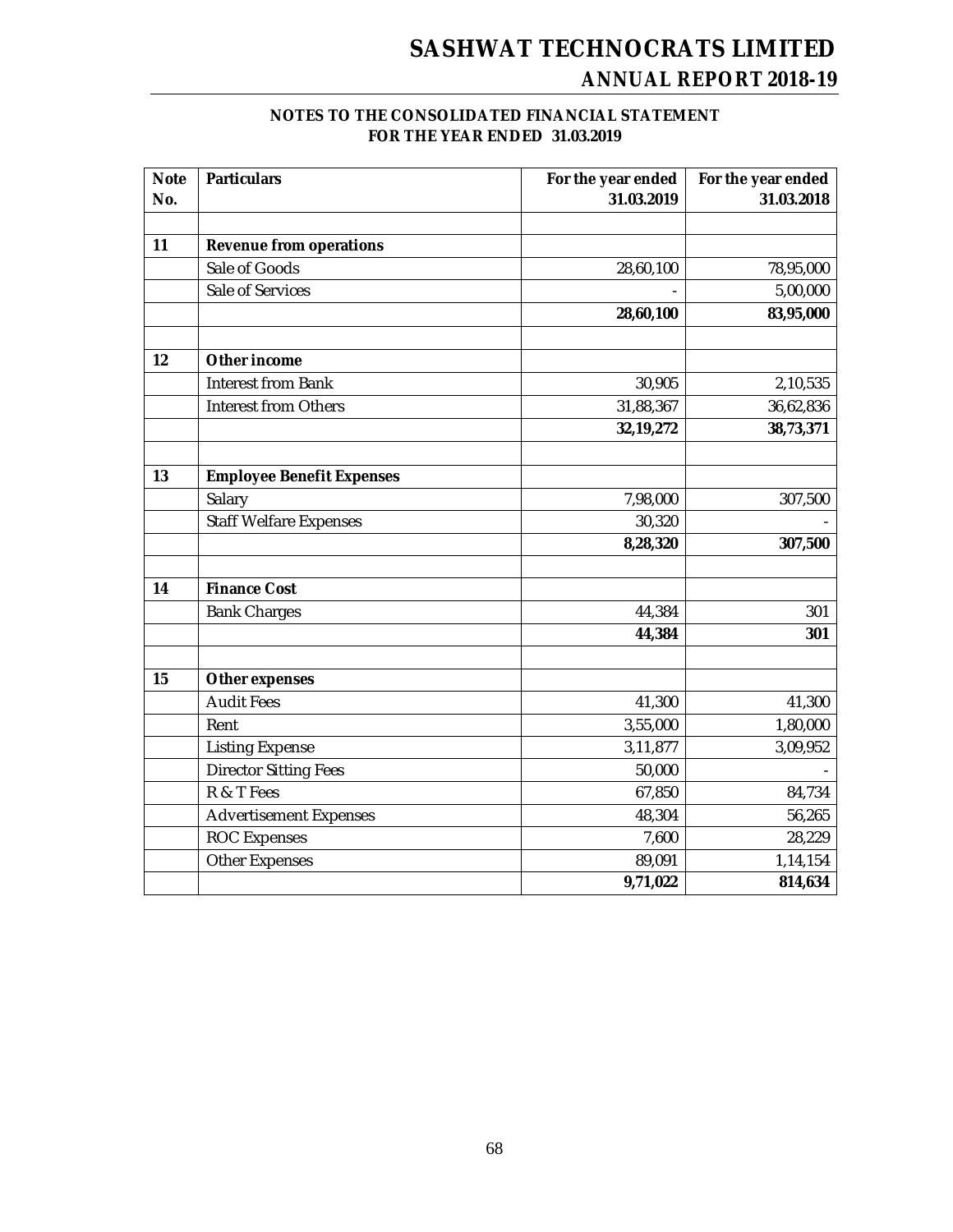- **16.** In the opinion of the management, the Current Assets are approximately of the value stated, if realized in the ordinary course of business. Further, provisions have been made for all known & accrued liabilities.
- **17.** The current liabilities includes the dues of sundry creditors amounting to Rs. Nil (Previous Year Rs. Nil) relating to Micro, Small and Medium Enterprises has been determined to the extent such parties have been identified on the basis of information available with the company. The parties of Micro, Small and Medium Enterprises to whom, the company owe any sum (principal) outstanding for more than forty five days, are Nil. Further interest payable on the said outstanding is Nil.
- **18.** Calculation of Basic & diluted earning per share:

| <b>Particulars</b>                       | <b>Current Year(Rs.)</b> | Previous Year(Rs.) |
|------------------------------------------|--------------------------|--------------------|
| Profit/(Loss) after taxation(Rs.)        | (1, 24, 262)             | 29,45,959          |
| Weighted average number of shares (Nos.) | 3,06,233                 | 3,06,233           |
| Nominal value of shares outstanding      | 10                       |                    |
| Basic and diluted per share              | (0.41)                   | 9.62               |

- **19.** Figures of Current Assets and Current Liabilities are stated at book value and are subject to confirmations from the parties.
- **20.** Figures pertaining to subsidiaries have been reclassified where necessary to bring them in line with the Company's financial statements.
- **21.** Previous year figures have been regrouped/ recast/ reclassified wherever necessary, to conform to current year's classification.

**For S A R A & Associates, Chartered Accountants, Firm Registration No:- 120927W**

**Sd/- Manoj Agrawal Partner Membership No.- 119509 Mumbai Date : 25.05.2019**

**For & on behalf of the Board of Directors Sashwat Technocrats Limited**

Sd/- **Manish Jakhalia Director DIN: 01847156**

Sd/- **RajkumarKhatod Director DIN: 06409600**

Sd/- **Keshav Kant Sharma Company Secretary**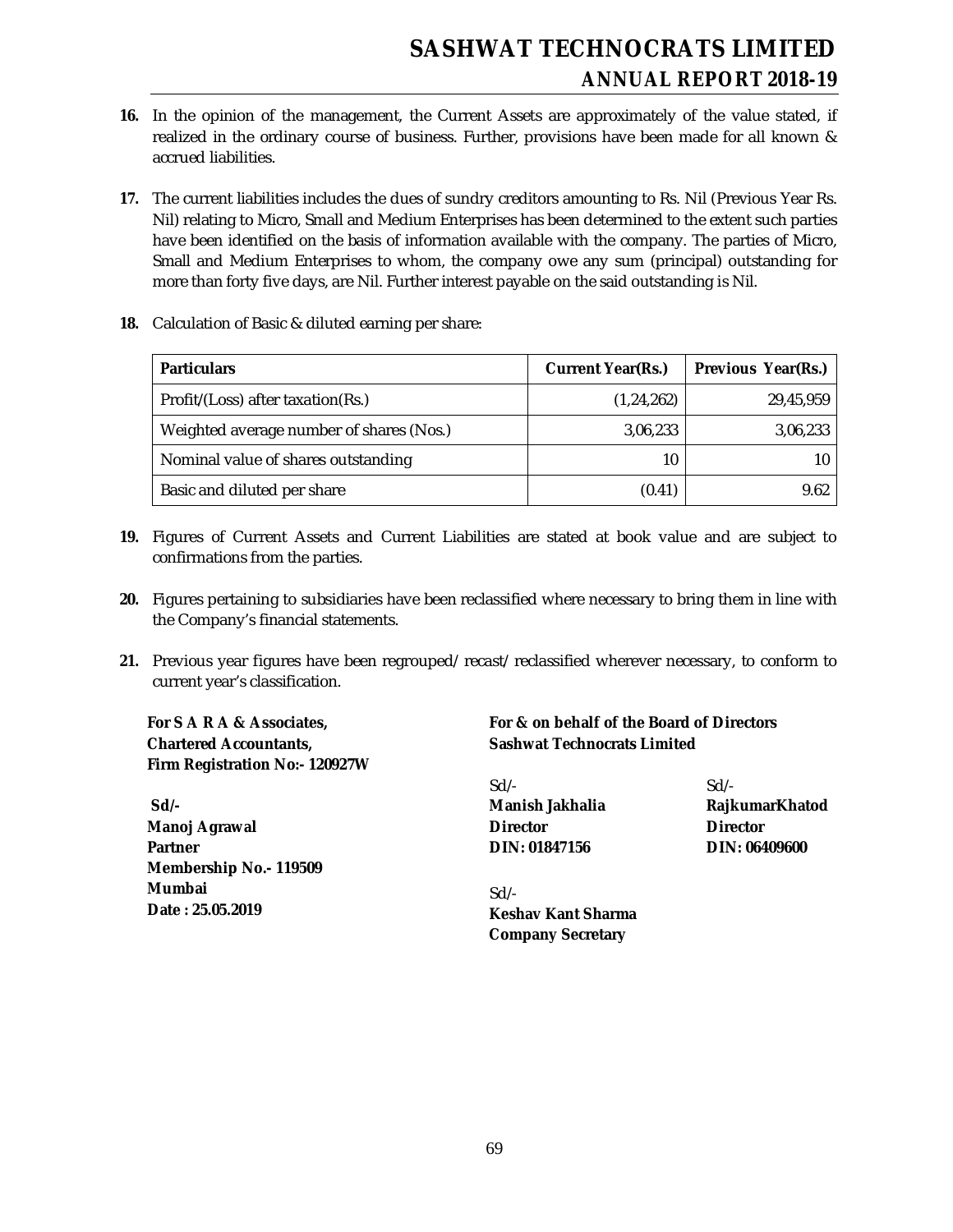### **SASHWAT TECHNOCRATS LIMITED CIN: L24220MH1975PLC018682**

**Registered Office Address**: Office No. 14, 1st Floor, Plumber House, 557, J.S.S. Road, Chira Bazar, Mumbai - 400002

Tel No.: 022 22016021/22016031, E Mail Id – [sashwat.technocrats@gmail.com](mailto:sashwat.technocrats@gmail.com)

### **ATTENDANCE SLIP**

43rd Annual General Meeting on 28 thSeptember, 2019

| Regd. Folio/D.P. ID & Client ID     |  |
|-------------------------------------|--|
| Name and Address of the Shareholder |  |
| Joint Shareholder(s)                |  |
| No. of Shares Held                  |  |

I /We hereby record my/our presence at the 43<sup>rd</sup> Annual General Meeting of the Members of **M/sSashwat Technocrats Limited** to be held at the registered office of the Company situated at Office No. 14, 1st Floor, Plumber House, 557, J.S.S. Road, Chira Bazar, Mumbai – 400002 on Saturday, 28th September, 2019at 11.30 a.m.

Please complete the Folio/ DP ID-Client ID No. and name, sign this Attendance Slip in the below mentioned table and hand it over at the attendance verification counter at the entrance of the meeting Hall.

| Member's Folio/DP ID/ Client   Member's/Proxy's |               | name | in   Member's/ Proxy's Signature |
|-------------------------------------------------|---------------|------|----------------------------------|
| ID No.                                          | block letters |      |                                  |

### **ELECTRONIC VOTING PARTICULARS**

| <b>Electronic Voting Event</b><br><b>Number</b> | User ID | Password/PIN |
|-------------------------------------------------|---------|--------------|
|                                                 |         |              |

The voting period starts at **25th September, 2019at 09.00 a.m.** and ends on **27th September, 2019 at 05.00 p.m**. The voting module will be disabled by NSDL for voting thereafter.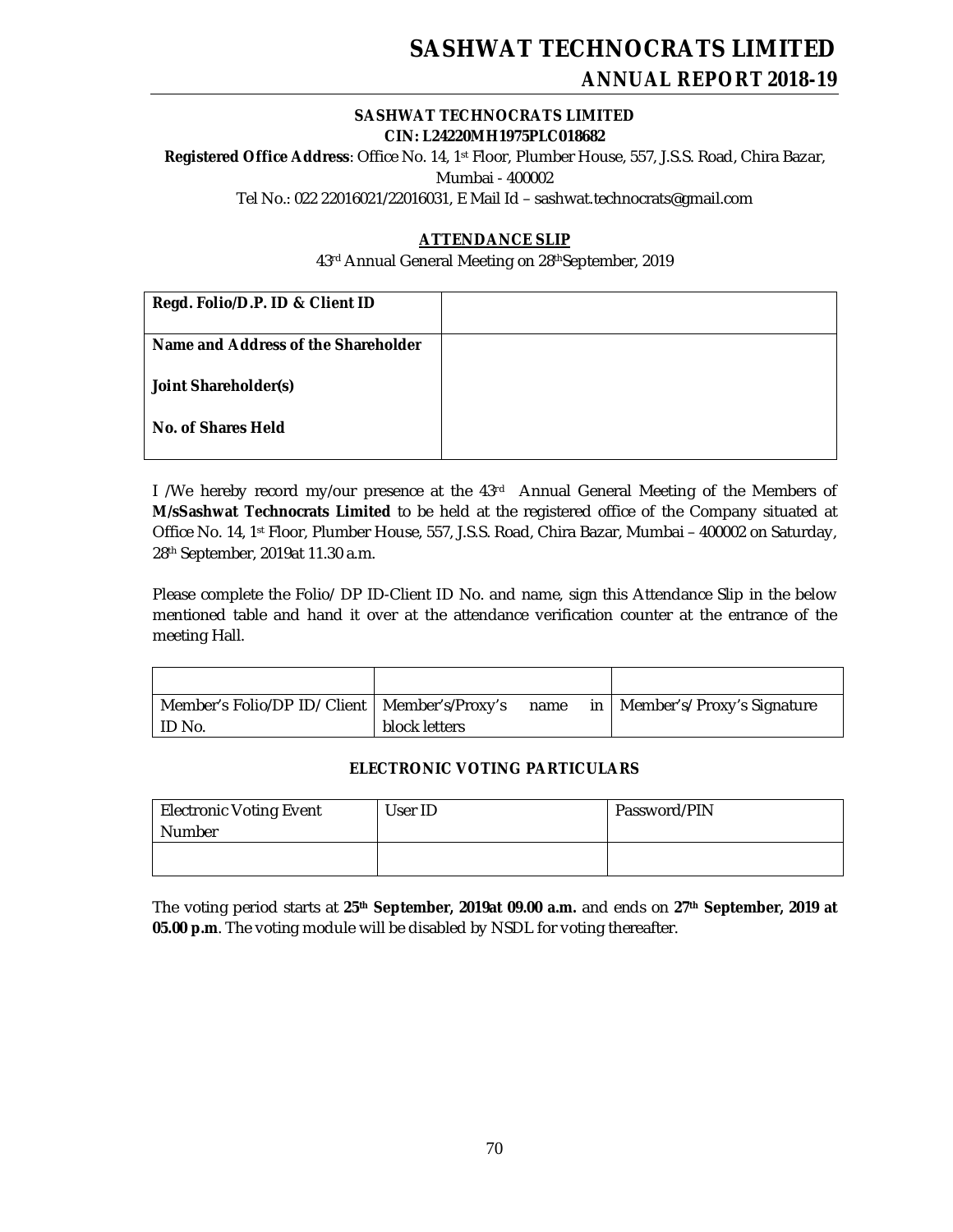## **SASHWAT TECHNOCRATS LIMITED**

**CIN: L24220MH1975PLC018682**

**Registered Office Address**: **Office No. 14, 1st Floor, Plumber House, 557, J.S.S. Road, Chira Bazar,** 

**Mumbai - 400002**

**Tel No.: 022 22016021/22016031, E Mail Id – [sashwat.technocrats@gmail.com](mailto:sashwat.technocrats@gmail.com)**

#### **FORM NO.MGT-11**

#### **PROXY FORM**

Pursuant to section 105(6) of the Companies Act, 2013 and rule 19(3) of Companies (Management and Administration) Rules, 2014]

| Name of the Member(s):         |  |
|--------------------------------|--|
| <b>Registered Address:</b>     |  |
| Email ID:                      |  |
| Folio No /DP ID Client ID No.: |  |

| hereby appoint |  |
|----------------|--|
|                |  |
|                |  |
|                |  |
|                |  |
|                |  |
|                |  |
|                |  |
|                |  |
|                |  |

as my/our proxy to attend and vote (on a poll) for me/us and on my/our behalf at the 43rdAnnual General Meeting of the Company, to be held on Saturday, 28th September, 2019 at 11.30 a.m. at the Registered Office of the Company at Office No. 14, First Floor, Plumber House, 557, J.S.S. Road, Chira Bazar, Mumbai – 400002 and at any adjournment thereof.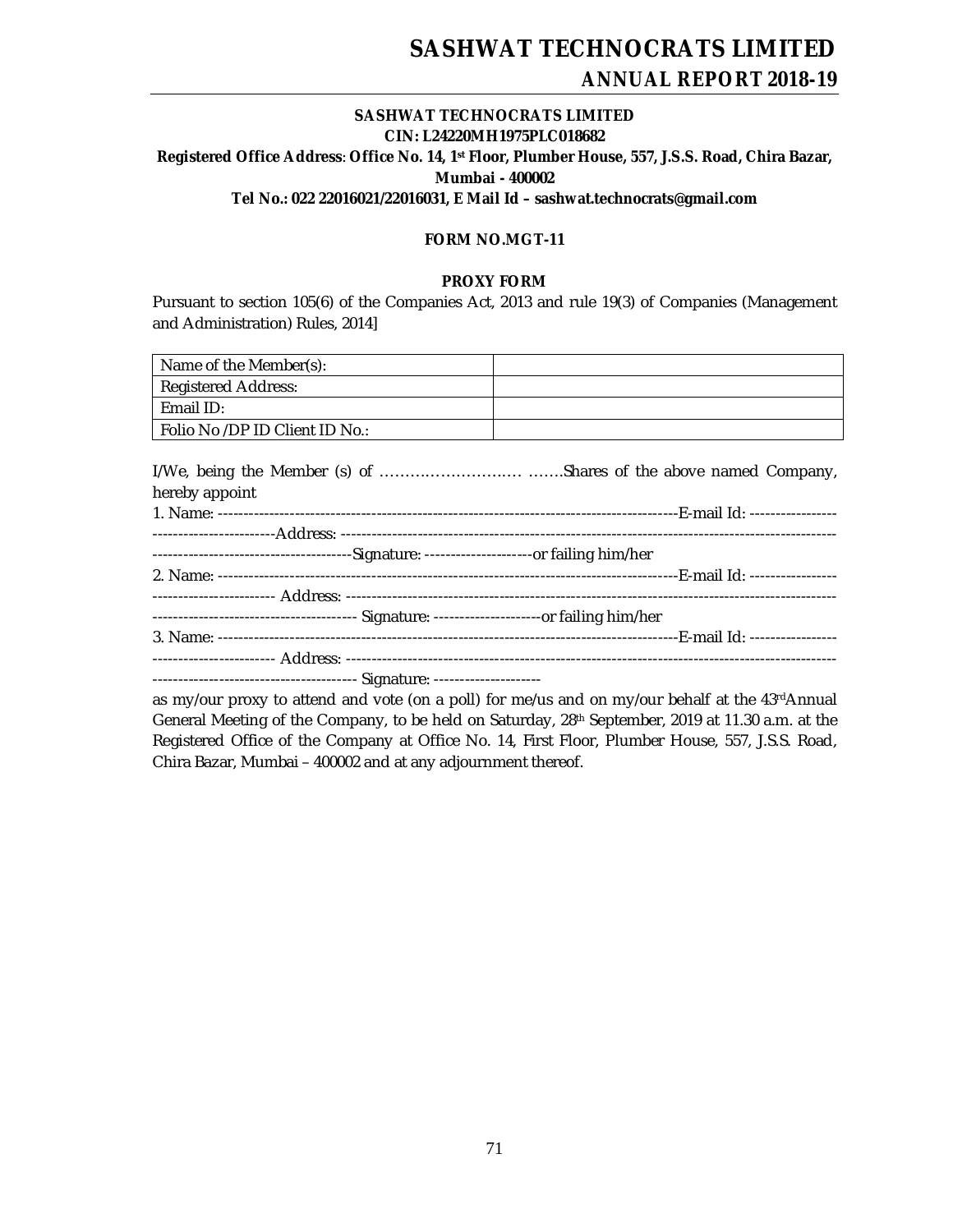\*I/We wish my above proxy (ies) to vote in the manner as indicated in the box below:

| Resolution     | Description                                                     | For | Against |
|----------------|-----------------------------------------------------------------|-----|---------|
| No.            |                                                                 |     |         |
|                | <b>Ordinary Business</b>                                        |     |         |
| 1              | To receive, consider, approve and adopt:                        |     |         |
|                | a) the Audited Standalone Financial Statements of the           |     |         |
|                | Company for the financial year ended on March 31,               |     |         |
|                | 2019 together with the Reports of the Board of                  |     |         |
|                | Directors and Auditors thereon; and                             |     |         |
|                | b) the Audited Consolidated Financial Statements of             |     |         |
|                | the Company for the financial year ended on March               |     |         |
|                | 31, 2019 together with the Reports of the Auditors              |     |         |
|                | thereon                                                         |     |         |
| $\overline{2}$ | To appoint M/s. S A R A & Associates, Chartered                 |     |         |
|                | Accountants, Mumbai (Firm Registration<br>No.                   |     |         |
|                | 120927W) as Statutory Auditors of the Company from              |     |         |
|                | the conclusion of this Annual General Meeting until             |     |         |
|                | the Conclusion of 48 <sup>th</sup> Annual General Meeting to be |     |         |
|                | held in the year 2024 and to fix their remuneration.            |     |         |
| 3              | To appoint a Director in place of Mr. RohitDoshi                |     |         |
|                | (DIN No. 03065137), who retires by rotation and                 |     |         |
|                | being eligible has offered himself for re-appointment           |     |         |
|                | as Director                                                     |     |         |

Signed this…… day of……… 2019

Affix Revenue Stamp

\_\_\_\_\_\_\_\_\_\_\_\_\_\_\_\_\_\_\_\_\_\_\_\_\_\_ Signature of Shareholder

\_\_\_\_\_\_\_\_\_\_\_\_\_\_\_\_\_\_\_\_\_\_\_ Signature of Proxy holder(s)

\* Please put a  $(\sqrt{2})$  in the appropriate column against the Resolutions indicated in the Box. Alternatively, you may mention the number of Shares in the appropriate column in respect of which you would like your proxy to vote. If you leave all the columns blank against any or all the Resolutions, your proxy will be entitled to vote in the manner as he/she thinks appropriate.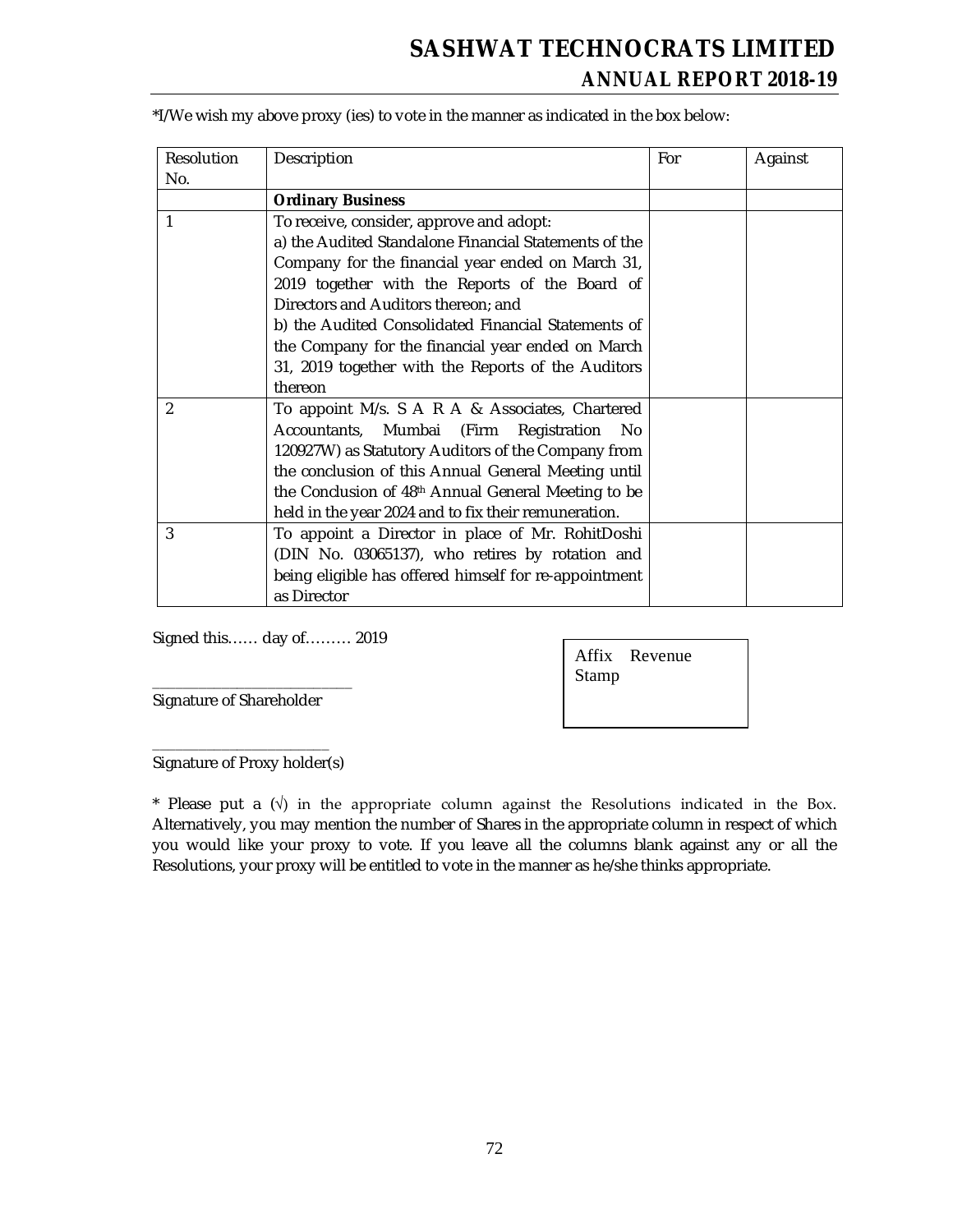#### **SASHWAT TECHNOCRATS LIMITED CIN: L24220MH1975PLC018682**

**Registered Office Address**: Office No. 14, 1st Floor, Plumber House, 557, J.S.S. Road, Chira Bazar, Mumbai - 400002

Tel No.: 022 22016021/22016031, E Mail Id – [sashwat.technocrats@gmail.com](mailto:sashwat.technocrats@gmail.com)

## **BALLOT FORM**

43rd Annual General Meeting on 28thSeptember, 2019

Name(s) of the Member(s): Address:

Folio No. / DPID No. and Client ID: Number of Equity Share(s) held:

I/We hereby exercise my/our vote in respect of the following Resolution(s) to be passed at the Forty Third Annual General Meeting of the Company, to be held on Saturday, 28<sup>th</sup> September, 2019 at 11.30 p.m. at the registered office of the Company at Office No. 14, 1<sup>st</sup> Floor, Plumber House, 557, J.S.S. Road, Chira Bazar, Mumbai - 400002, in respect of businesses as stated in the Notice dated 25th May, 2019 by conveying my/our assent or dissent to the said Resolution(s) by placing the tick  $(\sqrt{)}$ mark at the box against the respective matters:

| Item           | Description                                              | No.         | <sub>of</sub> | I/We       | assent |    | I/We dissent |
|----------------|----------------------------------------------------------|-------------|---------------|------------|--------|----|--------------|
| No.            |                                                          | Equity      |               | to         | the    | to | the          |
|                |                                                          | Shares held |               | Resolution |        |    | Resolution   |
|                |                                                          |             |               | (FOR)      |        |    | (AGAINST)    |
|                | <b>Ordinary Business</b>                                 |             |               |            |        |    |              |
| 1              | To receive, consider, approve and adopt:                 |             |               |            |        |    |              |
|                | Audited Standalone<br>the<br>Financial<br>a)             |             |               |            |        |    |              |
|                | Statements of the Company for the financial              |             |               |            |        |    |              |
|                | year ended on March 31, 2019 together with               |             |               |            |        |    |              |
|                | the Reports of the Board of Directors and                |             |               |            |        |    |              |
|                | Auditors thereon; and                                    |             |               |            |        |    |              |
|                | Audited Consolidated<br>b) the<br>Financial              |             |               |            |        |    |              |
|                | Statements of the Company for the financial              |             |               |            |        |    |              |
|                | year ended on March 31, 2019 together with               |             |               |            |        |    |              |
|                | the Reports of the Auditors thereon                      |             |               |            |        |    |              |
| $\overline{2}$ | To appoint M/s. SARA & Associates,                       |             |               |            |        |    |              |
|                | Chartered Accountants, Mumbai<br>(Firm                   |             |               |            |        |    |              |
|                | Registration No 120927W) as Statutory                    |             |               |            |        |    |              |
|                | Auditors of the Company from the conclusion              |             |               |            |        |    |              |
|                | of this Annual General Meeting until the                 |             |               |            |        |    |              |
|                | Conclusion of 48 <sup>th</sup> Annual General Meeting to |             |               |            |        |    |              |
|                | be held in the year 2024 and to fix their                |             |               |            |        |    |              |
|                | remuneration.                                            |             |               |            |        |    |              |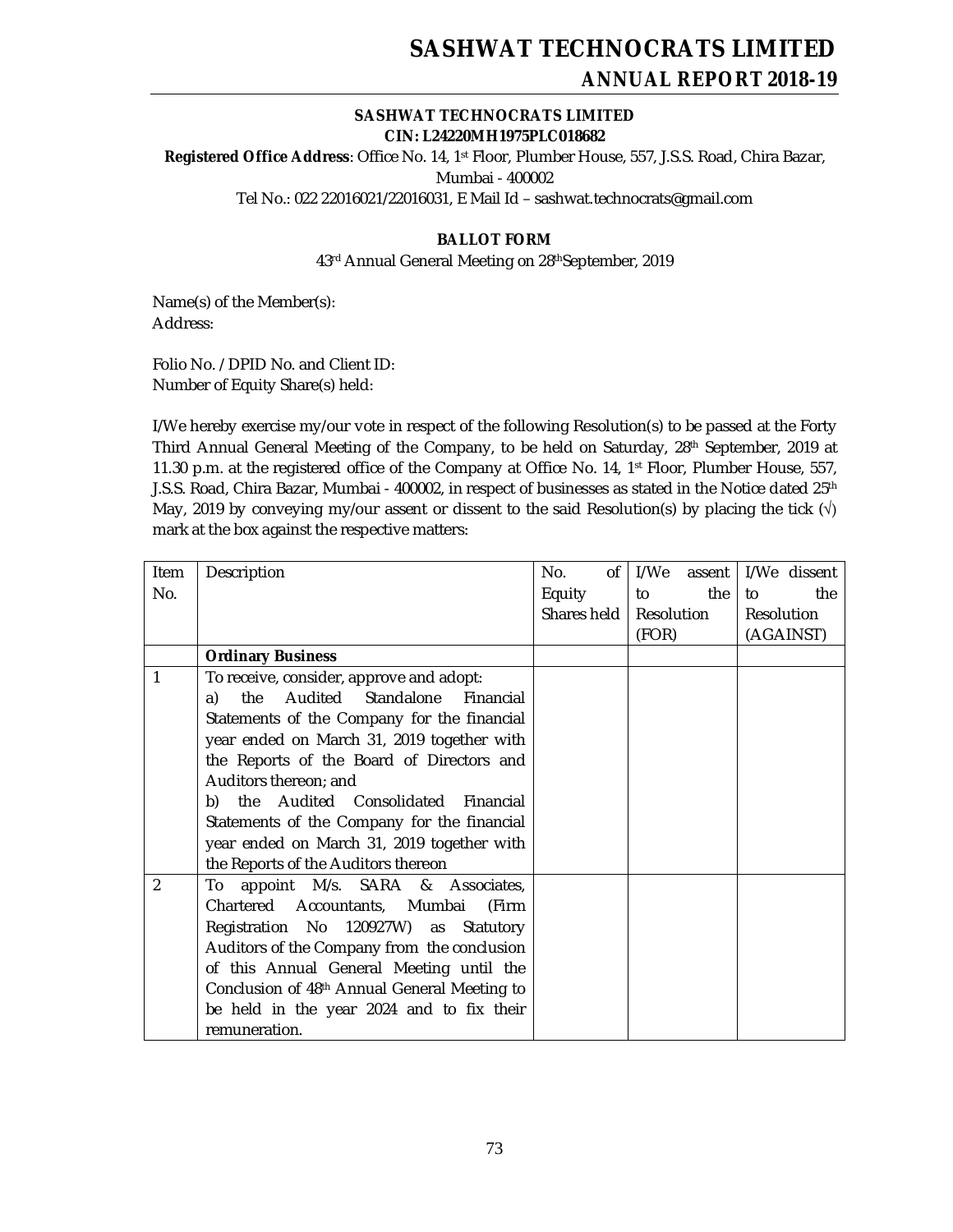| To appoint a Director in place of Mr.      |  |
|--------------------------------------------|--|
| RohitDoshi (DIN No. 03065137), who retires |  |
| by rotation and being eligible has offered |  |
| himself for re-appointment as Director.    |  |

Place: Date:

> \_\_\_\_\_\_\_\_\_\_\_\_\_\_\_\_\_\_\_\_\_\_\_\_\_ Signature of the Member

## **INSTRUCTIONS:**

- 1. A Member desiring to exercise vote by ballot form may complete this ballot form and send it to the Scrutinizer, appointed by the Board of Directors of the Company viz. Mr. Amit Mundra, Practicing Company Secretary having officeat 3D Wing, 801, DheerajUpvan, Sidharth Nagar, Borivali East, Mumbai - 400066.
- 2. In case of Shares held by companies, trusts, societies etc., the duly completed ballot form should be accompanied by a certified true copy of Board Resolution/Authority.
- 3. Unsigned/ Incomplete ballot forms will be rejected.
- 4. A Member need not cast all the votes in the same way.
- 5. Duly completed ballot form should reach the Scrutinizer not later than 5.00 p.m. on Friday, 27<sup>th</sup> September, 2019.
- 6. The Scrutinizer's decision on the validity of a ballot form will be final.